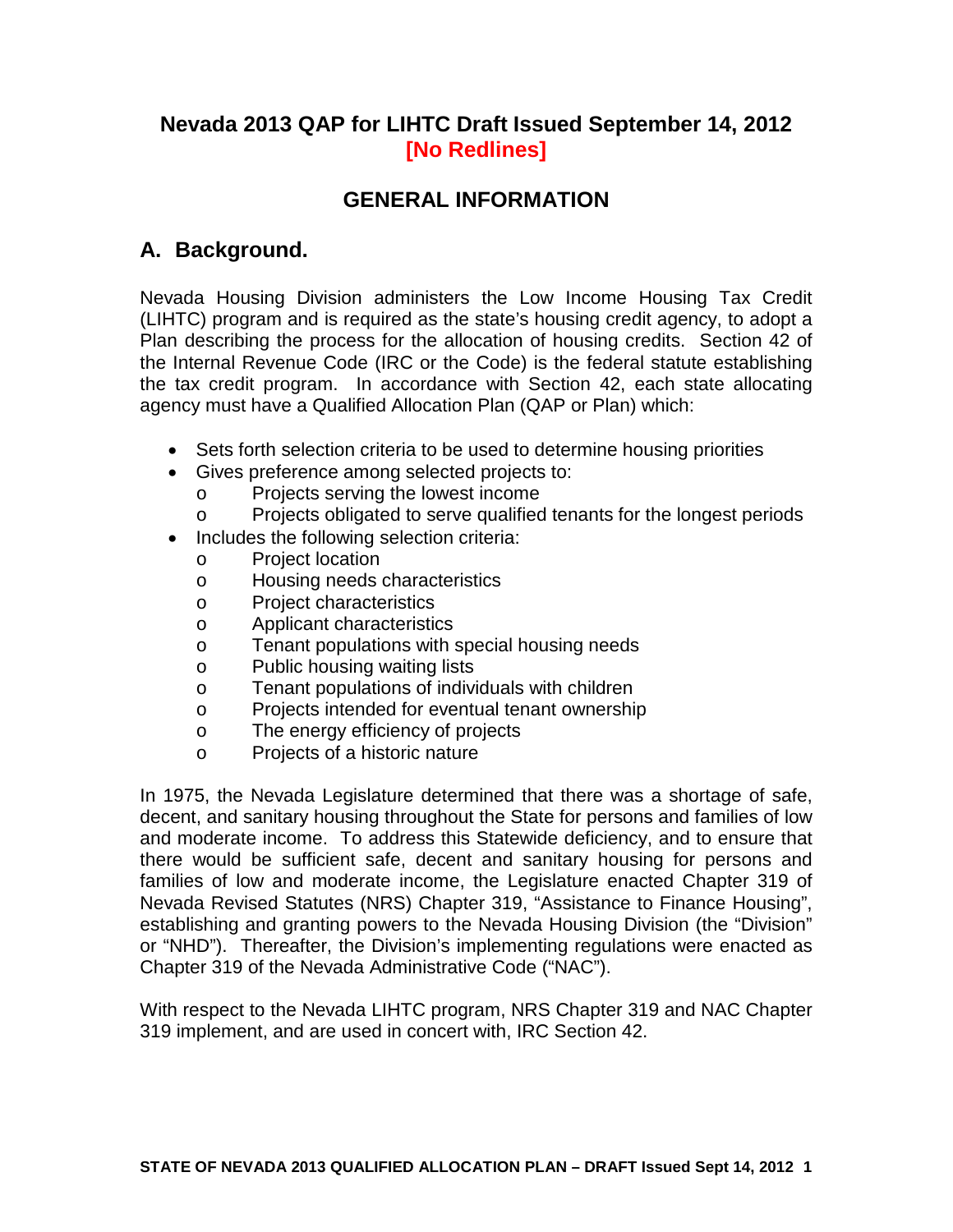There are 2 methods of obtaining a Tax Credit allocation under a QAP: 1) through the competitive application process; and 2) tax-exempt bond financing.

# **SECTION 1 ANNUAL PLAN INFORMATION**

Nevada's 2013 QAP is adopted pursuant the Division's regulations implementing the LIHTC. The Regulations, the Application form, the Instructions and the Compliance Policies and Procedures Manual constitute the Division's QAP pursuant to the Code and federal implementing regulations.

The 2013 QAP covers the periods of January 1, 2013 to December 31, 2013. All reservations of 2013 tax credits made during the plan year are subject to the annual Plan. The Division will update its web page with information regarding the 2013 QAP. The website address is: [http://nvhousing.state.nv.us/.](http://nvhousing.state.nv.us/)

# **SECTION 2 APPLICATION SUBMISSION DATES**

#### A. Tax Credit Application Deadline

Pursuant to NAC 319.974, Applications for Tax Credits, and all supporting documentation, must be sent to NHD's Las Vegas or Carson City offices and received by **5:00 P.M. on May 3, 2013 (the "Application Deadline"),** unless otherwise specified by the Division.

# B. Completeness and Consistency of Tax Credit Applications

Final applications must be completed on a Final Application form prescribed by the Division. Original applications must be complete and must materially match other applications for funding that relate to the project (e.g., other applications for funding such as HOME).

Incomplete applications will be rejected. No additional materials may be submitted once the application deadline has passed. Any missing required information or documentation, incomplete information<sup>[1](#page-0-0)</sup> that prevents underwriting, and/or does not -conform to the QAP will deem the application void and the Applicant/Co-Applicants will forfeit all application and other fees paid to the Division. Applicants/Co-Applicants are responsible for ensuring that all required items and back-up documentation are included with the application. Therefore, Applicants/Co-Applicants should read the QAP carefully and contact the Division with any questions well before the Application Deadline.

<span id="page-1-0"></span> $<sup>1</sup>$  Missing application information includes any budget, back-up, or other application information</sup> required for all or specific project types. It does not include back-up documentation for optional preference points. An application that does not include any or appropriate back-up documentation for optional preference point rating factors will be accepted; however, the project will not receive points for those items where information is missing, incomplete or unclear.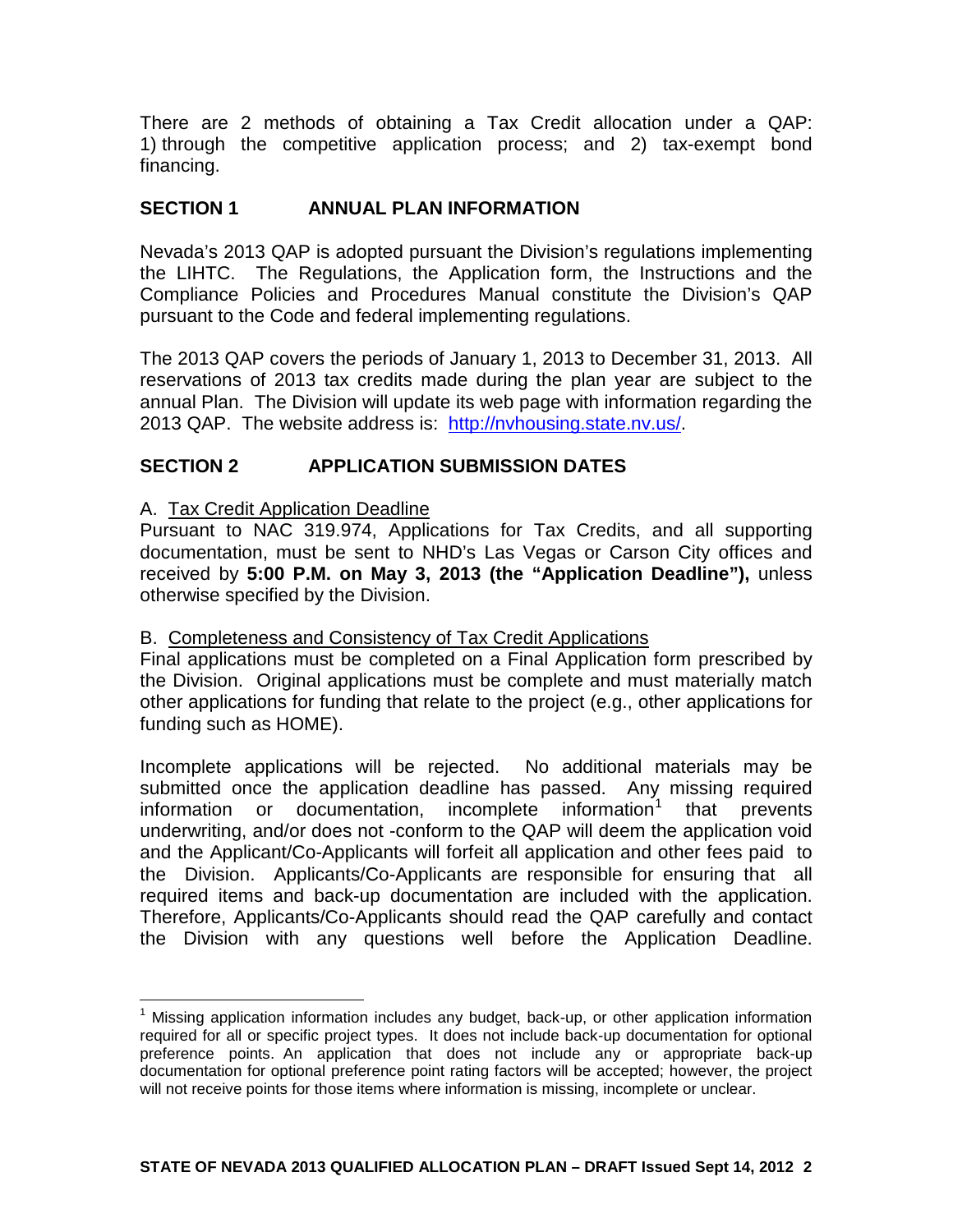Applicants/Co-Applicants are also encouraged to take advantage of the prereview period described in subsection C., below.

# C. Formatting

One original and one electronic copy of the application must be submitted. The electronic copy can be submitted on compact disc (CD) and must contain all information included in the hard copy submission. Scanned copies of the reports are allowable.

The original application must be in a two-volume binder with the application and supporting scoring documents in Volume One, marked with appropriate tabs, and the Market Study and any Environmental/Engineering documents in Volume Two. Applications that are not in the required format will be rejected.

Applicants/Co-Applicants are encouraged to send in applications more than 15 days before the Application Deadline to take advantage of a pre-deadline review period. The Division will allow an extension of the 15-day review period if the Department of Housing and Urban Development (HUD) guidelines for the finalization of the QAP are delayed. The Division will make an announcement regarding the extension if applicable.

As part of the application certification, all Applicants/Co-Applicants acknowledge that upon the issuance of the reservations all applications and all materials submitted constitute public records within the meaning of the Nevada Public Records Act.

# **SECTION 3 TRAINING**

# A. Training Dates/Reservations for Sessions

Persons desiring training on the 2013 QAP and application should notify the Division by **January 31, 2013**. If a minimum of five persons notify the Division by this date, a formal training in February will be scheduled. Otherwise, requests for technical assistance will be handled on a case-by-case basis. Persons interested in training should contact Mark Licea, Federal Programs Supervisor, at 702.486.7220, Extension 226.

#### B. Training Cost

The cost of the above identified training, if scheduled, is **\$75.00** per person. The registration fee must be prepaid by check payable to NHD and delivered to NHD's Carson City of Las Vegas offices 10 days prior to the training date.

# **SECTION 4 GUIDING PRINCIPLES AND PRIORITIES**

Demand for housing credits often exceeds supply. In determining how and where to allocate the credit, NHD must consider the need for affordable housing throughout the state of Nevada. The purpose of the QAP is to reserve federal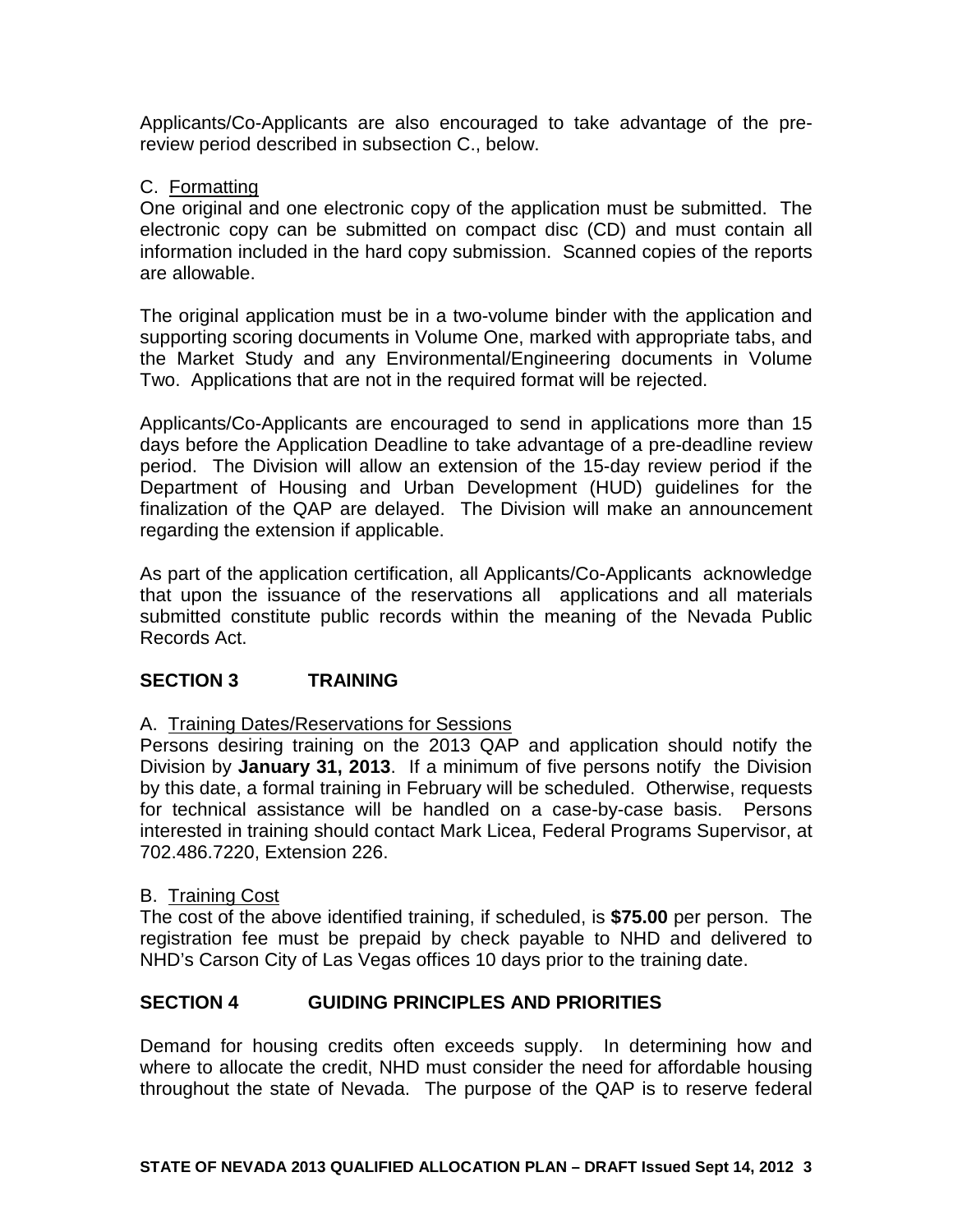Tax Credits for the creation and maintenance of rental housing units for low and very low income households in the state in such a way as to further the following principles and priorities:

- Reserve credits in order to provide an equitable distribution throughout the state;
- Reserve credits in order to provide a reasonable mix of affordable housing projects, both in regard to the number of units, populations served (e.g., elderly, special needs) and type (e.g., mixed use, assisted living);
- Reserve credits to as many rental housing projects as possible, considering cost, size, location, income mix of proposals, and environmental sustainability;
- Reserve credits in order to provide opportunities to a variety of qualified Applicants, both for-profit and non-profit;
- Reserve only the amount of credit that the Division determines to be necessary for the financial feasibility of a project and its viability as a qualified low income housing project throughout the credit period.

# **Criteria for Approval**

Consistent with the Code requirements, the process for evaluating Tax Credit applications includes a comprehensive analysis that gives preference to applications serving the lowest income residents for the longest period of time, together with an analysis of the overall viability of the proposed project. In order to ensure that the diverse housing needs of communities throughout Nevada are considered, the low income targeting and extended use period of proposed projects will be considered along with, at a minimum the following criteria:

# **Market Conditions**

The Division will consider the stability of both tax credit and market rate properties in the primary market area (PMA) of the proposed project, including vacancy rates, rent concessions, or reduced rents. In reviewing project applications, NHD will look more favorably on a project that is in a PMA where there are lower vacancy rates and fewer concessions or reduced rents. In addition, NHD staff will carefully analyze the assumptions made in the Market Study regarding capture rates and overall demand. NHD will look more favorably on a project that doesn't require high capture rates or that needs to assume high in-migration to achieve lower capture rates. Tax Credit applications may be deemed ineligible if: (1) the assessment determines that comparable affordable housing projects have occupancy levels less than 90 percent; (2) the proposed housing project would have significant adverse financial effect on other publicly funded projects without offsetting public benefits; or (3) the rents for the affordable housing project are equal to or greater than comparable market-rate housing.

The Division publishes an annual Apartment Facts report on its website. Potential applicants are encouraged to consult this publication as part of their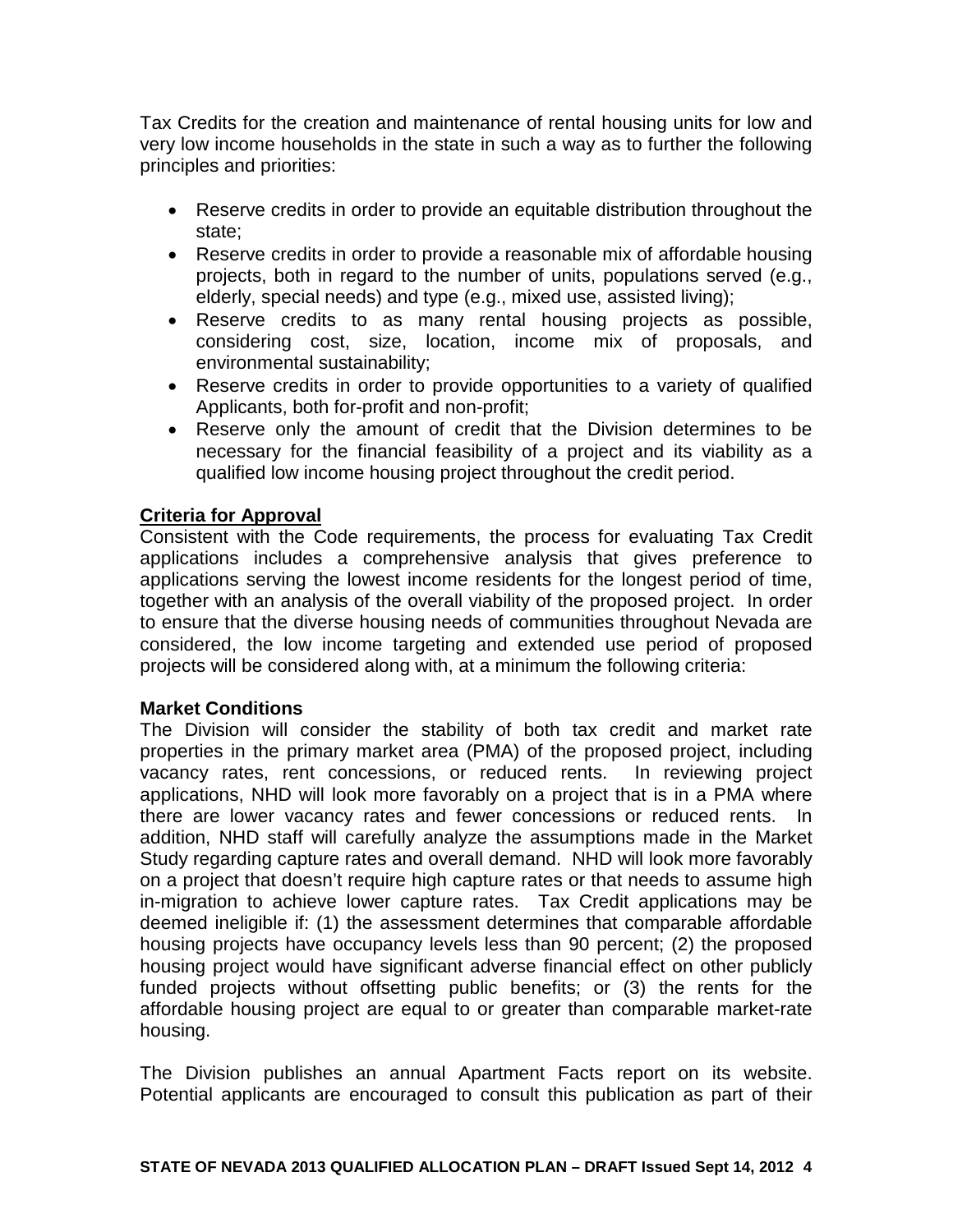research on market conditions. The Division will review submitted third-party market studies as well as its own internal publications in determining the needs of an area and alignment between proposed projects.

#### **Readiness-to-Proceed**

The proposed project must be ready to proceed to be constructed, completed and tenant occupied within the timeframes set forth in this Plan. The components of "readiness-to-proceed" are outlined further in this Plan. As part of the overall evaluation of the project's readiness, the Division will provide preference to projects that meet additional readiness-to-proceed criteria outlined in the scoring sections.

# **Overall Financial Feasibility and Viability**

The Code states that "the housing credit dollar amount allocated to a project shall not exceed the amount the housing credit agency determines is necessary for the financial feasibility of the project and its viability as a qualified low income housing project through the credit period". NHD, therefore, will evaluate the overall financial strength of each project and consider such items as debt coverage ratios throughout the 15-year pro forma period, the ability to pay deferred Developer Fees from cash flows, operating reserve amounts, and annual operating expenses. While still acknowledging that there are legitimate circumstances that allow for a waiver of certain underwriting criteria (e.g., lower vacancy rates for 100 percent occupied project-based Section 8 deals, lower PUPA for independent senior deals), projects that exceed the underwriting criteria will be considered to be stronger deals.

# **Experience Developing and Managing Multifamily Rental Properties**

NHD will evaluate the experience of the Applicant/Co-Applicants in terms of the quality of the development and management experience, including the compliance and overall financial strength of the Applicant/Co-Applicants' current low income housing portfolio, the number of successful projects, compliance with any applicable regulatory requirements, and the Applicant/Co-Applicants' past performance with respect to the efficient operation of high-quality low income housing projects.

# **Total Project Cost per Unit**

NHD recognizes the wide range of project costs throughout the state, including such items as land costs, construction costs, permits, etc. Given the limited nature of the housing credit, however, NHD may ultimately need to make a judgment regarding the best use of this valuable resource as it relates to the total project cost per unit and the requested annual tax credit per unit.

#### **Proximity to Existing Tax Credit Projects**

NHD must monitor the distribution of tax credit projects across the state as well as in particular submarkets. In some cases, NHD may need to make choices between two credible applications based on the number of Tax Credit projects in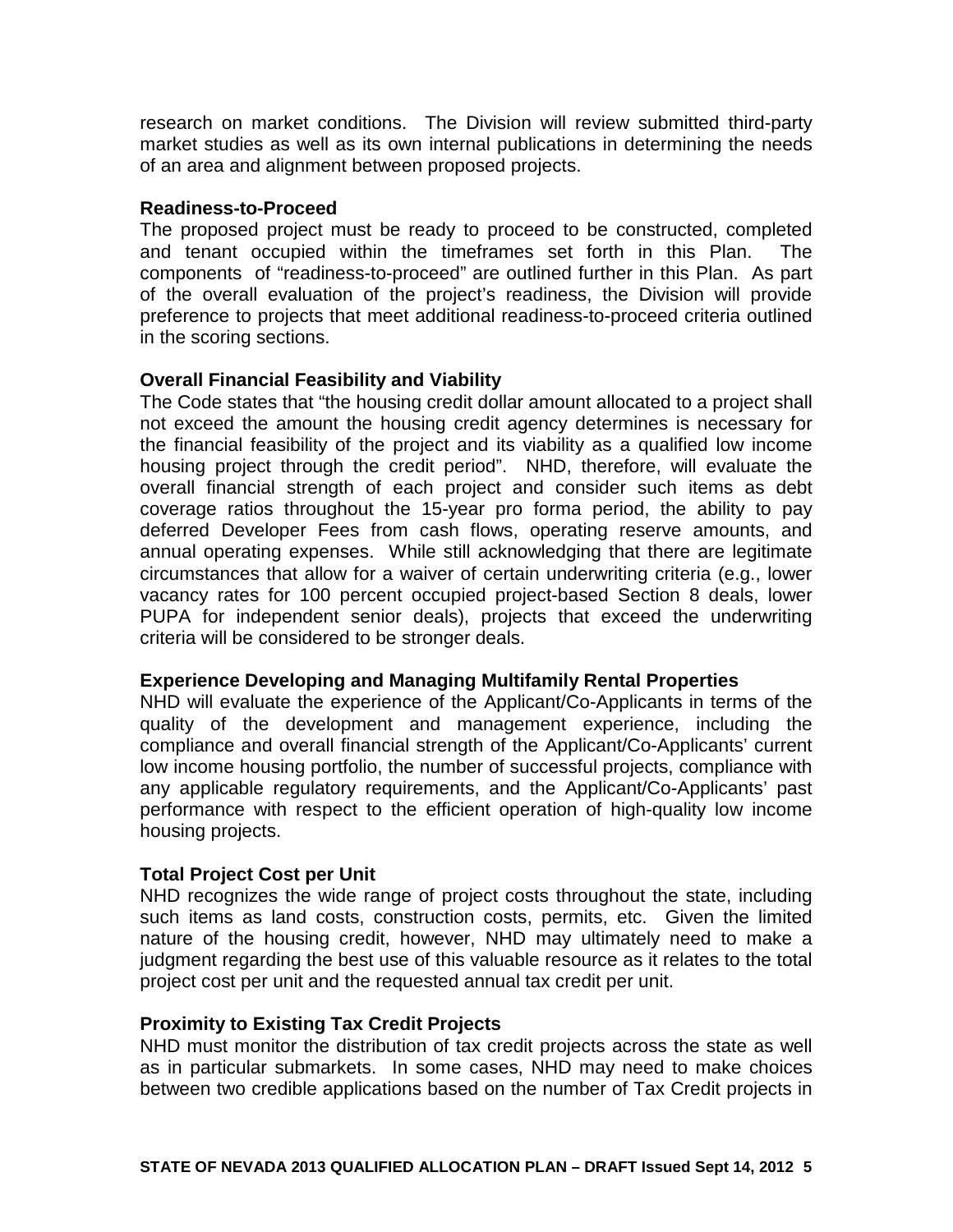a particular market or area of the State. Attention will also be paid to any recent reservations made in a particular market or area of the state. Recently approved projects should be afforded the opportunity to lease-up without direct competition from another Tax Credit project. Particular attention will also be paid to existing projects that are not achieving pro-forma rents.

#### **Site Suitability**

Sites will be evaluated on the basis of suitability and overall marketability including, but not limited to, schools, shopping, public transportation, medical services, parks/playgrounds; conformance with neighborhood character and land use patterns; site suitability regarding slope, noise (e.g., railroad tracks, freeways), environmental hazards, flood plain or wetland issues.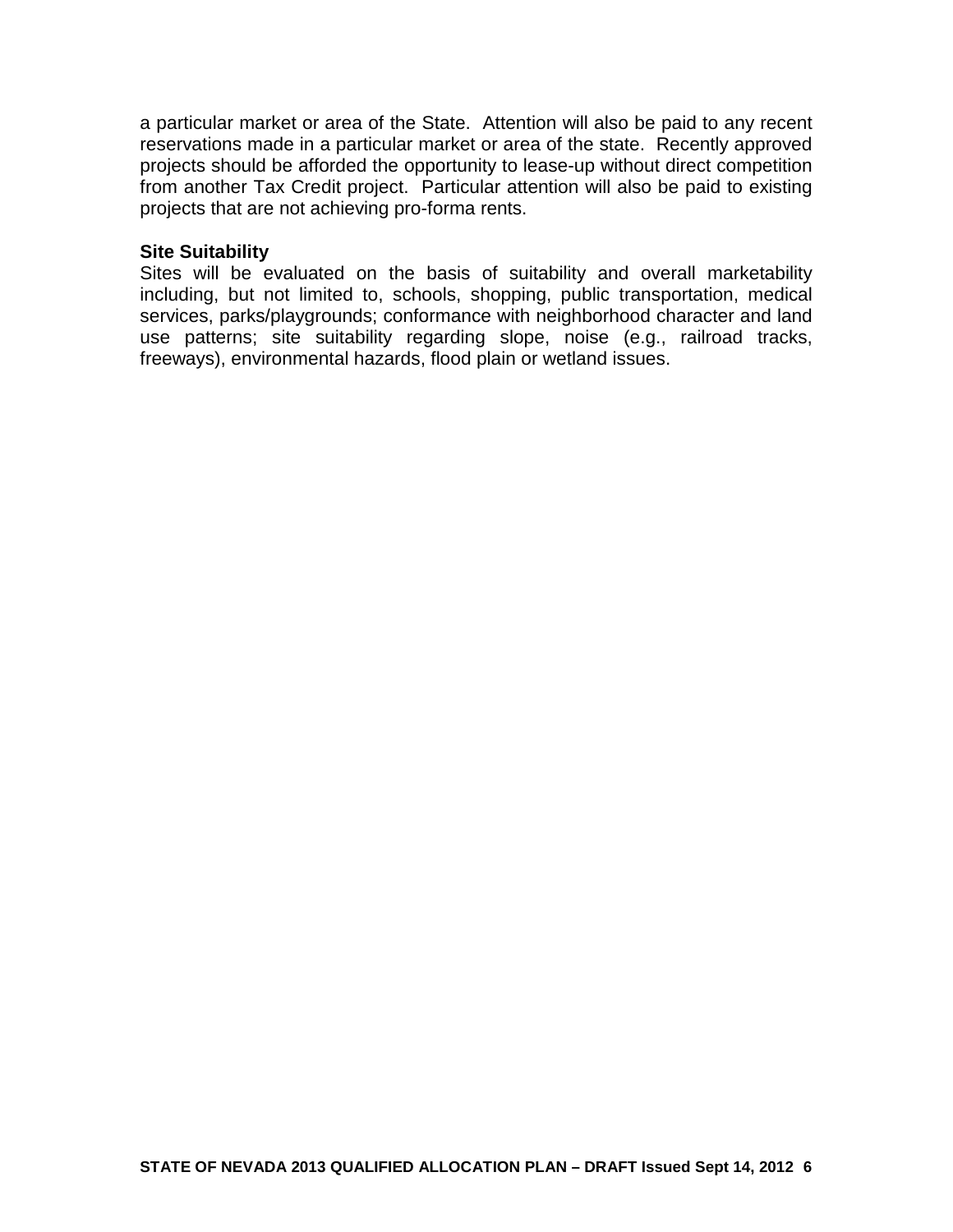# **APPORTIONMENT OF TAX CREDITS**

# **SECTION 5 APPORTIONMENT ACCOUNTS AND INITIAL BALANCES**

The Per Capita Tax Credit (PCTC) for 2013 is estimated to be **\$2.20**, subject to adjustment by the Consumer Price Index (CPI). This estimate is based upon the **\$2.20** multiplier published by the IRS in the *Federal Register*.

Estimated Tax Credit allocations are shown on the following table. Applicants/Co-Applicants are responsible for obtaining information on the actual amount of apportionment prior to the submission of an application. Information on the actual amount of apportionment for each set-aside or other sub-account will be available on the Division's website or may be obtained by contacting the Division. NHD reserves the right to round up or down the actual dollar amount designated to any set-aside or geographical apportionment.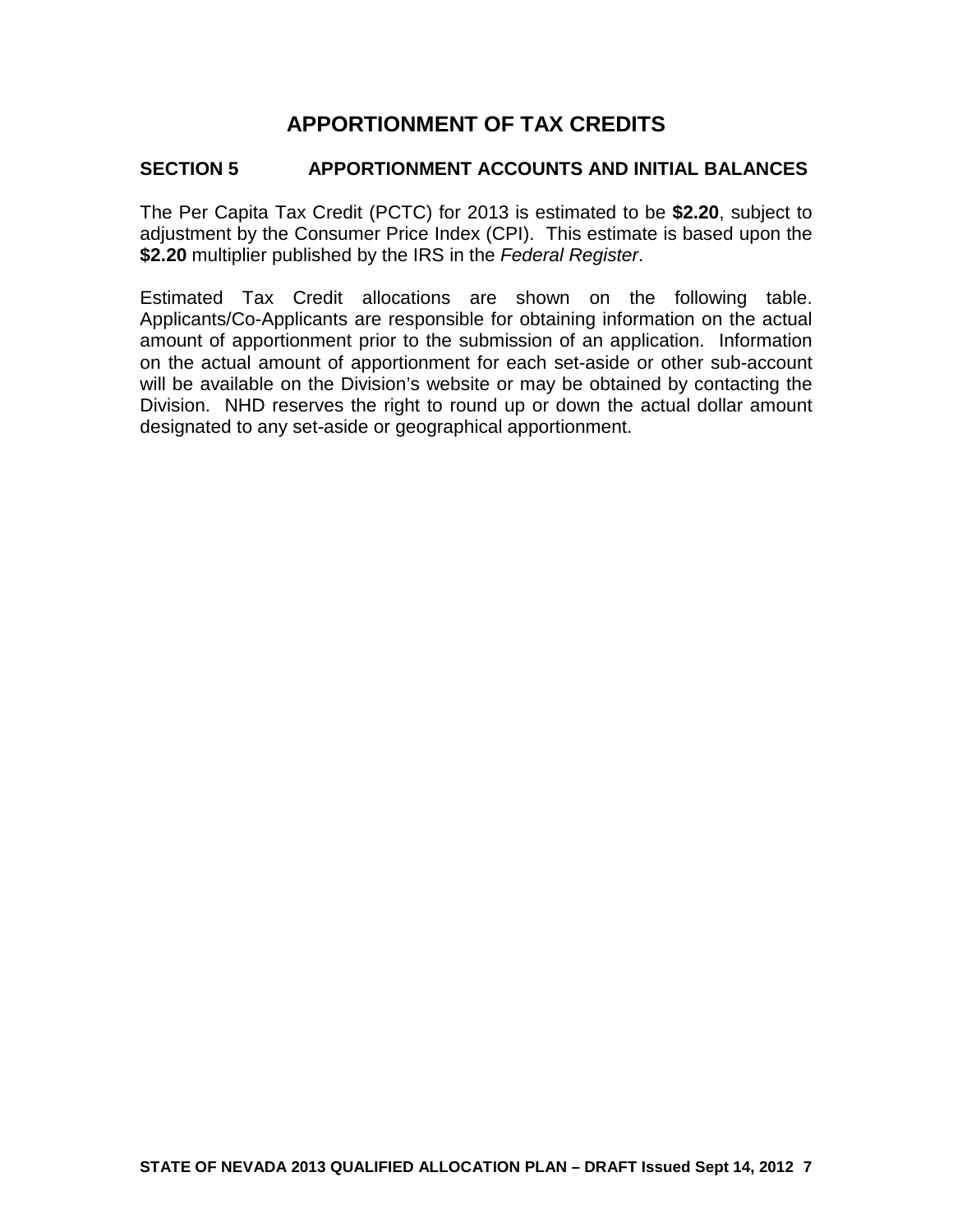| <b>ESTIMATE BASED ON \$2.20</b><br><b>MULTIPLIER USED IN PRECEDING</b><br><b>YEAR 2012</b><br>(preliminary, awaiting IRS Notice)* | <b>STATE</b><br><b>POPULATION</b><br>ESTIMATE <sup>2</sup> |             | <b>ESTIMATED</b><br><b>TAX CREDIT</b><br><b>LEVELS</b> |
|-----------------------------------------------------------------------------------------------------------------------------------|------------------------------------------------------------|-------------|--------------------------------------------------------|
|                                                                                                                                   |                                                            |             |                                                        |
| <b>STATE TAX CREDIT CEILING</b>                                                                                                   | 2,711,206                                                  |             | \$5,964,653                                            |
| <b>CARRY FORWARD</b>                                                                                                              |                                                            |             | \$135,340                                              |
| <b>TOTAL AVAILABLE 2013</b><br><b>ALLOCATION</b>                                                                                  |                                                            |             | \$6,099,993                                            |
| <b>TOTAL SET-ASIDES</b>                                                                                                           | <b>Set-Aside Percent</b>                                   |             |                                                        |
| NON-PROFIT SET-ASIDE                                                                                                              | 10%                                                        | \$609,999   |                                                        |
|                                                                                                                                   |                                                            |             |                                                        |
| <b>USDA-RD SET-ASIDE</b>                                                                                                          | 10%                                                        | \$609,999   |                                                        |
| <b>ADDITIONAL</b>                                                                                                                 | 5%                                                         | \$305,000   |                                                        |
|                                                                                                                                   |                                                            |             |                                                        |
| <b>BALANCE</b>                                                                                                                    |                                                            | \$4,574,995 |                                                        |
| <b>TOTAL GEOGRAPHIC</b><br><b>APPORTIONMENT</b>                                                                                   | Percent of<br><b>State Population</b>                      |             |                                                        |
| <b>CLARK COUNTY</b>                                                                                                               | 72%                                                        |             | \$3,293,996                                            |
| <b>WASHOE COUNTY</b>                                                                                                              | 15%                                                        |             | \$686,249                                              |
| <b>OTHER COUNTIES</b>                                                                                                             | 13%                                                        |             | \$594,749                                              |

\* See NAC 319.972 (Authorized IRS and State Demographer Values will be posted on website when available)

<span id="page-7-0"></span><sup>2&</sup>lt;br>2 2011 Certified Population Estimates by County issued by the Nevada State Demographer. http:www.nsbdc.org/what/data\_statistics/demographer/pubs/pop\_increase/ (The above is only an estimate. There are 3 values to be issued before the final data is released: 1) IRS Population to determine state allocation; 2) Per capita rate; 3) Nevada Demographer Population to determine Geographic Set-Aside).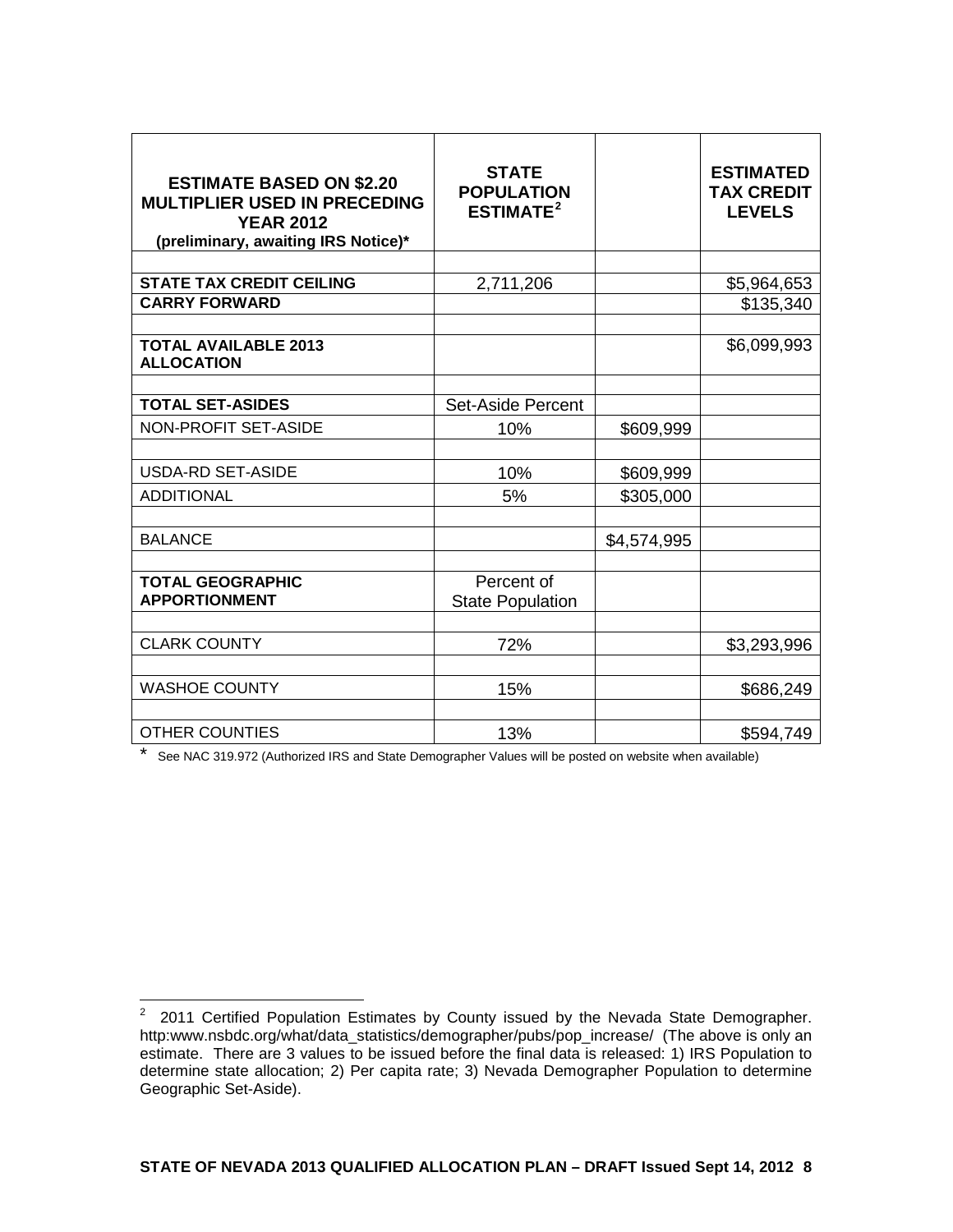# **SECTION 6 NON-PROFIT SET-ASIDE**

There will be a non-profit set-aside in the amount of 10% of the state ceiling.

A reservation or allocation of Tax Credits from this set-aside will be limited to non-profit organizations acting alone or in partnership with a for-profit Co-Applicant. The goal and mission of the Applicant/Co-Applicant non-profit organization must be developing and providing affordable housing. The nonprofit Applicant/Co-Applicant must have successfully developed and operated affordable housing which offers restricted/subsidized rents to income eligible tenants, utilizing HUD/LIHTC/PHA and/or other public funding sources. The nonprofit organization Applicant/Co-Applicant must have actively participated in the development and operation of the affordable housing projects either as the manager or general partner of the Project Sponsor, the contractor, or Project Sponsor.

The non-profit Applicant/Co-Applicant must have received a determination letter from the IRS indicating that the organization is qualified pursuant to IRC Section 501(c)(3) or 501(c)(4) and the application package must contain an executed Exhibit Seven of NHD's Application for Tax Credit (that is posted on the Division website). The Applicant/Co-Applicant non-profit organization must certify in writing to the Division that it meets the requirements of NAC 319.988.

The Applicant/Co-Applicants must also certify that no change has occurred in the organization since the issuance of the IRS determination letter that would affect the validity of the determination letter. If the Applicant/Co-Applicants receive a Carryover Allocation of Tax Credits from the non-profit set-aside, any new Project Sponsor during the compliance period must establish that the new Project Sponsor meets all of the requirements to qualify for a Carryover Allocation of Tax Credits or the Final Allocation of Tax Credits from the non-profit set-aside under the provision of this QAP.

The set-aside will be awarded to non-profit Applicant/Co-Applicants on a basis of high score amongst all applications received in this category, regardless of geographic area served or type of project. If the set-aside funds are not enough to fully fund the application, the remaining funds will be appropriated from the geographic sub-account for the area within which the project is located. The project cost may not exceed the combined funds in the non-profit and respective geographic set-aside accounts and must be consistent with provisions of Section 15, Maximum 2012 Per Unit Development Cost and Cost Reasonableness Standard.

Applications submitted under this set-aside that do not receive funding from this set-aside will be eligible to compete for an allocation of Tax Credits through the geographic set-aside process as long as the application was submitted under both categories. The geographic set-aside amounts will be based on the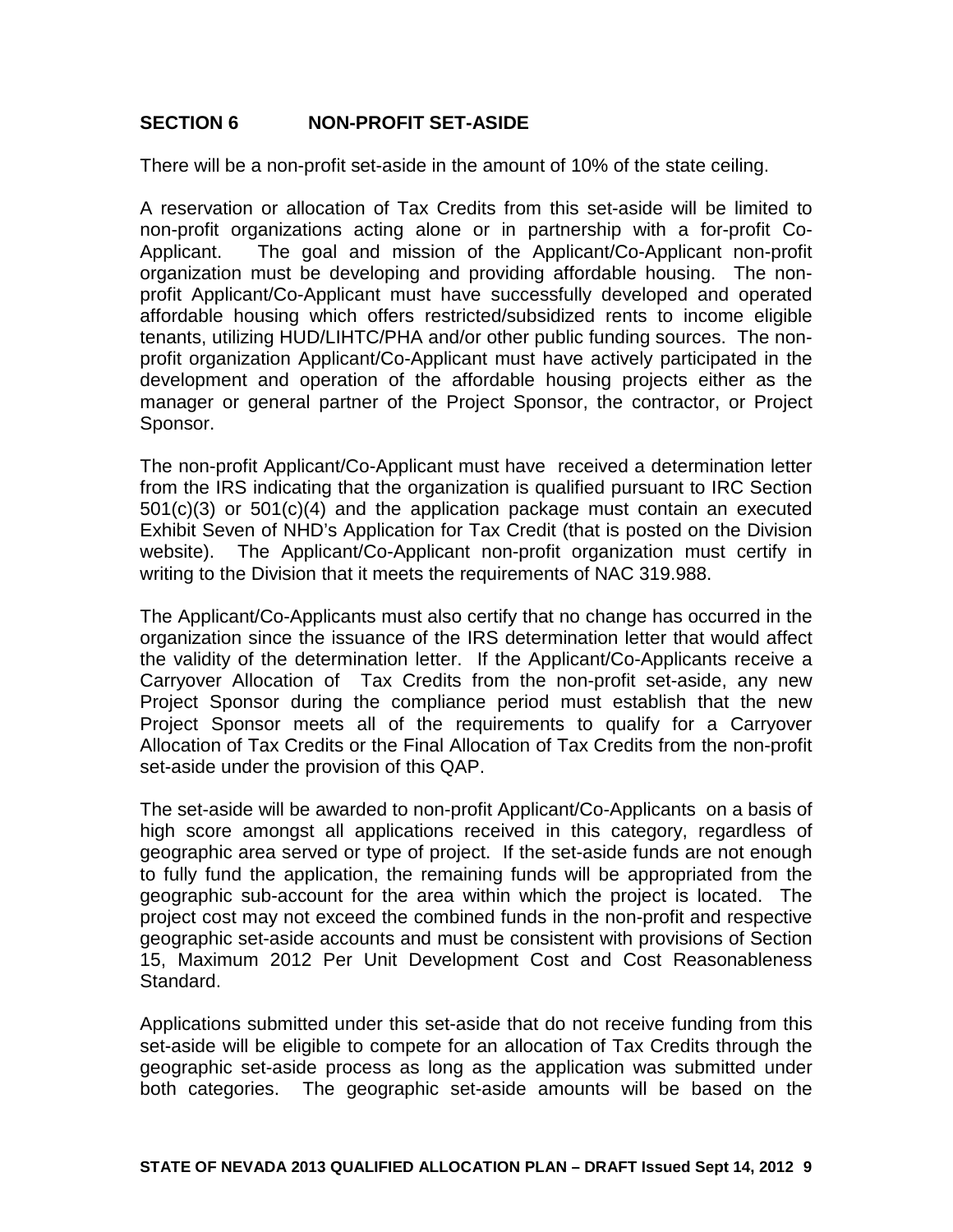statewide geographic formula using the State Demographer's estimates as outlined in Section 5, Apportionment Accounts and Initial Balances.

# **SECTION 7 USDA-RD SET-ASIDE**

There will be United States Department of Agriculture Rural Development (USDA-RD) set-aside in the amount of 10% of the state ceiling.

At the time of application, the Applicant/Co-Applicants must supply the local USDA-RD office with a letter authorizing that office to release to the Division a copy of the Applicant/Co-Applicants' application for USDA-RD funding. A copy of the letter must be submitted with the Tax Credit application.

A reservation or allocation of Tax Credits from the USDA-RD set-aside will be limited to new construction projects or existing housing projects not yet in the Division's Tax Credit housing portfolio receiving direct funding from USDA. Direct funding includes loan guarantees, loan assumptions or other similar support as long as approved by USDA.

Acquisition/Rehabilitation projects must be in accordance with USDA-RD regulations and must substantially rehabilitate or change the project to accommodate the housing needs in the jurisdiction in which the project is located. Acquisition/Rehabilitation projects will require a letter from USDA explaining why the rehabilitation is warranted and indicating that the scope of the capital needs assessment is acceptable, and that the rehabilitation meets USDA-RD's definition for substantial rehabilitation. The letter must accompany an application to constitute a complete application; therefore, applicants are encouraged to submit their application and capital needs assessment to USDA-RD for review prior to Tax Credit application submission. The project must also meet NHD's definition for substantial rehabilitation that for this particular setaside, is an investment of at least \$10,000 per unit prior to funds invested to meet NHD's energy requirements.

USDA-RD Tax Credit applications will be processed with the normal Tax Credit reservation cycle. If no Tax Credit applications are received requesting the USDA-RD set-aside, the Division will distribute all sums in the USDA-RD setaside to the three geographic sub-accounts based on population.

If the USDA-RD is unable to issue certification stating the availability of federal funding by the date the Division receives notice that National Pool Tax Credits are available, said reservations will be cancelled and the USDA-RD set-aside will be returned to the General Pool for distribution.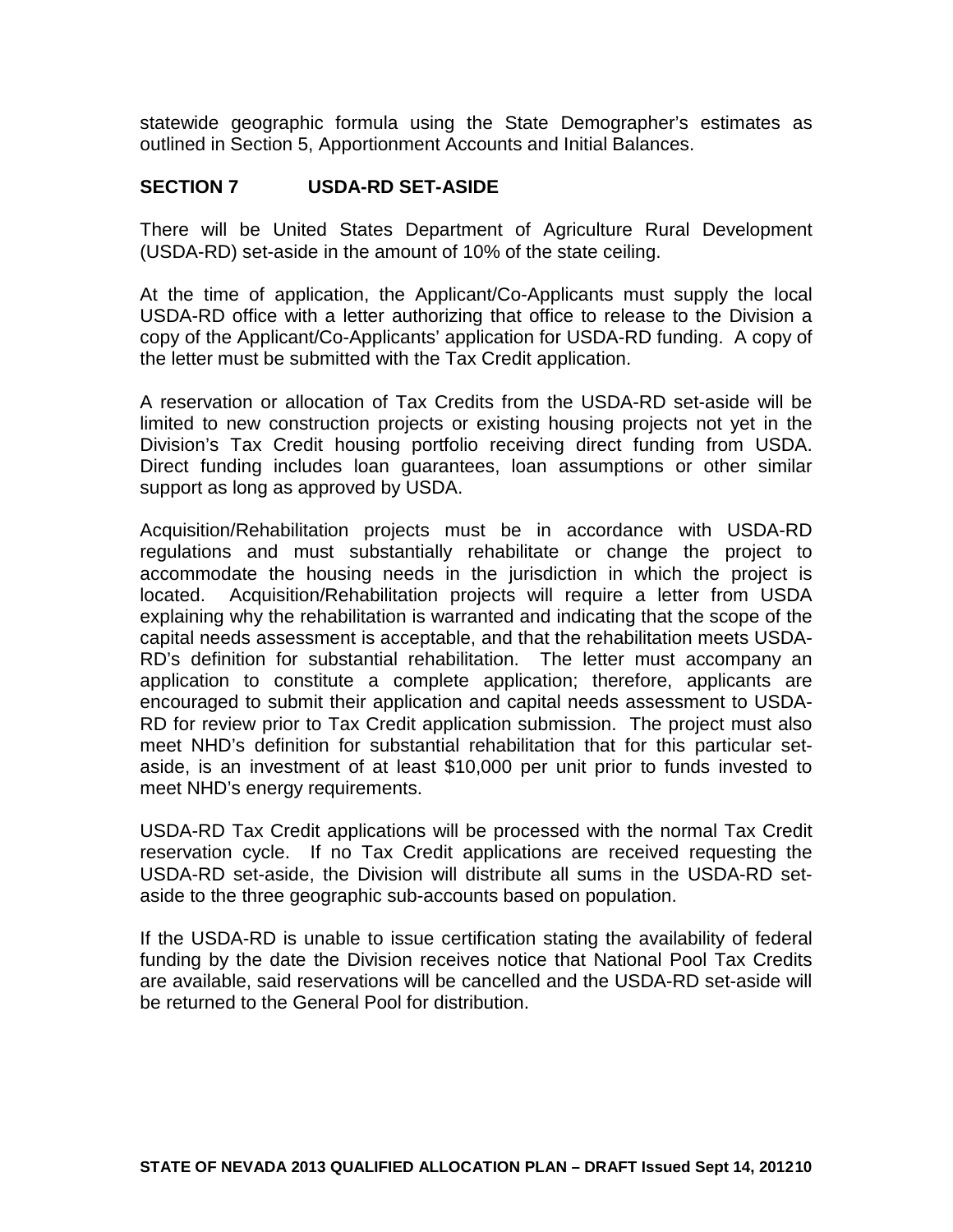# **SECTION 8 ADDITIONAL CREDITS SET-ASIDE**

A set-aside of 5% will be reserved for additional credits. The pool of additional credits will initially be distributed on a pro-rata basis based upon the proportion of population in each geographic area (i.e., 72% of the set-aside will be awarded to Clark County, et. seq.). Projects within each geographic area requesting additional credits will be awarded on a pro-rata amount of credits based upon the total amount of additional credits requested within that geographic set-aside. A project will not be awarded more than 10% of the 2013 or prior year (if applicable) award. Although applicants may be eligible for up to a 10% award, the actual award will be determined on available credits and project need as determined by analysis of an updated budget and supporting documents.

Projects receiving Tax Credits in previous allocation rounds may request additional Tax Credits due to increased construction costs, existing eligible basis from initial application that was above the NHD per project tax credit cap, or decreases in credit pricing that result in a financing gap, and subject to the conditions of this section.

Requests for additional Tax Credits are subject to the limitations specified below:

1) Additional Tax Credits exclude Developer Fees. Contractor Fee cannot go above the actual percentage in the initial application.

2) The request for additional Tax Credits are limited to 10% of the original award.

3) Requests for additional Tax Credits within the 10% limit and not totally funded through the set-aside may be considered at the end of the initial competitive round at the discretion of the Administrator.

Applicant/Co-Applicants submitting applications for additional credits must submit a modified application consisting of a cover letter clearly identifying the additional credits associated with the project, the decreased equity pricing, or the remaining eligible basis from the initial application that warrants the need for additional credits as well as an updated budget (showing original budget and eligible basis and new budget and eligible basis by line item), updated pro forma, updated sources and uses showing any new funds and identifying how remaining funding gaps will be filled, updated CPA certification of eligible basis, and updated project information if any items (e.g., number of units, amenities) have changed since the initial application. NHD staff will underwrite the amount requested for additional credits at the current 70% PV rate regardless of the rate used in the initial underwriting.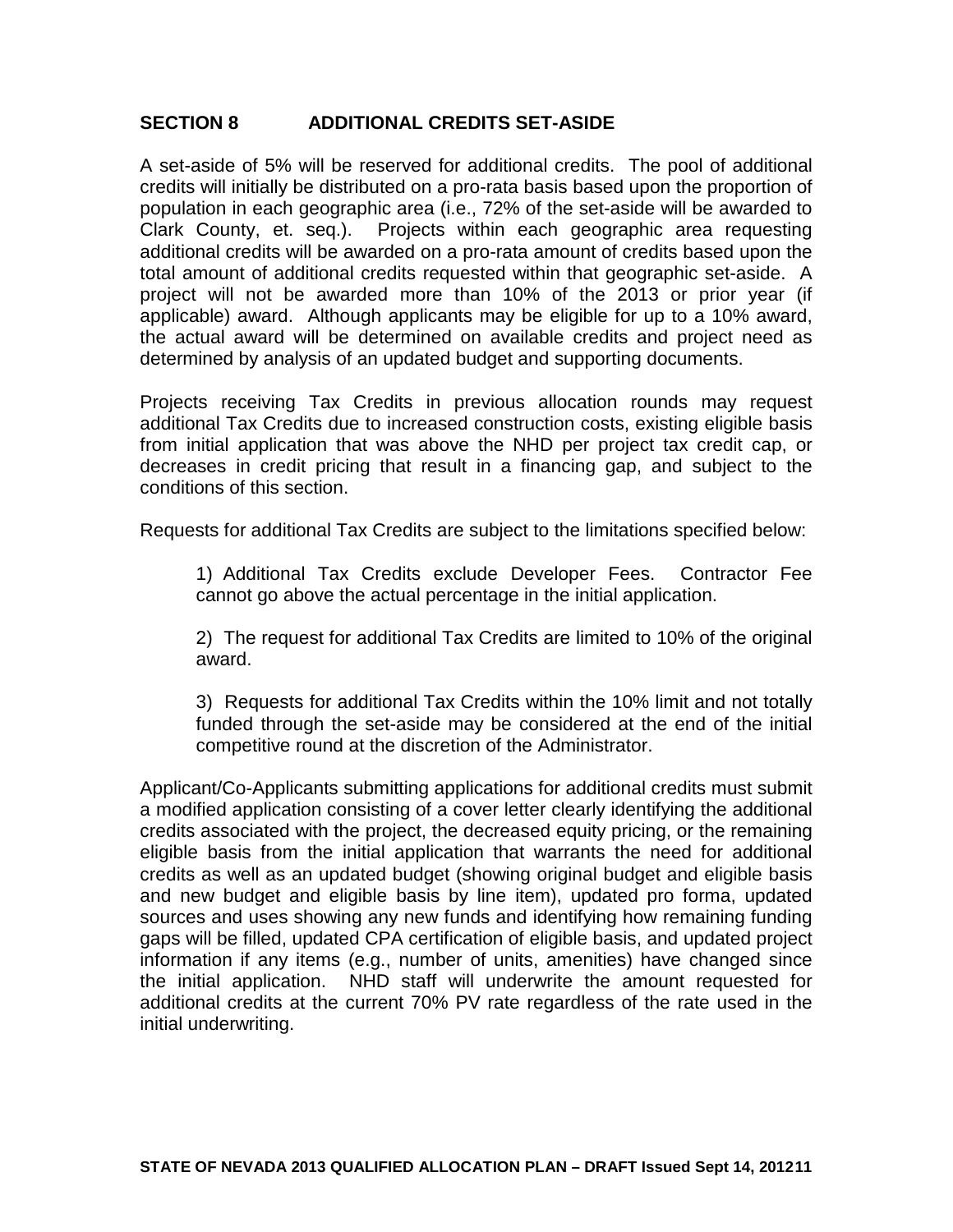# **SECTION 9 GEOGRAPHIC APPORTIONMENT**

After each apportionment has been made to set-aside accounts established in the QAP, the Division will allocate the remaining Tax Credits specified in the Plan into a geographic account. The Division will allocate Tax Credits in this account to geographic accounts established for Clark County, Washoe County and Other Nevada Counties. The allocations will be based upon Nevada's most recent official population estimates issued by the State Demographer. The population estimates for Clark County, Washoe County, and Other Nevada Counties will be used to establish apportionment percentages for the mandated geographic subaccounts.

# **SECTION 10 TAX CREDIT RESERVATION PROCESS**

The reservation of Tax Credits will be made on the basis of high score within the established set-aside and geographic sub-accounts. Conditional reservations, as outlined in Section 19, Maximum Amount of Tax Credits Awarded, may be awarded. Any conditions placed on a reservation must be satisfied by the time of the Carryover Allocation or the reservation will be terminated. Extensions of time will not be granted. The application must specify all of the set-asides and/or geographic apportionments applied for by the Applicant/Co-Applicants. The reservation of Tax Credits will be made in three steps.

#### A. Step One: Reservation of Set-Aide Allocations

Allocation of Tax Credits to the project(s) with the highest score in the USDA-RD set-aside account will be made first. Tax Credits will be allocated until the amount of Tax Credits in the set-aside is fully allocated or the amount remaining in the set-aside is too small to fund the next highest scoring project. Unreserved amounts from the USDA-RD set-aside if any will be returned for redistribution to the General Pool.

Allocation of credits from the Non-Profit set-aside will be made to the highest scoring non-profit projects in accordance with the process outlined in Section 5, Apportionment Accounts and Initial Balances. If additional Tax Credits are needed to fund the proposal, Tax Credits will be distributed from the appropriate geographic apportionment until the amount remaining in the geographic apportionment is too small to fund the next highest scoring project receiving Non-Profit set-aside funds. Tax Credits from the Non-Profit set-aside will be allocated until the amount of Tax Credits in the set-aside is fully allocated.

Unreserved amounts from the Non-Profit set-aside, if any, will be carried over into subsequent rounds as a minimum Tax Credit to be set-aside for Non-Profit corporations pursuant to regulation. Requests for additional Tax Credits will be made in accordance with Section 8, Additional Credits Set-Aside. Unreserved amounts from the Additional Credits Set-Aside will be returned for redistribution to the General Pool.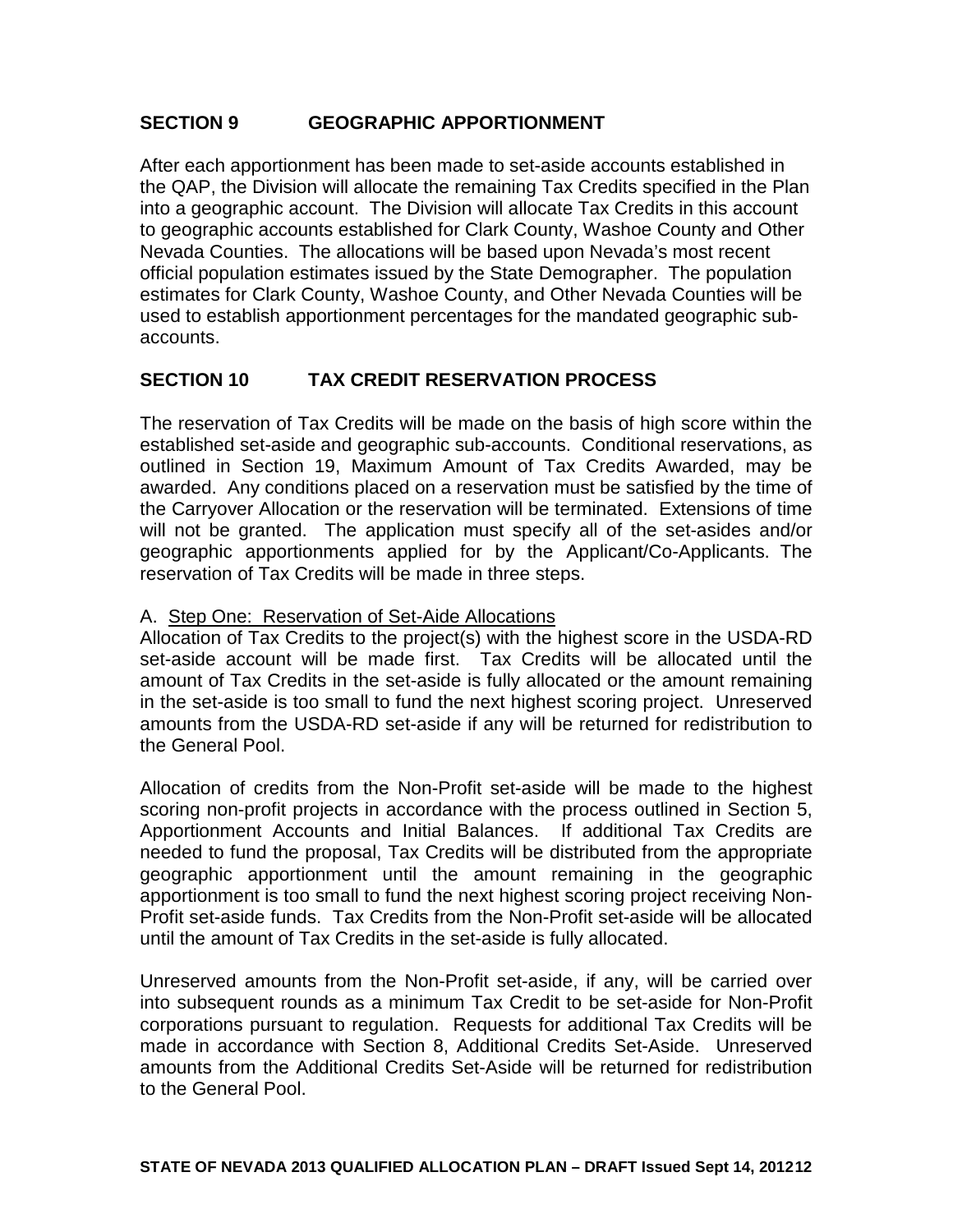# B. Step Two: Reservation of Geographic Apportionments

After reservations are made to projects requesting set-aside funding, the Division will allocate Tax Credits to the new projects in each of the three mandated geographic sub-accounts: Clark County, Washoe County, and Other Nevada Counties. Geographic allocations will be made based on high score within each set-aside. The Division will make Tax Credit reservations to geographic subaccounts in the following order: (1) Clark County, (2) Washoe County, and (3) Other Nevada Counties.

If the Division does not reserve all of the funds allocated to the Clark County subaccount, the Division will transfer any surplus Tax Credits remaining in that subaccount to the sub-account for Washoe County. If the Division does not reserve all of the funds allocated to the Washoe County sub-account, the Division will transfer any surplus Tax Credits remaining in that sub-account to the subaccount for Other Nevada Counties.

Tax Credits will be allocated until the amount of Tax Credits remaining in each Geographic Apportionment is insufficient to fund the next highest-ranked project for that area. Any Tax Credits not reserved from Geographic account will be placed in a General Pool.

# C. Step Three: Transfer to the General Pool

At the discretion of the Administrator, Tax Credits in the General Pool may be allocated to fund: (1) the next highest ranked project in the first funding round submitted in any of the geographic set-asides, with the requirement that the project can be implemented with the remaining amount of Tax Credits as represented in the application; (2) new projects as part of a second funding round; (3) projects requesting additional Tax Credits; or (4) partial commitment to a project with a corresponding forward commitment for the balance of credits.

# D. Closure of Project After Receiving Reservation of Tax Credits/ Commencement of Construction

Applicant/Co-Applicants must sign the Division's Agreement to Commence Construction within 270 days from the date of the reservation letter. All Applicants/Co-Applicants must also execute an agreement to promote the Division's participation in the project during the construction phase (see Exhibit 4 of NHD's Application for Tax Credits).

Each project that receives a reservation of Tax Credits must be closed within 270 days after the date the Division provides written notification to the Applicant/Co-Applicants of the reservation. Before the expiration of the period, the Applicant/Co-Applicants must demonstrate to the Division that he/she/it has closed the project within that period by providing proof satisfactory to the Division that he/she/it has: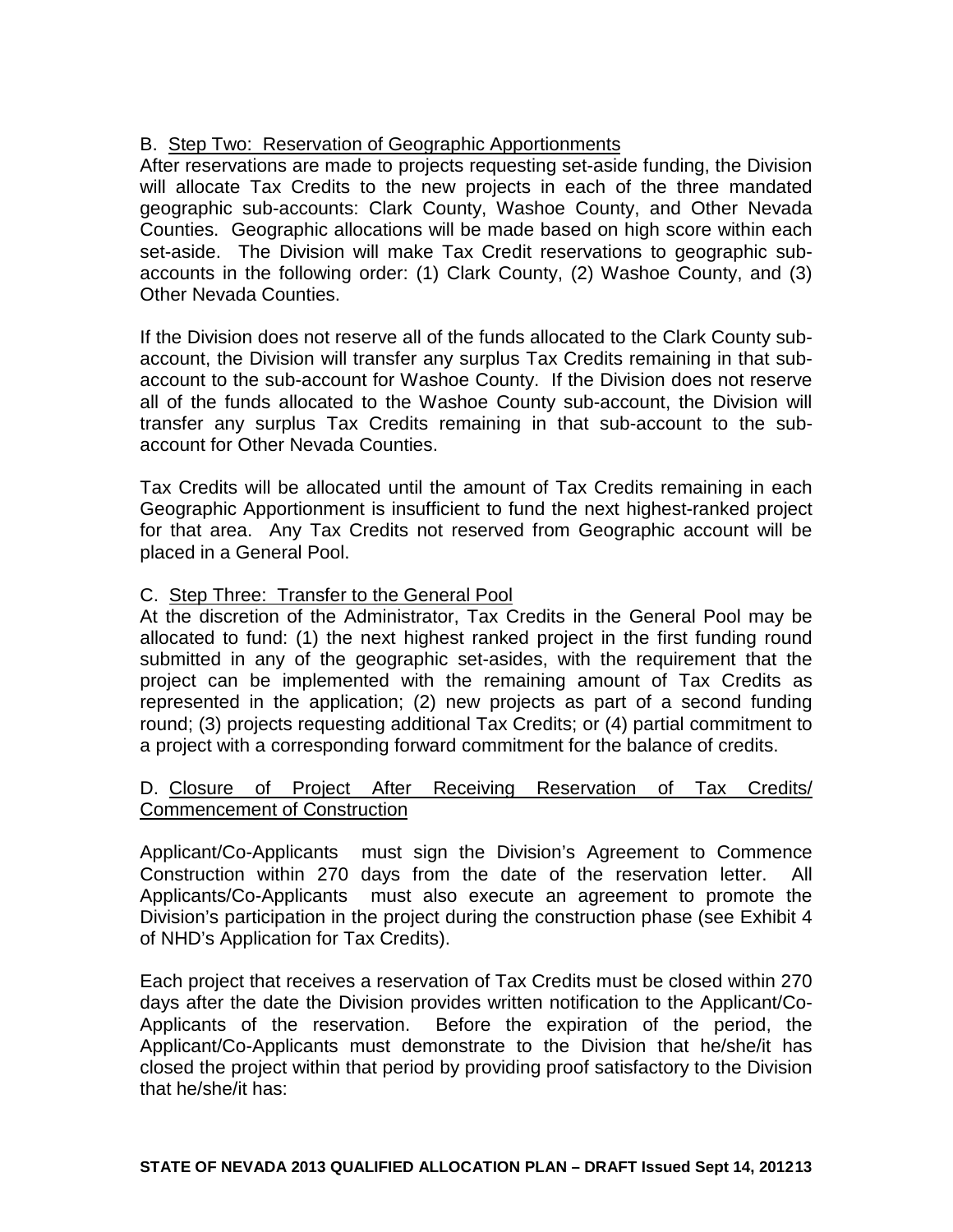1) Purchased and holds title in fee simple to the project site in the Applicant/Co-Applicants' name, or submitted to the Division with the application a written, legally enforceable long-term ground lease with a term of at least 50 years.

2) Entered into a written agreement with a contractor who is licensed in this State to begin construction before the expiration of the period.

3) Obtained adequate financing for the construction of the project. The Applicant/Co-Applicants must provide written commitments or contracts from third parties.

4) Executed a written commitment for a loan for permanent financing for the construction of the project in an amount that ensures the financial feasibility of the project. The commitment may be subject to the condition that the construction is completed and the project is appraised for an amount sufficient to justify the loan in accordance with the requirements of the lender for credit. If the project is a rural development project that receives loans or grants from the United States Department of Agriculture, the Applicant/Co-Applicants must provide a form approved by the Division that indicates that money has been obligated for the construction of the project before the expiration of the period. An advance of that money is not required before the expiration of the period.

A project that is not closed within the 270-day period will lose its reservation of tax credits unless the Division receives from the Applicant/Co-Applicants a written request for an extension of 45 days.

The request must be accompanied by proof satisfactory to the Division indicating that:

1) The requirements for financing the project have been substantially completed;

2) The delay in closing was the result of circumstances that could not have been anticipated by and were outside the control of the Applicant/Co-Applicants at the time the application was submitted by the Applicant/Co-Applicants; and

3) The project will be closed within the 45-day period.

The Division is entitled to charge a fee in connection with the request for an extension of the 270-day period, but has elected not to do so in this Plan.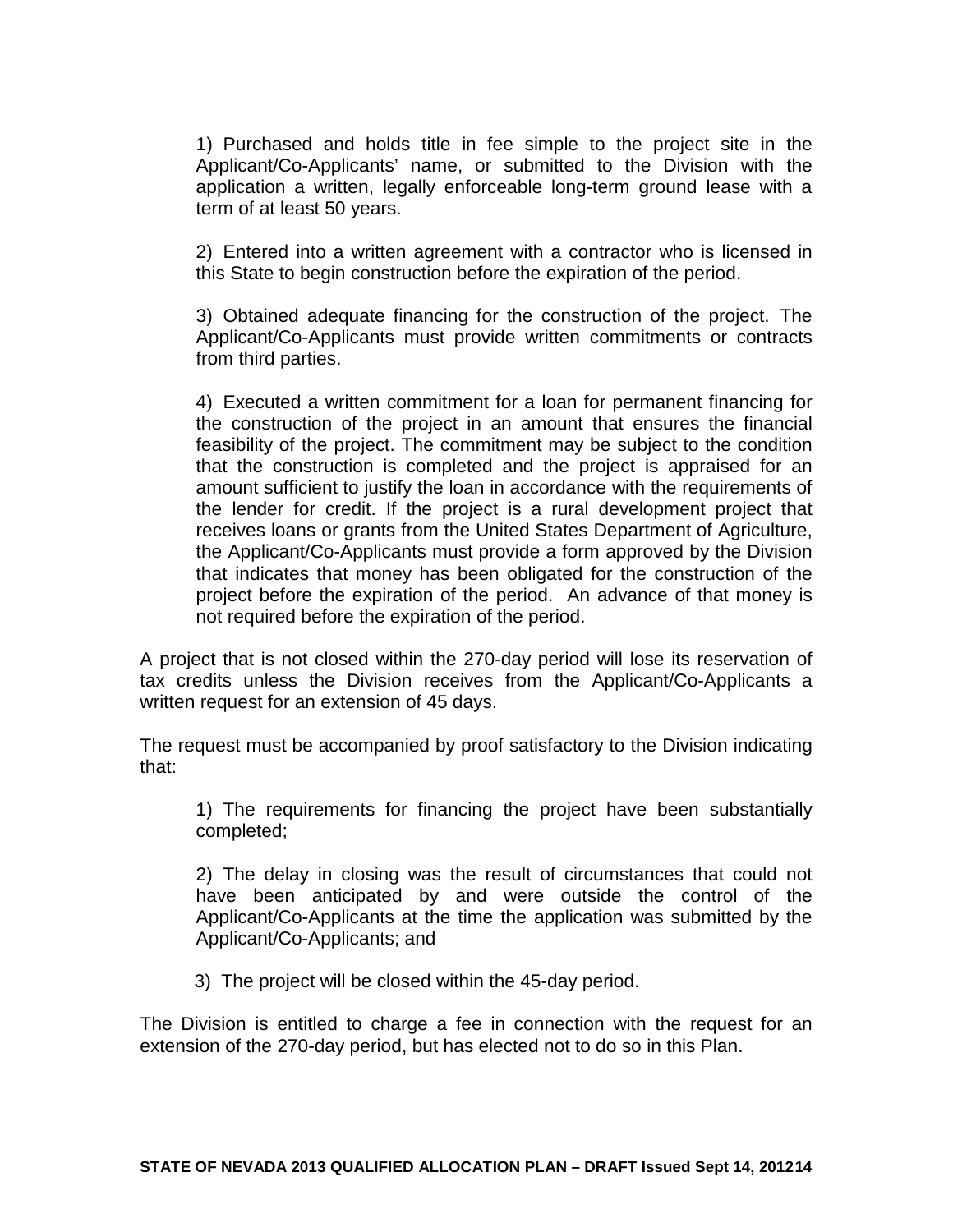Projects that have not closed within 270 days from the date of the reservation letter, or which have been granted a 45-day extension and have not closed within the 45-day extension period, will have their reservation of Tax Credits terminated. For an approved Tax Credit project at Lake State (Nevada state areas within the Tahoe Basin), Applicants/Co-Applicants may request up to a 60 day extension.

### E. Ten Percent Test for Carryover Allocations

Pursuant to the year-end tax bill of 2000 and the Housing and Economic Recovery Act of 2008 (HERA), the 10% test for the Carryover Allocations will be extended for twelve months from the date of the Carryover Allocation. All information which must be submitted in order to receive a Carryover Allocation must be sent to the Division's Carson City or Las Vegas office and received by **5:00 P.M., September 27, 2013**. The Division will issue Carryover Allocations on or about November 8, 2013. The Applicant/Co-Applicants must supply the Division with a Federal Tax Identification Number to receive a Carryover Allocation.

The Project Sponsor must meet the 10% test by **November 8, 2014**. Project Sponsors must submit a six-month project status report on a form prescribed by NHD due **May 9, 2014** to ensure a project is moving forward and remains viable.

# F. LURA

The LURA for all projects which receive a reservation must be recorded: (i) when the project receives a Carryover Allocation; or (ii) before the commencement of construction, whichever occurs first. All Applicants/Co-Applicants and Project Sponsors agree to cooperate with the Division to timely record the LURA.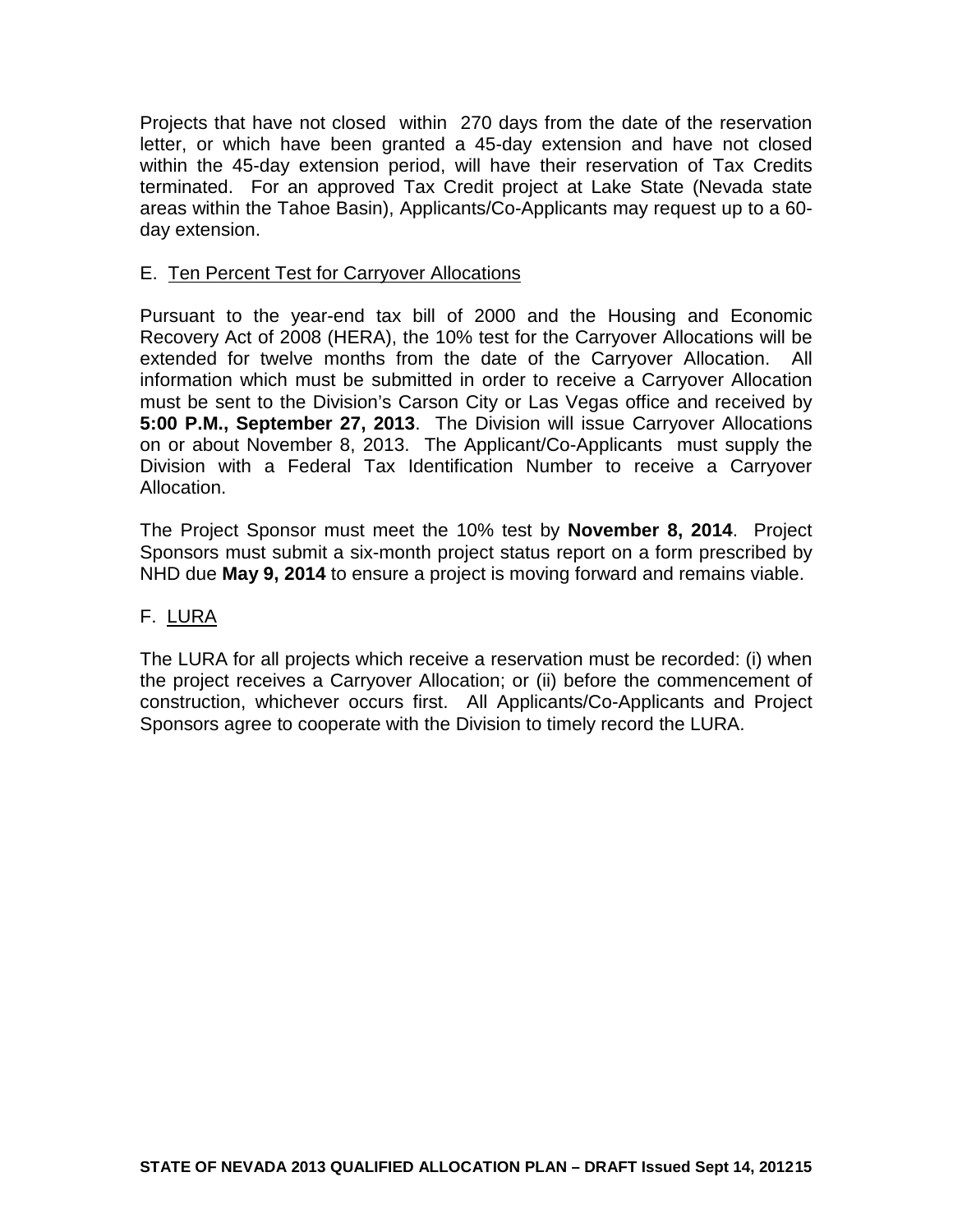# **ELIGIBLE PROJECTS**

# **SECTION 11 ELIGIBLE PROJECT CATEGORIES**

The 2013 QAP contains the eligible project categories listed below. Only one project category may be selected for each application. A project may consist of scattered-site or single-site housing.

#### A. Projects for Individuals and Families with Children

To be considered for this category, units must be made available to individuals and families with children. No 100 percent studio apartment projects are allowed.

#### B. Senior Housing Age 55 and Older

To be considered for the category, all of the units in the project must be targeted for seniors. Pursuant to the Federal Fair Housing Act, at least 80% of the units must have one household member who is 55 years of age or older to be considered senior housing and at least 20% of the units must be rented to households in which every member of the household is 55 years or older (62 years and older for USDA-RD projects). At least 10% of the total units in the project must be two-bedroom units (with the exception of USDA-RD funded projects).

### C. Special Needs

To be considered for this category, at least 20% of the units must serve one or more of the special needs population identified below. The Special Needs populations identified below are not intended to be "all inclusive" and the Division reserves the right to award preference points to other Special Needs populations upon request of the Applicant/Co-Applicants and approval by the Division. The approval must be received prior to submission of the application.

1) Persons with physical disabilities;

2) Persons with developmental disabilities;

3) Persons with mental illness as defined by the National Institute of Mental Health;

4) Permanent supportive housing for persons and families who are homeless;

5) Victims of domestic violence;

6) Persons with HIV/AIDS (as diagnosed by a board certified physician in Nevada);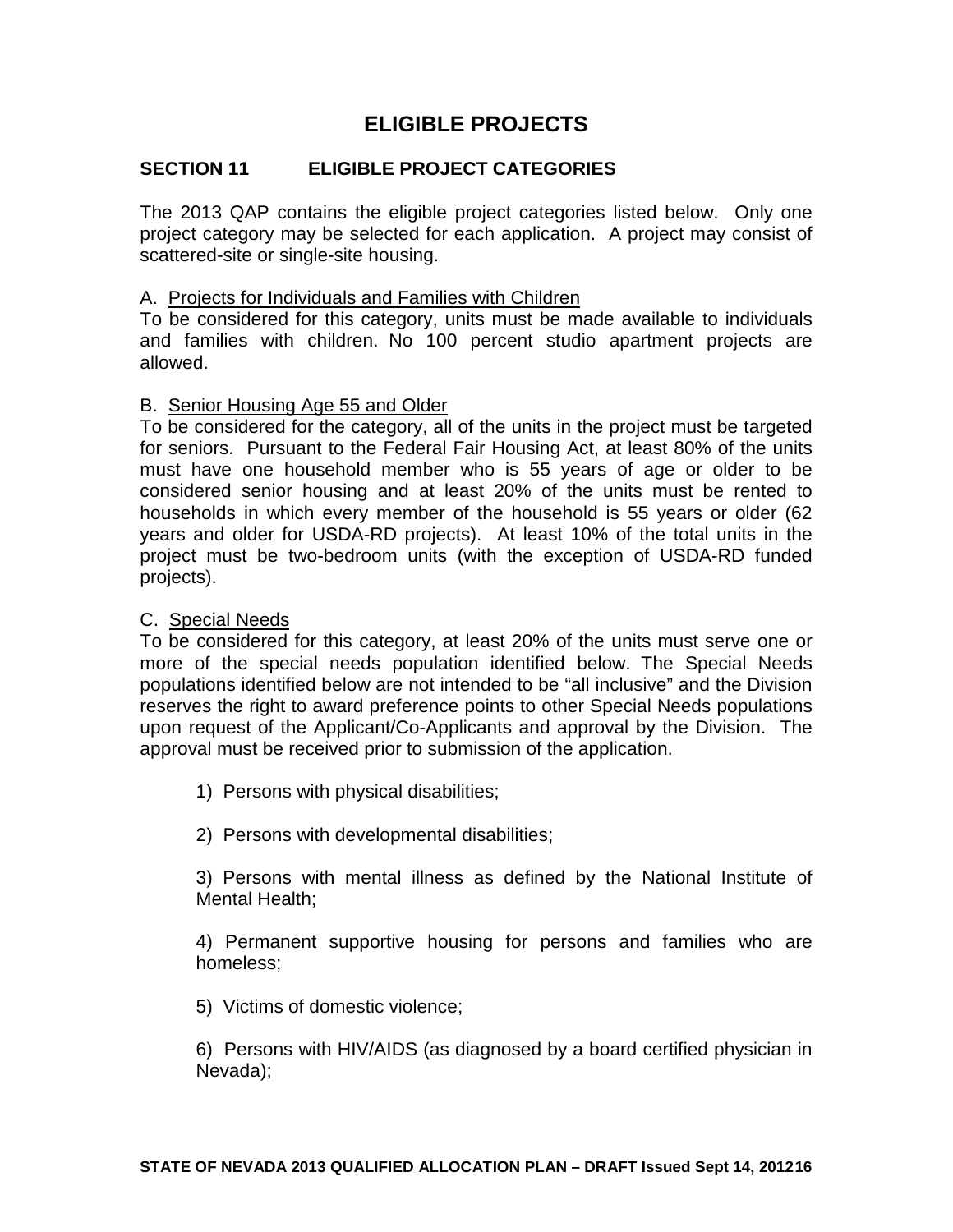7) Transitional housing for persons released from incarceration, including persons paroled or on probation;

8) Transitional housing as defined in IRC Section 42 (i)(3)(B)(iii);

9) Persons with drugs, substance and/or alcohol abuse behavior. The individual must be in a state of recovery or is currently receiving treatment and/or counseling for the abusive behavior; and

10) Persons with Alzheimer's/Dementia.

Services and care provided to Special Needs populations must be provided for the initial 15-year IRS mandated period of affordability. The provision of care during the extended compliance period will be assessed by the Division to determine if the project can continue as both an affordable housing facility and a provider of care. If the provision of care is not feasible, the Division has the authority to amend the extended use agreement.

Care services for Special Needs populations must be optional to tenants residing in restricted units. Any cost associated with care services must be separated from the rent. *Fees may not be charged for any item that is part of the eligible basis.*

The Applicant/Co-Applicants must provide a description of the care services provided and/or available to low income tenants and the estimated costs of those services. The Applicant/Co-Applicants must provide a list of the services provided at the facility, the cost of each service, and a description of how the cost for the services will be funded, especially for tenants that may not have the means to pay for the level of care. The subsidization of the services to low income tenants may be accomplished through a mixed income project in which residual income derived from the market-rate units to subsidize the services received by the low income tenants.

For project serving Frail Elderly and Alzheimer populations:

- Only 20/50 and 40/60 mixed income projects are eligible for Tax Credits.
- Care services must be conducted on a 24-hour basis.
- The Division will require an IRS Private Letter Ruling or comparable legal opinion indicating that the project meets General Use requirements.

Frail Elderly and Alzheimer projects are not eligible to receive scoring points for extended compliance periods.

# D. Assisted Living Developments

To be considered for this category, assisted living developments must have one or more of the following direct commitments by public and/or private entities: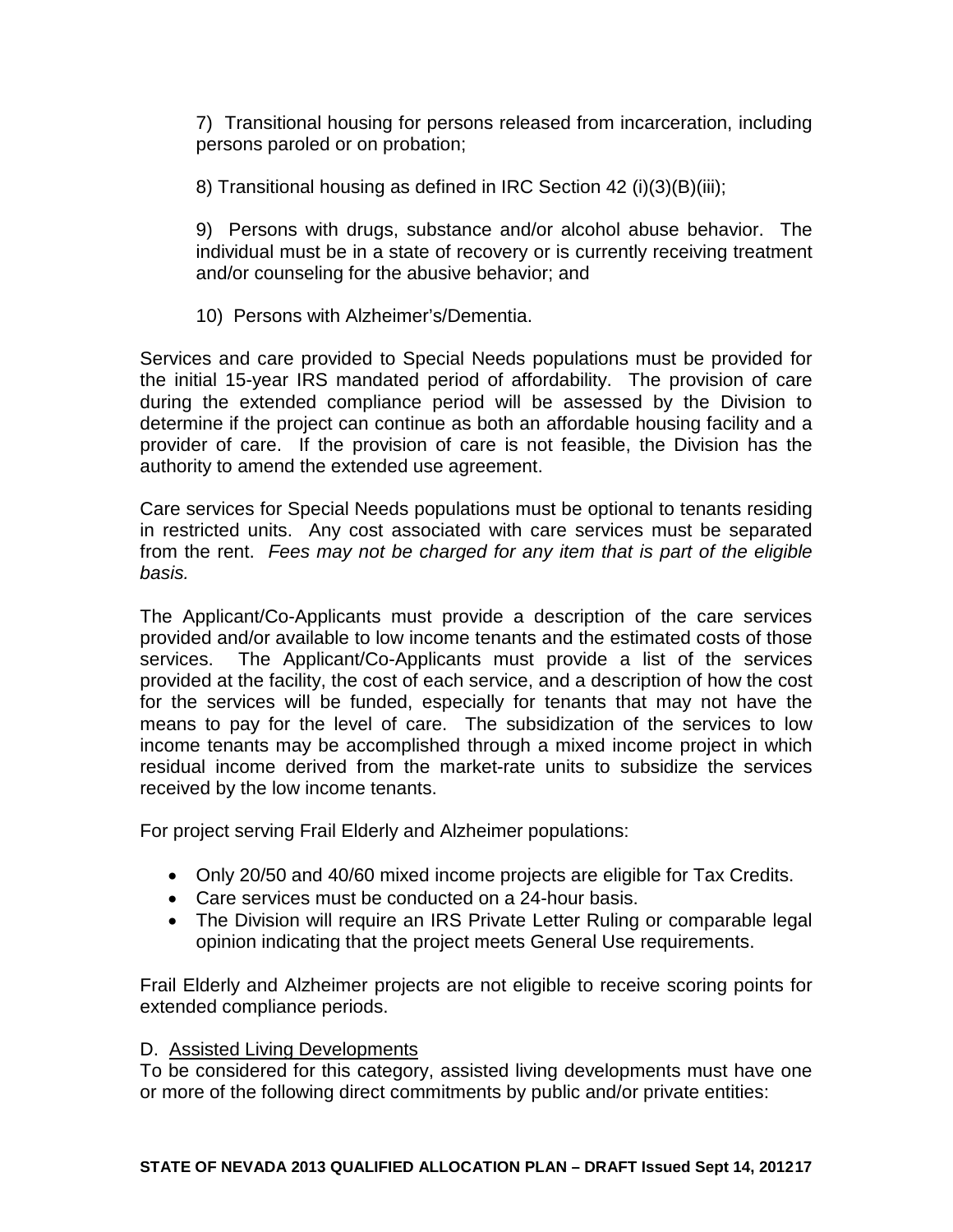- A donation of land from a governmental unit (federal/state/local);
- A parcel of land transferred at a nominal cost from a governmental unit (federal/state/local);
- Governmental and/or private contributions that subsidize the particular assisted living services provided for by the development.

Assisted living projects are not eligible to receive scoring points for extended compliance periods.

#### E. Mixed Income/Mixed Use Residential Projects

1) Mixed Income. Under this category, to be considered a Mixed Income Project, a minimum of 10% of the units in the project must be unrestricted, market-rate dwelling units. Once established, the qualified basis (applicable fraction) for the project must be maintained for at least the 30 year compliance period. The applicable fraction will be the lesser of the percentage of Tax Credit units to the total units in the project, or the percentage of restricted square footage in the project to the total square footage in the project, excluding common areas.

Units are considered "unrestricted, market rate dwelling units" for the purposes of this QAP if they are not considered in the qualified basis (applicable fraction). This does not mean they the units cannot be restricted under other programs.

2) Mixed Use. Under this category, to be considered a Mixed Use Project the following criteria must be met:

a. Commercial or retail space must be a minimum of either 10% of the gross floor space for the project or 3,000 square feet.

b. Commercial retail or office space must be leased to a third party.

c. The local government must provide documentation that the site must be properly zoned for commercial or retail or office space. The commercial or office space components and the housing component must be parceled out. Each component must have a separate legal description prior to receiving a Carryover Allocation of Tax Credits.

d. The eligible basis for the Tax Credit project must not include any costs for the commercial retail or office space. The Applicant/Co-Applicants must document the source of funding for commercial or office space components in the sources and uses section of the application. The commercial retail or office space components must be underwritten separately with a minimum debt ratio of 1.20.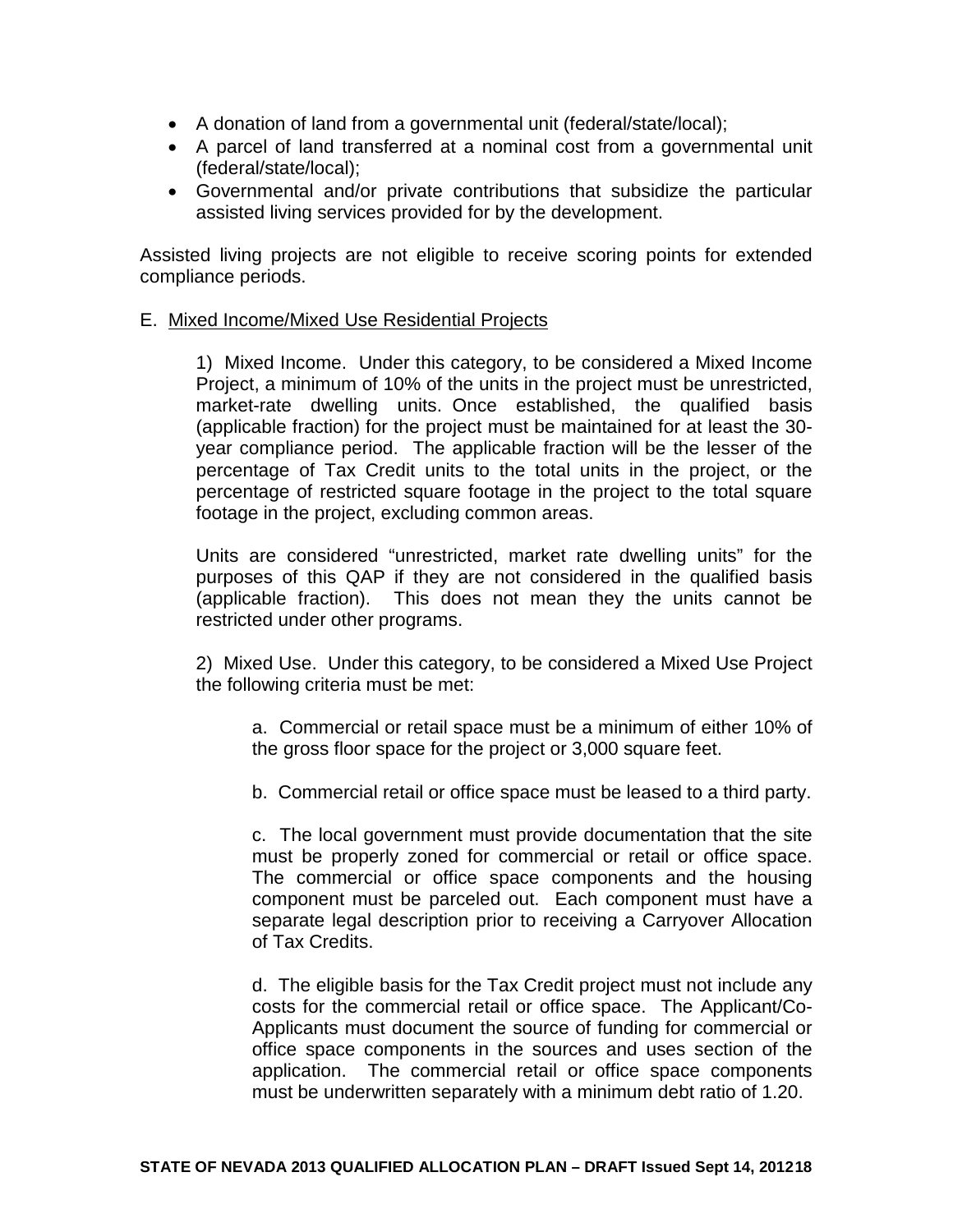e. The Market Study must include an assessment of the economic viability of the commercial retail or office space site based on comparable leasing costs per square foot, projected income/operating expenses, vacancy, local competition, etc.

f. Commercial retail or office space establishments must be conducive to family housing. Commercial retail or office space establishments may *not* include adult-only establishments, nightclubs, massage parlors, liquor stores, or other similar establishments.

g. *The issuance of 8609's will be dependent upon a valid start of construction to the commercial section of the project*.

# F. Housing for Eventual Tenant Ownership

To be considered for this category, all of the restricted rental units in the project must be made available for eventual ownership. Residential units must be single-family structures, consisting of 1 to 4 units, and/or townhomes. Each unit must have separate legal descriptions to allow for ownership to transfer to the eventual purchaser. All units must be located within a 2.5 mile radius, and the Applicant/Co-Applicants must designate the center from which the radius will be measured.

The Applicant/Co-Applicants must make the units in the project available for purchase by the existing tenants upon the termination of the 15-year compliance period. Existing tenants must have a first right of refusal to purchase the unit. Thereafter, units may be made available for purchase to other qualified lowincome families and/or individuals that satisfy the project's requirements.

The purchase price of the units must take into consideration the rent paid by the tenants. The mortgage must be a 15-year or 30-year fixed rate mortgage with rates and terms consistent with those offered and available in the local housing market.

*The project must fully comply with the tenant income and rent requirements for the LIHTC program during the initial 15-year period of affordability.* The project will be exempt from any additional affordability requirements when all of the single-family structures in the project are sold to eligible families. The 15-year affordability period will be extended on all of the remaining, unsold units until the last single-family home in the project is purchased. The project is not eligible for any extended compliance points. Homes not sold must remain affordable rental units pursuant to the terms and conditions of the original application and the Declaration of Covenants.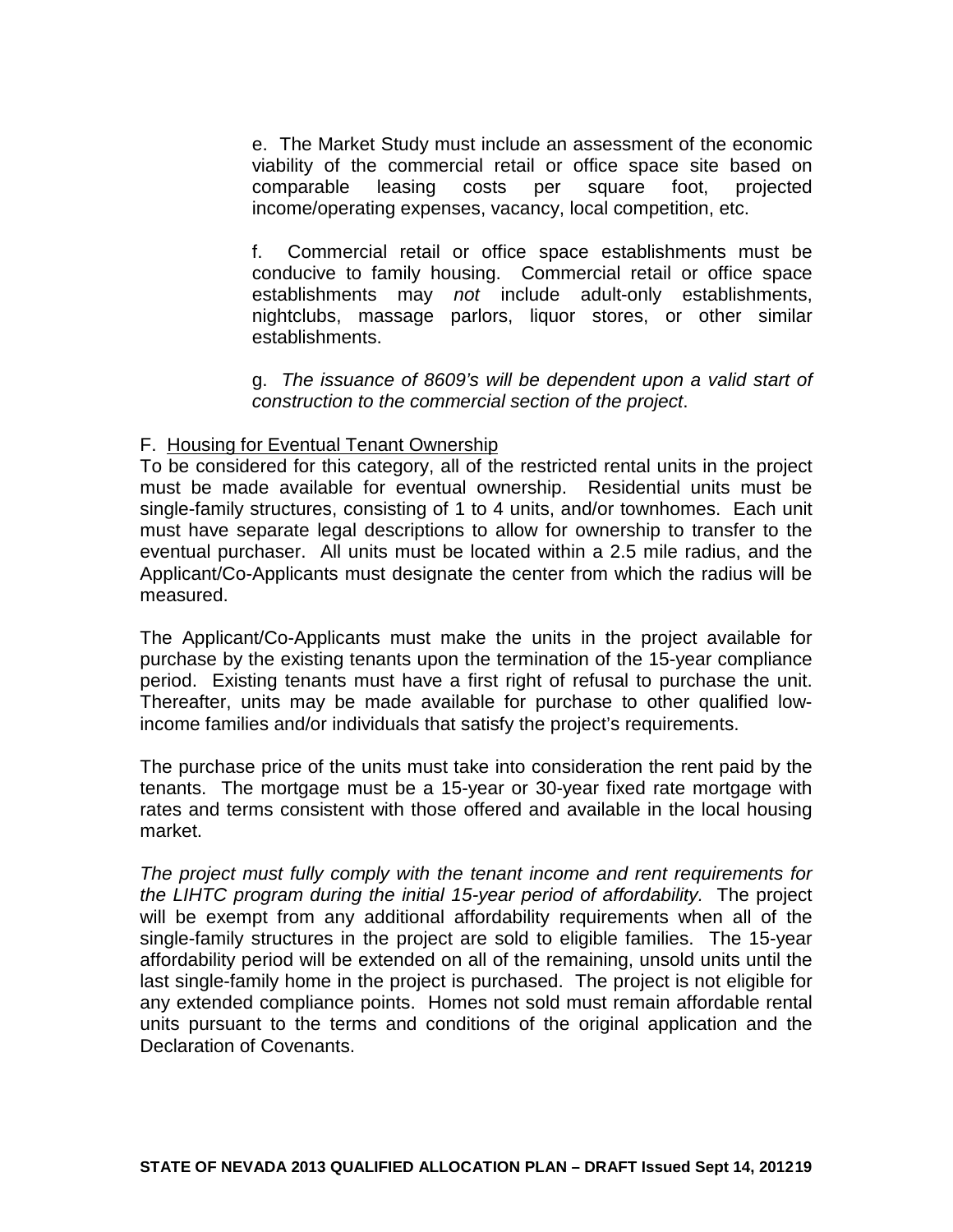#### G. Key Requirements for Tenant Ownership Projects

1) Tenant Income: The Applicant/Co-Applicants must set eligible tenant incomes pursuant to LIHTC program requirements during the initial 15 year period of affordability. Tenant incomes must conform to HUD income guidelines and Applicant/Co-Applicants must complete all of the required income verifications and certifications. Project compliance requirements are contained in the Division's *Low Income Housing Tax Credit Compliance Policies and Procedures Manual*.

2) Rent Restrictions/Lease Agreements: Tenant lease agreements must conform to LIHTC program requirements during the initial 15-year period of affordability. The tenant portion of the rent plus utility allowance and any other mandatory fees must not exceed the maximum gross rent allowed by the Code. Project compliance requirements are contained in the Division's *Low Income Housing Tax Credit Compliance Policies and Procedures Manual*.

3) Management Plan: The Applicant/Co-Applicants must submit a plan for the ongoing management and maintenance/repair of the project as a rental property for the initial 15-year credit period. The plan should include information on the location of the leasing office, costs associated with property leasing and administration, and maintenance schedules and costs for general repairs, maintenance, and replacement of mechanical items.

4) Escrow Account: The Applicant/Co-Applicants must provide a written description as to how the de minimus tenant escrow accounts will be set up. A portion of the tenant's rent must be set aside and accumulated to contribute as a down payment towards the purchase of the unit (de minimus payment). Tenants who terminate residency at the project must have this money returned to them plus nominal interest accrued. The Applicant/Co-Applicants is required to set up individual bank accounts (de minimus accounts) for each tenant family residing in the property.

5) Right of First Refusal: The Applicant/Co-Applicants must provide a copy of the Right of First Refusal Agreement to the Division for approval. The Agreement must:

a. Guarantee the tenant the right to purchase the property if the tenant agrees to the terms and conditions of the original lease;

b. Specify a "not to exceed" offering price to the tenant; and

c. Provide a clause that then tenants cannot be displaced from the property without just cause.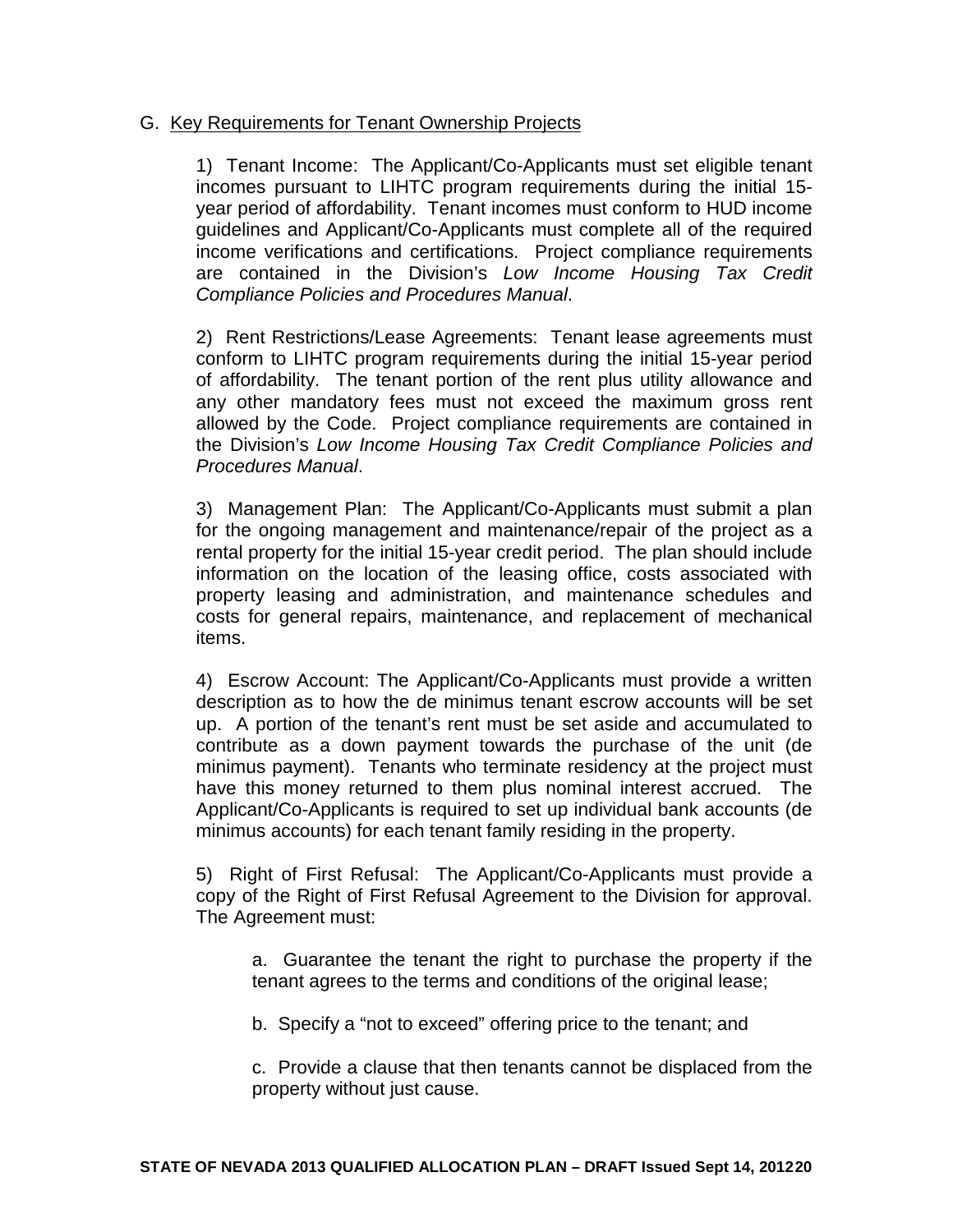# H. Modifications of Existing Projects

If the proposed project is an acquisition/rehabilitation, rehabilitation only, or change of use project, the application must include:

1) Capital Needs Assessment (CNA). A CNA is required for all acquisition/rehabilitation or conversion projects whether or not the project will maintain its affordability for 30 years or more. The CNA *must* be prepared by a competent third-party. The CNA must list planned expenses by component category. The format for itemizing planned expenses by component category is contained in Appendix A, Planned Expenses by Component. The Division reserves the right to have its  $3<sup>rd</sup>$ party estimator review the CNA and offer input into the scope of work. In a scattered-site property, the CNA must reflect costs associated with the rehabilitation of each unit by unit contained in the project.

2) Scope of Rehabilitation. Rehabilitation developments *must* demonstrate that the rehabilitation is substantial and involves at least an average of \$10,000 per unit in direct costs (actual construction costs) prior to incorporating the mandatory energy requirements of this QAP. If the CNA reflects a per unit investment of less than the required per unit cost, the project will not be considered for Tax Credits. A separate scope of work, along with estimated cost, must be submitted for energy efficiency improvements based upon the energy efficiency audit conducted by NHD or its designee.

3) Service Date. All buildings *must* be put into service within two years from the date of the Carryover Allocation of the Tax Credits, or the Tax Credits will be returned to the Division.

4) Tenant Displacement and Relocation. To minimize displacement of existing tenants, the Applicant/Co-Applicants may choose to incomequalify all tenants immediately upon acquisition of the buildings in the project.

5) Prior Ownership. Applicants or Co-Applicants *must* provide a detailed ownership history of buyer and seller. The Applicant's or Co-Applicant's prior ownership interest in the property cannot exceed 50 percent<sup>[3](#page-7-0)</sup>. No sale will be allowed from one partnership to another partnership if the entity selling the property is also one of the limited/general partners purchasing the property, and the entity selling the property has more than

<span id="page-20-0"></span> $3$  Public Law 110-289 adopted July 30, 2008 also known as the Housing and Economic Recovery Act of 2008 (HERA) Sec. 3003 (e) provided for a simplification of the related party rule and allowed a prior owner (or owners) to own up to 50% of the ownership interest in the property.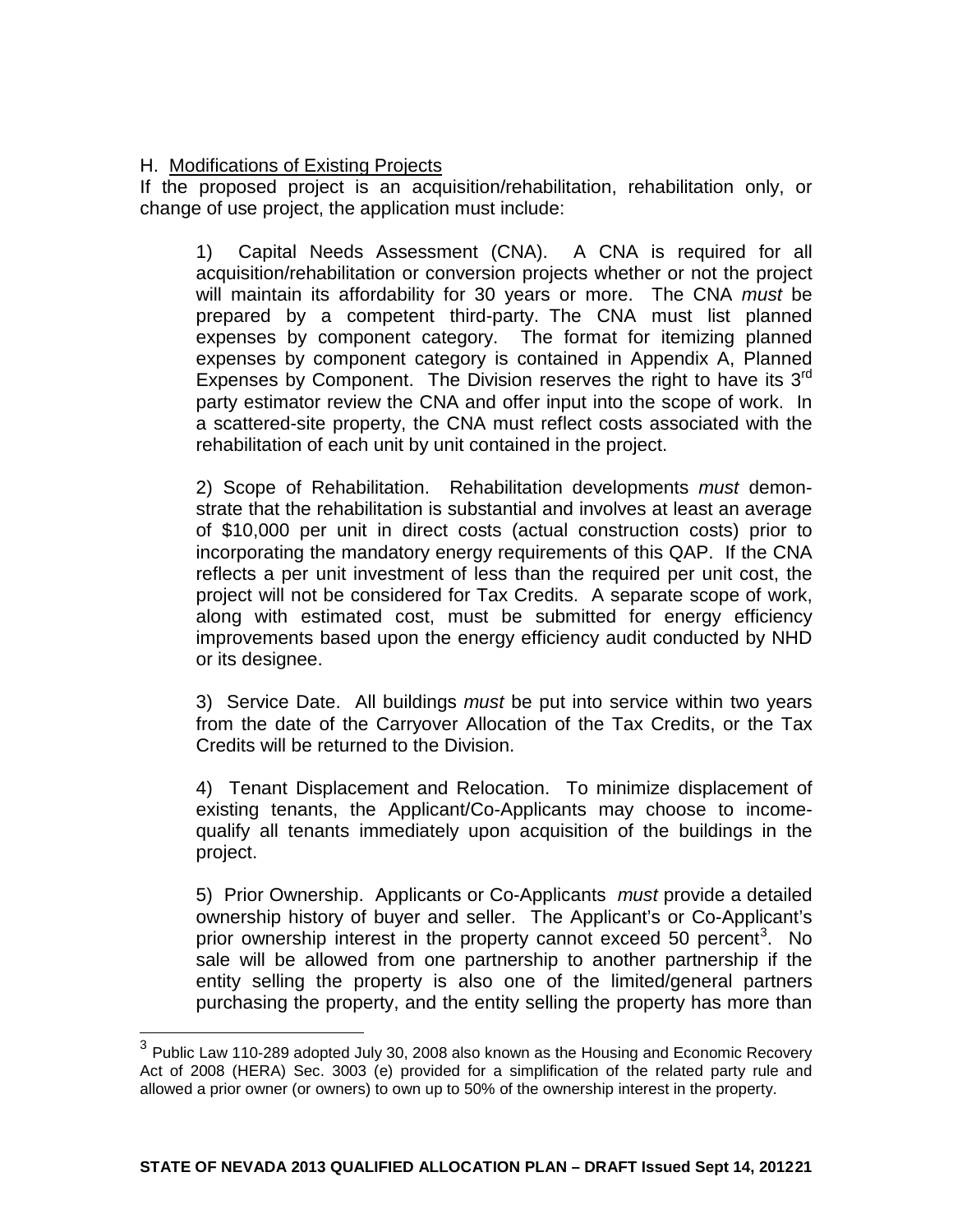a 10 percent interest in the purchased property except as allowed in HERA.

6) Lead Based Paint. Under the Uniform Physical Conditions Standards, housing projects must comply with Lead Safe Housing Rules<sup>[4](#page-20-0)</sup>. These requirements apply to *buildings and units built before 1978*. Paint with at least one milligram of lead per square centimeter of paint, or with a half percent of lead by weight, is considered lead-based paint and subject to the federal regulations. Typical lead based paint hazards include deteriorated paint and dust or bare soil with lead above specified levels.

#### I. All Categories – Multiple Projects Same Parcel

All proposed projects involving multiple projects on the same parcel must, in addition to meeting the project type requirements for their project, adhere to the following:

Applicants/Co-Applicants must request Division approval in the form of a legal opinion by Division Counsel stating that they are separate projects, that there is an adequate agreement for shared amenities and/or easements, and the jurisdiction has approved them as separate projects on the same parcel **at a minimum of 30 business days before the submittal of the Tax Credit application.**

The application must include a zoning letter from the local jurisdiction that states without exception the parcel is zoned for the proposed project, can accommodate both projects without splitting the parcel and requires no further actions.

Phased projects must adhere to the requirements of this section with the following exception:

• Multiple projects on the same parcel owned by the same upper tier entity and considered one project must submit a completely executed copy of the governing document of the entity, i.e. the partnership agreement, operating agreement or bylaws, as amended, verifying ownership of the entire project by the upper tier entity and confirming the project will not be split upon sale. If this documentation is not received within 90 days of reservation of tax credits, then the reservation may be extinguished. If the partnership agreement, operating agreement or bylaws verifies the ownership of the entire project by the upper tier entity and confirming that all projects will be sold together in any future sale, then an agreement for shared amenities/easements may not, at NHD's discretion, be needed.

4 24 C.F.R. part 35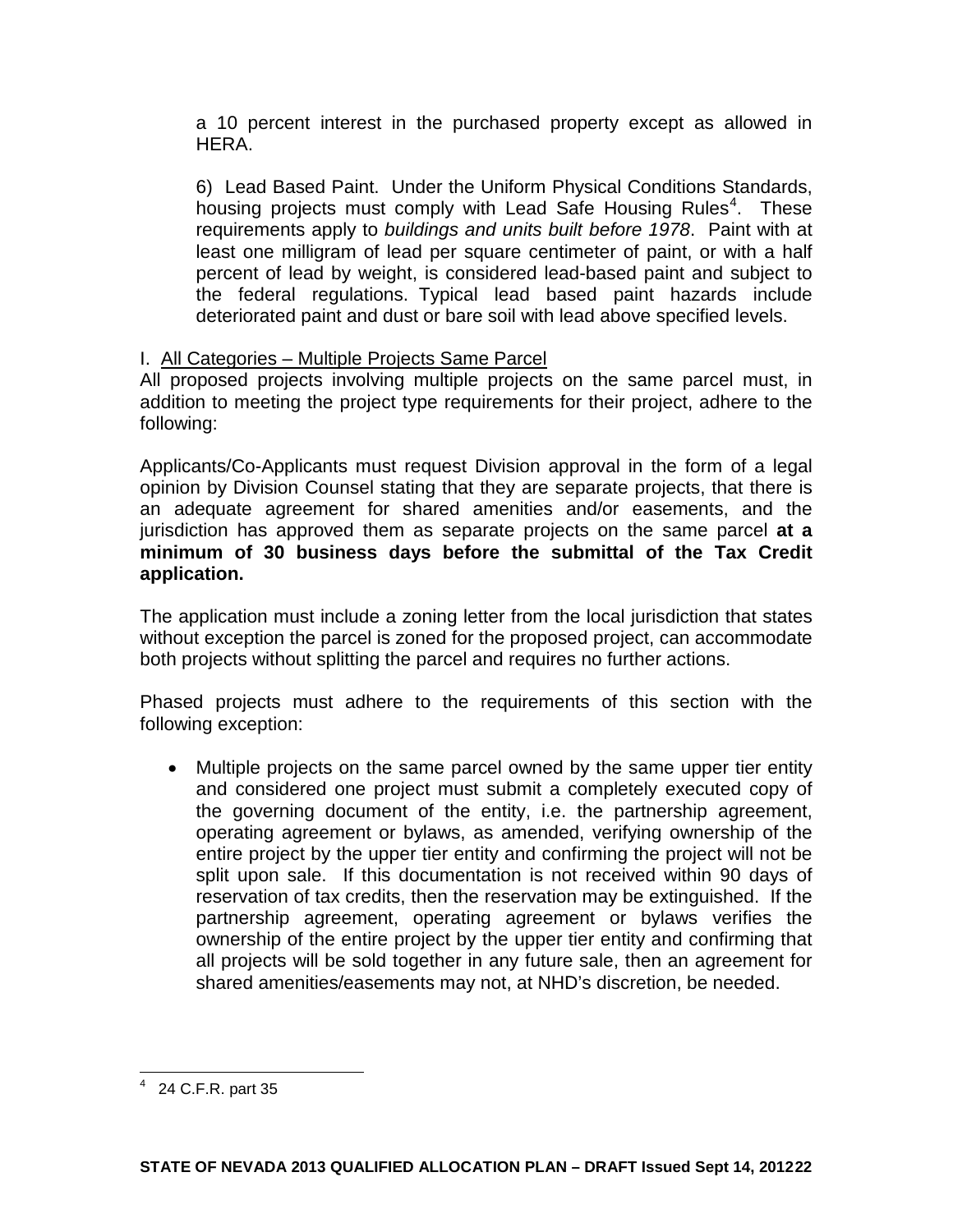# **SECTION 12 MANDATORY PROJECT REQUIREMENTS**

All proposed projects must meet the following mandatory requirements:

### **I. ENERGY CONSERVATION REQUIREMENTS**

Applicant/Co-Applicants and Project Sponsors must comply with the Minimum Energy Efficiency Requirements specified in this section as a condition of receiving the Carryover Allocation or Final Allocation of Tax Credits.

By submitting the application, Applicant/Co-Applicants agree to comply with all of the Division's Energy Efficiency Requirements. Failure to do so will result in a revocation of the Carryover Allocation or Final Tax Credit allocation, as applicable.

#### A. General Building Performance

1) Energy performance quality assurance measures and other requirements equal to or greater than the EPA Energy Star Home Program Version 2.5. Verified by an analysis of the building plans preconstruction using the REM/Rate or equivalent software and verified by inspections and testing post-construction using sampling protocol.

2) Using all applicable prescriptive measures listed for mechanical system and building envelope efficiencies should result in the structure meeting the energy efficiency requirements. When the detailed analysis of the building and individual units demonstrates that the energy performance meets the Energy Star level, trade-offs with components may be made and all prescriptive measures may not be required.

#### B. Mechanical Systems

Heating and cooling equipment must be sized using ACCA's Manual J or equivalent protocol. This information is given for heating systems and hot water heaters fueled by natural gas. For areas not served by natural gas and for installation of high efficiency Energy Star qualified heat pump or solar water heaters, consult NHD.

1) Heating. A furnace inside conditioned space will be a sealedcombustion unit.

2) Cooling. Thermal Expansion valves are required.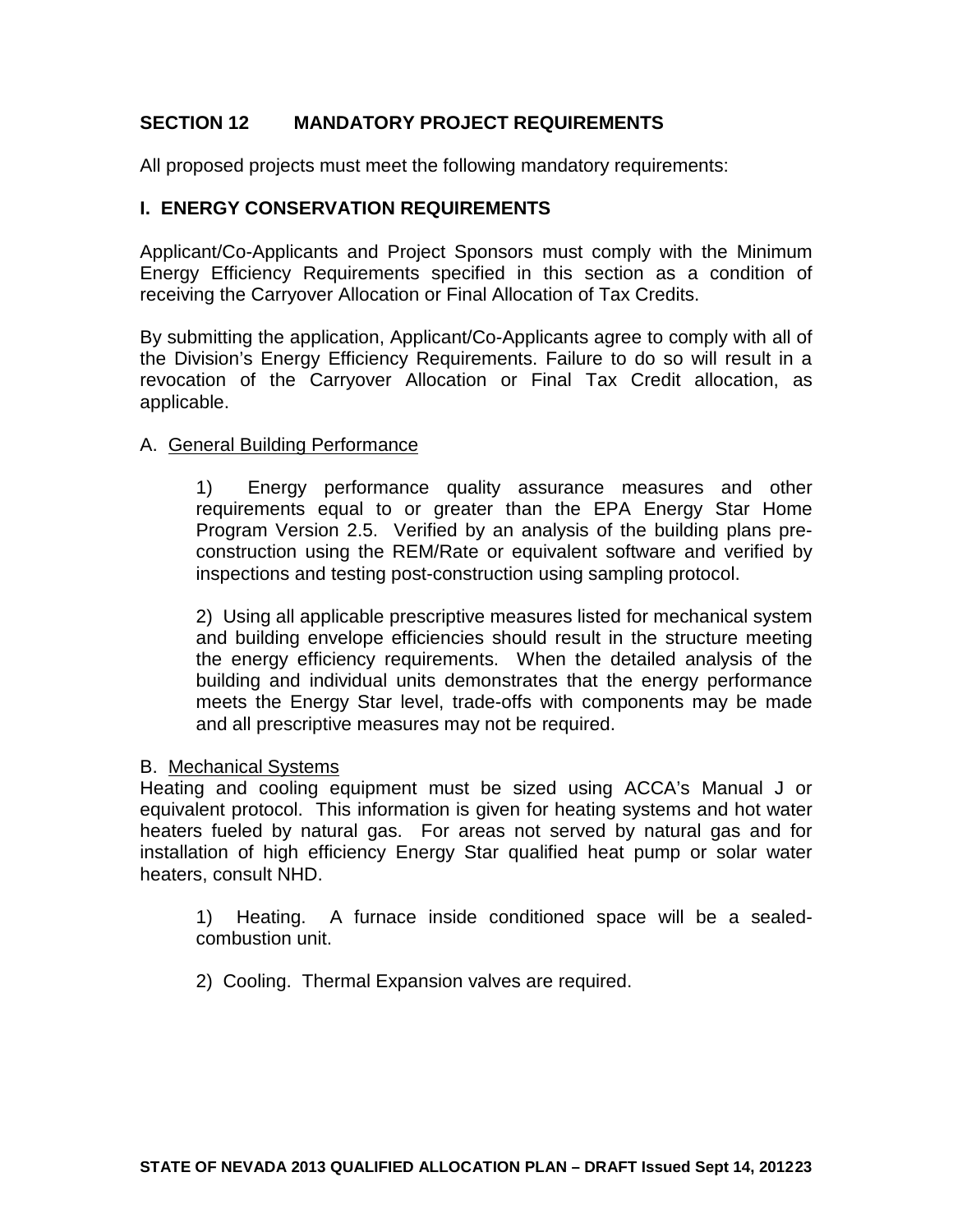| <b>EQUIPMENT</b>               | <b>NORTHERN NEVADA</b> | <b>SOUTHERN NEVADA</b> |
|--------------------------------|------------------------|------------------------|
| <b>Conventional Forced Air</b> | 92 AFUE                | 90 AFUE                |
| Furnace                        |                        |                        |
| Split System Central A/C       | 13 SEER                | 14.5 SEER or 8.2 HSE   |
| and Air Source Heat            |                        | or 12EER               |
| Pumps up to 135,000            |                        |                        |
| <b>BTuh</b>                    |                        |                        |
| <b>Combination Space</b>       | 80 CAfue               | 80 CAfue               |
| <b>Heating/Water Heater</b>    |                        |                        |

AFUE – Annual Utilization Efficiency SEER – Seasonal Energy Efficiency Rating EER – Energy Efficiency Ratio HSPF – Heating Seasonal Performance Factor CAafue – Combined Appliance AFUE, *for integrated systems that use the water heater to also provide heat this is the recovery efficiency of the water heater.*

Duct Leakage – Leakage to outside conditioned space of complete HVAC system and ducts 6CFM or less/100 square feet of living space

3) Thermostats. Seven-day programmable with setback capabilities for wake, day, evening and night settings. Not required for senior housing units. For senior housing units, thermostats with large display settings are preferred.

4) Ventilation. Meet ASHRAE Standard 62.2 Ventilation for Acceptable Indoor Air Quality.

5) Return Air. Transfer grills or jump ducts at bedrooms in units with 2 or more bedrooms unless served by return balancing air duct or if pressure difference with door closed and air handler running is 3 pascals or less.

6) Hot Water. Energy Factor 0.61, water heaters inside conditioned space of the dwelling unit will be power vented or direct-power vented unit. The Energy Factor (EF) for gas water heaters may be found at http://ari.org/CONTENT/GAMAICRCertification\_581.aspx. A water heater with an EF of 0.58 with an insulating blanket of R12 also meets the requirement.

7) Ceiling Fans. Energy Star Rated reversible ceiling fans in all dwelling units.

#### C. Building Envelope

Minimum Efficiency must be equal to or greater than required minimum below or the IECC code in effect at the time of construction, whichever is greater.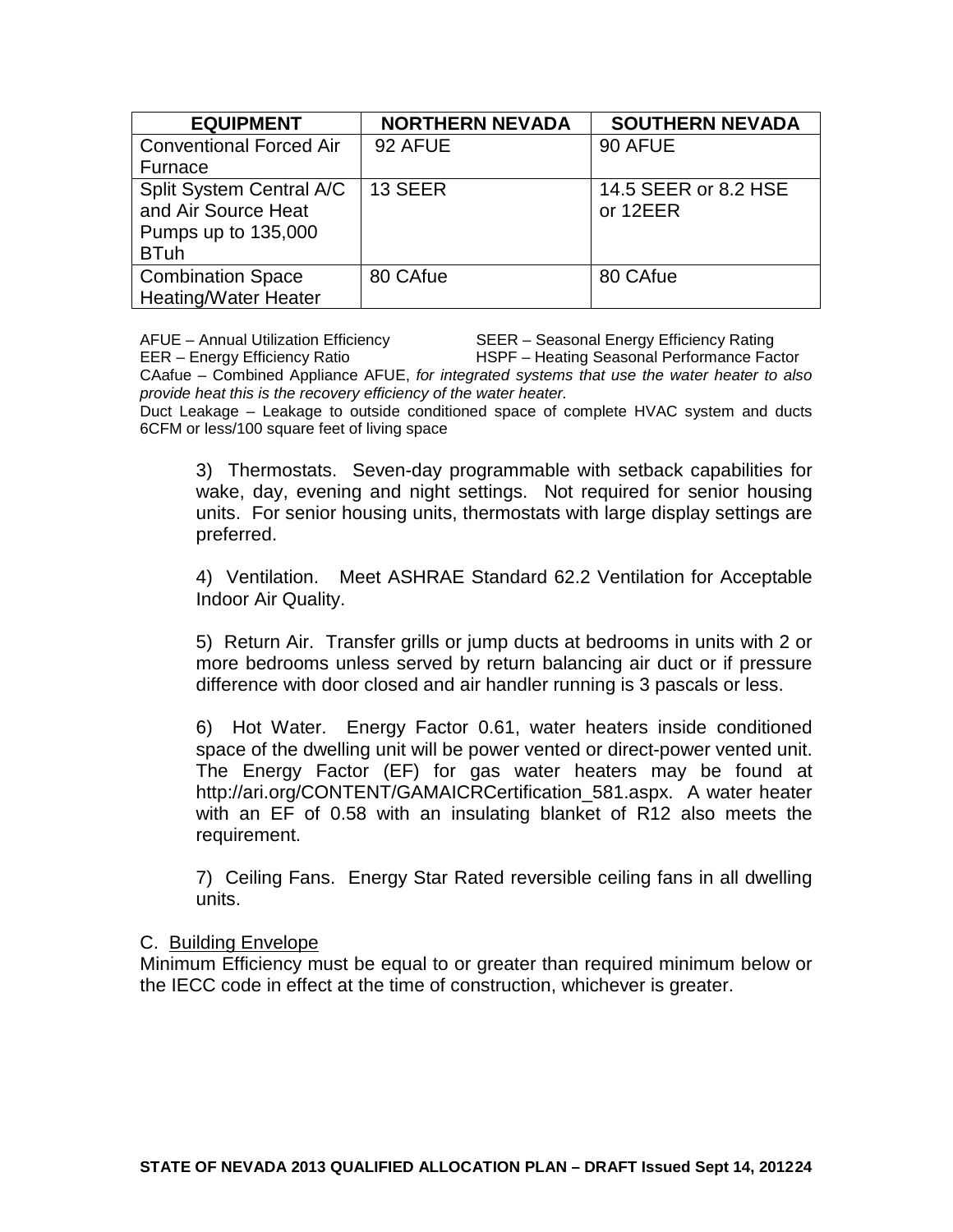| <b>COMPONENT</b>                | <b>NORTHERN NEVADA,</b><br><b>LAKE TAHOE AND RURAL</b><br><b>NEVADA</b>                                                              | <b>SOUTHERN</b><br><b>NEVADA</b>                                                                                                                            |
|---------------------------------|--------------------------------------------------------------------------------------------------------------------------------------|-------------------------------------------------------------------------------------------------------------------------------------------------------------|
| Attic/Ceiling                   | R38                                                                                                                                  | R <sub>30</sub>                                                                                                                                             |
| Walls                           | R22//R24 in Lake Tahoe                                                                                                               | R <sub>15</sub>                                                                                                                                             |
| <b>Band Joists</b>              | R22/R24 in Lake Tahoe                                                                                                                | R <sub>15</sub>                                                                                                                                             |
| <b>Floors Over Crawl Spaces</b> | R <sub>30</sub>                                                                                                                      | R <sub>15</sub>                                                                                                                                             |
| <b>Slab Foundations</b>         | R <sub>10</sub> Perimeter Insulation                                                                                                 | N/A                                                                                                                                                         |
| <b>Windows</b>                  | <b>Energy Star Qualified</b>                                                                                                         | U Factor 0.35<br><b>SHGC 0.30</b>                                                                                                                           |
| Air Infiltration                | Meet the Energy Star v. 2.5<br>air infiltration requirement.<br>Complete the Energy Star<br><b>Thermal Bypass Inspection</b><br>List | Meet the Energy<br>Star v. 2.5 air<br>infiltration<br>requirement.<br>Complete the<br><b>Energy Star</b><br><b>Thermal Bypass</b><br><b>Inspection List</b> |

1) Lights. Light Fixtures shall be Energy Star Qualified (light fixtures placed in unconditioned spaces must be airtight (i.e., ICAT fixtures).

- 2) Appliances. The below must be Energy Star labeled.
	- a. Refrigerators
	- b. Dishwashers
	- c. Clothes Washers
- 3) Hot Water Conservation.
	- a. Showerheads. Use 2.5 gallons per minute or less.
	- b. Faucets. Use 2.0 gallons per minutes or less.

4) Quality Assurance. Must meet Energy Star Version 2.5 quality installation requirements. During project construction, each unit type (i.e., floor plan and location in building) will be inspected and tested as a quality assurance measure until two consecutive units of this model type meet testing requirements. At this point, testing on this unit type can be reduced to a sampling rate of 1 in 7, or 15%.

#### D. Mechanical Systems

Test all systems for proper installation and operation.

- 1) Heating. Proper installation will be verified.
- 2) Cooling. Thermostatic Expansion Valve verified (if installed).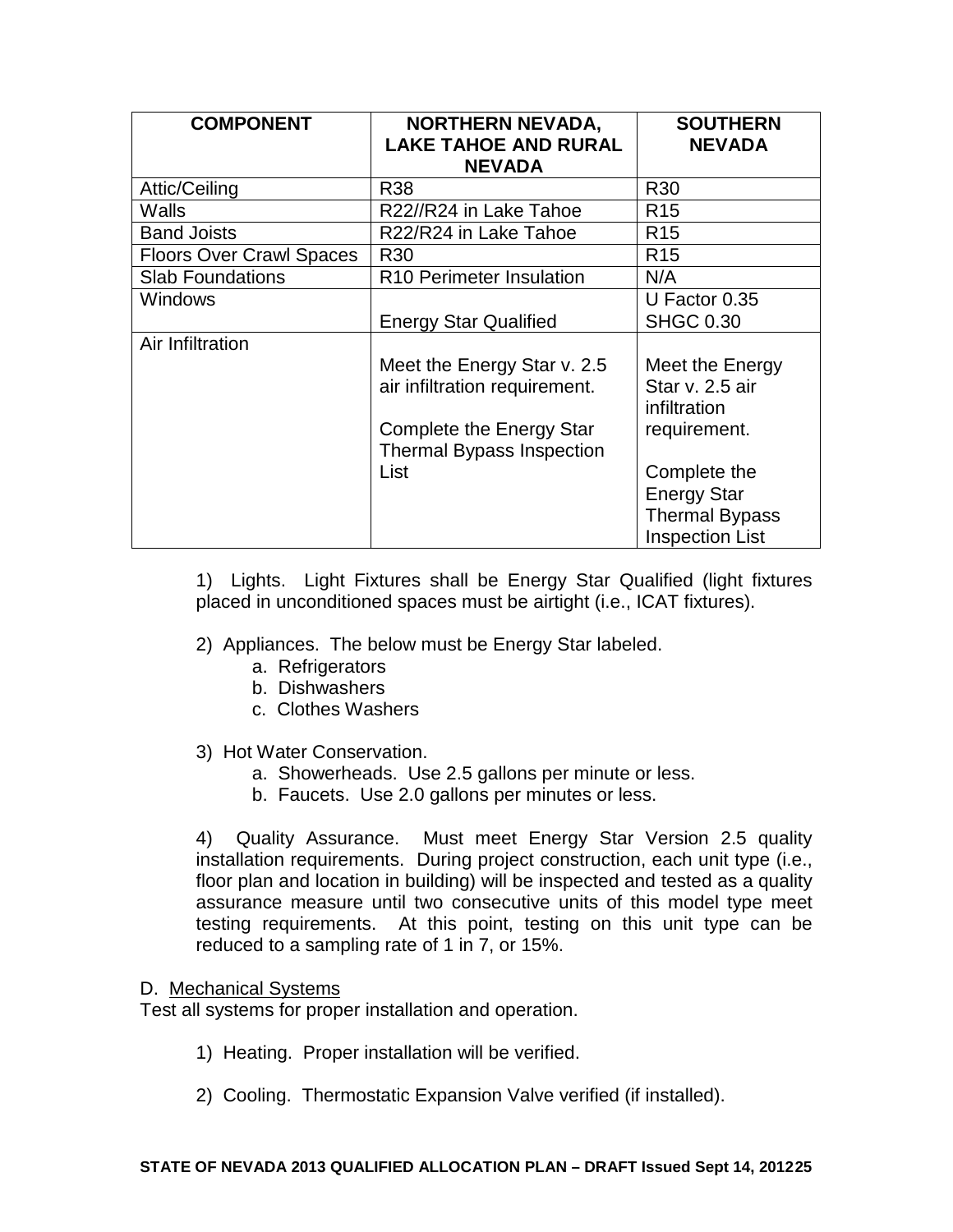- 3) Duct Leakage. Verified by pressure testing.
- 3) Thermostats. Verified by inspection.
- 4) Ventilation. Verified by testing and inspection.
- 5) Return Air Balancing. Verified by inspection.
- 6) Hot Water. Verified by inspection.

#### E. Building Envelope

1) Complete the Energy Star checklists, including Thermal Bypass Inspection Checklist.

2) Ensure the insulation is at required levels, is installed properly and consistently.

3) Document NFRC rating on windows for required U-value and SHGC.

4) Ensure that Low E coatings on windows are installed on the correct surface.

5) Verified by Inspection during Construction: Attics, Walls, Band joists, Crawl Space and Foundations, Slab Foundations, Windows.

6) Verified by Post Construction by Pressure Test: Infiltration.

- 7) Verified by Inspection Post Construction
	- a. Appliances (i.e., Refrigerators, Dishwashers, Clothes Washers).
	- b. Hot Water Conservation (i.e., Showerheads and Faucets).

Information relating to the safety, healthy, comfortable operation and maintenance of the building and systems that provide control over space conditioning, hot water energy use to be provided to occupants. The Division encourages architects, engineers, and contractors to contact **Barbara Collins, ERHA West, NHD Consultant**, if you have any questions. She can be reached at **888.818.3746**.

#### F. Energy Efficiency Requirements – (New Construction)

1) Energy Efficiency Standard. The project must have an overall energy efficiency rating equivalent to EPA's Energy Star Home Program Version 2.5 level of efficiency.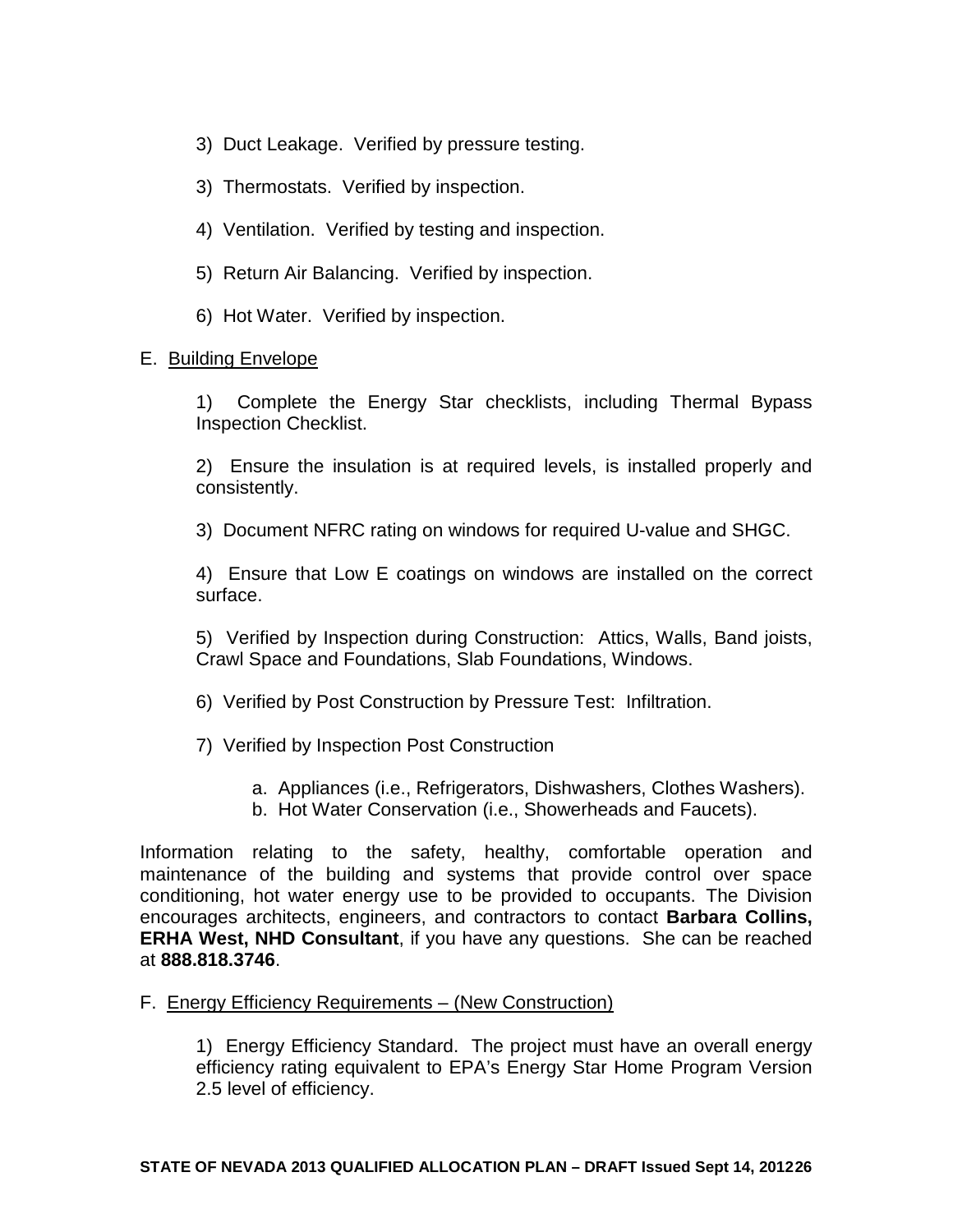2) Pre-Construction Energy Analysis. All projects must undergo preconstruction energy analysis. The pre-construction energy analysis will be completed using building plans and specifications. The information required to complete the pre-construction energy analysis is referenced in Appendix C, Required Energy Analysis Forms. *The pre-construction energy analysis must be completed within 90 days of reservation unless a written extension is provided by NHD staff. Otherwise, the reservation will be terminated.* 

3) To complete the pre-construction energy analysis the Applicant/Co-Applicants must contact the Division to request/schedule the required energy analysis. The Division will contract with a qualified energy analysis company to perform a pre-construction energy analysis of the proposed project. The cost of the pre-construction energy audit will be **\$1000**  payable with the submission of the energy analysis worksheet. The costs of the Interim and final energy analysis will be **\$250.00** per unit with a minimum 15% of the project being subject to the energy analysis and includes per diem charges of the testing contractor. Travel expenses are in addition to these fees. The costs of the pre-construction and post energy analysis fees will be paid separately with the application fees Listed in Section 22, Fees.

The output from the pre-construction energy analysis *must* include the Division's Summary of Energy Saving Recommendations form that lists the most cost-effective energy saving measures for achieving the prescribed energy efficiency standard. A copy of the list of recommended energy saving measures *must* be provided to the Division. *Installation of the recommended energy saving measures is the responsibility of the Applicant/Co-Applicant and will be monitored by the Division.* 

4) Interim Energy Analysis and Inspections During Project Construction. The Division will perform interim energy analysis and inspections of a selected sample of residential units during project construction. Sample testing may vary based upon testing analysis.

The Applicant/Co-Applicant or Project Sponsor, as applicable, is required to provide the Division with reasonable access to perform interim energy analysis and inspections. The interim energy analysis and inspections will be performed: (1) after ceiling and wall insulation is installed and prior to installing drywall and, (2) after building duct systems are installed and prior to enclosing the duct work. *The Division will conduct energy analysis and inspection within 10 days of receiving notice from the Applicant/Co-Applicant or Project Sponsor of the project readiness.*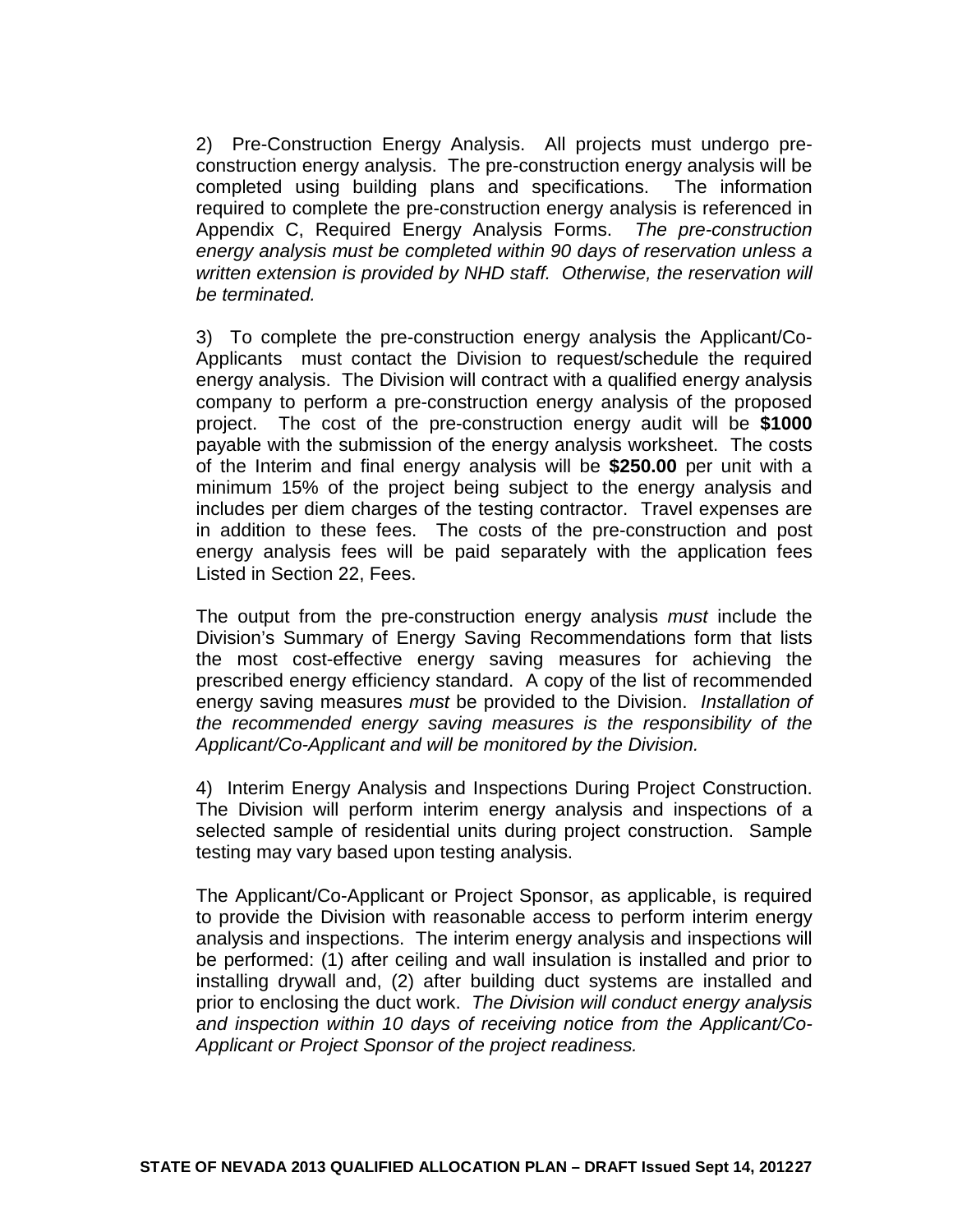The interim energy analysis and inspections performed by the Division or designate may include (individual testing requirements may vary by project):

- a. Physical inspection of ceiling, wall and floor insulations.
- b. Duct-Blaster tests to measure air leakage of duct systems.

5) Final Energy Analysis and Inspections. The Division will perform a final energy analysis of the project at the completion of project construction to determine whether or not the project achieves the energy efficiency standard and requirements specified in this section. A final energy analysis will be performed in proximity to project completion.

The final energy analysis and inspections performed by the Division will include:

a. Energy analysis to determine the overall energy efficiency of the project and inspections of ceiling, wall and floor insulations;

b. Blower-Door test to determine unit air leakage within residential units; and

c. Physical inspection of buildings and units to determine whether the energy efficiency measures identified in the pre-construction energy analysis have been installed.

6) Remediation. In cases where the Division's post-construction energy analysis determine that the energy efficiency is less than the required energy efficiency standard prescribed in this section, the Project Sponsor will be provided an opportunity to make improvements and enhancements to achieve the energy efficiency standard. The Project Sponsor will be required to pay any additional costs associated with the additional consultant time, travel and/or testing that is necessary.

#### G. Energy Efficiency Requirements – (Acquisition/Rehabilitation)

1) Energy Efficiency Standard. The project must have an overall energy efficiency level that is equivalent to 10% above the 2004 International Energy Conservation Code as determined by a REM-Rate analysis or an equivalent energy use analysis.

2) Pre-Rehabilitation Energy Analysis. All projects must undergo preconstruction energy analysis. The pre-construction energy analysis will be completed on the existing building. The information required to complete the pre-construction energy analysis is referenced in Appendix C,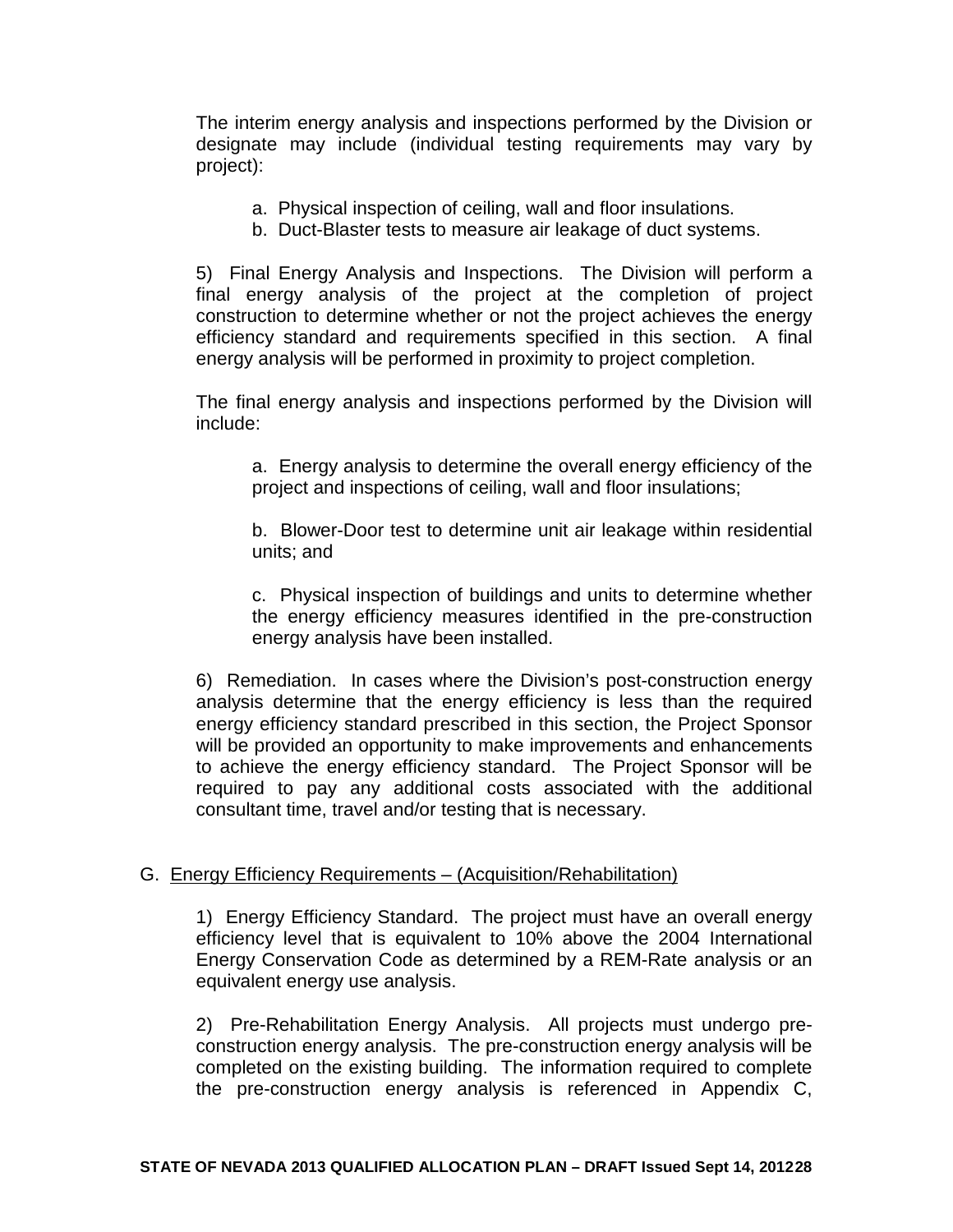Required Energy Analysis Forms. In addition, Applicant/Co-Applicants undertaking acquisition/rehabilitation projects must provide a list of planned energy conservation expenses by component as part of the Capital Needs Assessment. The format for itemizing planned expenses by component category is in Appendix A, Planned Expenses by Component Category.

The pre-construction energy analysis must be completed immediately, upon notification of Tax Credit reservation. The pre-construction energy analysis will give consideration to recent (less than five years old), appliance and mechanical systems installations.

To complete the pre-construction energy analysis, the Applicant/Co-Applicants must contact the Division to request/schedule the required energy analysis. The Division will contract with a qualified residential energy analysis company to perform a pre-construction energy analysis of the proposed project. The cost of the pre-construction energy audit will be **\$1000** payable with the submission of the energy analysis worksheet. The costs of the Interim and final energy analysis will be **\$250.00** per unit with a minimum 15% of the project being subject to the energy analysis and includes per diem charges of the testing contractor. Travel expenses are in addition to these fees. The costs of the pre-construction and post energy analysis fees will be paid separately with the application fees Listed in Section 22, Fees.

The output from the pre-construction energy analysis *must* include the Division's Summary of Energy Saving recommendations form listing the most cost-effective energy saving measures for achieving the required efficiency level. *Installation of the energy saving measures listed on the form is mandatory for rehabilitation projects.* A copy of the Division's Summary of Energy Saving recommendations form with the recommended energy saving measures *must* be provided to the Division. Installation of the energy saving measures is the responsibility of the Applicant/Co-Applicants and will be monitored by the Division.

3) Interim Energy Analysis and Inspection During Project Rehabilitation. The Division will perform interim energy analysis and inspections of a selected sample of residential units during project construction. Sample testing will not be less than 15% of proposed units and will include samples of unit types (i.e., number of bedrooms) and individual buildings in the proposed project.

The Applicant/Co-Applicant or Project Sponsor, as applicable, is required to provide the Division with reasonable access to perform interim energy analysis and inspections. The interim energy analysis and inspections will be performed: (1) after ceiling and wall insulation is installed and prior to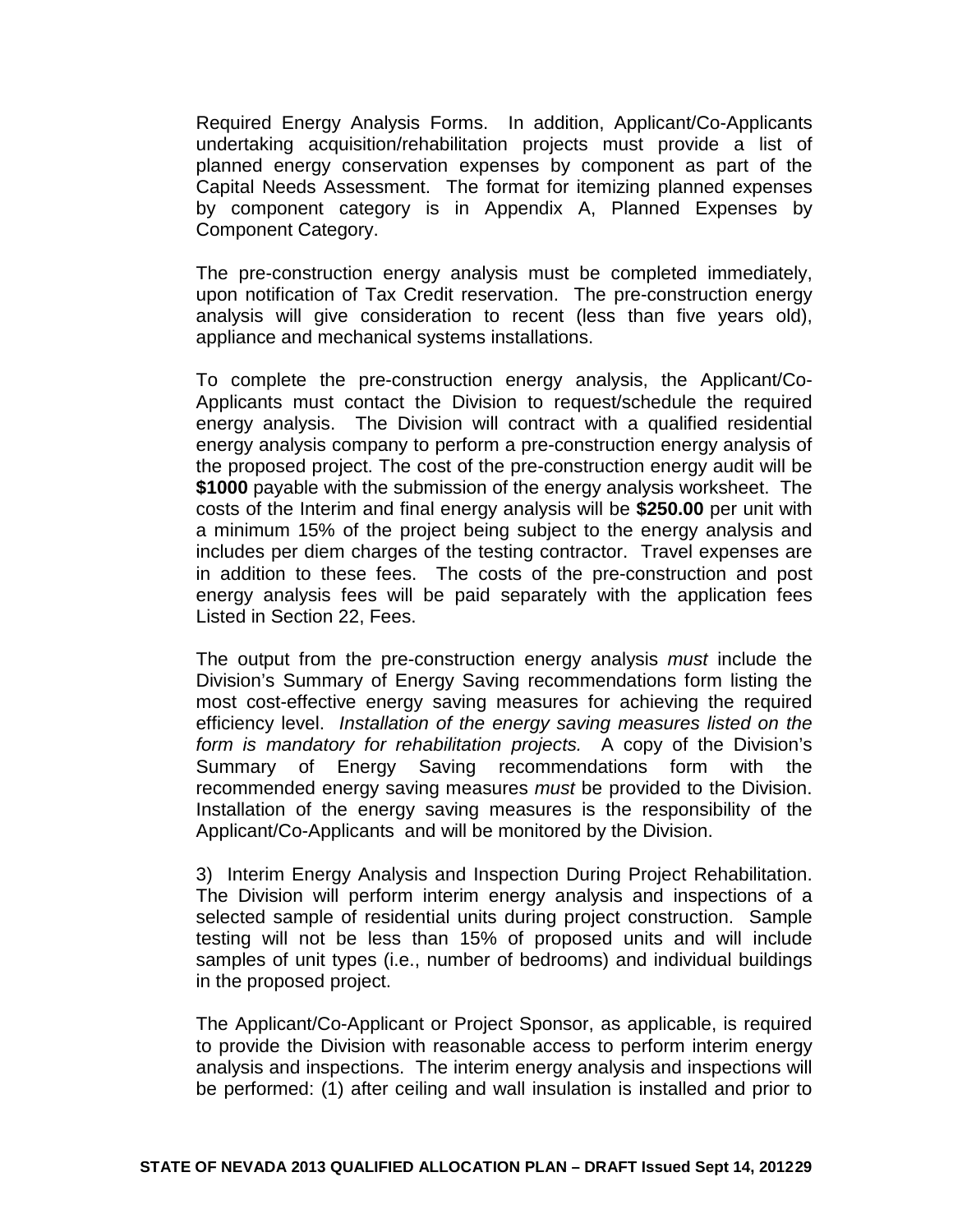installing drywall and, (2) after building duct systems are installed and prior to enclosing the duct work. *The Division will conduct energy analysis and inspection within 10 days of receiving notice from the Applicant/Co-Applicant or Project Sponsor of the project readiness.*

The interim energy analysis and inspections performed by the Division or designate may include (individual testing requirements may vary by project):

- a. Physical inspection of ceiling, wall and floor insulations.
- b. Duct-Blaster tests to measure air leakage of duct systems.

4) Final Energy Analysis and Inspections. The Division will perform a final energy analysis of the project at the completion of project construction to determine whether or not the project achieves the energy efficiency standard and requirements specified in this section. A final energy analysis will be performed 60 days prior to project completion.

The final energy analysis and inspections performed by the Division will include:

a. Energy analysis to determine the overall energy efficiency of the project and inspections of ceiling, wall and floor insulations;

b. Blower-Door test to determine unit air leakage within residential units; and

c. Physical inspection of buildings and units to determine whether the energy efficiency measures identified in the pre-construction energy analysis have been installed.

5) Remediation. In cases where the Division's post-construction energy analysis determine that the energy efficiency is less than the required energy efficiency standard prescribed in this section, the Project Sponsor will be provided an opportunity to make improvements and enhancements to achieve the energy efficiency standard. The Project Sponsor will be required to pay any additional costs associated with the additional consultant time, travel and/or testing that is necessary.

# **DEMONSTRATION PROJECT**

The Division will consider projects for a demonstration project that allows for the flexibility to use NAHB Green Build, Enterprise Green Communities, or LEED certification in place of NHD's Mandatory Energy Requirements. To be considered for a demonstration project, the Applicant/Co-Applicant must: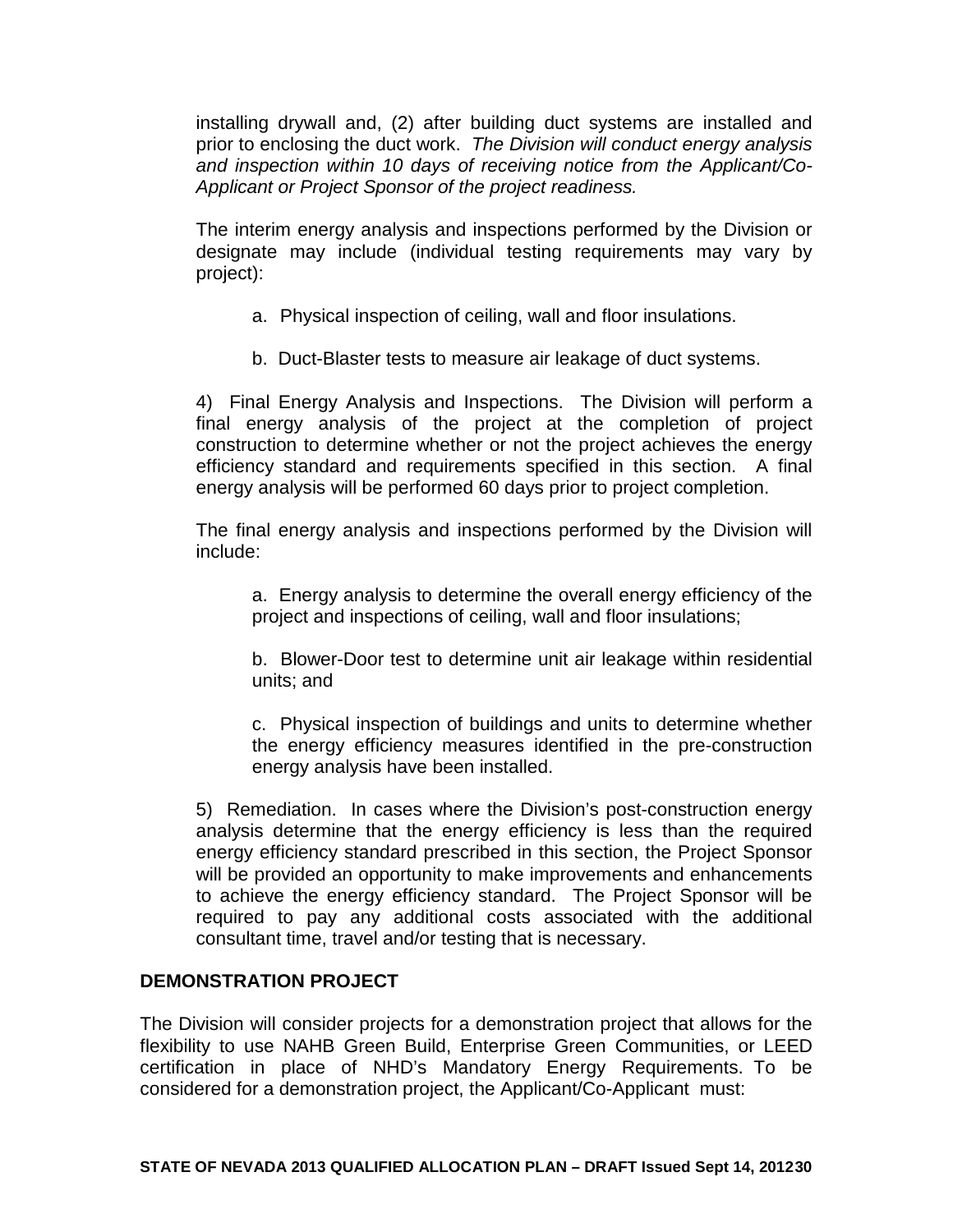1) Request to be a demonstration project in their application;

2) Indicate which alternate standard the project will pursue and how the project will receive certification by a third-party;

3) Share data with the Division on the incremental costs associated with using the alternate standard, highlighting the difference in costs between NHD's Mandatory Energy Requirement standards and the selected standard. The data may be made public;

4) Indicate the differences and added flexibility, if any, that makes the chosen alternative standard more appealing;

5) Meet with NHD LIHTC staff to further discuss the chosen standard, the certification process, and other factors;

6) Share reports from third-party evaluators and final certification with the Division;

7) Report to the Division upon completion regarding ease of use of the alternative standard; and

8) Participate in other meetings or data gathering efforts as the Division may devise upon implementing.

If certification cannot be attained at the end of the process due to errors or omissions during construction, the Project Sponsor will be responsible for correcting to ensure the project can receive certification. Additional Tax Credits will not be allocated to cover this cost.

# **II. MANDATORY FAIR HOUSING, ACCESSIBILITY AND GENERAL USE REQUIREMENTS**

All projects *must* comply with federal fair housing laws, regulations and design requirements for handicapped accessibility including standards specified by the American with Disabilities Act (ADA) and Section 504 where applicable. The Applicant/Co-Applicant or Project Sponsor, as applicable, is responsible for ensuring that the completed project meets all federal fair housing law, regulations and design requirements. Additionally, the General Use Requirement 1.42.9 must be met to be eligible for Tax Credits. An IRS Private Letter Ruling may be required by the Division for projects that target a specific segment of the population to ensure compliance with the General Use Requirement.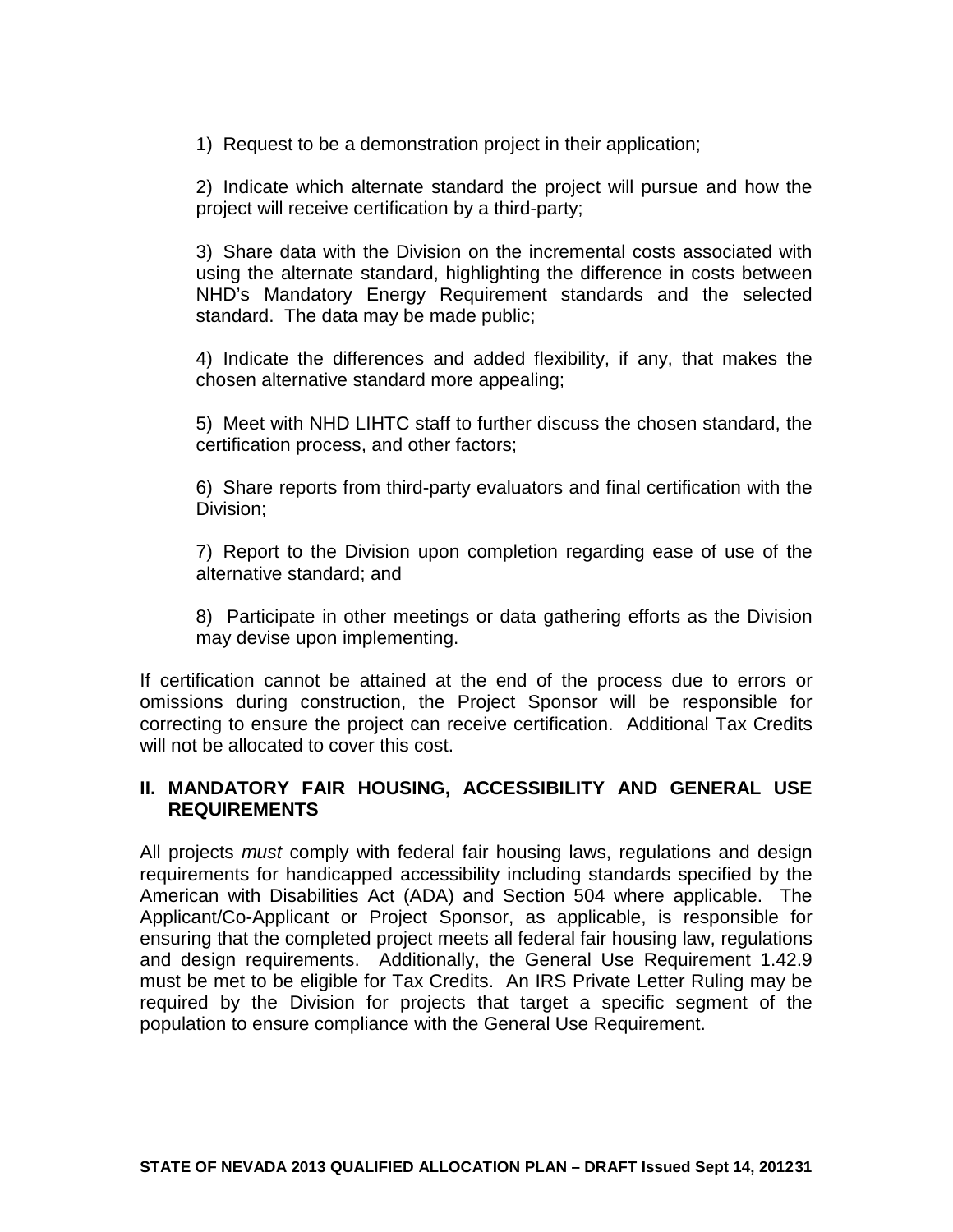By submitting the application, Applicant/Co-Applicants agree to comply with all of fair housing, accessibility and general use requirements under applicable law. Failure to do so will result in a revocation of the Carryover Tax Credit allocation.

# A. Recommended Fair Housing Accessibility Training

The Division will recommend Fair Housing Accessibility training for Project Sponsors in Nevada on compliance with federal accessibility requirements. The Division requires that appropriate representatives of the project development team attend the training provided on accessible design standards. Appropriate representatives include persons integrally involved in the design and construction of the project (e.g., architects, engineers, and contractors). A statement that a professional seminar was attended or CPE credits was attained should be a part of the application.

# **III. PROJECT AMENITY REQUIREMENTS**

# A. Amenities for Projects Serving Individuals and Families with Children

1) Projects with 40 or More Units

a. Community areas with a minimum of 500 sq. ft. to combine a 32 inch color TV, entertainment system (stereo, DVD, VHS and PlayStation or similar type product), set of sofas or sofa/loveseat, two lounge chairs, end or coffee tables, carpeting and/or ceramic tile, and facilities to prepare and serve food that includes a counter area, Energy Star refrigerator, microwave oven, sink, garbage disposal, with resilient and/or ceramic tile floor.

b. Washer and dryer hookup in each unit and or on-site laundry facilities with a minimum of one washer and dryer for every 10 units of housing. Washing machines must be Energy Star rated.

c. Equipped playground that includes a Powerscape, GameTime, or equivalent play set, a tot lot in a softball aggregate, or equivalent site of at least 500 sq. ft.

2) Projects with less than 40 Units. Equipped playground that includes a Powerscape, GameTime or equivalent play set, a tot lot in softball aggregate, or equivalent site of 500 sq. ft. or more.

# B. Project Amenities for Senior Housing

1) Community areas with a minimum of 500 sq. ft. to combine a 32-inch color TV, entertainment system (stereo, DVD, or VHS system), set of sofas or sofa/loveseat, two lounge chairs, end or coffee tables, carpeting and/or ceramic tile, and facilities to prepare and serve food that includes a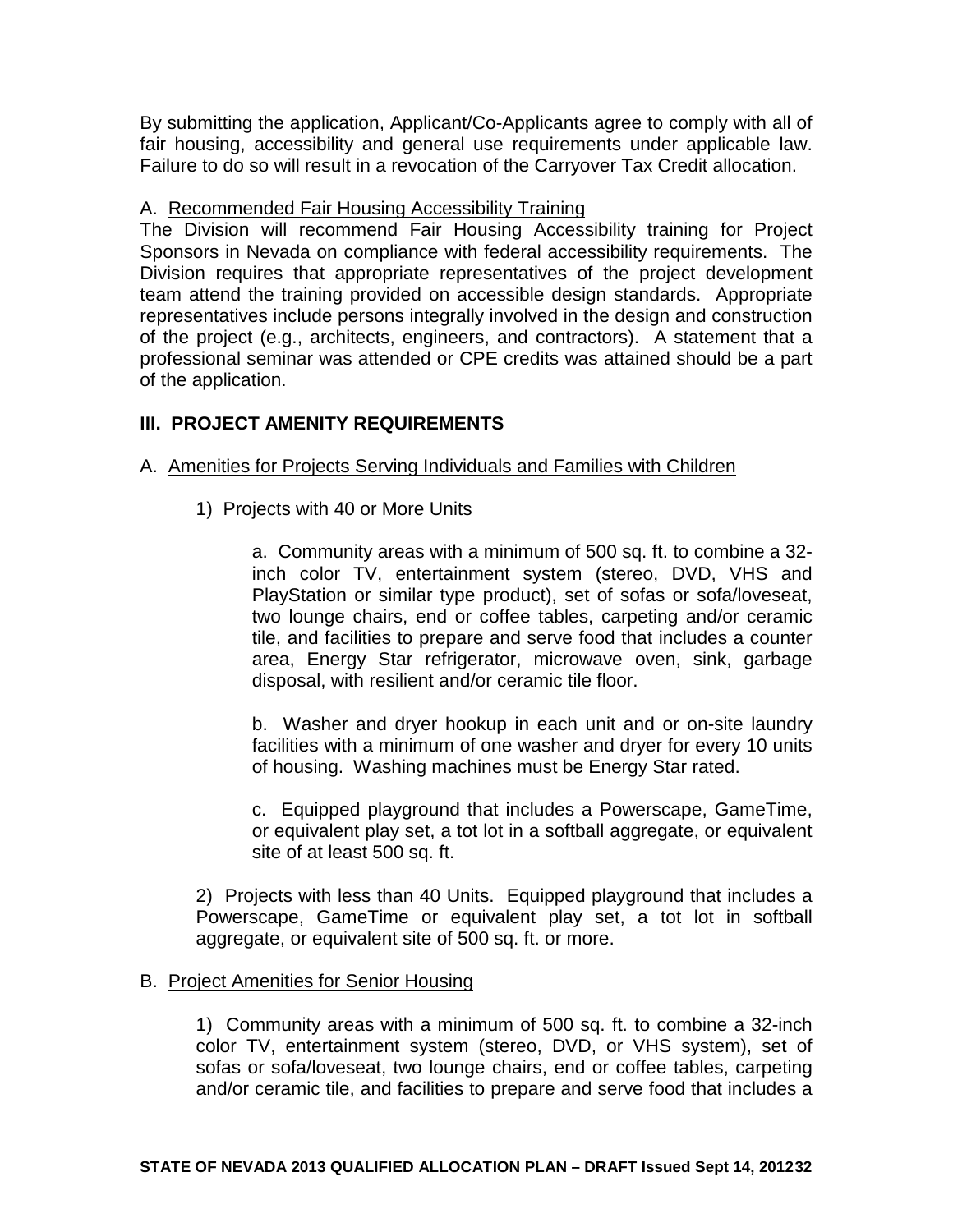counter area, Energy Star refrigerator, microwave oven, sink, garbage disposal, with resilient and/or ceramic tile floor.

2) Washer and dryer hookup in each unit and/or on-site laundry facilities with a minimum of one washer and dryer for every 10 units of housing. Washing machines must be Energy Star rated.

3) Handrails and related hardware (handrails, grab bars, and lever handled hardware for doors) compliant with the Fair Housing Act and ADA.

4) Elevator (if more than one floor).

#### C. Project Amenities for Eventual Tenant Ownership

1) Minimum of two-bedroom units with an average of 1,200 sq ft. of residential per unit excluding garages, outdoor patios, etc., but not less than 1,000 sq. ft. of residential area or minimum allowed per local zoning.

2) Minimum of 5,000 sq. ft. lot or the minimum allowed per the zoning.

3) Washer and dryer hookup in each unit.

4) Minimum of one car attached garage.

# D. Project Amenities for All Other Housing

1) Community area(s) with a minimum of 500 sq. ft. The design and amenities in the community area should be suited to project type. For assisted living and special needs housing projects, the community area should be appropriate to the delivery of supportive services provided to residents. For mixed income projects, the community area and amenities should be similar to those provided to family and elderly housing.

2) Laundry facility on-site – one washer and one dryer for every 10 units of housing. Washing machines must be Energy Star rated.

NOTE: One or more required project amenities may be waived by NHD, at its sole discretion, for acquisition/rehabilitation projects or scattered-site projects. Applicants/Co-Applicants requesting a waiver MUST submit their request in writing, along with valid reasoning as to why the amenity or amenities cannot be provided, to NHD as part of their application package. NHD does not guarantee that requests will be granted.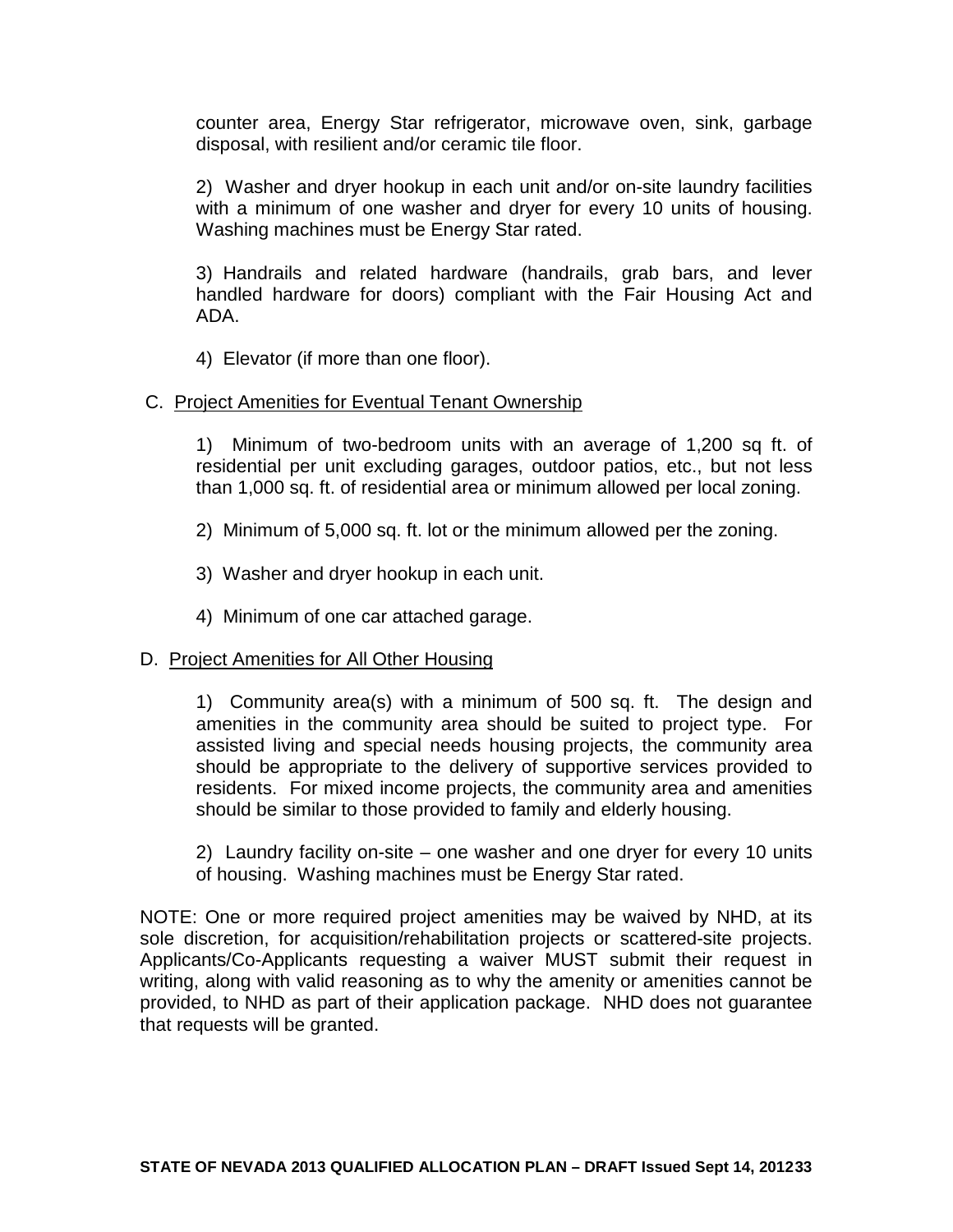# **SCORING AND PRE-SCORING THRESHOLD REQUIREMENTS**

# **SECTION 13 PRE-SCORING THRESHOLD REQUIREMENTS**

All applications must meet the "Threshold Requirements" set forth in this Section 13. Applications which do not meet the Threshold Requirements are ineligible for scoring and will not be scored. Applications which meet the Threshold Requirements will then proceed to be scored.

#### A. Threshold #1 – Market Study

The Code requires that a Market Study be prepared and submitted with all applications for an allocation of Tax Credits. NHD requires that the study be prepared by a qualified analyst who is completely unaffiliated with the Applicant/Co-Applicants and all Project Participants. The qualified analyst must also have no financial interest in the proposed project. Two main objectives of the Market Study are to demonstrate that sufficient demand exists for the proposed project in the market area and that the proposed project will not cause undue economic harm on the existing rental stock in the market area.

Tax Credit applications may be deemed ineligible if: (1) the assessment determines that comparable affordable housing projects have occupancy levels less than 90 percent; (2) the proposed housing project would have a significant adverse financial effect on other publicly funded projects without offsetting public benefits; or (3) the rents for the affordable housing project are equal to or greater than comparable market-rate housing.

The submitted application must match the Market Study regarding income, targeting, unit mix, unit sizes and rents. In other matters, if the application does not conform to any Market Study conclusions, the application must provide an acceptable defense for any deviations. Appendix B, Market Study Guide provides more detail regarding Market Study content and analyst qualifications.

# B. Threshold #2 – Project Compliance Period

The minimum compliance period for Tax Credit projects is 30-years. An Applicant/Co-Applicant has the option of extending this period in increments of 5 years up to a maximum of 50 years. An exception is for Tenant Ownership projects, for which the minimum compliance period is 15 years. The Division will not agree to stipulations or subordination agreements to reduce LIHTC affordability periods.

C. Threshold #3 – Project Income/Rent Restrictions

Applicant must select one of the following elections: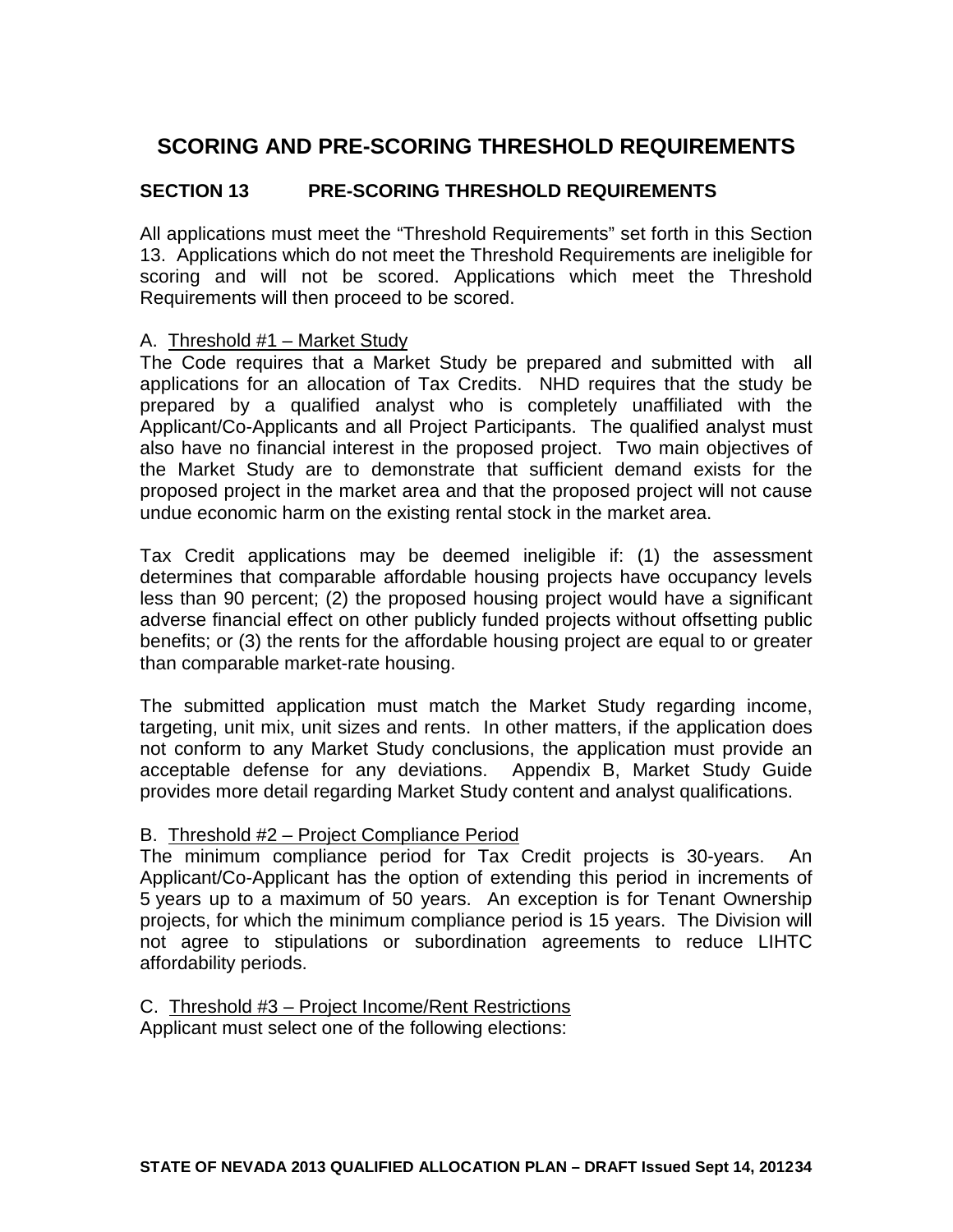1) A minimum of 40% of the units will be occupied by households with incomes at or below 60% Area Median Income (AMI). In 100% Tax Credit projects, all units must be rent and income restricted to 60% AMI or lower.

2) A minimum of 20% of the units will be occupied by households with incomes at or below 50% AMI. In 100% Tax Credit projects, all units must be rent and income restricted to 50% of AMI or lower.

#### D. Threshold #4 – The Gross Floor Rent

The Gross Floor Rent effective date will automatically default to the date of the Carryover Allocation of Tax Credits to a project unless the Applicant/Co-Applicants elect to change the Gross Floor Rent effective date to the building placed in service. The Applicant/Co-Applicants must submit a signed statement to the Division with this requesting the change of the Gross Floor Rent effective date before the date of the Carryover Allocation. Once the election is made, it is final and irreversible.

E. Threshold #5 – Project Reserves for Replacement Requirements The project must maintain minimum annual replacement reserves as follows:

- 1) For new construction Senior Housing projects: **\$250.00** per unit.
- 2) For all other new construction projects: **\$300.00** per unit.
- 3) For all Acquisition/Rehabilitation projects: **\$325.00** per unit.

Annual replacement reserves that exceed the above-referenced minimums by more than 20% may be considered excessive and the Division may require additional documentation that supports the higher annual replacement reserve. The Division reserves the right to limit excessive minimum reserves.

# F. Threshold #6 – Financial Feasibility Requirements

The Code limits Tax Credit allocations to the amount necessary for the project to be financially feasible and induce long-term viability. To make this determination, the Division completes financial feasibility evaluations three times before Tax Credits are issued.

The first financial feasibility evaluation is performed at the time of application. As stated herein above, if after performing the first financial feasibility evaluation, the Division determines that the proposed project is not financially feasible; the application will be ineligible for scoring and will be rejected.

If the project passes the first financial feasibility evaluation, in the event that the project should receive a reservation of Tax Credits, prior to issuing the Carryover Allocation of Tax Credits, the Division will perform the second financial feasibility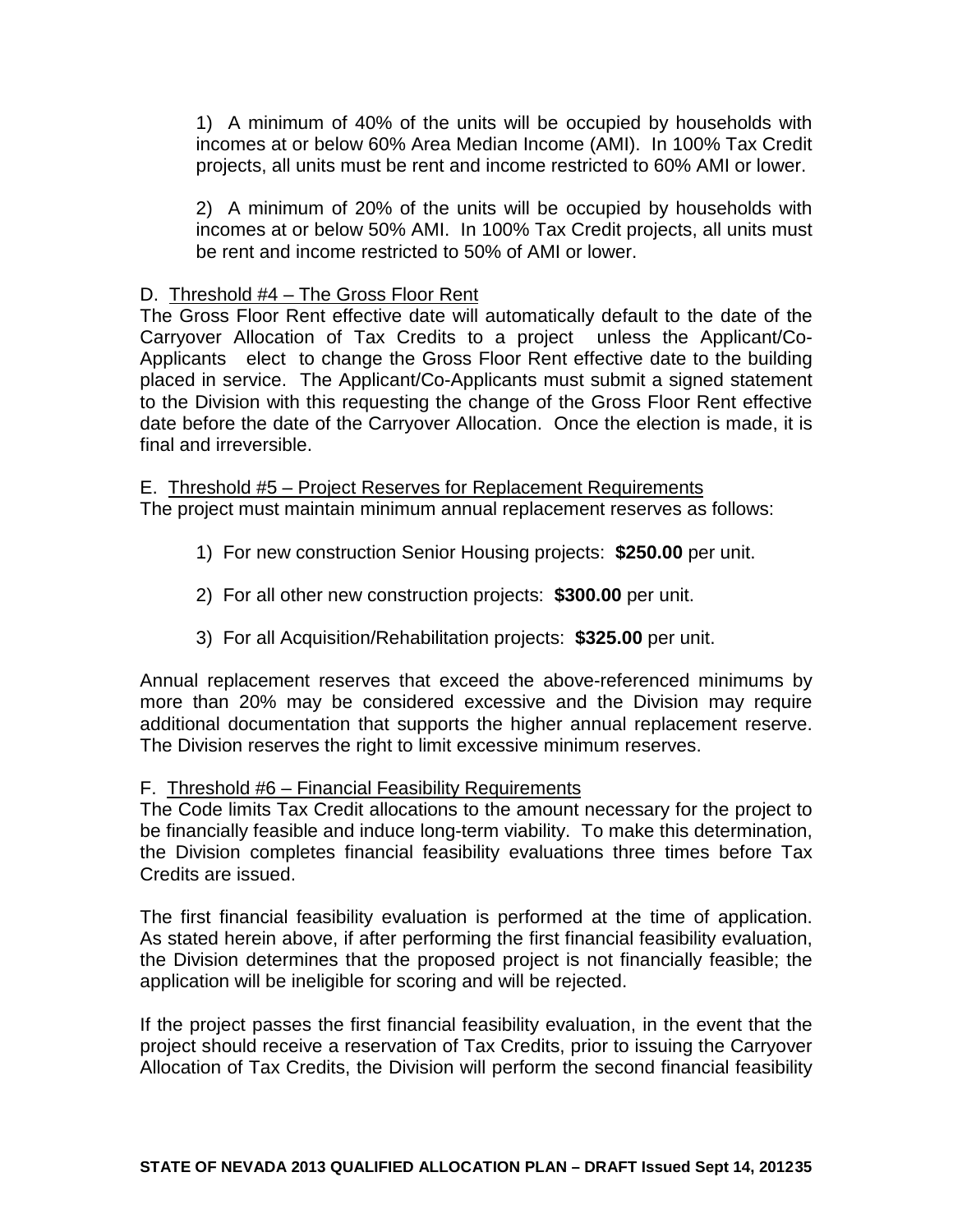evaluation. If the project fails either the second financial feasibility evaluation it will not receive a Carryover Allocation of Tax Credits.

The Division performs the third and final required financial feasibility evaluation prior to the Final Allocation of Tax Credits. The amount of Tax Credits provided to a project in the Final Allocation may be adjusted based upon the results of the third and final financial feasibility evaluation.

Set forth below is a list of factors which the Division considers when performing the financial feasibility evaluations. The list of factors is not all-inclusive, and other factors may also be considered.

- The cost of the project
- The reasonableness of construction costs
- The cost per unit of the project
- The projected income, expenses and cash flow, for the compliance and extended compliance period
- The reasonableness of the projections of income and expenses and the assumptions upon which those projections are based
- The fees for Project Participants
- The sources and uses of money for the project
- The plan for financing the project
- The projected proceeds from the sale of the Tax Credits
- The percentage of the housing credits used for the cost of the project
- The demonstrated stability of the Applicant/Co-Applicants' [first and second financial feasibility evaluations] or Project Sponsor [third financial feasibility evaluation], including an analysis of the Financial Statement of the Applicant/Co-Applicants or Project Sponsor, as applicable.

The Division has also adopted financial standards to analyze the financial pro forma included in each application. The current standards are set forth below. The Division may adopt new or modify existing standards at any time.

1) Recommended minimum debt service coverage ratio of 1.15 on all combined debt excluding notes not requiring repayment until the sale of the property (except for USDA finance projects and subject to Division approval);

2) Three percent limitation on increases to projected project income and expenses;

- 3) Seven percent limitation on unit vacancy assumption;
- 4) Operating ratio shall be reasonable and subject to Division approval;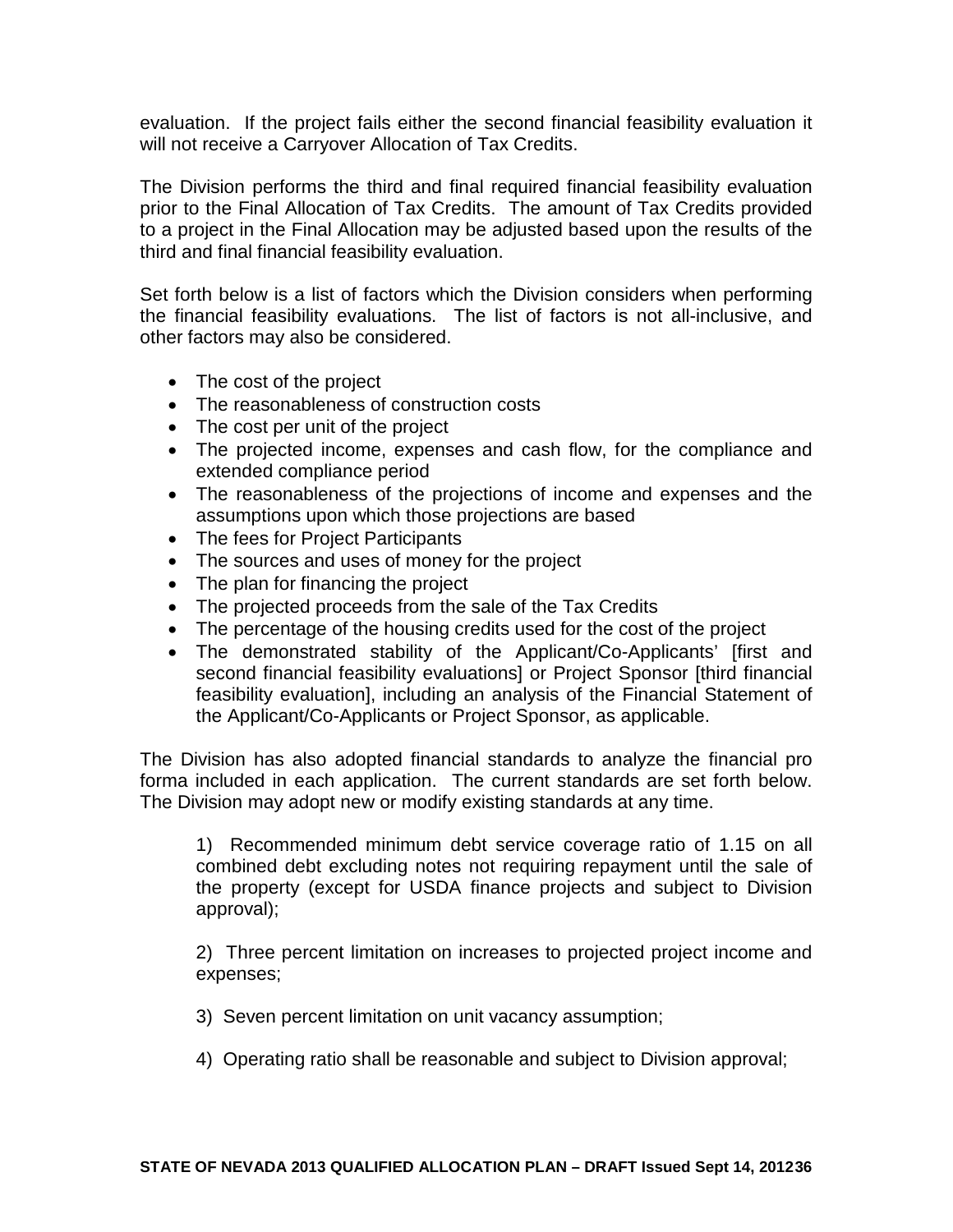5) Replacement Reserves of \$250.00 for new construction Senior Housing, \$300.00 per unit for other new construction projects, and \$325.00 per unit for acquisition/rehabilitation projects;

6) 15 percent limitation on Developer Fees of the eligible basis involving third-party land transactions;

7) The Developer Fee on the acquisition portion of the project is limited to a maximum of 15% of the acquisition eligible basis. The Developer Fee associated with the acquisition's eligible fee must clearly identify the costs and uses statement in the 4% column;

8) No more than 60 percent of the Developer Fee may be deferred and the Developer Fee, if paid from cash flow, must be paid in full by year 15;

9) 14 percent limitation on builder's/contractor's profit, overhead and general requirements;

10) In instances where the builder/contractor and Applicant/Co-Applicants have an identity of interest, the Division will utilize its Estimating Consultant to examine the proposed project budget for cost reasonableness. Based upon this review, NHD reserves the right to limit the amount of builder's/contractor's profit, overhead and general requirements or require the use of an alternate builder;

11) Projects underwritten using the 70% PV rate in effect for the month within which the application is due (i.e., May 2013); and

12) Projects underwritten using the Tax Credit equity rate in the Letter of Intent ("LOI"). The amount of Tax Credits provided to a project may be adjusted based upon final locked-in Tax Credit equity pricing. A letter from the Equity Investor indicating final pricing must be provided to NHD staff by the 270-day test deadline.

### G. Threshold #7 – Authorization and Due Formation

The Applicant/Co-Applicants must include evidence that Applicant/Co-Applicants are duly formed legal entities authorized to transact business in the State of Nevada and in good standing with the Office of the Secretary of the State of Nevada. Requirements for certain entity types are set forth below. If the Applicant/Co-Applicant entity type does not fit within one of the categories below, then entity documents and certificates of an equivalent nature must be submitted.

- 1) Corporations (for profit).
	- a. Copies of the Articles of Incorporation and Bylaws.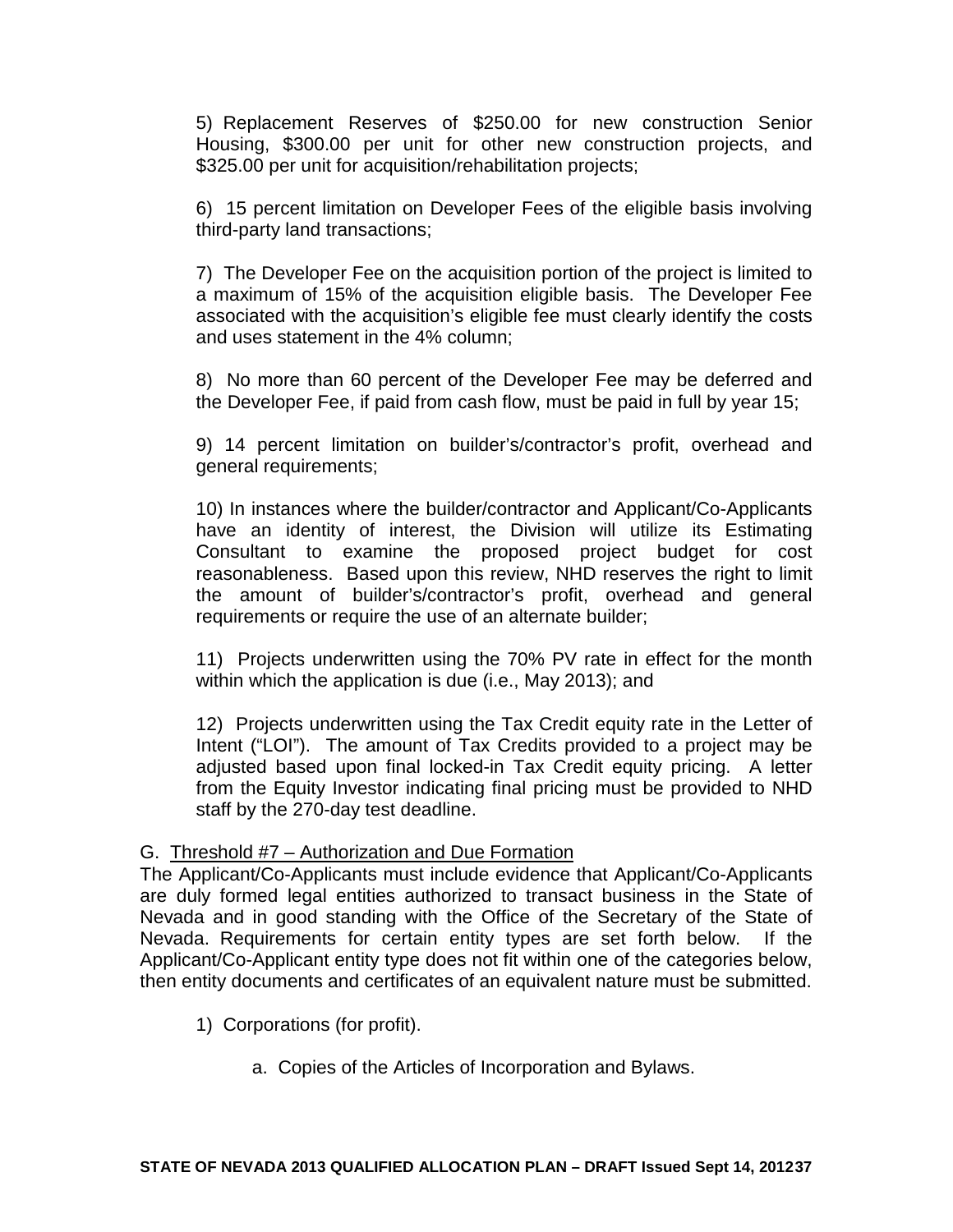b. If the Applicant, or any Co‐Applicant, was incorporated in Nevada, provide a certificate of good standing issued by the Nevada Secretary of State confirming the legal existence of the entity as of the date of the certificate ("Certificate of Good Standing") and dated not earlier than 30 days prior to the date the Submission Date.

c. Applicant/Co‐Applicants incorporated in another state and doing business in Nevada must submit a certificate of good standing or its equivalent from the state of incorporation confirming the legal existence of the entity dated not earlier than 30 days prior to the date the Submission Date and a certificate of good standing to transact business in Nevada ("Certificate of Authority") for such foreign corporation, issued by the Nevada Secretary of State and dated not earlier than 30 days prior to the Submission Date.

2) Limited Partnerships. Limited Liability Partnerships, and Limited Liability Limited Partnerships (collectively "Limited Partnerships").

a. Copies of the partnership agreement and any amendments.

b. If the Applicant, or any Co-Applicant, is a Limited Partnership organized under the laws of Nevada, provide a certificate of existence issued by the Nevada Secretary of State confirming the legal existence of the entity ("Limited Partnership Certificate of Existence") and dated not earlier than 30 days prior to the Submission Date.

c. If the Applicant, or any Co-Applicant, was organized under the laws of another state and doing business in Nevada, the following must be provided: (i) a Limited Partnership certificate of existence or its equivalent from the state of organization confirming the legal existence of the entity, dated not earlier than 30 days prior to the Submission Date; and (ii) a Certificate of Authority to transact business in Nevada for such foreign limited partnership from the Nevada Secretary of State dated not earlier than 30 days prior to the Submission Date .

- 3) Limited Liability Companies.
	- a. Copies of the Articles of Organization and Operating Agreement.

b. If the Applicant, or any Co-Applicant, is organized under the laws of Nevada, provide a Certificate of Good Standing issued by the Nevada Secretary of State confirming the legal existence of the entity dated not earlier than 30 days prior to the Submission Date.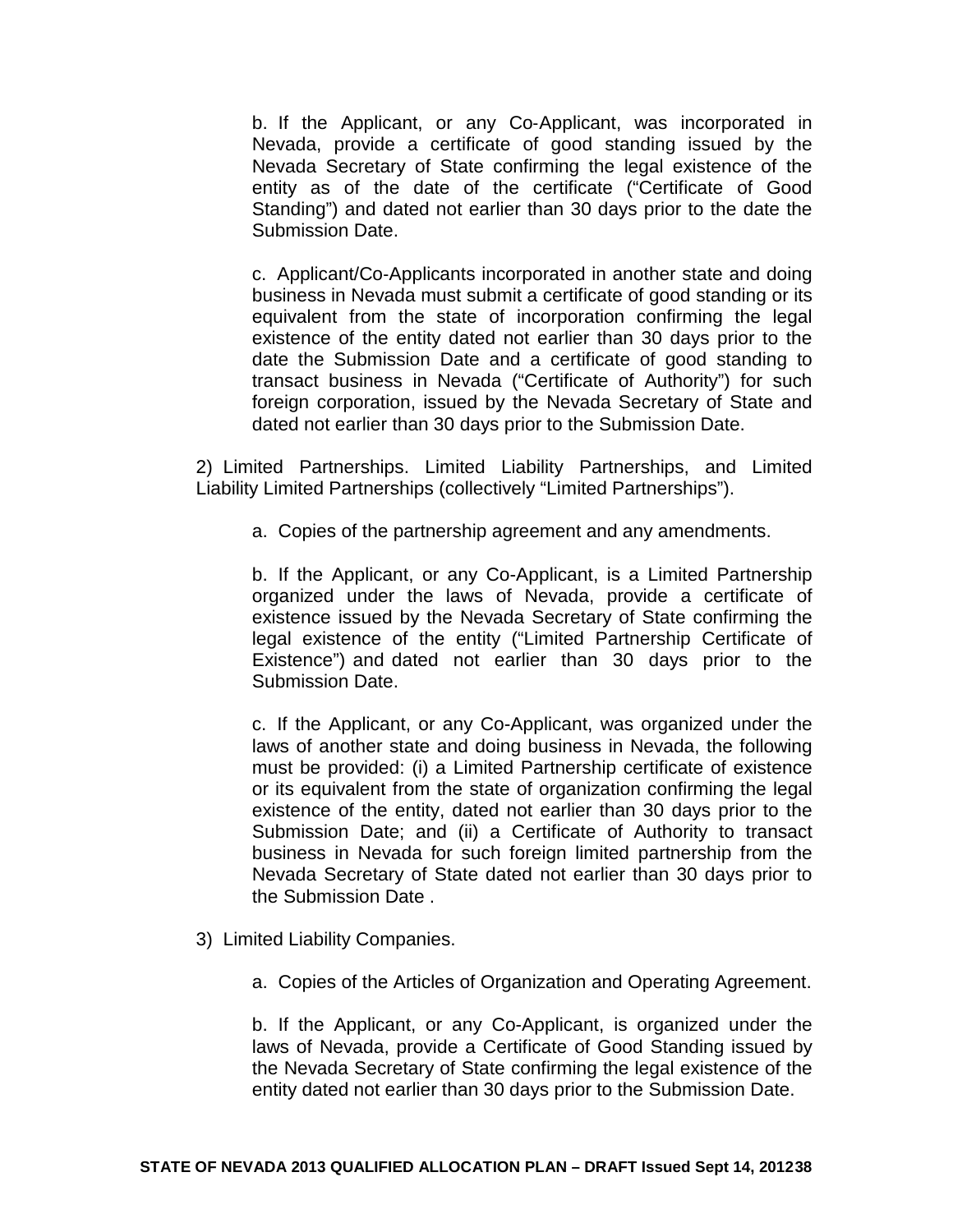c. If the Applicant, or any Co‐Applicant, is organized under the laws of another state and doing business in Nevada the following must be submitted: (i) a certificate of existence or its equivalent from the state of organization confirming the legal existence of the entity dated not earlier than 30 days prior to the Submission Date; and (ii) a Certificate of Authority issued by the Nevada Secretary of State for such foreign limited liability company dated not earlier than 30 days prior to the Submission Date.

4) Non-Profit Organizations.

a. Provide IRS documentation of I.R.C. § 501(c)(3) or I.R.C. § 501(c)(4) status.

b. Provide a copy of the Non‐Profit Organization's Articles of Incorporation and Bylaws, and all relative amendments, one of which must contain a description of the Non-Profit Organization and its activities that include the fostering of low income housing in its Articles of Incorporation or Bylaws, as may be amended.

c. Provide the names of board members of the Non-profit Organization.

d. If the Applicant, or any Co‐Applicant, was incorporated in Nevada, provide a Certificate of Good Standing issued by the Nevada Secretary of State confirming the legal existence of the entity as of the date of the certificate dated not earlier than 30 days prior to the Submission Date.

e. Applicant/Co‐Applicants incorporated in another state and doing business in Nevada must submit a certificate of good standing or its equivalent from the state of incorporation confirming the legal existence of the entity dated not earlier than 30 days prior to the Submission Date and a Certificate of Authority to transact business in Nevada for such foreign corporation, issued by the Nevada Secretary of State and dated not earlier than 30 days prior to the Submission Date.

Copies of all entity documents and certificates submitted to the Division must be file stamped and/or completely executed, as applicable.

Applicants and Co-Applicants must also submit a statement with the application identifying all Persons with ownership interests in the Applicant, or each of the Co-Applicants, as well as all Persons involved in the management of the Applicant or each of the Co-Applicants.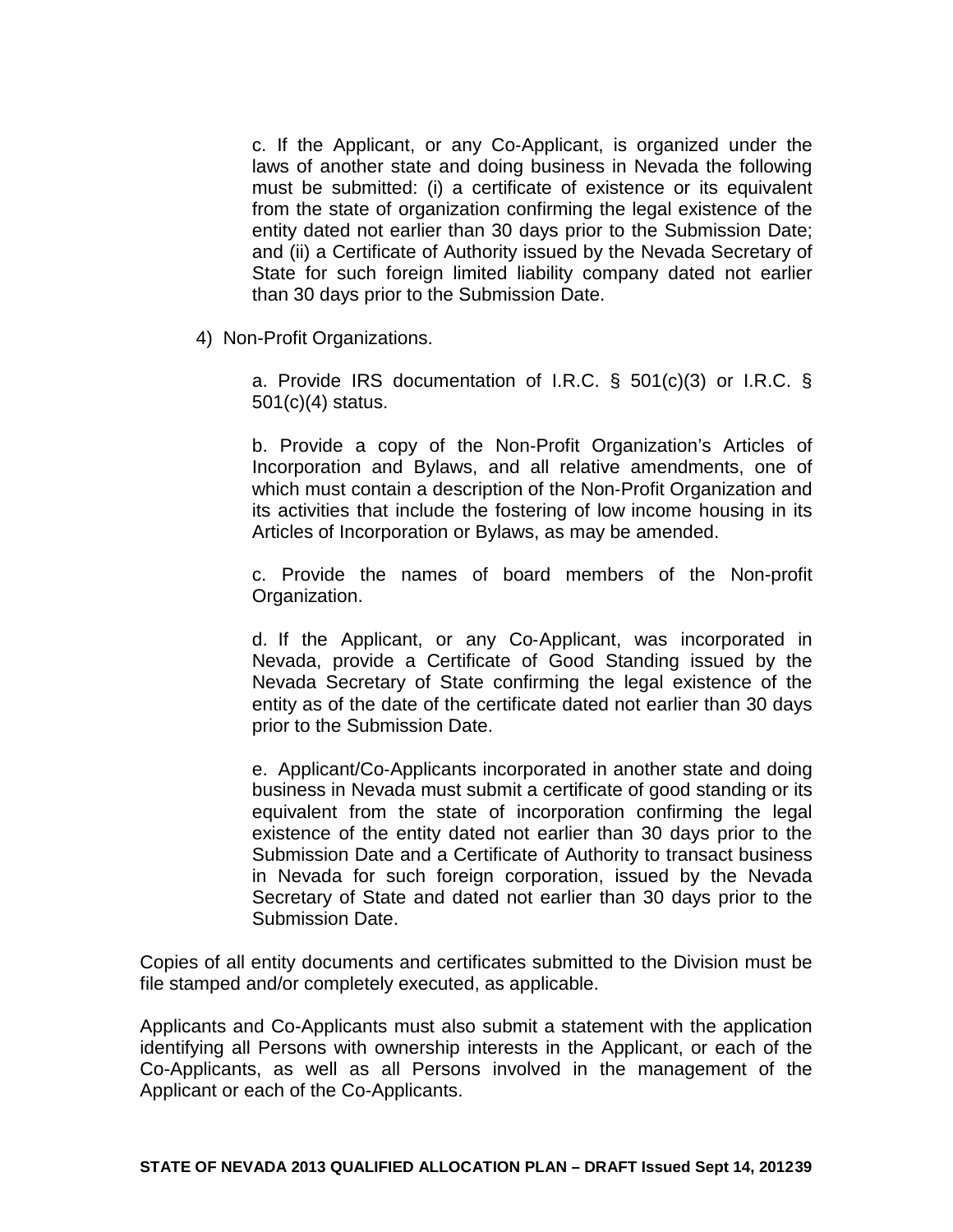#### H. Threshold #8 – Project Site Control Documents

Site Control for all of the land needed for the proposed project must be evidenced by:

1) A fully executed and legally enforceable purchase contract (a "PSC") or option to purchase (an "Option") for each portion of the real property where the proposed project will be located that identifies the seller and buyer, the amount to be paid, the expiration date of the contract or option, and a statement from the seller and buyer describing any prior interest in the land or business dealings between seller and buyer; or

2) A written, legally enforceable governmental commitment to transfer the real property, by either sale or long term ground lease with a term of at least 50 years, for the proposed project to the Applicant/Co-Applicants (a "Government Commitment"); or

3) A validly executed long-term Ground Lease with a term of at least 50 years for each portion of the real property where the proposed project will be located with a statement from the lessor and lessee describing any prior interest in the land or business dealings between lessor and lessee; or

4) A recorded deed evidencing the transfer of the real property necessary for the proposed project to the Applicant/Co-Applicants along with a copy of the owner's policy of title insurance insuring the ownership of the real property by the Applicant/Co-Applicants.

If a PSC, Option or Government Commitment is submitted, the PSC/Option/ Government Commitment must provide for an initial term lasting at least until December 31<sup>st</sup> of the year in which the reservation of Tax Credits is made ("Initial Term"). This Initial Term must not be conditioned upon any extensions requiring seller consent, additional payments, financing approval, Tax Credit award or other such requirements. Additionally the PSC/Option/Government Commitment must not require any additional actions on behalf of the Applicant/Co-Applicants during the Initial Term which could allow the seller/optionor/governmental agency to terminate the Transfer Commitment if the action is not fulfilled by the Applicant/Co-Applicants. If the PSC/Option/Government Commitment requires an escrow payment due after signing, evidence that payment was received must be included in the application.

Site control evidence and the application materials must show exactly the same names, legal description and acquisition costs. All signatures, exhibits, and amendments should be included to be considered complete.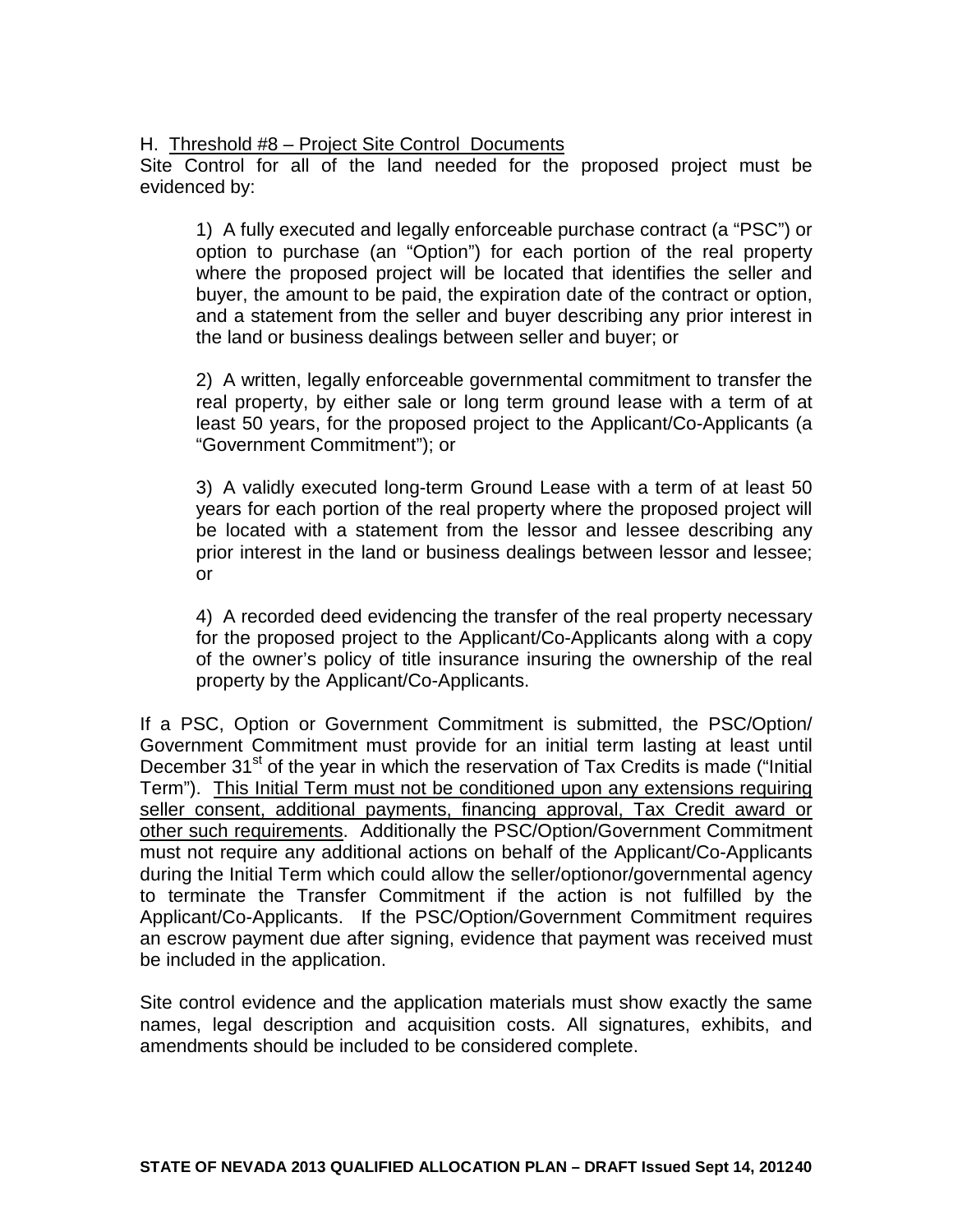### I. Threshold #9 – Zoning and Phase 1 for Project

Applicants/Co-Applicants must also provide documentation establishing that the project as proposed and preliminarily designed is on land appropriately zoned for the intended project and that discretionary permits are not necessary from a local government body (i.e., that the project upon design, only requires an administrative review for building permit issuance).

All Applicants or Co-Applicants must also submit a complete Phase I Environmental Study for all portions of the real property on which the proposed project is to be located.

### J. Threshold #10 – Applicant/Co-Applicants' Low Income Housing Experience and Compliance History; Financial Capacity; and Background

1) Low Income Housing Experience. Applicants/Co-Applicants must demonstrate sufficient prior experience with the development and management of low income housing projects and that they possess the financial capacity necessary to undertake and complete the proposed project. [5](#page-21-0) Applicant/Co-Applicants must also demonstrate to the Division that they have successfully developed projects of comparable size and financial complexity.

To make this demonstration, the Division requires an Applicant/Co-Applicant to submit the following with the Tax Credit application.

a. Low Income Housing Experience. The Applicant/Co-Applicants must submit an addendum to the application providing a description of at least five prior low income housing projects which the Applicant/Co-Applicants developed and operated. The information in the addendum must include, at a minimum: (i) the name of the project and its location; (ii) the date the allocation of Tax Credits, or funds or financing to promote low income housing, was received; (iii) for prior low income housing projects located outside the State of Nevada, the identification of the allocating or administering authority and the contact person at the allocating or administrating authority; (iv) the dates construction commenced and was completed; (v) the date lease-up commenced; (vi) current the date lease-up commenced; (vi) current occupancy levels; and (vii) the permanent financing sources.

Applicants/Co-Applicants with at least two, but less than five, prior successful low income housing projects will be considered if they have received an allocation of Tax Credits, or funding or financing to promote low income housing, within the last three years and if

<span id="page-40-0"></span>5 A low income housing project is defined as a project with restricted rents serving households whose gross income does not exceed 80% AMI subject to a minimum period of affordability.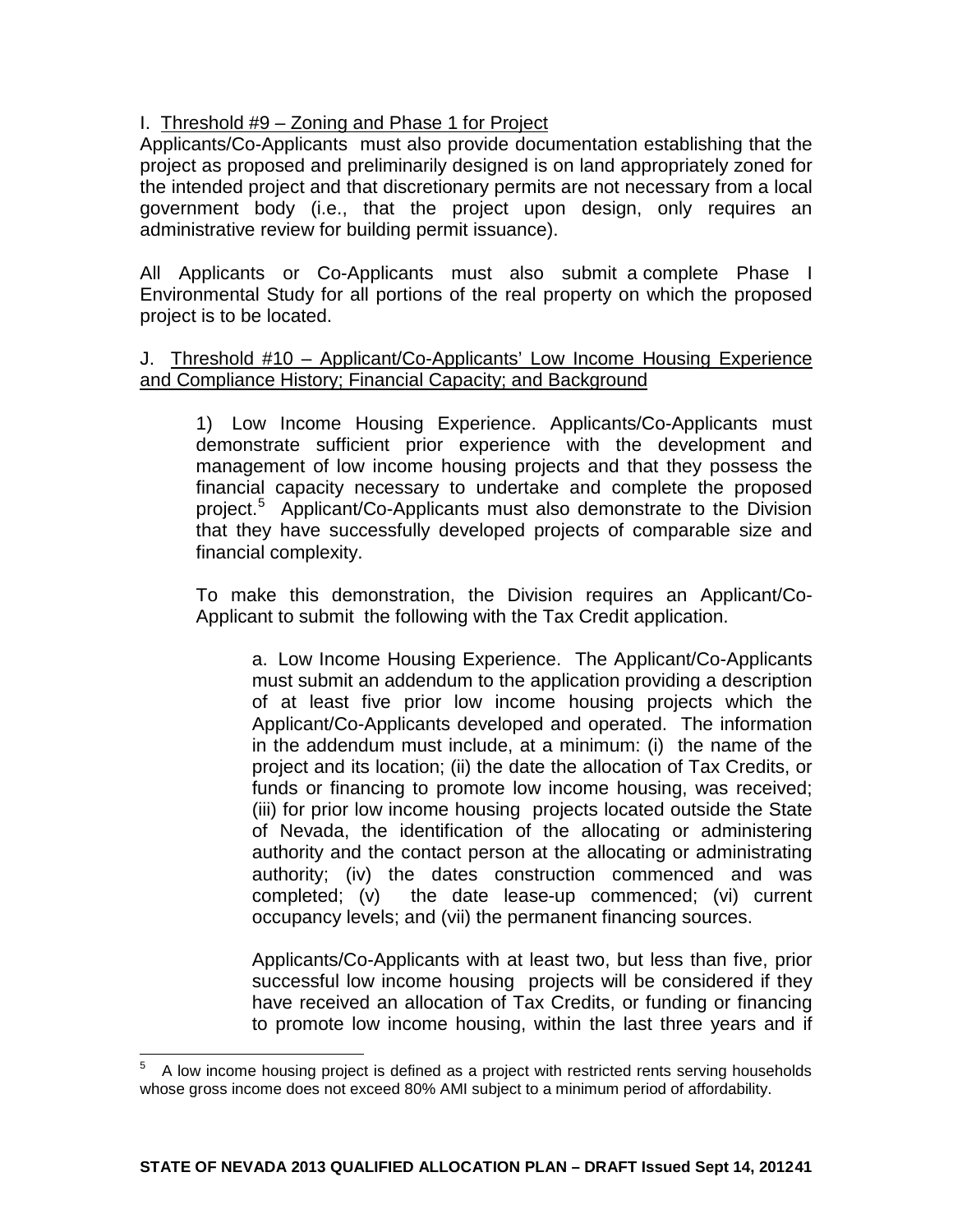the projects are in good standing. A copy of the recorded Declaration of Restricted Covenants must be provided for these projects if the project(s) is located outside of Nevada. If the project(s) is located in Nevada and the Declaration of Restrictive Covenants are filed and on record with the Division, simply state the name of the completed project.

b. Additional Requirement - Special Needs Projects. Applicants/ Co-Applicants submitting an application proposing a Special Needs projects must demonstrate a minimum of three years of experience providing a service or assistance to persons with special needs. The information included in the application package must demonstrate the minimum of three years of experience and provide a summary of the supportive services provided to residents.

2) Compliance History. All Applicants/Co-Applicants must provide an addendum to the application which identifies for each past low income housing Tax Credit project or low income housing project funding or financed with funds to promote low income housing which the Applicant/Co-Applicants developed and operated, which: (i) states that the project is and always has been in compliance; or (ii) describes past and outstanding compliance violations cited during project monitoring reviews by federal, state or local funding/allocating agencies. The Applicant/Co-Applicant gives the Division permission to contact other State Housing Finance Agencies or local jurisdictions where the Applicant/Co-Applicant has completed LIHTC projects, or projects funded or financed with funds to promote low income housing, to discuss compliance history.

Outstanding uncorrected IRS form 8823<sup>[6](#page-40-0)</sup> or compliance violations issued by other federal, state or local funding/allocating agencies for prior low income housing Tax Credit projects, or projects funded or financed with funds to promote low income housing, will result in the rejection of the application. Alternatively, if the Division determines that the outstanding compliance violations are not significant and if the Applicant/Co-Applicant has cured the violations or proceeds to cure such violations within 10 business days of notice from the Division of the violation, instead of rejecting the application, the Division may make a reduction of 5 points in the point total for the application, should the application satisfy the remainder of the Threshold Requirements.

3) Financial Capacity. Evidence of the financial capacity and solvency of the Applicant/Co-Applicants in the form of Financial Statements of the

<span id="page-41-0"></span>6 Negative Findings refer to cases in which the project is in material non-compliance and the responsible public entity has filed an 8823 form or other similar notification of non-compliance.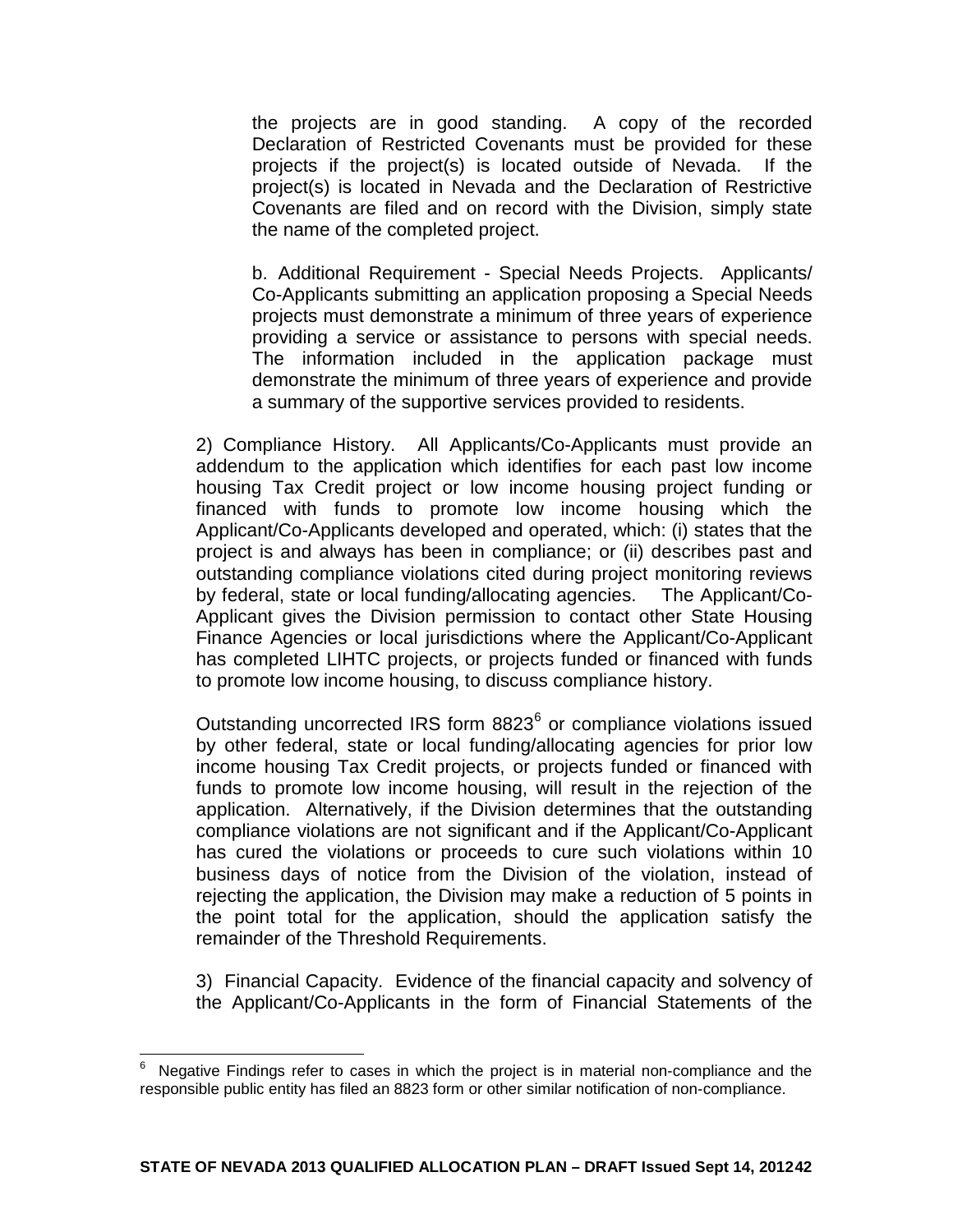owners of Applicant/Co-Applicants and of the Applicant/Co-Applicants for the past 2 years must be submitted with the application.

4) Background. All Applicants/Co-Applicants must also submit a disclosure ("Background Disclosure") to the Division with the application for all persons who have an ownership interest in the Applicant/Co-Applicants bearing the notarized signature of each containing the following information:

- Identifying all bankruptcies within the 7 years prior to the Submission Date, with the jurisdiction and case number. All bankruptcies, in which the person has been involved as an owner of a debtor entity, or personally as debtor, must be listed, along with a statement of the status of the case. If there are none, then this must be stated.
- Identifying all projects with which the person has been involved for which a Notice of Default was received related to the project, specifically identifying the project, person who issued the notice and outcome. If none, this must be stated.
- Identifying all projects with which the person has been involved or which were lost to foreclosure or surrendered pursuant to a deed in lieu, specifically identifying the project, all involved parties and the outcome. If none, this must be stated.
- Identifying all notices of violation or disciplinary action by any regulatory body, licensing entity, ethics commission, disciplinary board or similar entity in the 7 years prior to the Submission Date, with a description of the status or outcome. Alternatively, please state none.
- Identifying if the person has been convicted, is currently under indictment or complaint, has been found liable or is currently accused of fraud or misrepresentation, in Nevada or any other state, relating to: a) the issuance of securities, b) the development, construction, operation, or management of any Tax Credit or other government subsidized housing program, c) the conduct of the business of the applicable party, in any criminal, civil, administrative or other proceeding, or d) any filing with the Internal Revenue Service in any state. If none, this must be stated.

The Division may request additional information from the Applicant/Co-Applicant regarding any or all of the items listed on the Background Disclosure. The Division may reject any application for Tax Credits based on the information in the Background Disclosure, in its sole discretion.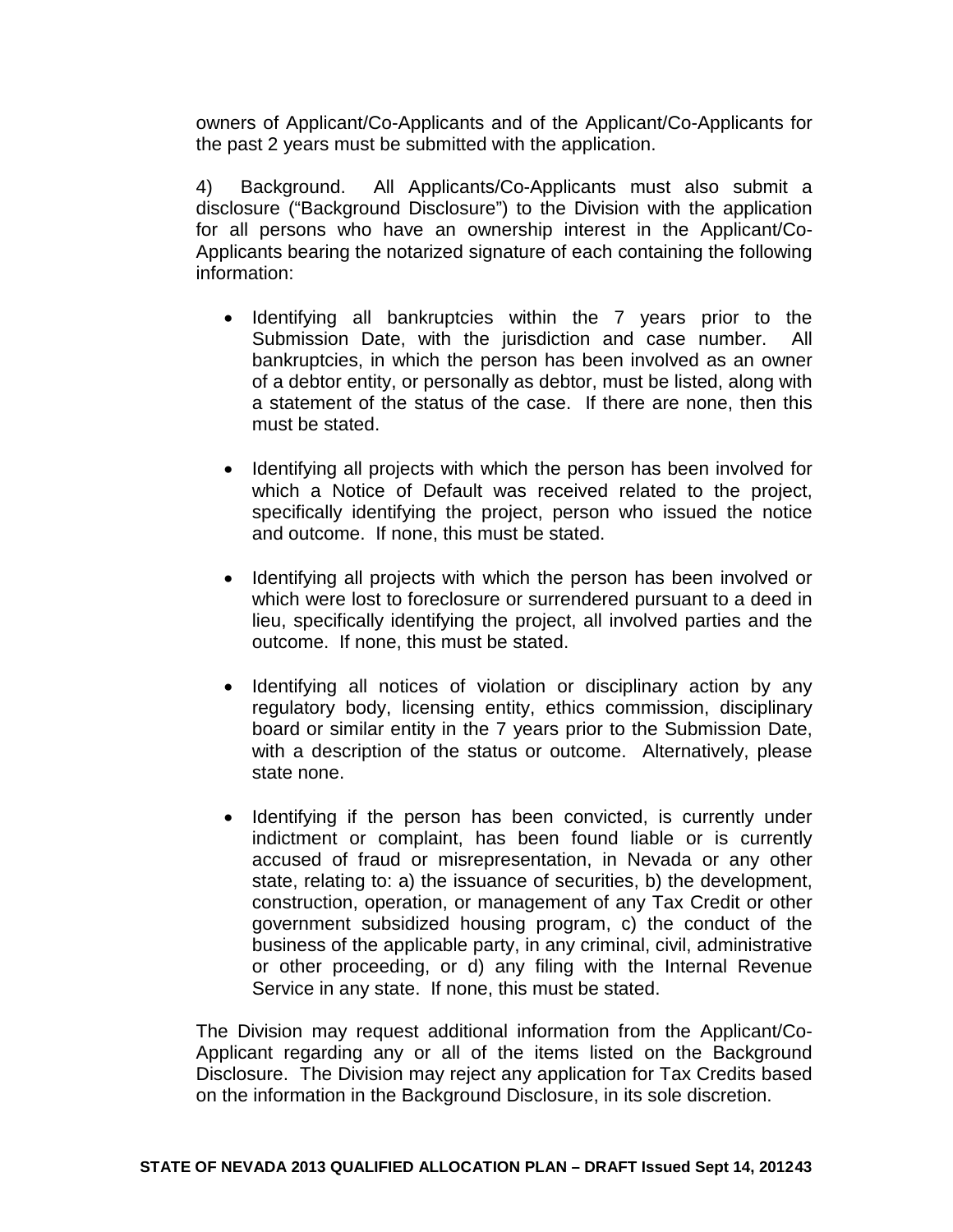## K. Threshold #11 – Experience/Qualifications of Project Participants

All Applicants/Co-Applicants must demonstrate that the Project Participants selected by the Applicant/Co-Applicant possess the experience and financial capacity necessary to undertake and complete the proposed project and that each Project Participants have been involved with the development of low income housing projects of similar size and financial complexity.

To make this demonstration, all Applicant/Co-Applicants must provide the following.

1) An organizational chart that describes the relationships, whether through ownership, contract or control, between the Project Participants.

2) Provide a narrative describing the experience of the Project Participants as it relates to the development of the proposed project.

3) Resumes of the principals and other supervisory employees of each Project Participant as well as resumes for the company or organization.

4) Evidence of financial capacity and solvency in the form of Financial Statements of the Project Participants for the prior two full calendar years.

5) Provide an explanation of all identities of interest and relationships between the Project Participants and between all Project Participants and the Applicant/Co-Applicants.

6) Evidence that the Project Participant selected to act as the management company for the proposed project has a minimum two years' experience managing income restricted properties. Upon written request, the Division may issue a waiver of this requirement. Such waiver is at the sole discretion of the Division.

## L. Threshold #12 – Project Security and Management

- 1) Security. All Tax Credit projects must provide appropriate security systems and improvements to reasonably safeguard the safety of residents.<sup>[7](#page-41-0)</sup> For the purposes of this section, security systems include but are not limited to:
	- Project fencing

<span id="page-43-0"></span>7 Security requirements *do not* apply to tenant ownership projects.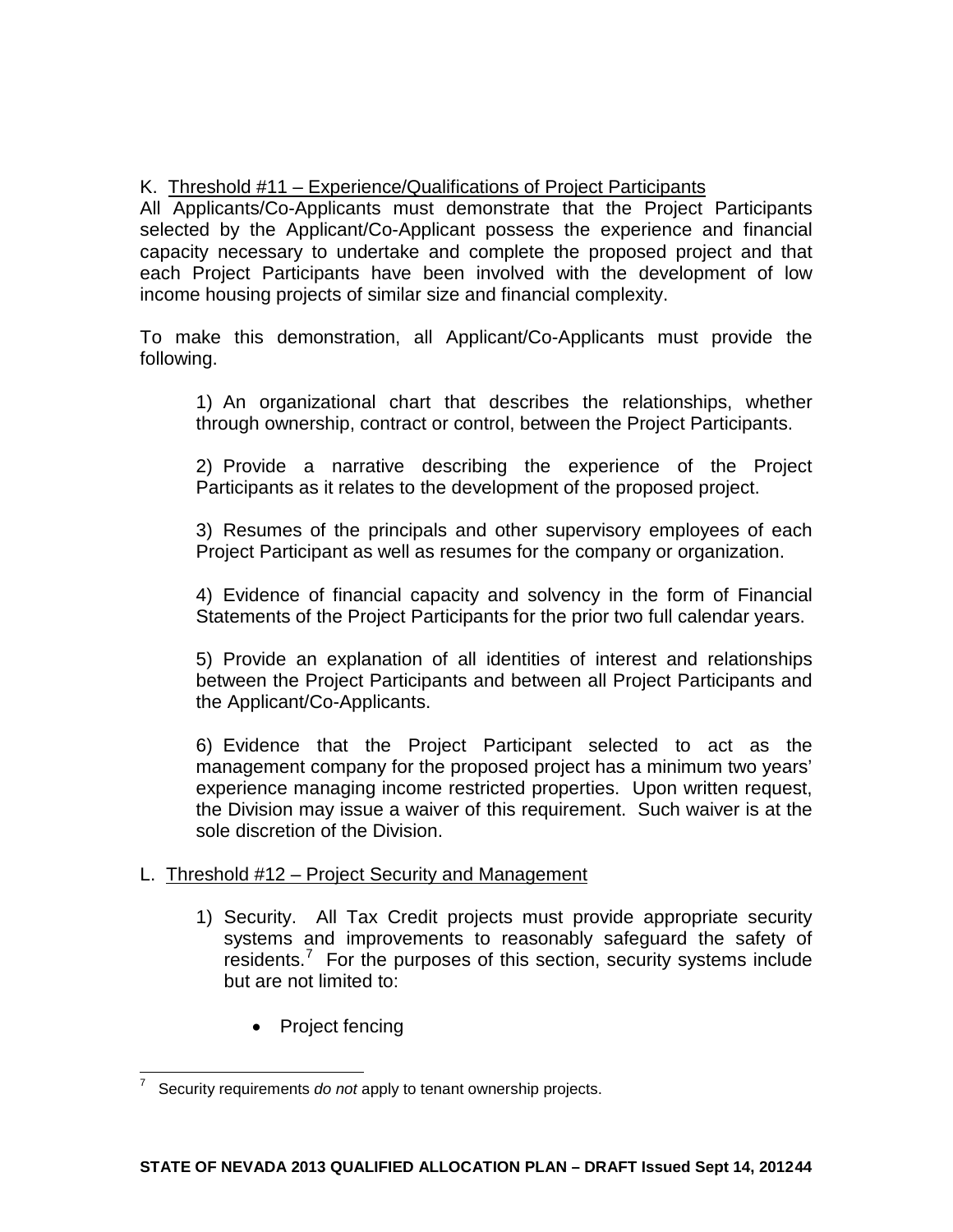- Defensive landscaping
- Security doors
- Screens and gates
- Gated project access control systems using keypads and magnetic cards
- Self-locking door mechanisms
- Project/unit camera surveillance with on-site closed circuit monitor
- Panic attack systems
- Emergency lighting
- Burglar alarms
- Other similar protective measures

The Division is aware that the type of security systems appropriate for a project will depend upon various factors including housing type, project design and location. Other than particular security measures mandated in the section, Applicant/Co-Applicant may determine what security systems and improvements are appropriate for a project.

2) Mandatory Security and Safety Measures.<sup>[8](#page-43-0)</sup> Applicants/Co-Applicants must provide the following Security Systems:

a. For **all** housing projects, closed circuit monitoring systems must be installed and operational at all times.

\*\* For acquisition/rehabilitation projects and/or single story projects under 40 units that serve seniors, the Applicant/Co-Applicant may request that alternative security systems and measures be installed in lieu of closed circuit monitoring systems. The Division will evaluate these requests on a case-by-case basis and its determination of whether or not to grant such a request is in its sole discretion.

b. For projects over 40 units, fire detection and suppression sprinkler systems are required in each unit.

\*\* Suppression sprinkler equipment is *not* required for acquisition/rehabilitation projects or single-story projects under 40 units unless required by local code.

3) Security Reporting. The Division requires Project Sponsors to provide information on security-related issues. The requested information may include building evacuation procedures, docu-

<span id="page-44-0"></span> <sup>8</sup> Does not apply to eventual tenant ownership projects.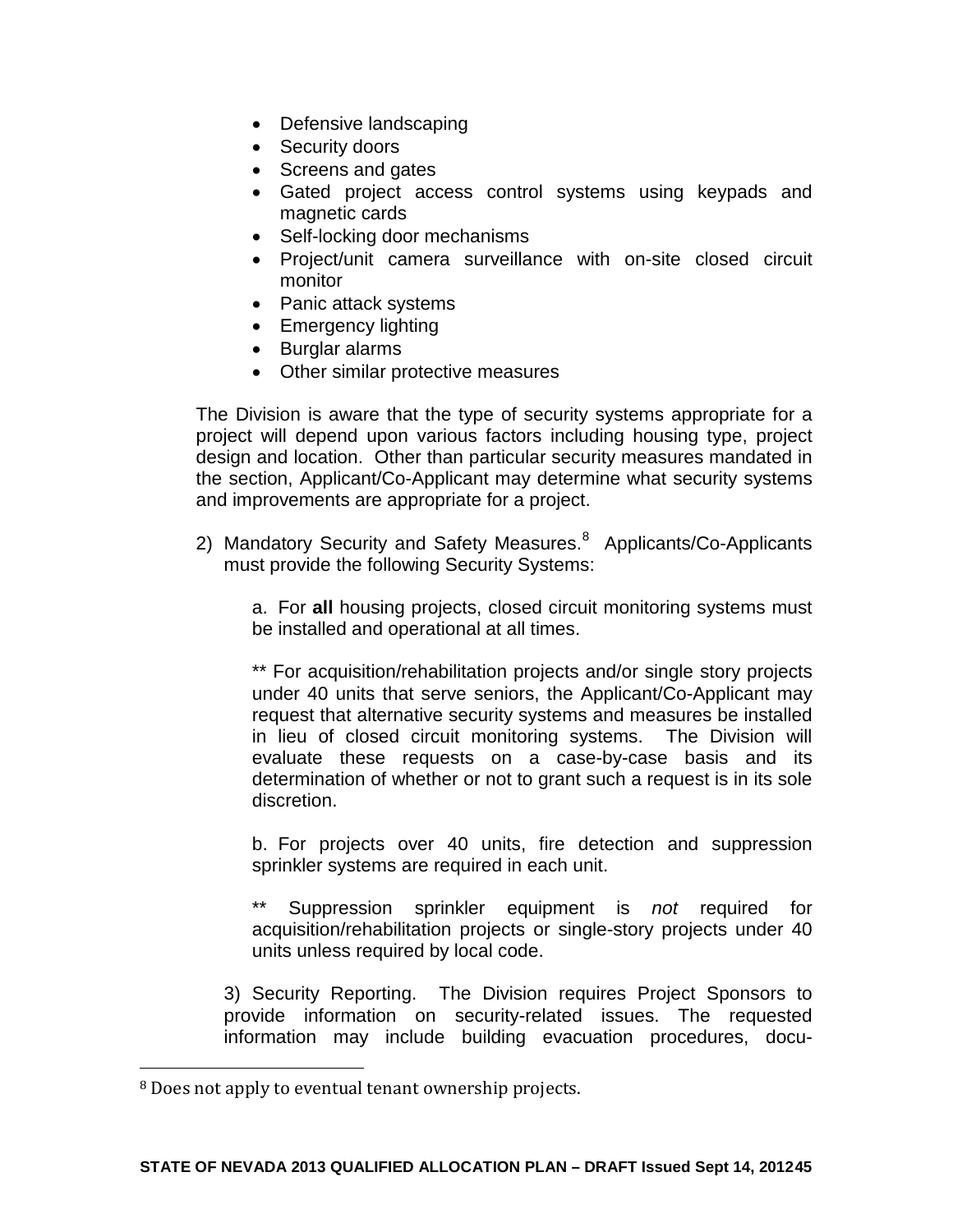mentation of building break-ins, vandalism and public safety concerns, police reports, and project plans for addressing security issues. By submitting the application, Applicant/Co-Applicant agrees to promptly respond to such requests and to compile and provide the information requested.

4) Management. At a minimum, *all single-site Tax Credit projects that have 50 or more units must have on-site management*. For the purpose of this section, on-site management includes managers, maintenance, or security personnel.

The Project Sponsor is responsible to the Division for insuring that the LIHTC program is properly administered. Project Sponsors are responsible for being aware of all applicable federal and state rules and regulations that govern their projects. The Project Sponsor must make certain that property managers comply with all appropriate statutes, rules, regulations, and policies that govern the property.

It is the responsibility of the Project Sponsor to inform the Division of any major changes that are made to the property throughout all phases of construction, rent-up, and operation as well as the placed in service date. The Division's *Low Income Housing Tax Credit Compliance Policies and Procedures Manual* provides guidance for complying with the IRS regulations Code regulations, as well as other applicable law.

The Division requires that one management company representative and one on-site manager directly involved in the management of the project attend at least one of the Annual Compliance training sessions provided by the Division. The purpose of the training compliance session is to provide instructions for the following compliance issues:

- Federal laws determining eligibility for low income tenants
- Division rules and regulations determining eligibility for low income tenants
- Specific information necessary for continued LIHTC program compliance
- Income Limits
- Rent Limits
- Income Verifications
- Annual Income and Assets
- Annual Income Certifications
- Annual/Quarterly Status Reports

The Division reserves the right to deny participation and or request a change in a management company to a project if that company is currently under review for compliance related and/or is debarred by the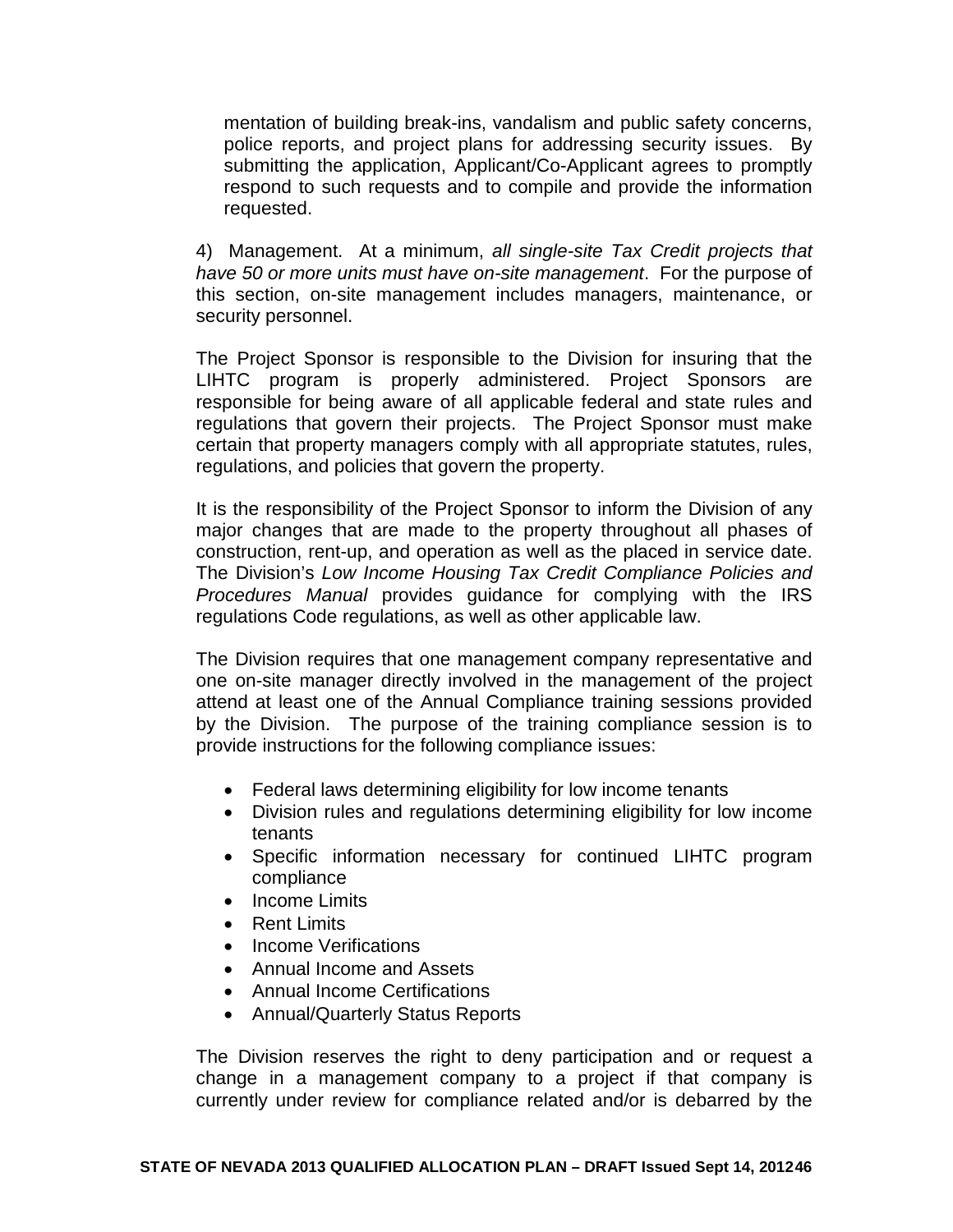Administrator. The terms of this subsection are the minimum requirements for any project awarded Tax Credits. Required documentation must be prepared by an engineer or architect licensed to do business in Nevada.

At all times after the award, the owner is responsible for promptly informing NHD of any changes or alterations which deviate from the final plans and specification approved by the Division. In particular, owners must not take action or any material change in the site layout, floor plan, elevations or amenities without written authorization from the Division . This includes changes required by local governments to receive building permits.

M. Threshold #13 – Agreement to Participate in NHD Data Surveys and Reports Any Applicant/Co-Applicant that receives 4% or 9% LIHTC financing, regardless of amount, must participate in all data and other surveys sponsored by the Division, including, but not limited to, the Apartment Facts Survey produced by the Division for the life of the affordability period and the Affordable Housing Data Base data collecting requirements.

Applicants/Co-Applicants and Project Sponsors who are recipients of 4% or 9% LIHTC financing must also submit a report, on a form specified by, or acceptable to, the Division, detailing efforts made to outreach to small businesses within Nevada for contractor, subcontractor, or other services. The report should also indicate how the Applicant/Co-Applicants or Project Sponsor, as applicable, provided information on bidding and requests for services to the small business community. Finally, the report should include information on the results of these efforts. The report should be submitted on a quarterly basis with the quarterly performance report.

By submitting the application, Applicant/Co-Applicant agrees to comply with all of the Division's reporting requirements. Failure to report requested data in a timely manner, may result in negative points in subsequent LIHTC scoring rounds or negative references when requested by other state/local housing finance agencies.

### N. Threshold #13 – Plans

- 1) Application Plan Requirements.<sup>[9](#page-44-0)</sup>
	- a. The following plans must be 11" x 17" and indicate the following:

i. Street name(s) where site access is made, site acreage, planned parking areas, layout of building(s) on site to scale,

<span id="page-46-0"></span> $9$  For scattered-site single-family homes or townhomes, applicant must submit plans if available. If not available, applicant must submit photos of each property which reflect all exterior walls, landscaping, and amenities.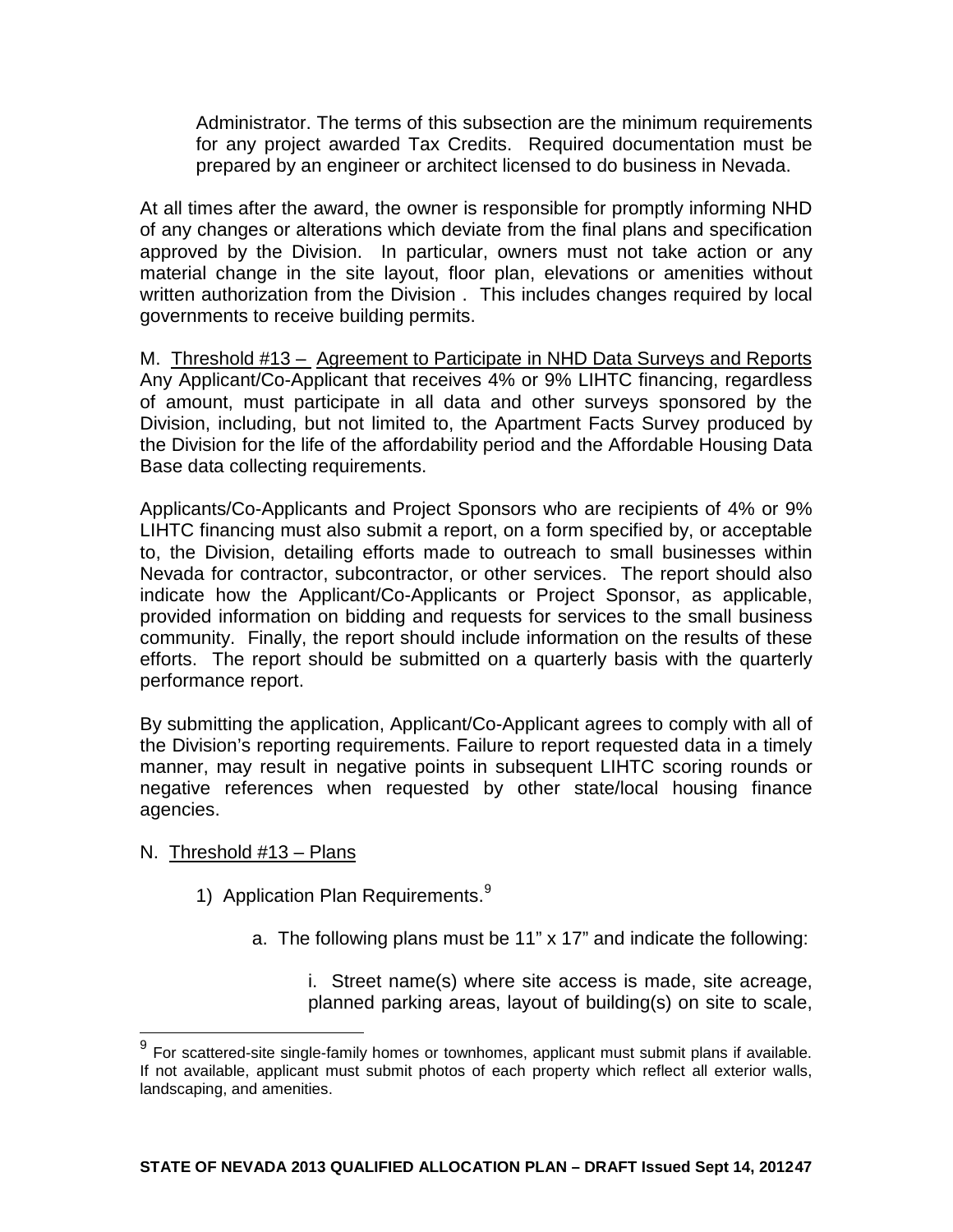any flood plains that will prohibit development on site, retaining walls where needed, and adjacent properties with descriptions.

ii. Front, rear, and side elevations of *all* building types (use of 1/8" or 1/16" scale for buildings).

iii. Site acreage.

b. Site and floor plans must be 11" x 17" and indicate the following:

i. Location of, and any proposed changes to, existing buildings, roadways, and parking areas.

ii. Existing topography of site and any proposed changes including retaining walls.

iii. Landscaping and planting areas (a plant list is not necessary). If existing site timber or natural areas are to remain throughout construction, the area must be marked as such on the site plans.

iv. Location of site features, such as playground(s), gazebos, walking trails, refuse collection areas, postal facilities, and site entrance signage.

v. The location of units, common areas and other spaces using a minimum scale of  $1/16" = 1$  inch for each building.

vi. For projects involving renovation and/or demolition of existing structures, proposed changes to building components and design.

vii. Plant material must be appropriate to the native climate.

2) Additional Provisions for Rehabilitation of Existing Housing. The following requirements apply to rehabilitation of existing units. Existing apartments, single-family homes, townhomes, or buildings do not need to be physically altered to meet new construction standards. Any replacement of existing materials or components must comply with the design standards for new construction.

a. Design documents must show all proposed changes to existing and proposed buildings, parking, utilities, and landscaping. An architect or engineer must prepare the design drawings.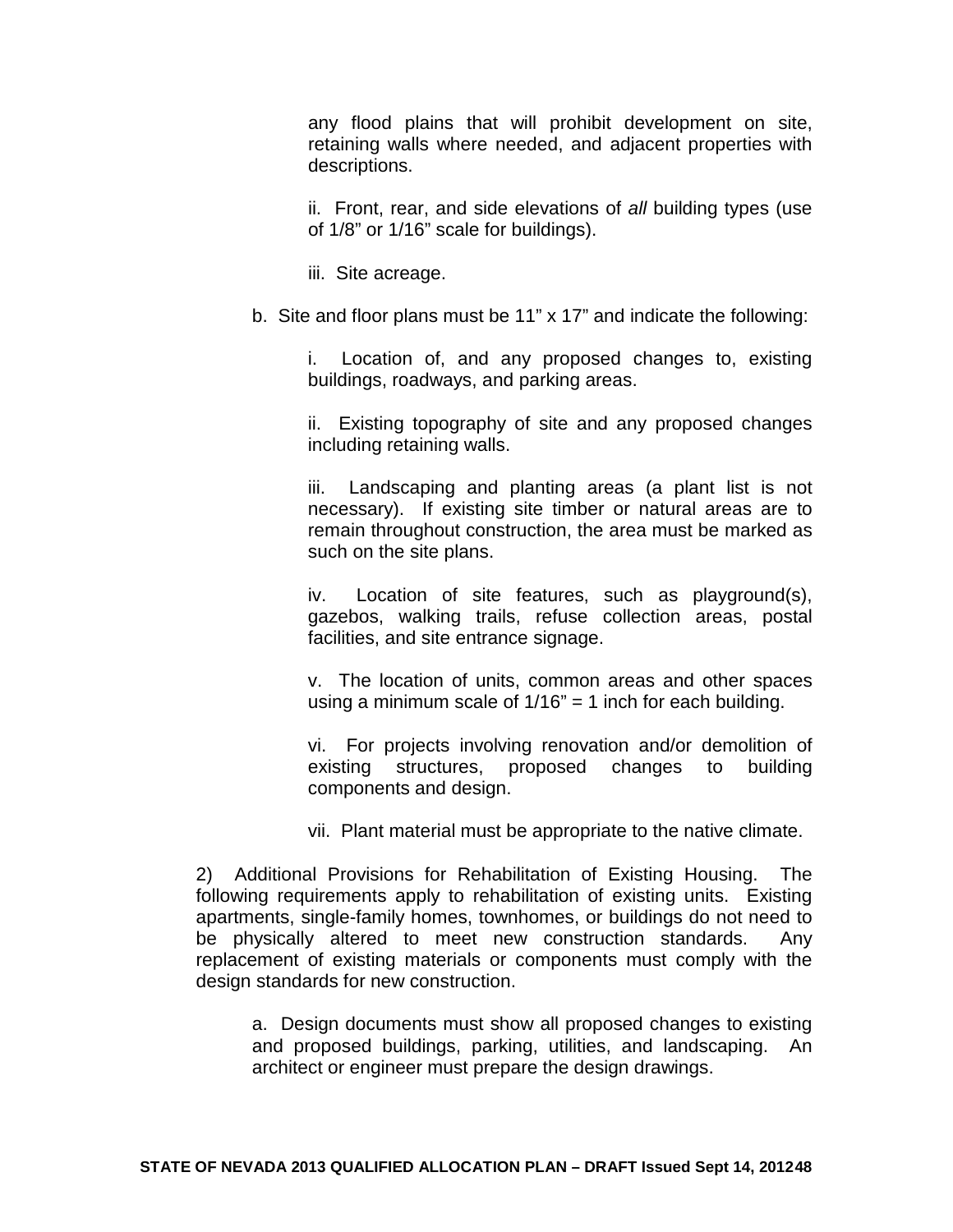b. Submit a hazardous material report that provides the results of testing for asbestos containing materials, lead based paint, Polychlorinated Biphenyls (PCBs), underground storage tanks, petroleum bulk storage tanks, Chloroflourocarbons (CFCs) and other hazardous materials. Professionals licensed to do hazardous materials testing must perform the testing. A report by an architect, building contractor, or Applicant/Co-Applicants will not suffice. A plan and projected costs for removal of hazardous materials must also be included.

### **SECTION 14 PROJECT SCORING**

Applications which the Division determines to have satisfactorily satisfied all threshold requirements of Section 13 of this Plan will proceed to be scored.

## **SECTION 14.1 SCORING CATEGORIES**

Each application will be scored based upon the three scoring categories: (1) Standard Scoring Factors; (2) Project Type Factors; (3) Special Scoring Factors. The scoring point values will be based upon representations of the back-up documentation provided. Back-up documentation for scoring factors must be contained in the appropriate scoring section, except as otherwise identified in the QAP for the scoring points for the lowest developer and contractor fees, and justify the level of points requested. If there is not sufficient documentation for each preference point request the preference point request will be denied. Backup documentation for preference points cannot be submitted after the Application Deadline. Staff may request clarification prior to awarding points.

If representations made on the application cannot be tested, or cost certified at the time of completion or issuance of the 8609, the Administrator may reduce or withdraw the Tax Credit award/allocation and place the Applicant/Co-Applicants or Project Sponsor on the debarred list.

NHD's Application for Tax Credits contains a self-scoring worksheet that must be submitted with the application. The maximum points for which a project application is eligible is variable dependent upon considerations such as for example, project type or if the applicant is Nevada based. The maximum number of eligible points is 136. Few if any projects will receive this score. In completing the self-scoring worksheet, most applicants will have a near-complete picture of their score at the time the application is submitted. Some points are awarded based upon comparison to other submitted applications and the scoring of these points is done by staff after the application deadline.

After the Division calculates the point totals of each application, projects will be ranked within each set-aside and geographic sub-account. Applicants/Co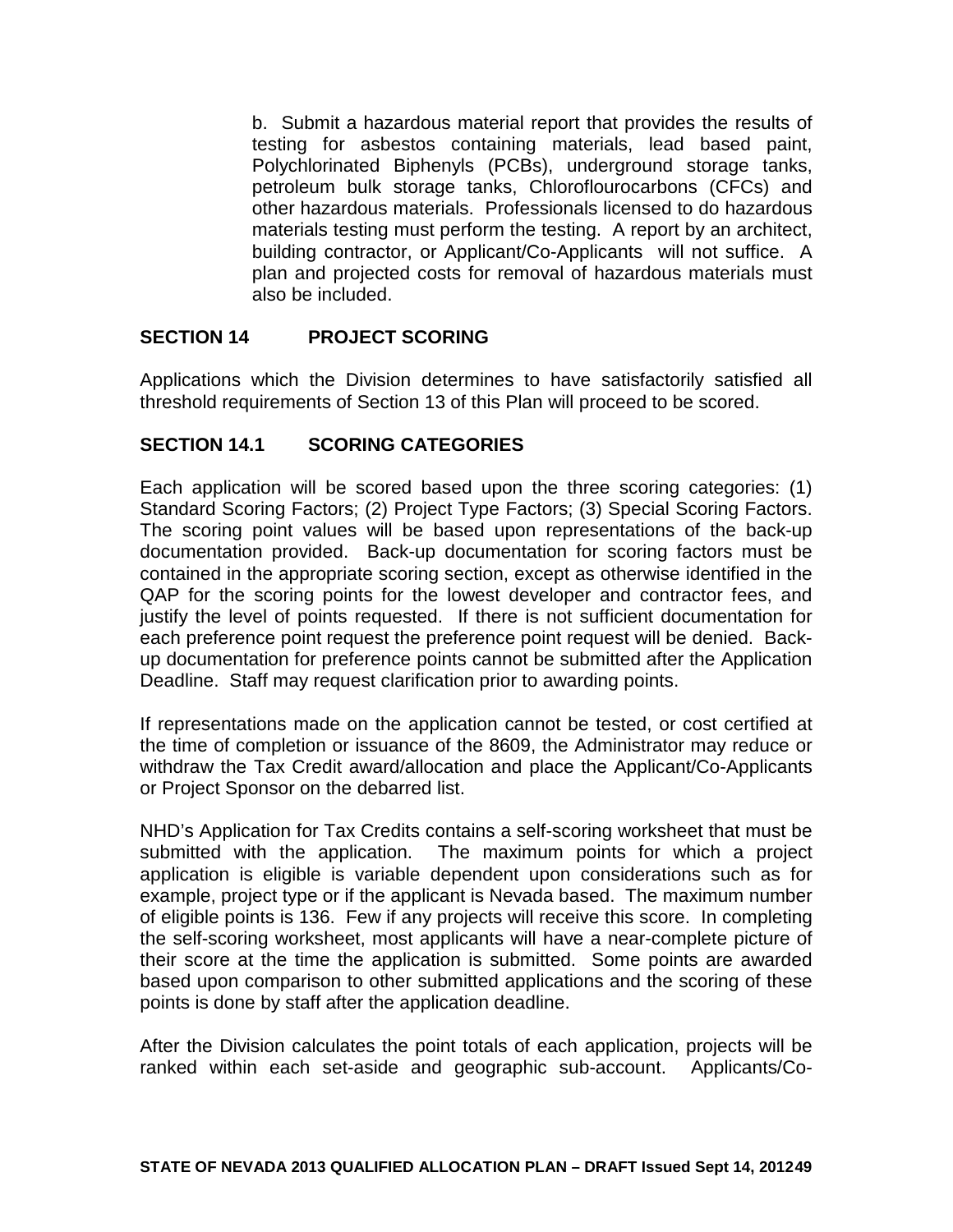Applicants applying for Tax Credits under more than one account will be ranked under each account.

# **SECTION 14.2 STANDARD SCORING FACTORS**

Standard Scoring Factors reflect the Division's housing development priorities for 2013. All applications will be independently scored for each of the Standard Scoring Factors.

## **SECTION 14.3 PROJECT LOCATION**

Three preference points will be awarded if the project meets any of the following project location criteria:

| <b>RATING FACTORS</b>                                                 | <b>POINTS</b> |
|-----------------------------------------------------------------------|---------------|
| A. Project is located in a non-CDBD eligible Census tract.            |               |
| B. Project is located in an area covered by a State or local          |               |
| revitalization plan/strategy.                                         |               |
| C. Property involves the acquisition and rehabilitation of an at-risk |               |
| property listed in the National Housing Trust Publication.            |               |
| D. Property is located outside of a "minority area" (also known as a  |               |
| "racially/ethnically impacted area") as defined by HUD.               |               |
| <b>MAXIMUM LOCATION POINTS</b>                                        | З             |

### **SECTION 14.4 PROJECT READINESS**

A maximum of 10 points will be awarded for achieving the following project development milestones. Documentation must be submitted to verify the completion of each milestone to the satisfaction of the Division:

| <b>RATING FACTORS</b>                                                                                                                                                                                                                                          |   |
|----------------------------------------------------------------------------------------------------------------------------------------------------------------------------------------------------------------------------------------------------------------|---|
| A. Ownership of land is secured and vested in the Applicant or Co-<br>Applicants, as applicable, with a clear title and not as an option (costs<br>associated with the land purchase may still be included in the project<br>budget).                          | 5 |
| B. For Acquisition/Rehab projects, proof of acquisition of existing<br>project, including land and improvements, within the 12 months before<br>the Submission Date and proof of clear title vested in Applicant or Co-<br>Applicants, as applicable.          | 8 |
| C. Clear title to the land is secured and vested in an owner of the<br>Applicant or a Co-Applicant.                                                                                                                                                            | 3 |
| D. For Acquisition/Rehab projects, proof of acquisition of existing<br>project, including land and improvements, within the 12 months before<br>the Submission Date and proof of clear title vested in an owner of<br>Applicant or an owner of a Co-Applicant. | 6 |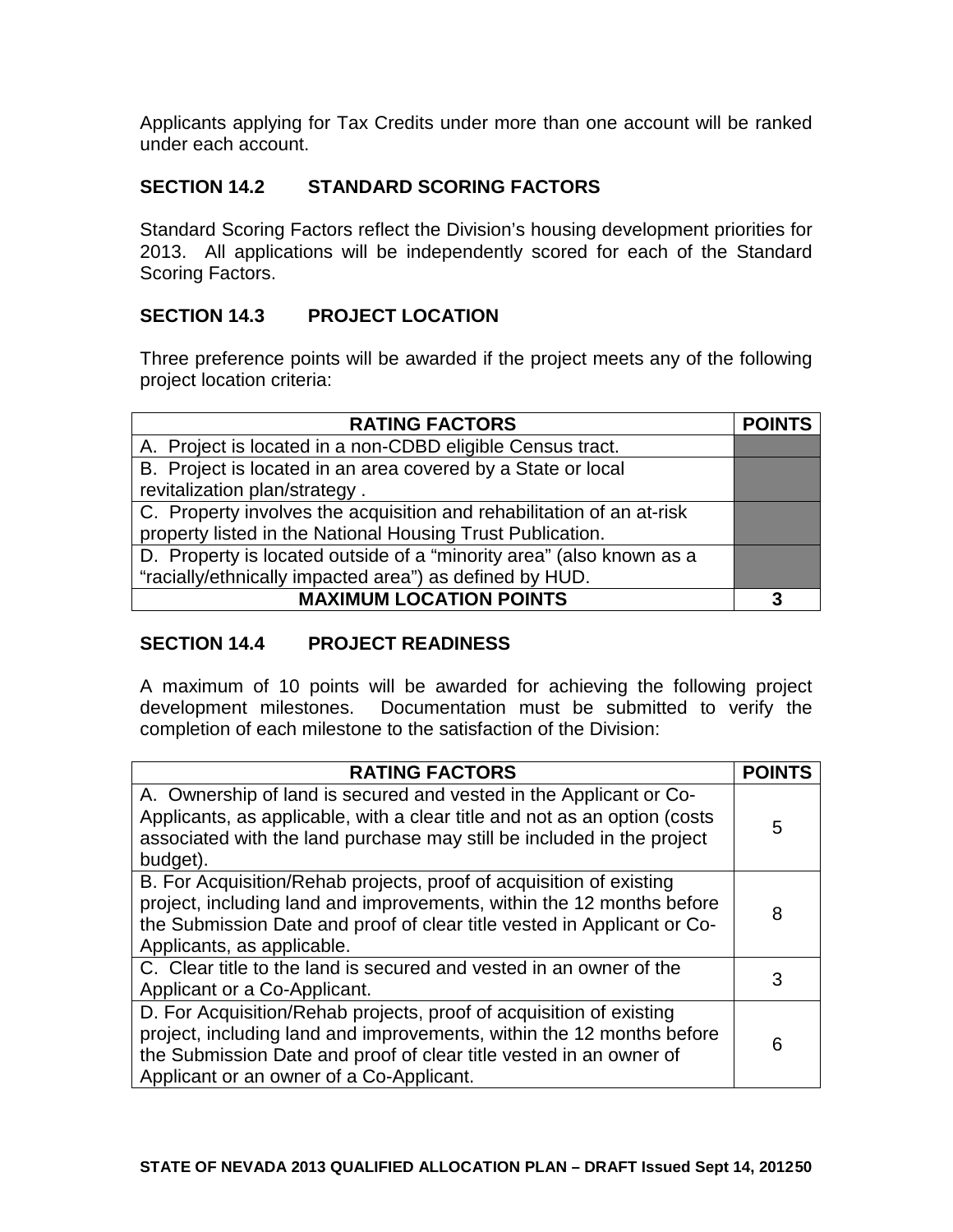| E. Plan/Permits "Permit Ready". To receive these points, a letter from<br>the local building department must be submitted with the application<br>stating the plans are approved, subject only to payment of any fee<br>which may be required. | 5  |
|------------------------------------------------------------------------------------------------------------------------------------------------------------------------------------------------------------------------------------------------|----|
| F. Minimum two year commitment for Medicaid and/or Service<br>Vouchers for assisted living secured.                                                                                                                                            | 3  |
| <b>MAXIMUM PROJECT READINESS POINTS</b>                                                                                                                                                                                                        | 10 |

# **SECTION 14.5 ADDITIONAL PROJECT AMENITIES**

A maximum of 25 points will be awarded for the following projects and tenant amenities. All shared amenities among development phases or adjacent/nearby project are eligible for equal to ½ the point value listed.

| <b>RATING FACTORS</b>                                                   | <b>POINTS</b>  |
|-------------------------------------------------------------------------|----------------|
| <b>Project Amenities - Development Has:</b>                             |                |
| A. Elevators (does not apply to Senior Housing projects with 2 or       | 3              |
| more floors, Special Needs Project, and Tenant Ownership Projects).     |                |
| B. Picnic area equipped with a minimum of three charcoal or gas         |                |
| barbeque units and three 6' picnic tables with benches on separate      |                |
| concrete slabs no less than 200 sq. ft. evenly distributed throughout   | 3              |
| the project (does not apply to Tenant Ownership Projects), no           |                |
| additional points for covers or canopies.                               |                |
| C. Swimming or lap pools (does not apply to Tenant Ownership            | 3              |
| Projects).                                                              |                |
| D. Solar hot water heating for swimming pools.                          | $\overline{2}$ |
| E. Kiddy pool that purifies and recycles water at a minimum four spray  |                |
| positions. Each position must have individual timer for water spray, a  |                |
| 20 x 20 concrete area with drain, minimum five-foot high rod iron fence | 3              |
| with gate that locks. The 20x20 concrete area shall have a Cool Deck    |                |
| type of surface. The water must recycle. (Applies to Family Rental      |                |
| and Tenant Ownership projects only).                                    |                |
| F. 500 sq. ft. community building in project under 50 units.            | 3              |
| G. In-ground spa that is a minimum of eight ft. in diameter with seven  | 3              |
| jets, booster pump, blower, 20-minutes time and 300,000 Btu heater.     |                |
| H. Equipped weight/exercise room that is a minimum 200 sq. ft. and      |                |
| has at least three exercise machines (does not apply to Tenant          | $\overline{2}$ |
| Ownership Projects).                                                    |                |
| I. Computer/study room with full Internet access that is a minimum of   |                |
| 100 sq. ft. and is equipped with at least one computer for every 20     |                |
| units (computers specification must meet or exceed 1.8 GHzv Intel       | $\overline{2}$ |
| Pentium 4 Processor, 128 MB. DDR SDRAM. 20 GB Hard Drive, 15-           |                |
| in. Monitor, 32 MB Graphics Card, 48X Max CD ROM, Microsoft             |                |
| Windows).                                                               |                |
| J. Exterior lighting with fluorescent dusk-to-dawn fixture of High      | $\overline{2}$ |
| Pressure Sodium illuminating walking paths to entrances to residential  |                |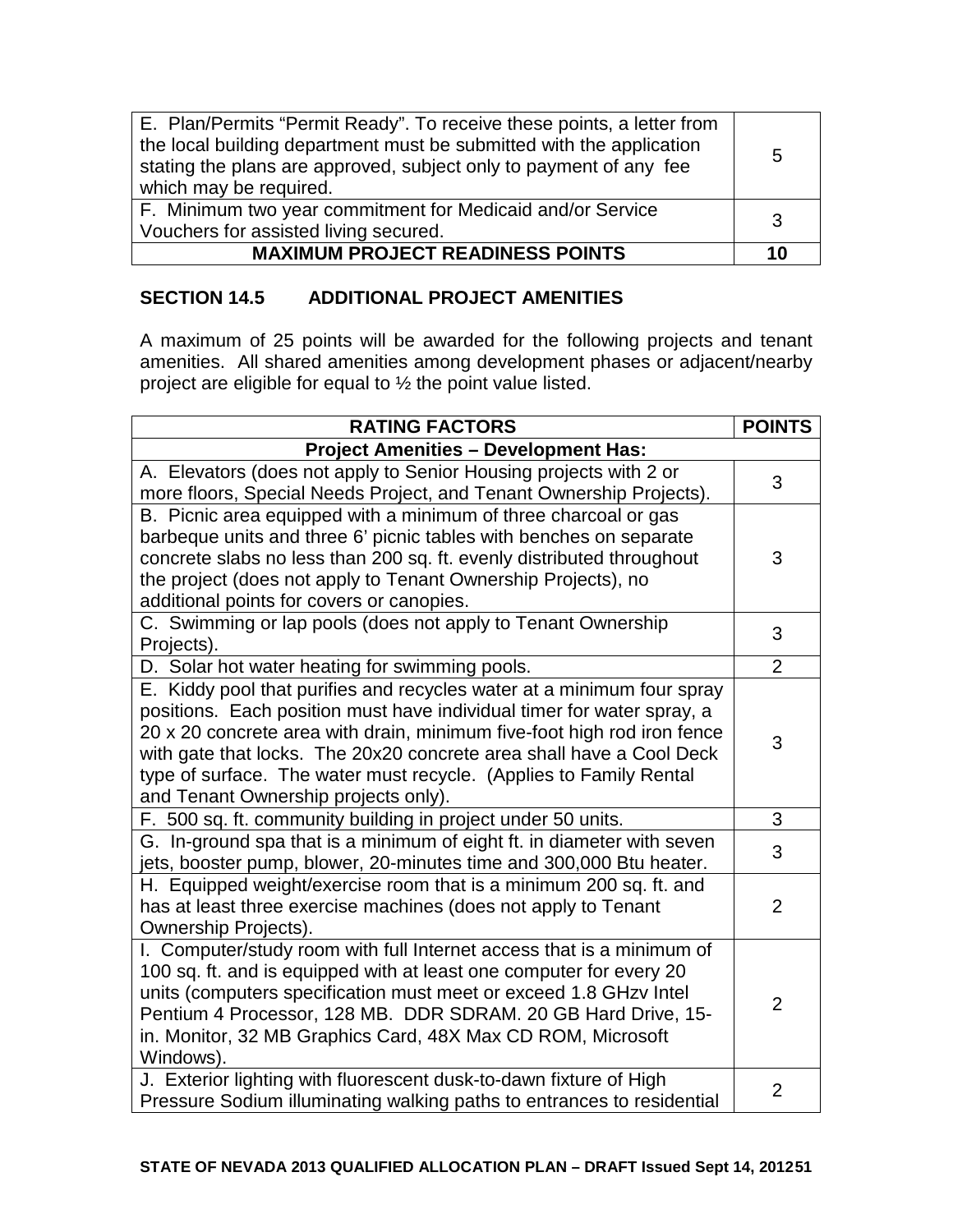| units or LED                                                             |                |
|--------------------------------------------------------------------------|----------------|
| K. Library and/or reading room supplied with books.                      | 1              |
| L. On-site salon equipped with washer sinks, hair dryers, beauty chair,  | $\overline{2}$ |
| mirrors, manicure station, supply cabinets, and additional seating.      |                |
| M. Recreation area with at least one of the items listed: Shuffle        |                |
| Board, Horseshoe Pits, Sand Volleyball Court, Pool Table or Grand        | $\overline{2}$ |
| Piano                                                                    |                |
| N. Business center equipped with a fax and copier machine in project     |                |
| with under 50 units.                                                     | 2              |
| O. Wellness room equipped with a medical grade exam table and            |                |
| secure medical cabinets to insure no equipment or medications would      | 2              |
| be subject to inventory reduction.                                       |                |
| <b>Tenant Unit Amenities - Each Unit Has:</b>                            |                |
| P. Picnic area equipped with one charcoal or gas unit and 6' picnic      |                |
| table with benches on 64 sq. ft. concrete slab or in patio area (applies | 3              |
| to Tenant Ownership Projects only).                                      |                |
| Q. Air conditioning (applicable only outside of Clark County)            | 3              |
| R. Hard surface throughout unit (e.g., ceramic tile or bamboo flooring;  |                |
| vinyl flooring is subject to NHD staff approval).                        | $\overline{2}$ |
| S. Covered patio area on concrete slab with roof that is a minimum of    |                |
| 64 sq. ft. (applies to Tenant Ownership Projects only) or                |                |
| Patio or balcony area that is a minimum of 48 sq. ft. (applies to all    | $\overline{2}$ |
| other project types).                                                    |                |
| T. Attached two-car garage (applies to Tenant Ownership Projects         |                |
| only) or Covered parking spaces (applies to all other project types).    | 3              |
| U. Enclosed exterior wood-framed storage structure that is a minimum     |                |
| of 24 sq. ft. floor.                                                     | $\overline{2}$ |
| V. Infrastructure and hook-up for broad-band internet connection in all  |                |
| units.                                                                   | $\overline{2}$ |
| W. Washer/dryer hook ups in projects with under 50 units.                | $\mathbf{1}$   |
| X. Washer/dryers provided in each unit.                                  | $\overline{2}$ |
| Y. Free individual internet in each unit.                                | $\overline{2}$ |
| Z. Ceiling fans, including a minimum of one fan in the living room and   |                |
| one fan in the master bedroom.                                           | 1              |
| AA. Security doors on front and back entrances (applies to Tenant        |                |
| Ownership Projects only).                                                | 1              |
| BB. Covered front porch (applies to Tenant Ownership Projects only).     | 1              |
| CC. Family/great room fireplace in each unit                             | 2              |
| DD. Entry screen front door to unit on units for eventual tenant         |                |
| ownership                                                                | 2              |
| EE. Storage cabinets in attached garage in units for eventual tenant     |                |
| ownership (minimum of 2 cabinets each)                                   | $\overline{2}$ |
| FF. Storage shelves in attached garage in units for eventual tenant      |                |
| ownership                                                                | 1              |
| GG. Garage door opener in units for eventual tenant ownership            | $\overline{2}$ |
|                                                                          |                |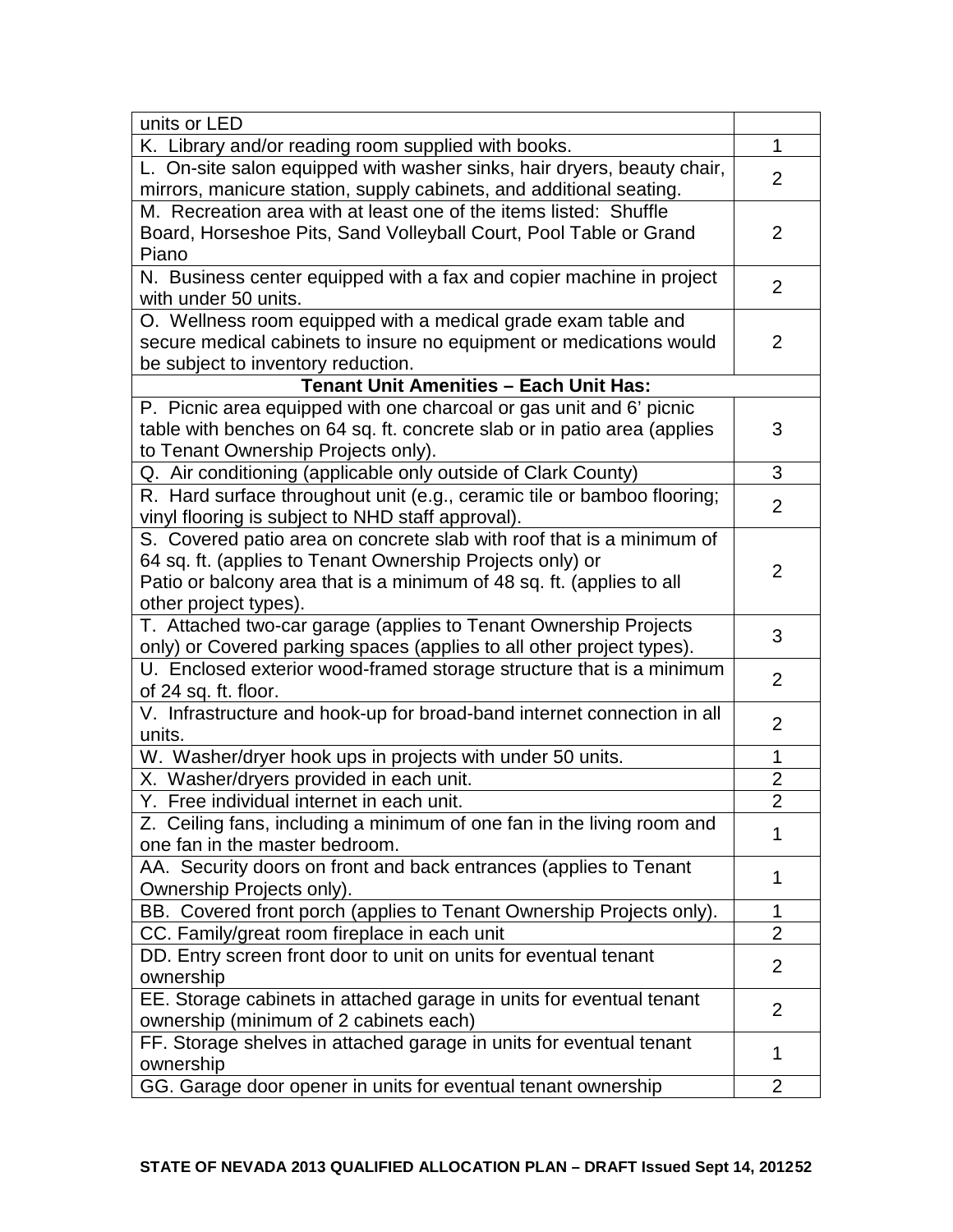| HH. Lighted walkway to the home in units for eventual tenant<br>ownership | 2  |
|---------------------------------------------------------------------------|----|
|                                                                           |    |
| II. Flower or herb garden with drip irrigation system in single-site      |    |
| projects                                                                  |    |
| JJ. Flower or herb garden with drip irrigation system in each unit for    | 3  |
| eventual tenant ownership in scattered-site projects                      |    |
| <b>MAXIMUM AMENITIES POINTS</b>                                           | 25 |

\*\* For Acquisition Rehab or Rehab projects only, in addition to receiving amenities points for new amenities to be added to the project, points shall be awarded for upgrades to existing amenities if: (i) the CNA (a) identifies the amenity or amenities, (b) states that the amenity or amenities need to be upgraded, and (c) identifies the amount of capitalization needed for the amenity or each of amenities to be upgraded; and (ii) Applicant/Co-Applicants propose in the application to upgrade the amenity or amenities.

### **SECTION 14.6 NEVADA BASED APPLICANT**

Up to 10 points will be awarded to projects if the Applicant is based in Nevada or **all** Co-Applicants are based in Nevada. To be deemed as based in Nevada, an Applicant or Co-Applicant that is a natural person must be a resident of Nevada. If the Applicant or Co-Applicant is a business entity, it must meet the criteria below:

| <b>RATING FACTORS</b>                                                     |    |
|---------------------------------------------------------------------------|----|
| Threshold Requirement: Applicant/Co-Applicant is organized as a           |    |
| corporation, limited liability company, partnership or other business     |    |
| entity under the laws of the State of Nevada and has been in existence    |    |
| for at least 12 months prior to the Application Deadline.                 |    |
| A. Applicant/Co-Applicant maintains an office in Nevada from which a      |    |
| general partner, managing partner, manager, president, chief financial    |    |
| officer, chief operating officer or other principal officer of the        |    |
| Applicant/Co-Applicant conducts business.                                 |    |
| B. Applicant/Co-Applicant maintains sufficient staff at an in-State       |    |
| office to ensure that a member of the general public may visit the office |    |
| to substantively discuss matters relating to the project with one of the  | 3  |
| persons identified in (A.) above as well as the project representative    |    |
| identified within the application.                                        |    |
| <b>MAXIMUM NEVADA BASED APPLICANT POINTS</b>                              | 10 |

## **SECTION 14.7 NEVADA BASED PROJECTS BY AN OUT OF STATE BASED APPLICANT**

A maximum of five points will be awarded to out of state Applicants/Co-Applicants if the following criteria are met: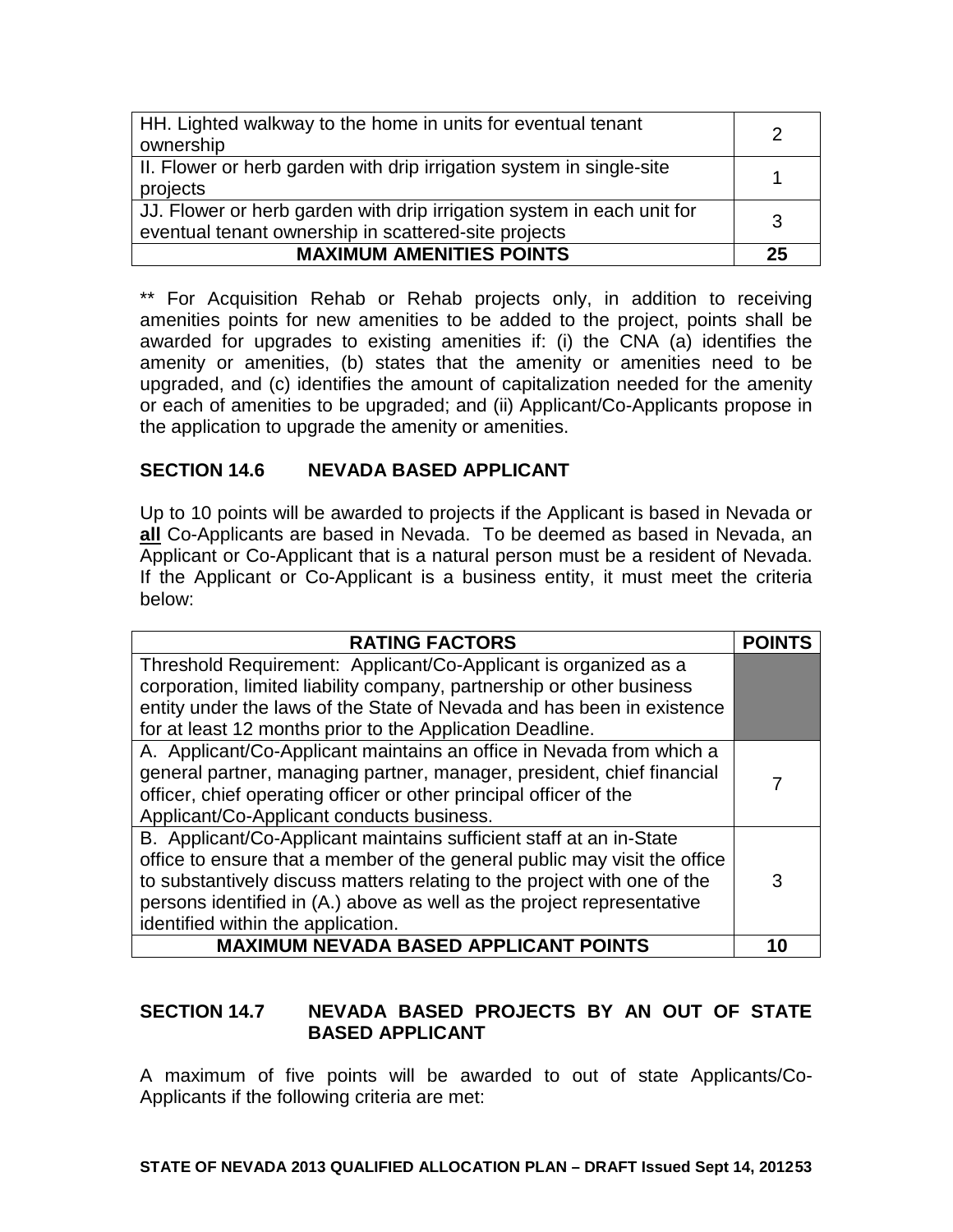| <b>RATING FACTORS</b>                                                                                   | <b>POINTS</b> |
|---------------------------------------------------------------------------------------------------------|---------------|
| <b>Threshold Requirements:</b>                                                                          |               |
| The Applicant/Co-Applicants have successfully developed<br>projects in Nevada within the past 10 years; |               |
| • The Applicant/Co-Applicants are in good standing with all                                             |               |
| Division projects under the Tax Exempt Bond, HOME, Low                                                  |               |
| Income Housing Trust Fund, and/or LIHTC programs;                                                       |               |
| • The Applicant/Co-Applicant does not have any unresolved                                               |               |
| compliance findings on multi-family project in Nevada.                                                  |               |
| A. One point will be given for each successful project in Nevada up to                                  |               |
| the maximum of 5 points.                                                                                |               |
| <b>MAXIMUM OUT OF STATE POINTS</b>                                                                      |               |

## **SECTION 14.8 AFFORDABILITY PERIOD**

A maximum of four points will be awarded to Applicants/Co-Applicants that extend the period of affordability beyond the required 30 years. Applications will receive one preference point for each additional 5-year period of affordability, not to exceed 50 years.

| <b>RATING FACTOR</b>                                  | <b>POINTS</b> |
|-------------------------------------------------------|---------------|
| One point for each 5 years of extended affordability. |               |
| <b>MAXIMUM AFFORDABILITY PERIOD POINTS</b>            | 4             |

## **SECTION 14.9 WATER EFFICIENCY OF LANDSCAPE DESIGN**

Five points will be awarded to projects that have at least 75% desert and/or xeriscaped landscaping. The Applicant/Co-Applicants must submit verification from an *architect or landscape architect* that the project satisfies the rating factor.

| <b>RATING FACTOR</b>                      | <b>POINTS</b> |
|-------------------------------------------|---------------|
| 75% desert and/or xeriscaped landscaping. |               |
| <b>MAXIMUM LANDSCAPING DESIGN POINTS</b>  | 5             |

### **SECTION 14.10 HISTORIC CHARACTER**

| <b>RATING FACTOR</b>                                                                                                                                                                                                                                                                          |   |
|-----------------------------------------------------------------------------------------------------------------------------------------------------------------------------------------------------------------------------------------------------------------------------------------------|---|
| Project contributes to the historic preservation, documentation and/or<br>use of cultural resources as determined by the Nevada State Historic<br>Preservation Office (SHPO) including, but not limited to, adapting<br>and/or renovating properties listed on the National or State Historic |   |
| Registry. Must submit a letter from the SHPO indicating the above.                                                                                                                                                                                                                            |   |
| <b>MAXIMUM HISTORIC CHARACTER POINTS</b>                                                                                                                                                                                                                                                      | 3 |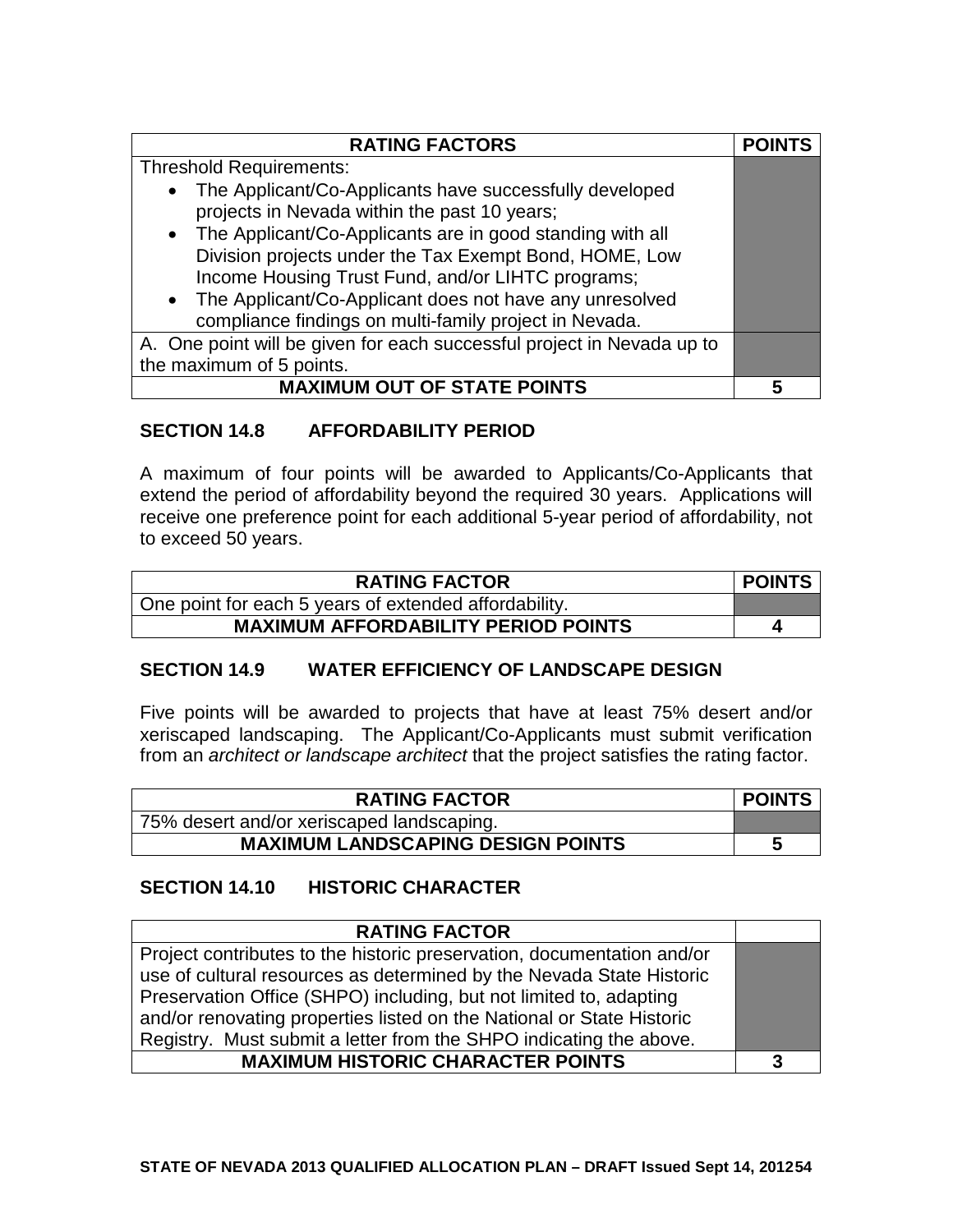# **SECTION 14.11 SMART DESIGN**

A maximum of 20 points will be awarded for Smart Design.

| <b>RATING FACTORS</b>                                                                | <b>POINTS</b>  |
|--------------------------------------------------------------------------------------|----------------|
| A. Site Location – Up to five points will be awarded.                                |                |
| 1) The site (or designated center of the site for scattered-site projects)           |                |
| is within $\frac{1}{4}$ mile of at least three of the following: grocery, pharmacy,  |                |
| bank, school, day care, parks, community centers, medical facilities,                | 2              |
| library, place of worship, post office (proximity to day care facilities is          |                |
| not applicable for Senior Housing projects).                                         |                |
| 2) The site (or designated center of the site for scattered-site projects)           | 1              |
| is within 1/4 mile of a designated pedestrian/bicycle path aside from                |                |
| sidewalks.                                                                           |                |
| 3) The site is within $\frac{1}{4}$ mile of a local transit route or school bus stop | 1              |
| (school bus stop is not applicable for Senior Housing projects).                     |                |
| 4) The project's capacity to serve as a stimulus for other development               |                |
| in the vicinity or to provide a needed residential population that may               |                |
| support nearby local businesses in the area and thus promote a more                  |                |
| vibrant neighborhood environment (must submit with the application a                 | 1              |
| letter from the Director of the local jurisdiction's Community                       |                |
| Development Department or their equivalent, stating the above and                    |                |
| their support).                                                                      |                |
| B. Up to eight points for the installation of renewable energy sources               |                |
| (e.g., photovoltaics, wind power). Applicants/Co-Applicants must                     |                |
| choose either 1 or 2 below:                                                          |                |
|                                                                                      |                |
| 1) Projects that offset the project's total estimated electricity                    |                |
| demand by 5% (four points), greater than 5% up to 10% (six                           | 8              |
| points), greater than 10% to 15% (eight points).                                     |                |
| Application must contain a report by an electrical engineer detailing the            |                |
| project's projected energy demand and a plan for installing enough                   |                |
| renewable energy to produce the energy offset required.                              |                |
| C. One point for each item used: interior paint with low Volatile                    |                |
| Organic Compounds (VOC); low VOC carpeting, padding; low VOC                         |                |
| adhesives; low-urea-formaldehyde-free particle board (VOC and urea-                  |                |
| formaldehyde limits to be CARB compliant or are in accordance with                   | 4              |
| International Code Council Green Building Standards for low VOC                      |                |
| projects.                                                                            |                |
| D. One point for blow-in/spray fiberglass, cellulose or foam wall                    |                |
| insulation.                                                                          | 1              |
| E. Two points for structural insulated panels (SIPs) or insulated                    |                |
| concrete forms.                                                                      | $\overline{2}$ |
| F. One point for Energy Star qualifying gas tankless, heat pump, solar               |                |
| or gas condensing hot water heaters (must conform to Division Energy                 | 1              |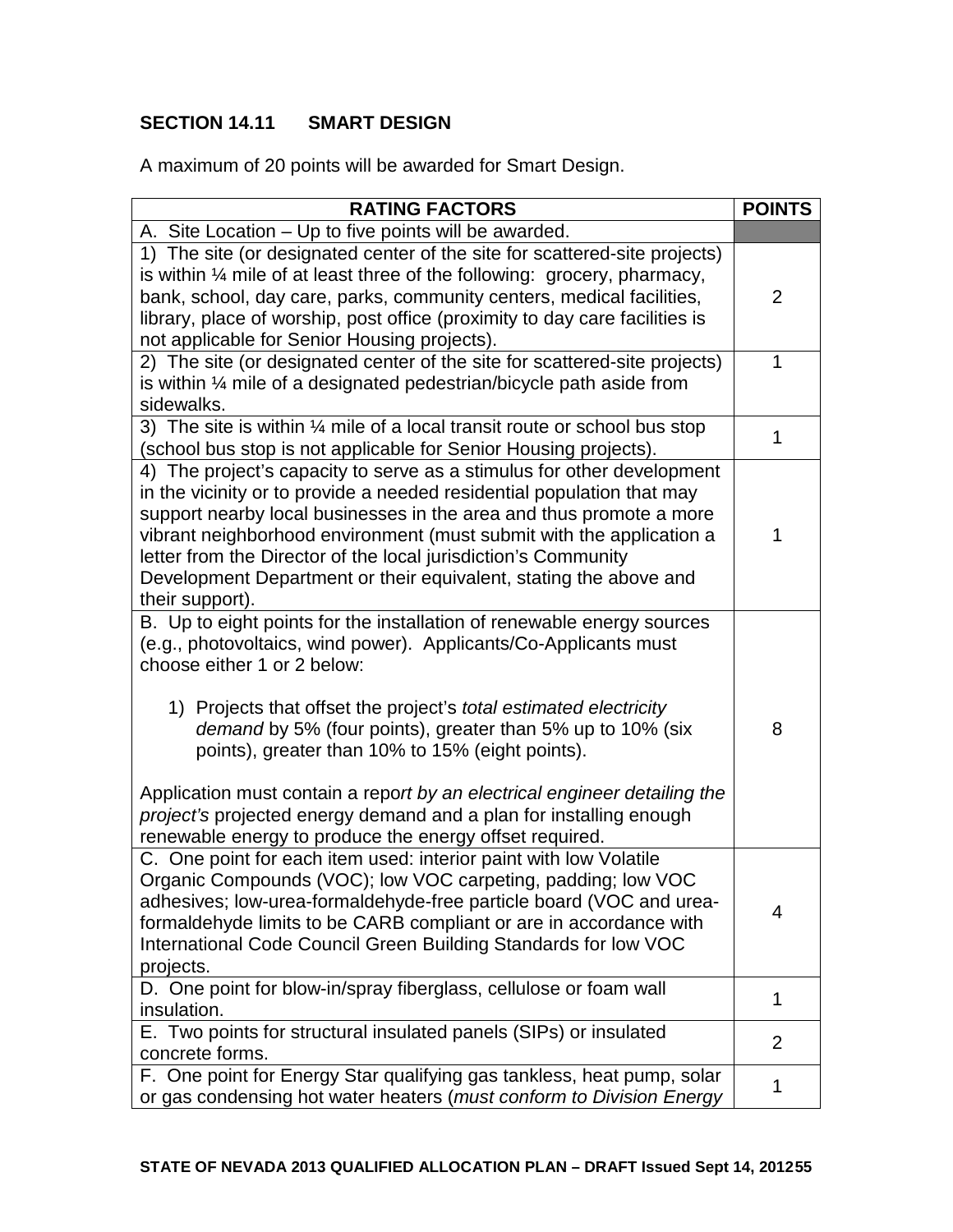| Standards and be approved by the Division no later than 30 days prior |    |  |
|-----------------------------------------------------------------------|----|--|
| to application submittal).                                            |    |  |
| G. One point for water re-use devices (must be approved by the        |    |  |
| Division no later than 30 days prior to application submittal.)       |    |  |
| H. Nevada products – projects can demonstrate the use of products     |    |  |
| and goods manufactured by Nevada-based corporations that are          |    |  |
| incorporated into the development (must submit a list of Nevada-based | 2  |  |
| corporations and products that will be utilized in the development)   |    |  |
| Must certify as to their use at project completion.                   |    |  |
| Nevada based companies – Applicant/Co-Applicants agree to             |    |  |
| employee at least two third-party Nevada based companies              |    |  |
| (contractors, accountants, attorneys, architects, etc.) in the        |    |  |
| development process.                                                  |    |  |
| Must certify as to their use at project completion.<br>Ш.             |    |  |
| <b>MAXIMUM SMART DESIGN POINTS</b>                                    | 20 |  |

## **SECTION 14.12 SUPERIOR PROJECT/APPLICATION POINTS**

| <b>RATING FACTORS</b>                                                                                                                                                                                                                                                                                                                                                                                                                                                                                                                                                    | <b>POINTS</b>                        |
|--------------------------------------------------------------------------------------------------------------------------------------------------------------------------------------------------------------------------------------------------------------------------------------------------------------------------------------------------------------------------------------------------------------------------------------------------------------------------------------------------------------------------------------------------------------------------|--------------------------------------|
| A. Project is anticipated to most efficiently use tax credit resources<br>as measured by multiplying 1.5 persons per bedroom $x \ne 0$<br>bedrooms divided by the amount of tax credits requested. One<br>project selected to receive points per geographic/USDA set aside                                                                                                                                                                                                                                                                                               | 5                                    |
| B. Project has most efficient use of tax credits as measured by<br>combining the cost per unit (TDC/# of units) plus the tax credit per<br>unit (TTC requested/# of units). One Acquisition/rehab and one new<br>construction project per geographic/USDA set-aside will be selected<br>to receive these points.<br>5 points if less than \$150,000 per unit for new construction or<br>less than \$115,000 per unit for rehabilitation<br>2 points if between \$150,000 and \$160,000 for new<br>construction or between \$115,000 and \$125,000 for<br>rehabilitation. | From 2<br>Up to a<br>maximum<br>of 5 |
| C. Project includes a project based rental assistance contract<br>(evidence of the PBRA contract must be submitted with application)<br>for at least 25% of the units. Awarded to any eligible project                                                                                                                                                                                                                                                                                                                                                                   | 5                                    |
| D. Project includes the acquisition/rehabilitation of a foreclosed,<br>vacant, or abandoned building, or the reuse/conversion of an existing<br>building. Awarded to any eligible project.                                                                                                                                                                                                                                                                                                                                                                               |                                      |
| E. Project includes the acquisition/rehabilitation of an existing multi-<br>family or scattered-site project that will preserve existing affordable<br>housing. Must be third-party transaction with no related parties.                                                                                                                                                                                                                                                                                                                                                 | 5                                    |
| F. Project includes the preservation of existing LIHTC units. Must<br>demonstrate that the existing rents are at least 20% under                                                                                                                                                                                                                                                                                                                                                                                                                                         | 3                                    |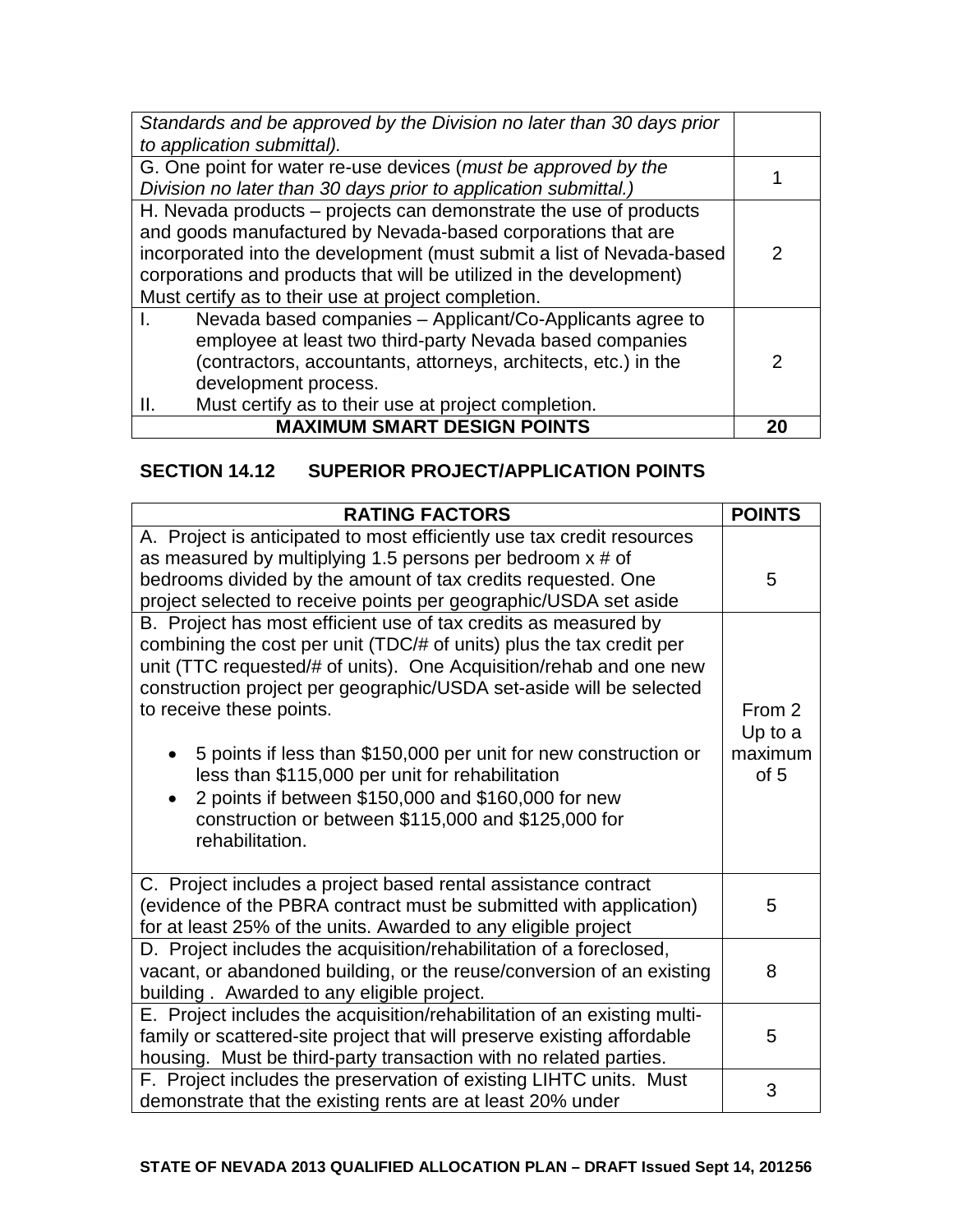| comparable market rents for units within the PSA as defined in the                                                                                                                                                                                                                                                                                                |   |
|-------------------------------------------------------------------------------------------------------------------------------------------------------------------------------------------------------------------------------------------------------------------------------------------------------------------------------------------------------------------|---|
| market study.                                                                                                                                                                                                                                                                                                                                                     |   |
| G. Housing most in need in Washoe County – 100% of project<br>provides housing for households with incomes at or below 40% of<br>AMI and/or project provides supportive services specifically<br>facilitating the recovery from homelessness. Applicant must submit a<br>letter from the Washoe County HOME Consortium indicating the<br>above to receive points. | 2 |
| <b>MAXIMUM SUPERIOR PROJECT/APPLICATION POINTS</b>                                                                                                                                                                                                                                                                                                                |   |

## **SECTION 14.13 PROJECT TYPE PRIORITIES**

The project types in this section reflect the Division's housing priority types for 2011. Applications will be grouped according to project type within each geographic sub-account and compete for the points available for project type. The two highest-scoring projects will be awarded points. The application with the highest score will receive the maximum points available to the project type (10 or 15 points). The application with the second highest score will receive 10 points in the 15 point category and five points in the 10 point category.

### A. Senior Housing Age 55 and Older

These projects will be ranked based upon the average per unit square footage in the project subject to the following requirements. For new construction, studio and one-bedroom units cannot exceed 650 sq. ft. and no other unit, regardless of the number of bedrooms, can exceed 850 square feet Additionally, at least 10 percent and no greater than 40 percent of the total units in the project may be two-bedroom units. Acquisition and rehabilitation projects are not subject to the unit mix and unit square footage limits

However, the average square footage calculation will be capped for all projects at 730 square feet (i.e. 60% @ 650 sq ft plus 40% @ 850 sq ft). The square footage is calculated based on indoor, conditioned space. Any references within the QAP to unit square footage are based on indoor, conditioned space.

For example, a Senior Housing project of 50 units with 30 studio apartments, averaging 450 sq. ft. (for a total of 13,500 sq. ft.), 10 one-bedroom apartments averaging 650 sq. ft. (for a total of 6,000 sq. ft.), and 10 two-bedroom apartments averaging 750 sq. ft. (for a total of 7,500 sq. ft.) has an average project unit size of 540 sq. ft. (27,000 sq. ft. cumulative of all units/50 units).

The project with the highest average per unit square footage will receive 10 points; the second highest scoring project will receive five points. If a tie occurs, the tie breaker criteria listed in the Section 14.15, Tie Breakers, will be used to identify the highest and second highest scoring projects.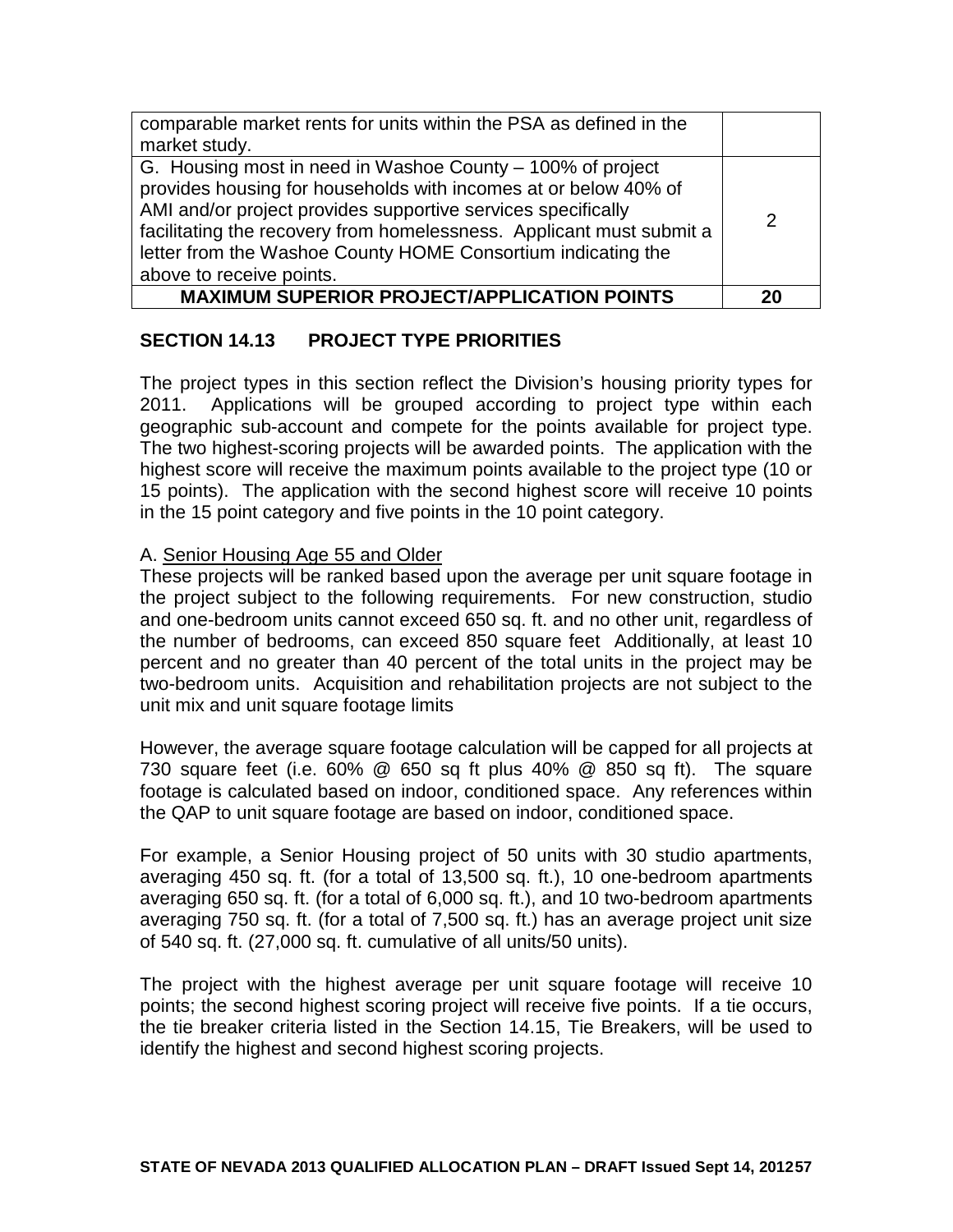### B. Special Needs Housing Projects

These projects will be ranked based upon the experience of the Applicant/Co-Applicant in developing special needs housing and/or delivering the services related to the special need. The Applicant/Co-Applicant must submit a list of all of the housing units developed in chronological order commencing with the year the first project was placed in to service. The Applicant/Co-Applicant must have a minimum of three years experience verified by a dated document, such as the articles of incorporation, showing the number of years that the organization has provided the service.

Applications will be ranked on the following factors: (1) the number of months of experience will be weighted by 70%; and (2) the number of housing units developed will be weighted by 30%.

In the example below, Applicant One possesses 12 years of experience providing services to homeless individuals and has produced 250 units of transitional housing. Applicant Two possesses seven years of experience providing services to developmentally disabled people and has produced 300 units of housing for the developmentally disabled. The scoring is as follows:

| <b>APPLICANT ONE</b>       | <b>APPLICANT TWO</b>    |
|----------------------------|-------------------------|
| 144 months x $.70 = 100.8$ | 84 months x .70 = 58.8  |
| 250 units x $.30 = 75$     | $1300$ units x .30 = 90 |
| Total = $175.8$            | Total = $148.8$         |

The highest score as calculated above will receive 10 points; the second highest score will receive five points.

### C. Projects for Individuals/Families with Children and Incomes at or below 45% AMI

These projects will be ranked based on the average residential per unit square footage included in the project. In the event that two or more projects within this project type category have the same square footage, the Division will break the tie by determining which proposal leverages the greatest level of non - Tax Credit funding. This will be determined by dividing the total amount of Tax Credits requested by the total project costs. The project with the lowest percentage of Tax Credits to total project cost will be the successful project.

The application with the highest per unit square footage in the project will receive 10 points; the second highest scoring project will receive 5 points.

### D. Mixed Income/Mixed Use Projects

1) Mixed Income Projects will be ranked based upon the percentage of market-rate units in the project that exceed the minimum requirement of 10%. The square footage and bedroom size of both the market-rate and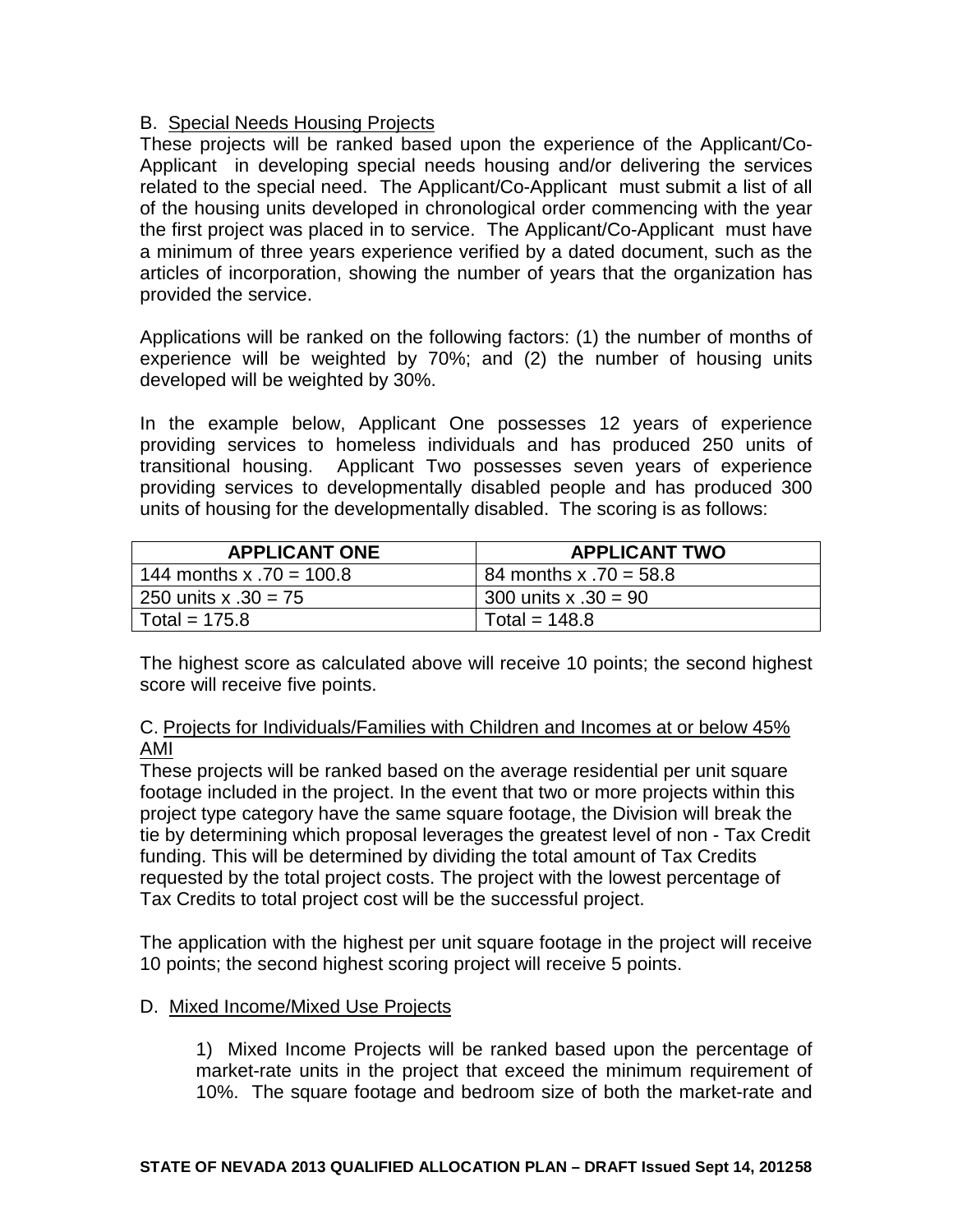restricted units *must* be proportional. Targeting smaller units with fewer bedrooms as Tax Credit units will not be allowed. For example, if a 60 unit project with 30 market rate units (50%) is 30,000 sq. ft. and has 90 bedrooms, the amount of square footage and number of bedrooms should be equal to the square footage and number of bedrooms in the marketrate units.

Restricted units may be confined to specific building(s) in the project as long as the square footage and unit mix is proportional to the market-rate units. However, the buildings must be equally placed within the project and have full access to project amenities. The project with the highest percentage of market-rate units will receive 10 points; the project with the second highest percentage will receive five points.

Mixed Use Projects will be ranked on the highest percentage of square footage in the project. In the event that two or more projects within this project type category have the same percentage, the Division will break the tie by determining which proposal leverages the greatest level on non-Tax Credit funding. This will be determined by dividing the total amount of Tax Credits requested by the total project costs. The project with the lowest percentage of Tax Credits to total project cost will be the successful project. The application with the highest percentage of residential square footage in the project will receive 10 points; the second highest scoring project will receive five points.

### **SECTION 14.14 SPECIAL SCORING FACTORS**

Special Scoring Factors in Subsections 14.14.1 through 14.14.6 reflect additional policy objectives established by the Division. The Division identified a limited number of factors considered essential to targeting the development of low income persons, expanding the level of services available to at-risk households, and providing incentives for keeping project costs down. All applications will be independently scored for each of the seven Special Scoring Factors.

### **SECTION 14.14.1 LOW RENT TARGETING**

A maximum of 12 points will be awarded based upon the overall rent targeting in the project. A project's overall rent level is determined by multiplying the percentage of the total units within each rent level(s) by the rent income level percentage.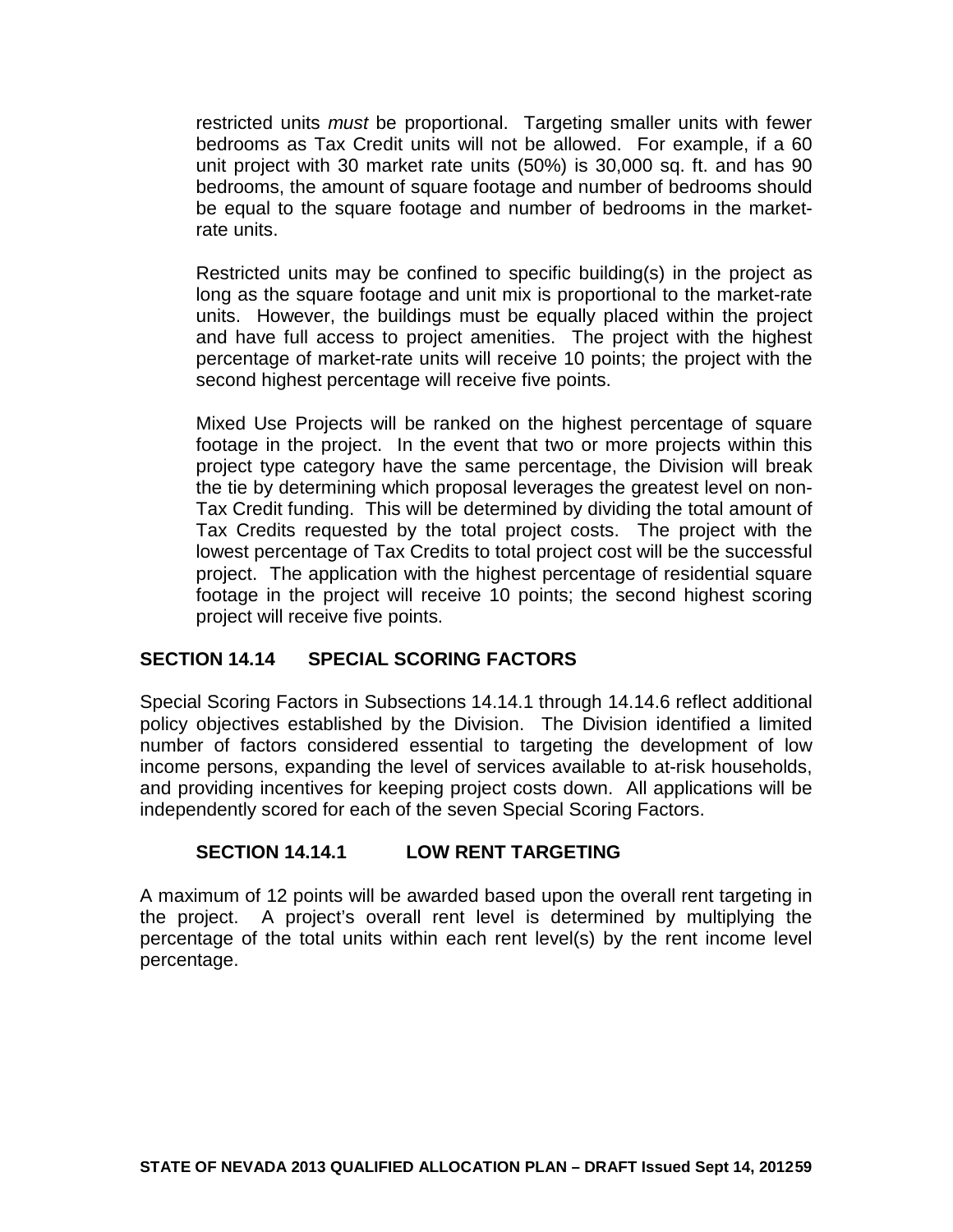For example:

|                                      | <b>PROJECT ONE</b> | <b>PROJECT TWO</b>                                                                | <b>PROJECT THREE</b>       |
|--------------------------------------|--------------------|-----------------------------------------------------------------------------------|----------------------------|
| <b>NUMBER OF</b><br><b>UNITS</b>     | 40                 | 40                                                                                | 52                         |
| <b>DISTRIBUTION</b><br>OF UNIT RENTS | All with 40% rents | 15 with 45%<br>rents<br>25 with 35%<br>rents                                      | All with 35%               |
| <b>SCORING</b>                       | 100% x .40         | $37.5\% \times .45 =$<br>.16875 plus<br>$62.5\% \times .35 =$<br>$.21875 = .3875$ | $100\% \times .35 = .3500$ |
| <b>SCORE</b>                         | .4                 | .3875                                                                             | .3500                      |

Special scoring points will be awarded in the amounts specified in the following table.

| <b>RATING FACTORS</b>                                               | <b>POINTS</b> |
|---------------------------------------------------------------------|---------------|
| .30 (100% of units at 30% income rent level or below). Project must |               |
| submit evidence of project based Section 8 or committed tenant      | 12            |
| based rental assistance to be eligible for preference points.       |               |
| $> 0.30$ and $< 0.35$                                               | 8             |
| $.35$ and $< .40$                                                   | 6             |
| .40 and $< .45$                                                     | 4             |
| $.45$ and $< 50$                                                    | ာ             |
| <b>MAXIMUM LOW INCOME TARGETING POINTS</b>                          | 19            |

### **SECTION 14.14.2 LOW INCOME TARGETING**

This special scoring factor awards two points to projects that select the option to rent-restrict at least 20% of the units for occupation by households with incomes at or below 50% of AMI for the jurisdiction within which the project is located for at least 30 years. From an Internal Revenue Service (IRS) perspective, this means that all units in the project must be rent restricted and occupied by households with incomes at or below 50% of AMI for the jurisdiction within which the project is located.

*Applicant/Co-Applicants must submit a signed letter indicating this as back-up documentation for the preference points. Points will not be awarded for merely selecting this option on the application.*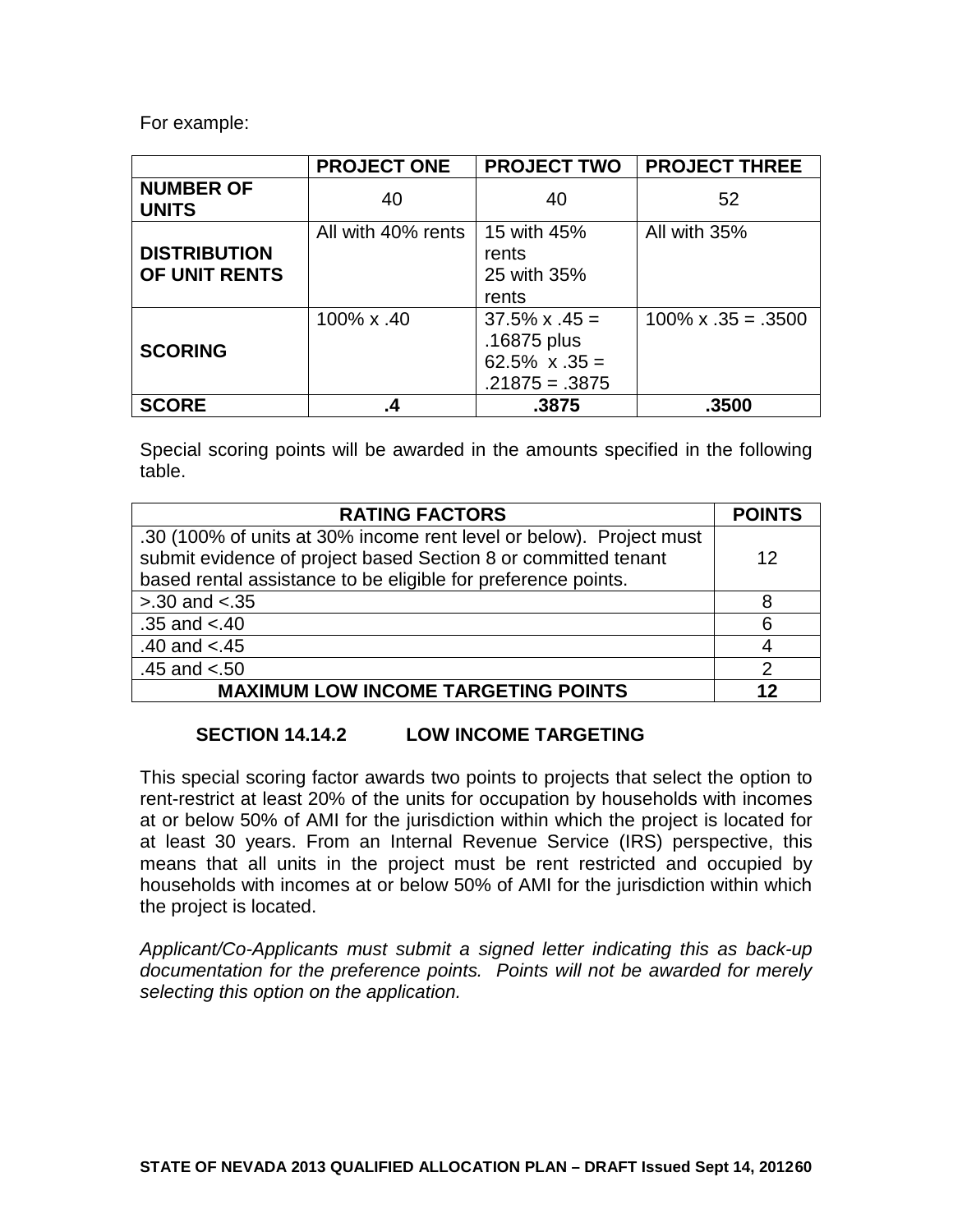### **SECTION 14.14.3 SUPPORTIVE SERVICES**

A maximum of eight points will be awarded based upon the number of supportive services provided to tenants. All supportive services must comply with all local, state and federal laws and regulations that include, but are not limited to licensing, permits, certification, bonding and insurance requirements.

*The Applicant/Co-Applicant must document how the service will be provided and paid for in order to receive the points for a requested supportive service.* The service must be available to all tenant families for the minimum times stated below. There will be no mandatory fees for the basics service. Any fee required will be at the discretion of the Division.

Applicant/Co-Applicant must provide the service for the initial IRS 15-year compliance period and must not allow more than a 30-day gap in service provided. The Applicant/Co-Applicant must notify the Division within 7 days of the termination of service agreements/contracts. The project will be considered out of compliance if there is no new service contract executed by the time the development is audited.

Special scoring points are awarded as described below:

| <b>RATING FACTORS</b>                                                | <b>POINTS</b> |
|----------------------------------------------------------------------|---------------|
| A. Providing one prepared meal on a daily basis available to all     |               |
| tenants.                                                             |               |
| B. Transportation services – on-site van service with minimum three- |               |
| day per week operating schedule.                                     |               |
| C. On-site service coordinator for minimum 20 hours per week (on-    |               |
| site office must be provided).                                       |               |
| D. On-site service coordinator for minimum 40 hours per week (on-    |               |
| site office must be provided).                                       |               |
| <b>MAXIMUM SUPPORTIVE SERVICES POINTS</b>                            |               |

### **SECTION 14.14.4 LOWEST DEVELOPER FEE**

A maximum of five special scoring points will be awarded to applications with Developer Fees below 15% of the eligible basis. Points will be awarded on the basis of one point for each 1% reduction in developer fee up to a maximum of five points. The Developer Fee will be calculated based on the figures provided in the budget contained in the main application. Applicants do not have to submit additional back-up. It is the responsibility of the Applicant/Co-Applicants to ensure the correct figures are contained within the project budget. Staff will not change scoring due to transposed numbers or incorrect figures in the budget.

The Developer Fee *must* not exclude 15% of eligible basis of the project excluding the Developer Fee. The fee includes profit and overhead of the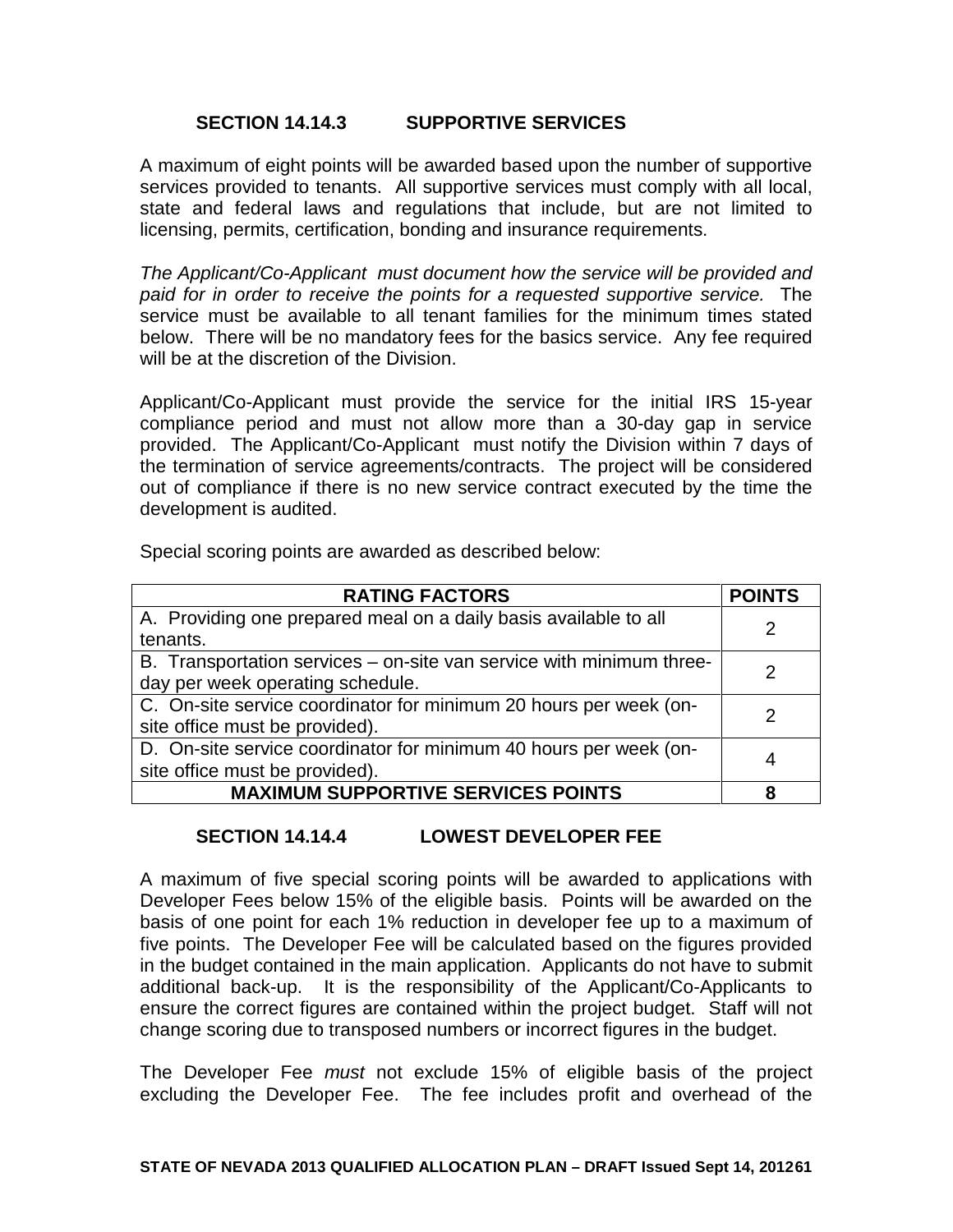Applicant/Co-Applicant, in addition to fees for consultants/processing agents. The Developer Fee for projects in Qualified Census Tracts/Difficult to Developer Areas may include the adjusted eligible basis amount. *The cost certification must reflect the Developer Fee and percentage disclosed within the original application and may not be changed for any reason.* Staff will take the Developer Fee percentage to two decimal places and will not round up or down.

| <b>RATING FACTORS</b> | <b>POINTS</b> |
|-----------------------|---------------|
| A. Less than 11%      |               |
| B. 11.0% to 11.99%    |               |
| C. 12.0% to 12.99%    | ঽ             |
| D 13.0% to 13.99%     |               |
| E 14.0% to 14.99%     |               |
| F. 15%                |               |

### **SECTION 14.14.5 LOWEST CONTRACTOR FEE**

A maximum of five special scoring points will be awarded to applications with contractor fees below 14% of the total cost of construction. Points will be awarded on a basis of 1 point for each 1% in reduction in contractor fee up to a maximum of five points. The contractor fee will be calculated based upon the figures provided in the budget contained in the main application. Applicants/Co-Applicants do not have to submit additional back-up. It is the responsibility of the Applicant/Co-Applicants' responsibility to ensure the correct figures are contained within the project budget. Staff will not change scoring due to transposed or incorrect figures in the budget. Staff will take the calculated contractor fee percentage to two decimal places and will not round up or down.

*The original contractor fee (in percentage terms) must be reflected at the time of application and that percentage must be forwarded only if the project is awarded additional Tax Credits*. Contractor fee including the contractor's profit, overhead and general requirements *must not* exceed 14% of the total cost of construction of the project. Total construction costs are limited to on-site work, off-site improvements, the construction of new structures/accessory buildings, and the rehabilitation of existing structures.

The Division considers contractor fees greater than 14% excessive. Any contractor fee in excess of 14% will be taken out of the Gap Calculation for determination of the Final Tax Credit allocation and issuance of IRS Form 8609. Construction of costs will be limited to on-site work, off-site improvements, and the construction of new structures/accessory buildings and/or rehabilitation of existing structures and mandated off-site improvements.

| <b>RATING FACTORS</b> | <b>POINTS</b> |
|-----------------------|---------------|
| A. Less than 10%      |               |
| B. 10.0% to 10.99%    |               |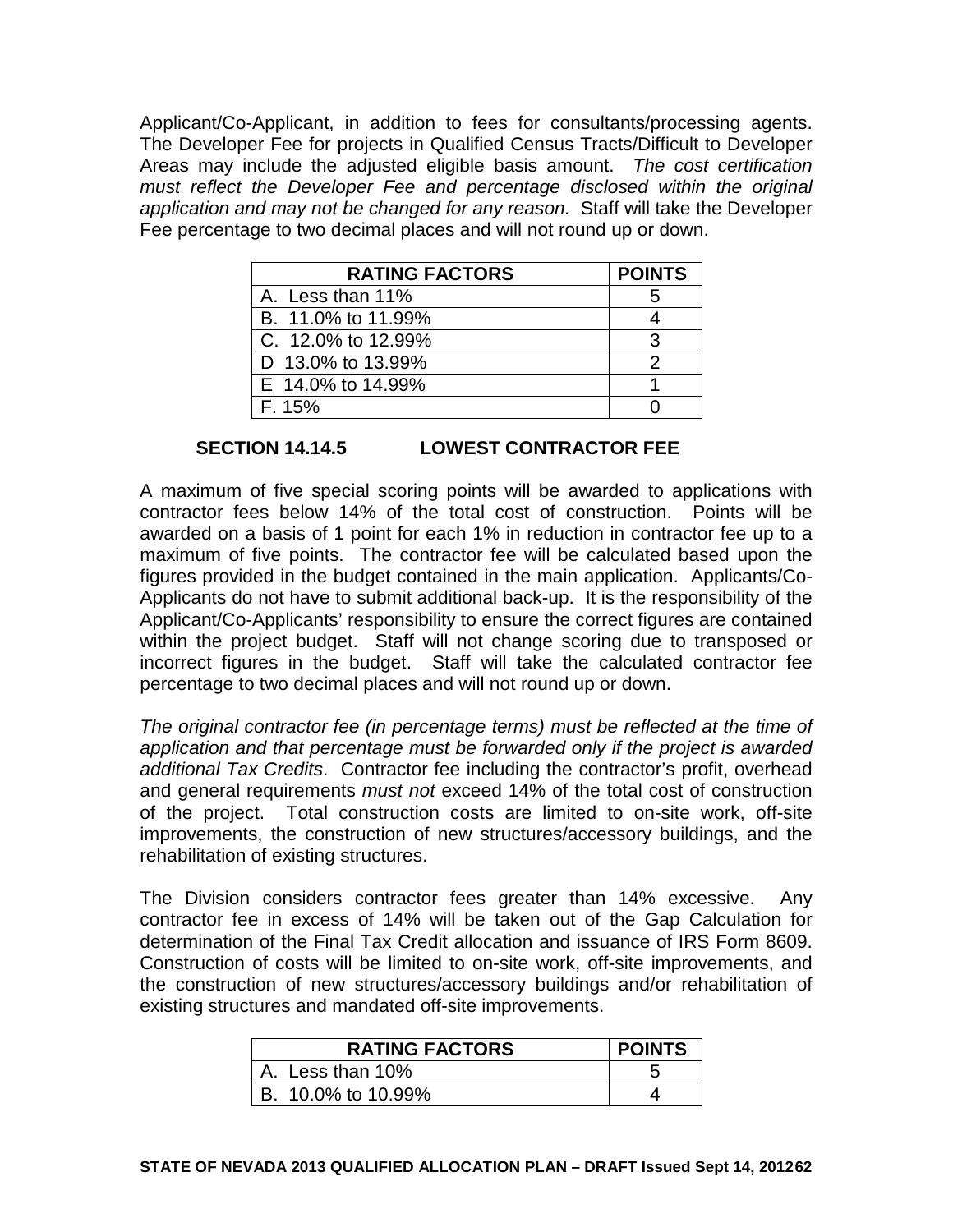| C. $11.0\%$ to $11.99\%$  |  |
|---------------------------|--|
| $\vert$ D 12.0% to 12.99% |  |
| $E$ 13.0% to 13.99%       |  |
| F. 14%                    |  |

### **SECTION 14.14.6 AFFORDABLE HOUSING INCENTIVE**

A maximum of 8 points will be awarded based upon the level of additional resources, funding leveraged by Tax Credits or effective use of conventional financing. The four factors below can be met individually or collectively to receive the special scoring points. Additional contributions may include land donations and funding commitments made by local governments, non-profit organizations and private businesses. Eligibility: only loans or grants from the following sources will qualify for points under this section.

| <b>RATING FACTORS</b>                                                                                                                                                                                                                                                                                                                                                                                                                                                                                                                                                                                                                                                                                   | <b>POINTS</b> |
|---------------------------------------------------------------------------------------------------------------------------------------------------------------------------------------------------------------------------------------------------------------------------------------------------------------------------------------------------------------------------------------------------------------------------------------------------------------------------------------------------------------------------------------------------------------------------------------------------------------------------------------------------------------------------------------------------------|---------------|
| A. A donation of land from any governmental or private<br>source or a parcel of land transferred at a nominal cost from<br>a governmental unit or private source of a long-term lease of<br>at least 50 years provided to the Applicant/Co-Applicants at<br>a nominal or discounted costs from a governmental unit<br>(federal, state or local).<br>Discounts on land sales > 50.01%                                                                                                                                                                                                                                                                                                                    | $\mathcal{P}$ |
| B. Combined monetary contributions, aside from those<br>included in "A" above from governmental, non-profit, and/or<br>private sources. Sources are limited to:<br>1) The local PHA<br>2) Community Development Block Grant (CDBG) program<br>funds<br>3) HUD 202 or 811<br>4) Federal Home Loan Bank Affordable Housing Program<br>(AHP)<br>5) Established local government housing development funds<br>(i.e., HOME, LIHTF, or RDA)<br>6) Bureau of Indian Affairs<br>7) 3 <sup>rd</sup> Party (non-related) and non-mortgage funds or grants.<br>$>20.01\%$ of total project costs = 5 points, 5.01% to 20.00% of total project<br>$cost = 3$ points, 5.00% or less of total project cost = 1 point. | 5/3/1         |
| <b>MAXIMUM AFFORDABLE HOUSING INVENTIVE POINTS</b>                                                                                                                                                                                                                                                                                                                                                                                                                                                                                                                                                                                                                                                      | 8             |

Other sources of funding may qualify *provided they are approved in writing in advance* by NHD (approval of a particular source in prior years does not meet this requirement). Adjustments to the purchase price of the land by the seller are not sources of mortgage subsidy. Staff will take percentages to two decimal and will not round up or down.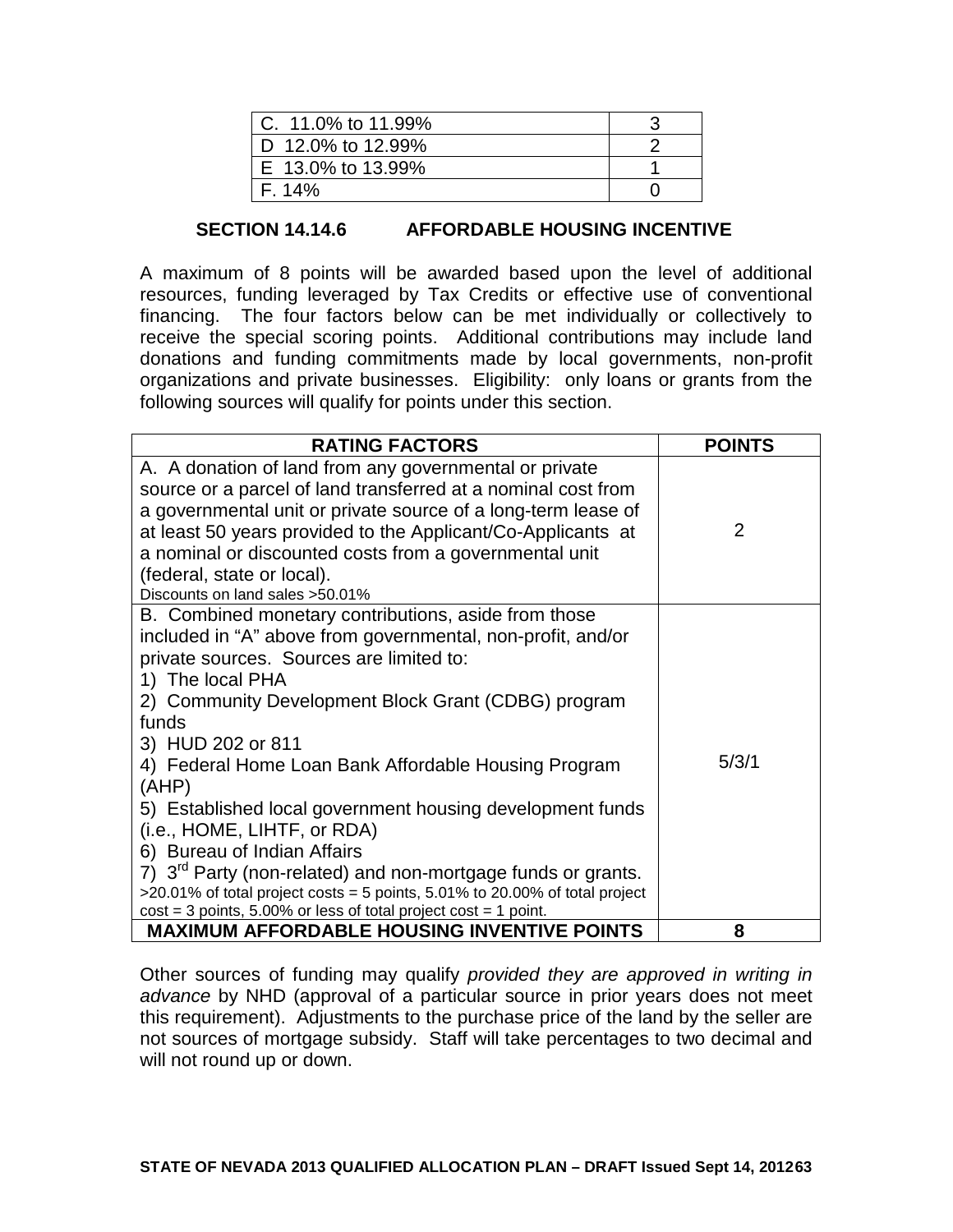### **SECTION 14.15 TIE BREAKERS**

In the event that one or more projects competing for Tax Credits in the same setaside or geographical account receives an identical number of points, the Division will break the tie by determining which proposal leverages the greatest level of non-Tax Credit funding. This will be determined by dividing the total amount of Tax Credits requested by the total project costs. The project with the lowest percentage of Tax Credits to total project costs will be the successful project. If the above fails to break the tie, the Division will conduct a lottery pursuant to NAC 319.990.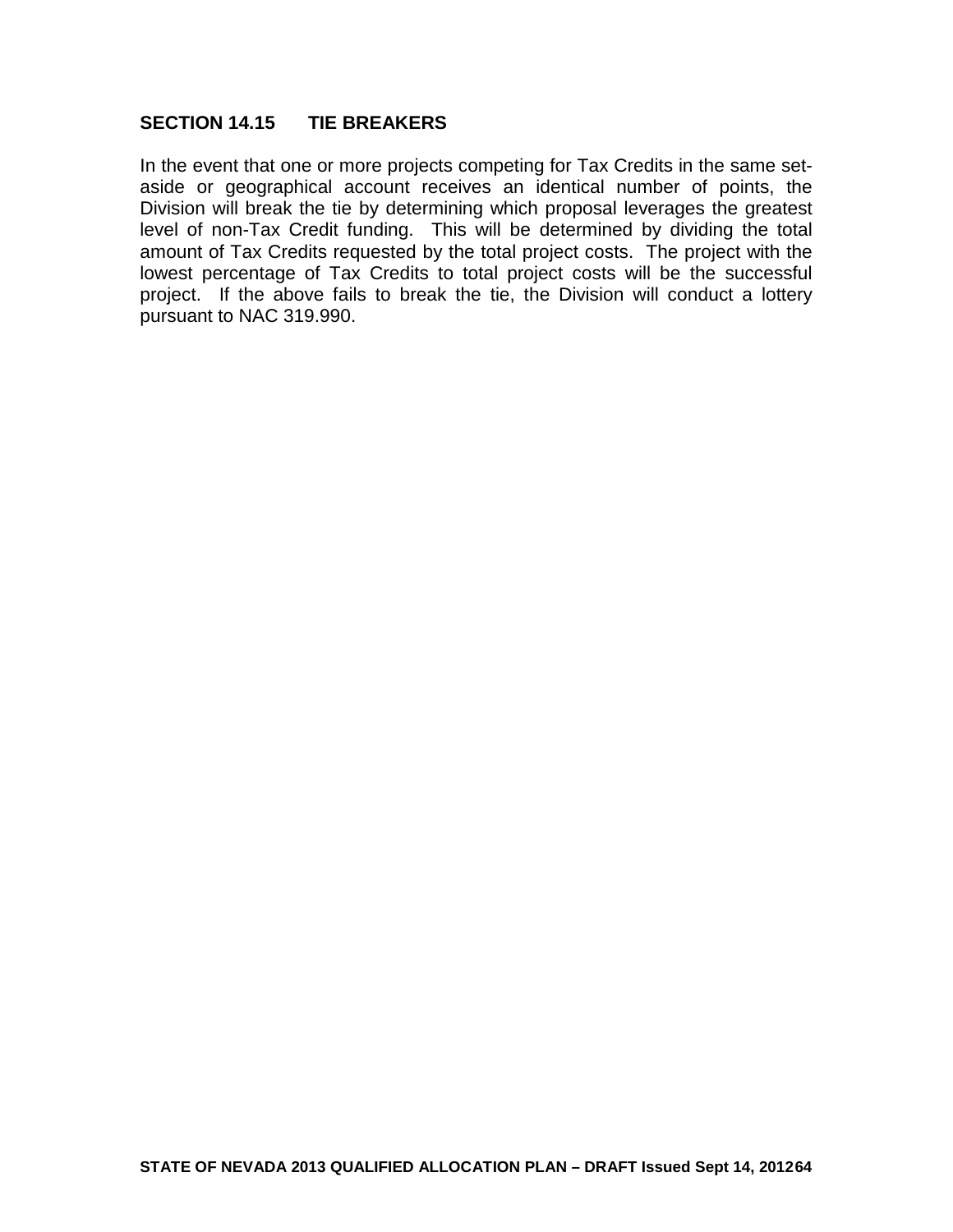# **PROJECT DEVELOPMENT INFORMATION**

### **SECTION 15 MAXIMUM PER UNIT DEVELOPMENT COST AND COST REASONABLENESS STANDARD**

The maximum per unit development cost for projects submitted under the QAP will be based upon the average cost per unit in a project, calculated by dividing the *total development cost* of the project (including developer fee) by the total number of units in the project (regardless if the units are restricted/nonrestricted). The average cost per unit for the project will be compared to the NHD maximum cost per unit of **\$\_\_\_\_\_\_\_ [TO BE DETERMINED].** The maximum cost per unit figure is based upon a cost analysis of all new construction projects submitted under the 2012 QAP. Maximum cost per unit is applicable to all project types and set-asides.

For projects with more than 50 units (restricted/non-restricted), there will be a one point deduction in the total project score for every **\$5,000** increment exceeding the per unit limit identified above. For projects with 50 units or fewer (restricted/non-restricted), there will be a one point deduction in the total project score for every **\$7,500** increment exceeding the per unit limit shown above.

### **SECTION 16 OPERATING EXPENSES**

Project operating expenses between **\$250.00 and \$325.00** per unit/month are typical for projects in Nevada and considered acceptable by the Division. Applications for project with operating expenses outside this range must include an explanation of why the expenses are higher or lower. The Division reserves the right to adjust Tax Credits on projects with operating expenses greater than the **\$250.00 - \$325.00** range.

### **SECTION 17 ESTIMATION OF UTILITY ALLOWANCE**

At the time of application, the Applicant/Co-Applicants must estimate the amount of utility allowance applicable to each unit, considering the square footage of the unit and the proposed source of energy in accordance with Treasury Regulations Section 1.42-10. The Applicant/Co-Applicants assume the risk that these estimates are reasonable and supportive. At the time the project is placed in service, the Applicant/Co-Applicants must provide evidence that the utility allowance conforms to the requirements of the Code and Treasury Regulation. Failure to do so will result in forfeiture of the Tax Credits.

The Applicant/Co-Applicant may provide a survey of actual utilities being paid in the area or use the PHA utility allowance for the area, or with NHD staff approval, use the HUD Utility Model or an alternate method allowable per the Utility Allowance Regulations contained in the Federal Register, Volume 73, No. 146, July 29, 2008. Surveys must: (1) have been conducted within 12 months of the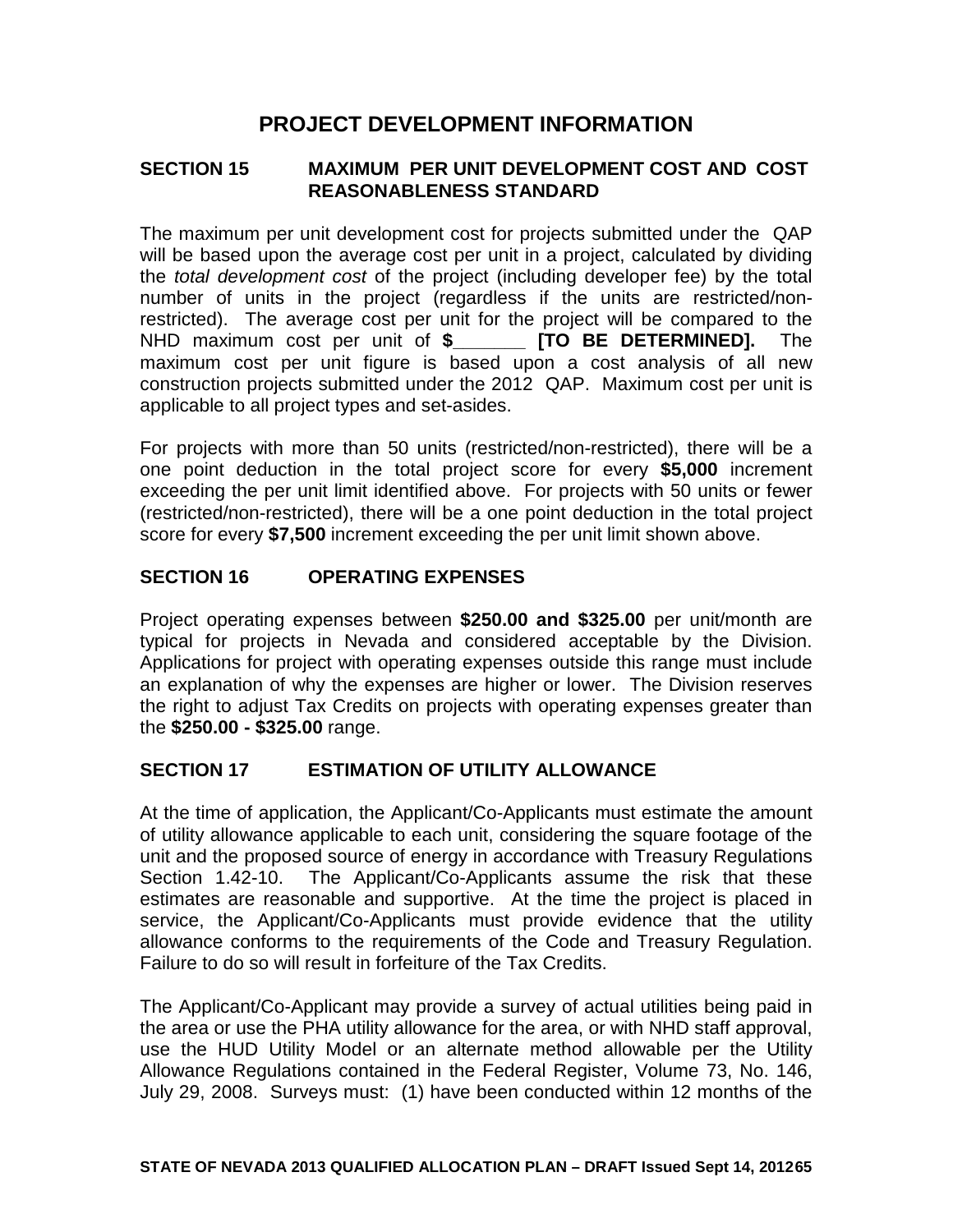application; (2) sampled units must be located within a radius of 50 miles from the proposed project location; (3) sampled units must be similar in size, within 10% based on unit square footage, to those in the project; (4) include a sample size of at least 10 units;(5) the energy source must be the same as proposed for the project; and (6) include the address and square footage of each unit surveyed.

The Project Sponsor of Energy Star projects that have met the 86> REMS measure may request a HERS rated sample of the project. The sample must conform the Division's Energy Requirements guidelines (i.e., 15% of the units must be tested). The Division will require an update to the testing every third year. The utility allowance will not apply to any Section 8 and/or HOME funded units if not allowed by the local funding jurisdiction.

### **SECTION 18 ADJUSTMENTS TO ELIGIBLE BASIS FOR PROJECTS LOCATED IN QUALIFIED CENSUS TRACT AND DIFFICULT TO DEVELOP AREAS**

Applicant/Co-Applicants with projects located Qualified Census Tract (QCT) or in a Difficult to Develop Area (DDA) as designated in IRC Section 42(d)(B)(5) are authorized to utilize 130% of eligible basis as a factor in determining the adjusted eligible basis. The determination of whether a project is in a QCT or DDA is made at the time of application. Subsequent changes in federal designations of QCTs or DDAs after the application is approved, will not affect the project. Any changes to QCT and DDA designations subsequently made by HUD that are applicable to the 2013 Tax Credit application period, will be incorporated into the 2013 QAP following publication in the *Federal Register or other appropriate notice*.

| 2013 Qualified Census Tract and 2012 Difficult to Develop Areas |                                                   |
|-----------------------------------------------------------------|---------------------------------------------------|
| <b>Metropolitan Qualified Census Tracts</b>                     |                                                   |
| Las Vegas Metropolitan Area                                     | 2.01, 3.01, 3.02, 4.01, 4.02, 4.03, 5.14, 5.20,   |
|                                                                 | 5.21, 5.22, 5.23, 5.24, 5.27, 6.00, 7.00, 8.00,   |
|                                                                 | 9.00, 11.00, 14.01, 15.01, 16.10, 16.12, 16.13,   |
|                                                                 | 17.18, 19.01, 22.01, 22.04, 22.07, 23.02,         |
|                                                                 | 24.04, 24.05, 24.06, , 26.03, 26.05, 28.10,       |
|                                                                 | 29.54, 34.30, 35.00, , 36.16, 38.00, 40.00,       |
|                                                                 | 43.01, 43.02, 44.02, 46.01, 46.02, 47.03,         |
|                                                                 | 47.07, 47.09, 47.10, 47.12, 47.13, 49.16,         |
|                                                                 | 54.38, 56.14                                      |
| Reno Sparks Metropolitan Area                                   | 1.01, 1.02, 2.01, 2.02, 7.00, 9.00, 10.08, 14.00, |
|                                                                 | 15.02, 17.01, 18.01, 18.02, 19.01, 19.02.         |
|                                                                 | 21.07, 22.04, 22.11, 22.12, 26.11, 27.03,         |
|                                                                 | 31.01, 9800.00                                    |
| Non-Metropolitan Areas                                          | Churchill County - 9504.00                        |
|                                                                 | Elko County - 9517.00                             |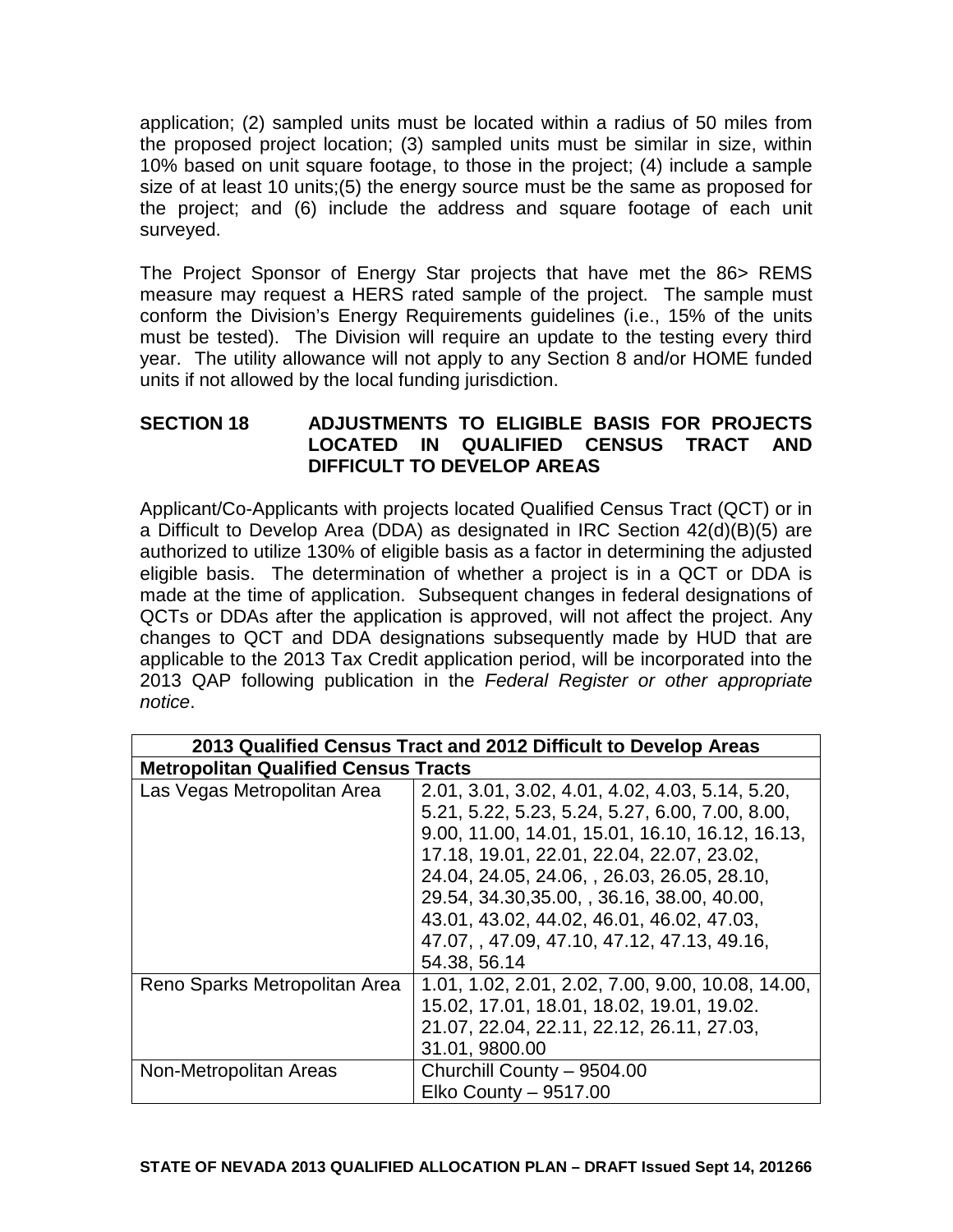|                                   | Lyon County $-9603.01$<br>Mineral County - 9708.00<br>Nye County - 9603.00 |
|-----------------------------------|----------------------------------------------------------------------------|
| <b>Difficult to Develop Areas</b> |                                                                            |
| <b>Metropolitan Areas</b>         | Las Vegas/Paradise                                                         |
| Non-Metropolitan Areas            | Douglas County                                                             |

As allowed in HERA, the Division will designate additional DDAs and/or projects and/or buildings eligible to 130% of eligible basis as a factor in determining the eligible basis. An Applicant/Co-Applicants with projects meeting the criteria set forth below *must submit a request to implement the "boost" in their application at least 45 days prior to the Application Deadline*. NHD staff will approve boost requests at least 30 days prior to application deadline. NHD approval does not signify that boost credits will be awarded and only signifies that a project meets one or more of the eligibility criteria to claim the boost included below. The Administrator may retroactively allow for the boost in unique situations.

Staff can authorize up to a 30% boost for projects that have the following project criteria:<sup>[10](#page-46-0)</sup>

1) Demonstrate financial hardship due to changes in Davis Bacon and/or prevailing wage determinations;

2) Provide deep income targeting defined as projects where at least 50% of the total units will be rent restricted and occupied by households with incomes at or below 50% AMI for the jurisdiction within which the project is located and at least 20% of the total units are rent restricted and occupied by households with incomes at or below 40% AMI for the jurisdiction within which the project is located for the entire extended compliance period. Projects requesting a determination under this option must rent restrict and occupy all units as identified in their QAP pro forma and application and cannot open the units to households above the limits stated in their application;

3) Geographic units including, but not limited to, BLM transferred land sites, NHD targeted high foreclosure housing areas (as identified in approved state and local jurisdiction Neighborhood Stabilization Plan amendments);

4) Projects marketed to homeless populations and/or transitional housing with supportive services; and

 $10$  Staff will review all requests for the basis boost and may award a boost of up to 30% based upon NHD's housing priorities, the amount of boost funds requested for the project and from all projects, the amount of Tax Credits available, and project need.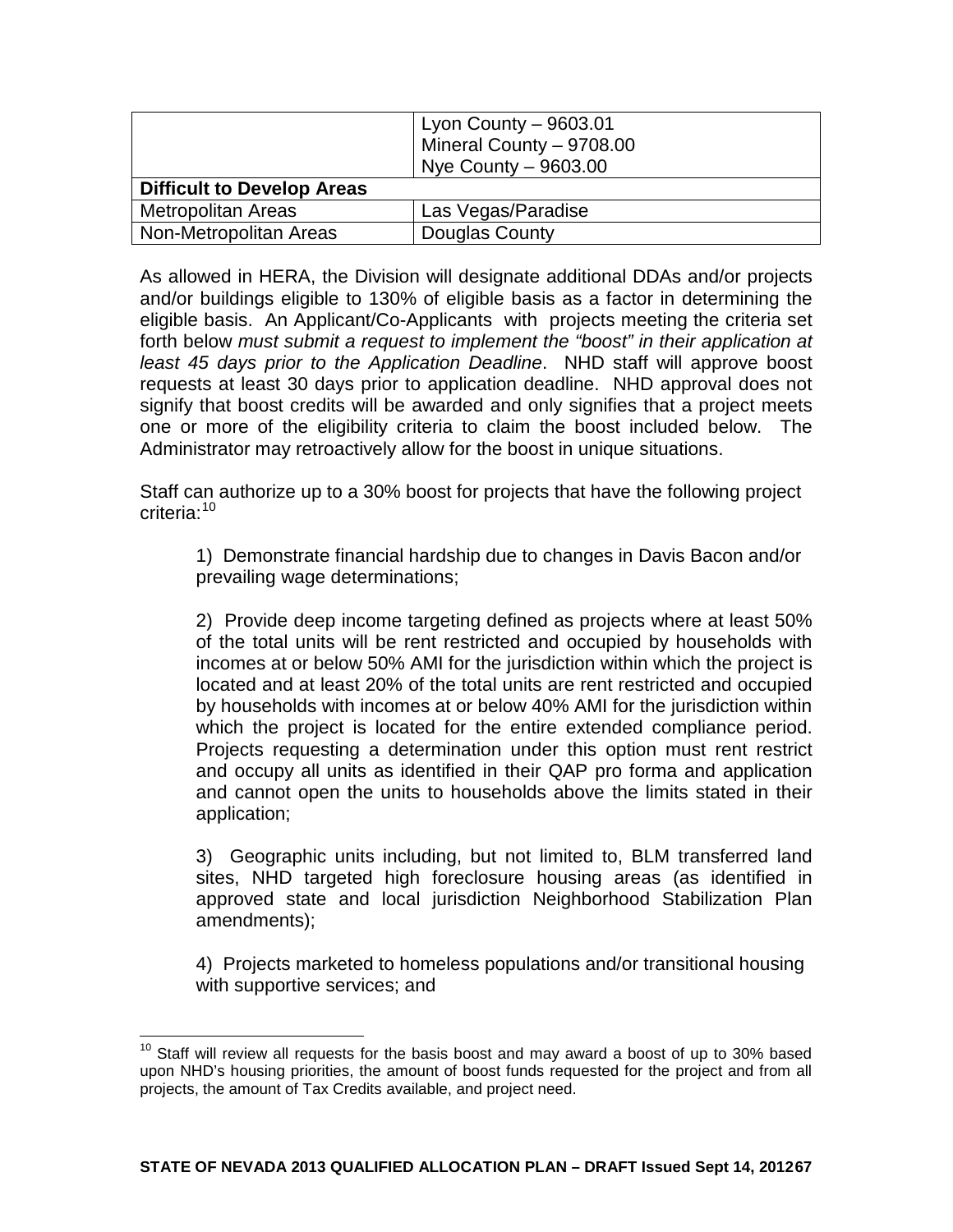5) Rural projects not currently in NHD's Tax Credit/bond housing portfolio where the Project Sponsor has invested a minimum of \$10,000 per unit in new construction or rehabilitation prior to any funds invested for NHD's energy requirements.

6) Projects serving as demonstration projects under the 2013 QAP that can demonstration a need for additional basis boost to offset costs associated with enhanced environmental standards - i.e. LEED Gold.

#### **SECTION 19 MAXIMUM AMOUNT OF TAX CREDITS AWARDED AND POST AWARD PROCESS**

#### A. Project Cap/Maximum Reservation

1) Project Cap. Under the 2013 QAP, one project may receive up to a maximum of **\$1,000,000** of Tax Credits (the "Project Cap"). Applications for Tax Credits in for an allocation of more than **\$1,000,000** in Tax Credits will be rejected.

2) Maximum Reservation. The Division will accept applications that request Tax Credits for more than one sub-account, as long as the total amount of Tax Credits requested does not exceed the Maximum Allocation (as herein after defined).

The Division will cap the total amount of Tax Credits to any one Applicant at **\$1,000,000**. An Applicant may submit more than one (1) Project under the 2013 QAP; however, the Division will not award Tax Credits more than **\$1,000,000** in Tax Credits (the "Maximum Allocation") to one Applicant. For the purposes of the Maximum Allocation, the term "Applicant" includes the Applicant, Co-Applicant, and any affiliate of the Applicant or any Co-Applicant. The Division's analysis and determination of whether the Maximum Allocation has been exceeded will include, but not be limited to, determining how the Developer Fee is split, who is being paid consulting fees, and who is authorized to make decisions as, or on behalf of, the Applicant/Co-Applicants and proposed Project Sponsor(s). All entities including, but not limited to, the Sponsor, Applicant, Consultant, Equity Investors, and other Project Participants must disclose the portion of consulting and development fees they are being paid as part of the application.

The Division reserves the right to award more than **\$1,000,000**, of Tax Credits to projects financed by the Tax Exempt Bond Program, if the program complies with all of the Division's policies, procedures and all state and federal regulations and laws. This section applies to current year projects and does not include additional credit requests.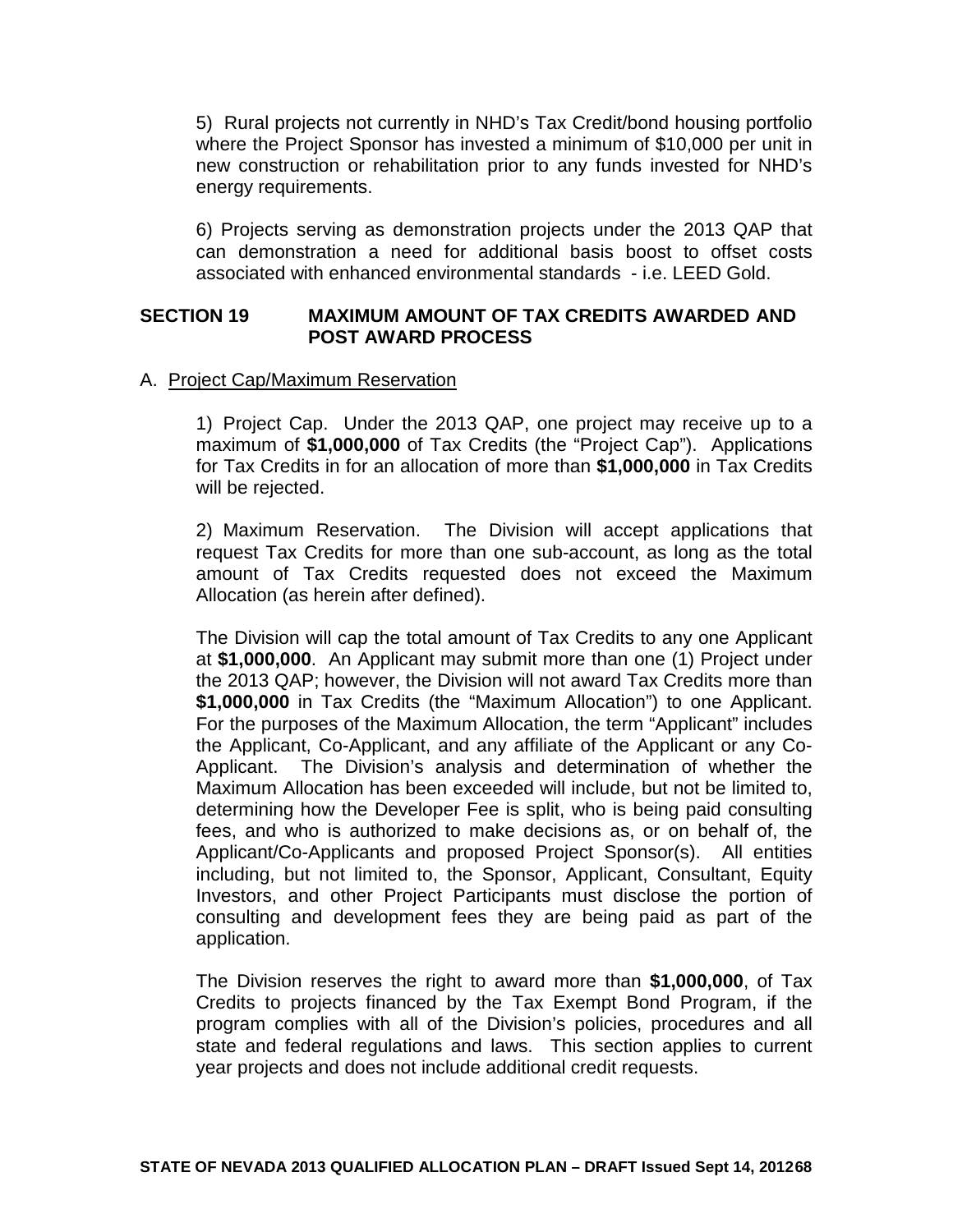The Administrator may temporarily increase or lift the Project Cap and the Maximum Allocation for all new project submissions and requests for additional Tax Credits to address market downturns and/or other financial situations when such action would assist in keeping the Tax Credit program viable and supporting housing projects that create affordable housing. Any changes to the Project Cap, and Maximum Allocation will be noticed simultaneously or separately on the Division's website at least 45 days prior to the Application Deadline.

The Administrator may increase and/or transfer funds between set-asides and geographic apportionments to ensure the ability to fund projects to a high enough level for viability. The Administrator may forward commit all or part of the Tax Credits needed to a project to ensure its viability and to assist in furthering the development of affordable housing throughout the state.

#### B. Multiple Project Phases

Projects that are phased in from one Tax Credit plan year to another will not be considered as one project for the purposes of the maximum. For example, if an Applicant receives Tax Credits on a project this year and next year qualifies and is appropriately ranked for an expansion of a new phase of the existing project, the Applicant may receive the Maximum Allocation of Tax Credits for the new phase. The Division reserves the right to reject multiple applications if they are determined to be for one project that has been split in order to circumvent the Project Cap and/or Maximum Allocation.

### C. Tax Credit Return

The Applicant/Co-Applicant may voluntarily return Tax Credit awards *before the notification of the Carryover Allocation.* For the purposes of this section, the Carryover Allocation notice for the 2013 projects will be **November**. If the Applicant/Co-Applicant decides to return the Tax Credits on or before the date specified in this section, the return will be considered voluntary. If a project receives a Carryover Allocation and the Project Sponsor returns Tax Credits after the date specified in this section, the return will be considered involuntary. In such cases, the Project Sponsor will be barred from participating in future Tax Credit funding rounds for the remainder of the 2012 Tax Credit year and the subsequent Tax Credit year.

### D. Conditional Reservation

The Division reserves the right to award conditional reservations to projects that have outstanding issues as identified by staff, at the time of reservation. This includes, but is not limited to, outstanding legal issues currently under review, related vacancy issues at nearby properties that may negatively impact the viability of the Tax Credit project, or other matters. Reservations are also subject to final underwriting in the Division's Tax Credit analysis Application Orientation Design (AOD) program and may be amended as a result of that underwriting.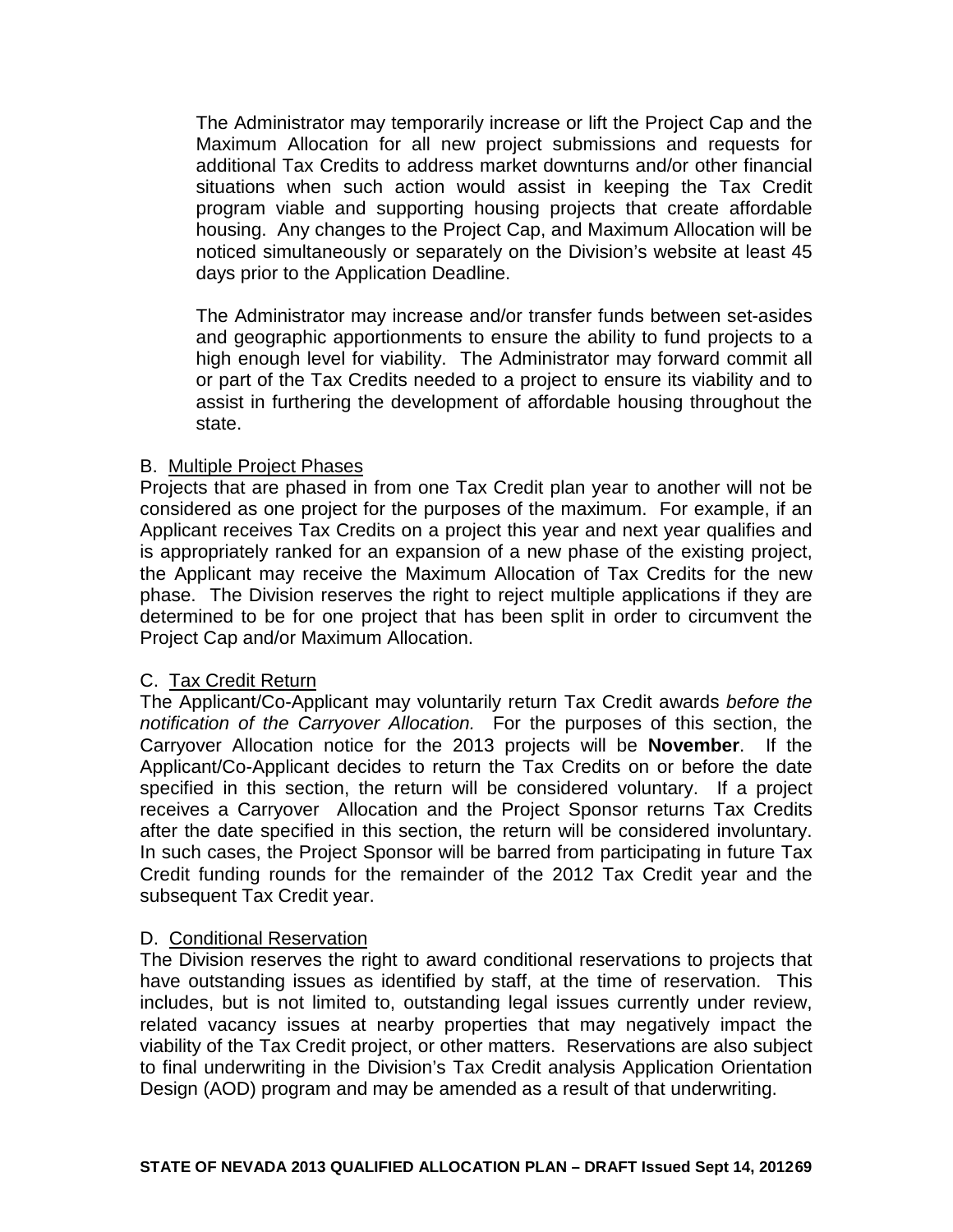Any project receiving a conditional reservation must cure all conditions by the Carryover Allocation deadline or any other deadline noted in the reservation letter or the reservation will be cancelled. The Administrator may extend this deadline for extenuating circumstances.

### **SECTION 20 FINAL TAX ALLOCATION OF TAX CREDITS**

Once all of the buildings in the project are placed in service, the Project Sponsor may request the final allocation and IRS form(s) 8609. The following information needs to be completed to receive the IRS form(s) 8609:

1) Final application with all source/uses/budget information updated.

2) CPA certification of costs. *The Division will consider the initial CPA Certification of Costs as the true and correct document for the issuance of IRS form 8609*.

3) Final energy analysis, inspection and payment. *The final energy analysis and inspection must show that all of the energy saving measures identified in the pre-energy analysis have been installed*.

4) Pre-8609 inspection by the Division. *The inspection will include a review of proposed unit mix and amenities in the application and completeness of construction*.

5) Comply with Section 48, Lease-Up Requirement, and timely curing of identified non-compliance.

6) Letter certifying permanent financing is in place.

7) Letter acknowledging project has met ADA and Fair Housing accessibility design standards.

8) The CPA cost breakdown must be submitted in a manner that is consistent with data input to the AOD. Forms will be attached to the Final Allocation Application.

9) Tax Credit reduction due to unmet representations as stated in Section 12,I, Mandatory Energy Conservation Requirements. The reduction in credit will be based upon the percentage of scoring that is not met when final testing or certification of the project is complete (e.g., scoring stated 2 points for tankless hot water heater and triple pane low E windows, 2 points on a total point scoring of 130 points; 2 points equals 1.5% of 130 points. Tax Credit Allocation \$750,000 1.5% of \$750,000 is \$11,250 of Tax Credits or a reduction of \$11,250 of Tax Credits.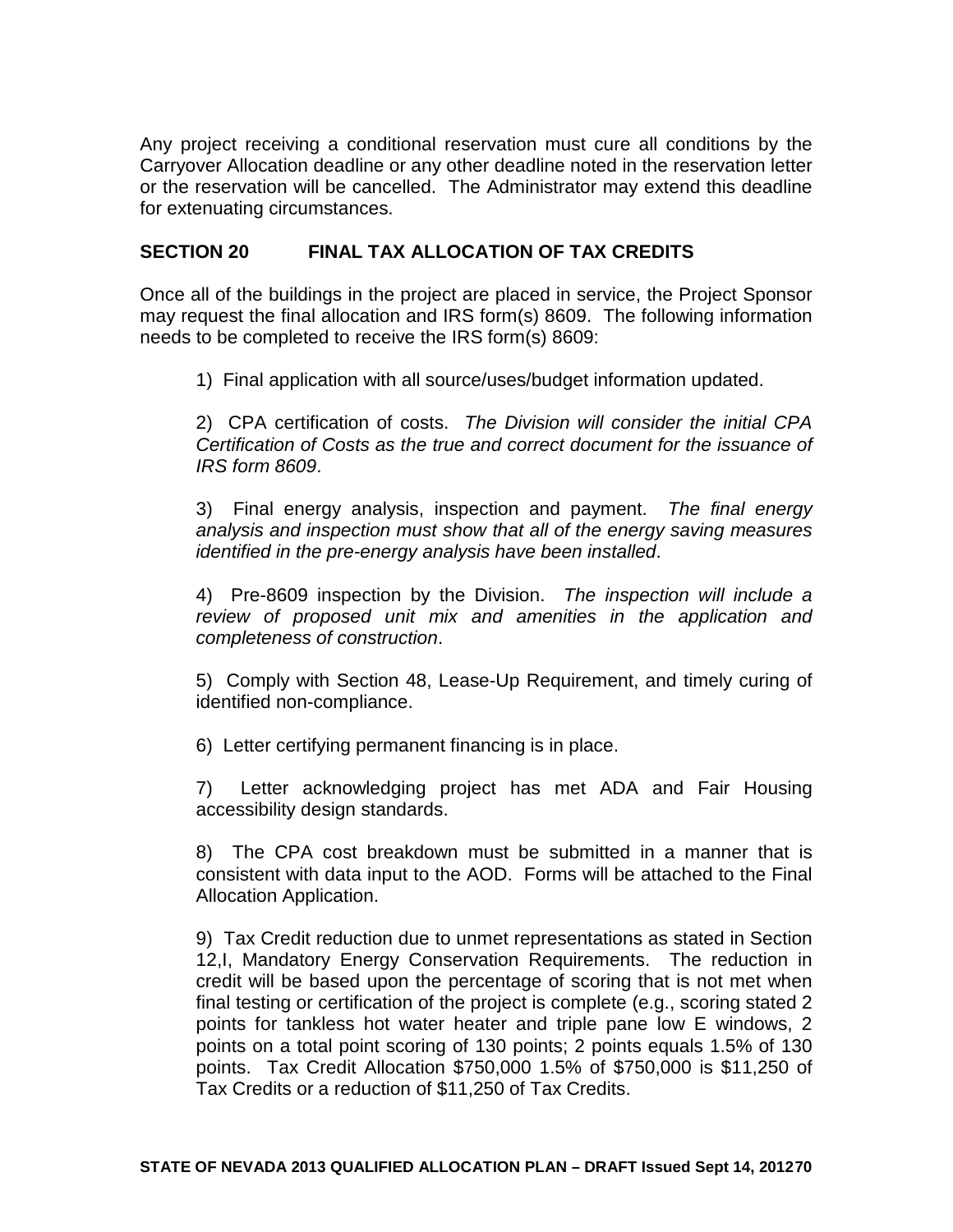# **SECTION 21 TAX CREDIT MONITORING**

As of July 1, 2001, all compliance monitoring will require habitability inspection as per Treasury Regulation 1.42.5. The Division has adopted the Uniform Physical Condition Standards established by HUD as the applicable standard for conducting physical inspections and determining compliance with IRS habitability requirements.

#### A. Project Physical Conditions Standards

The project *must* provide decent, safe and sanitary housing for low-income persons as set forth in applicable federal and state statutes and regulations during the compliance period. Effective July 1, 2004, the Division uses the UPCS, published by HUD to determine whether the LIHTC projects remain suitable for occupancy. HUD's UPCS (24 CFR 5.703) can be accessed at www.hudclips.org.

#### **SECTION 22 FEES**

All fees paid to the Division are non-refundable.

#### A. Application Fee

The application fee is \$2,500 for both Tax Credit and 4% Bond projects. Bond projects are required to pay this fee upon submission of their application for the 4% credits and 8609s. This fee is in addition to the Cost of Issuance fee(s).

#### B. Reservation Fee

A reservation fee equal to 9.5% of the Tax Credits reservation amount is payable at the time the Division reserves the Tax Credits for the project. Non-profits that are not joint-venturing or in partnership with a for-profit Project Sponsor have the option of paying 4.75% no later than six months after the date of reservation. This fee also applies to Bond projects requesting 4% credits. This fee is in addition to the Cost of Issuance fee(s). The reservation fee is due upon receipt of the reservation letter and must be paid within 14 days of the date of the reservation letter.

#### C. Carryover Allocation Fee

An administrative fee of \$2,500 will be charged for each Carryover Allocation letter issued by NHD. The federal tax identification number of the Applicant/Co-Applicants must be supplied at the time the Carryover Allocation commitment is requested.

#### D. Compliance Monitoring Fee

An annual fee of \$35.00 for each low-income unit will be charged during the compliance period. The first annual Compliance Monitoring Fee is due and payable when the project is placed in service. Thereafter, annual Compliance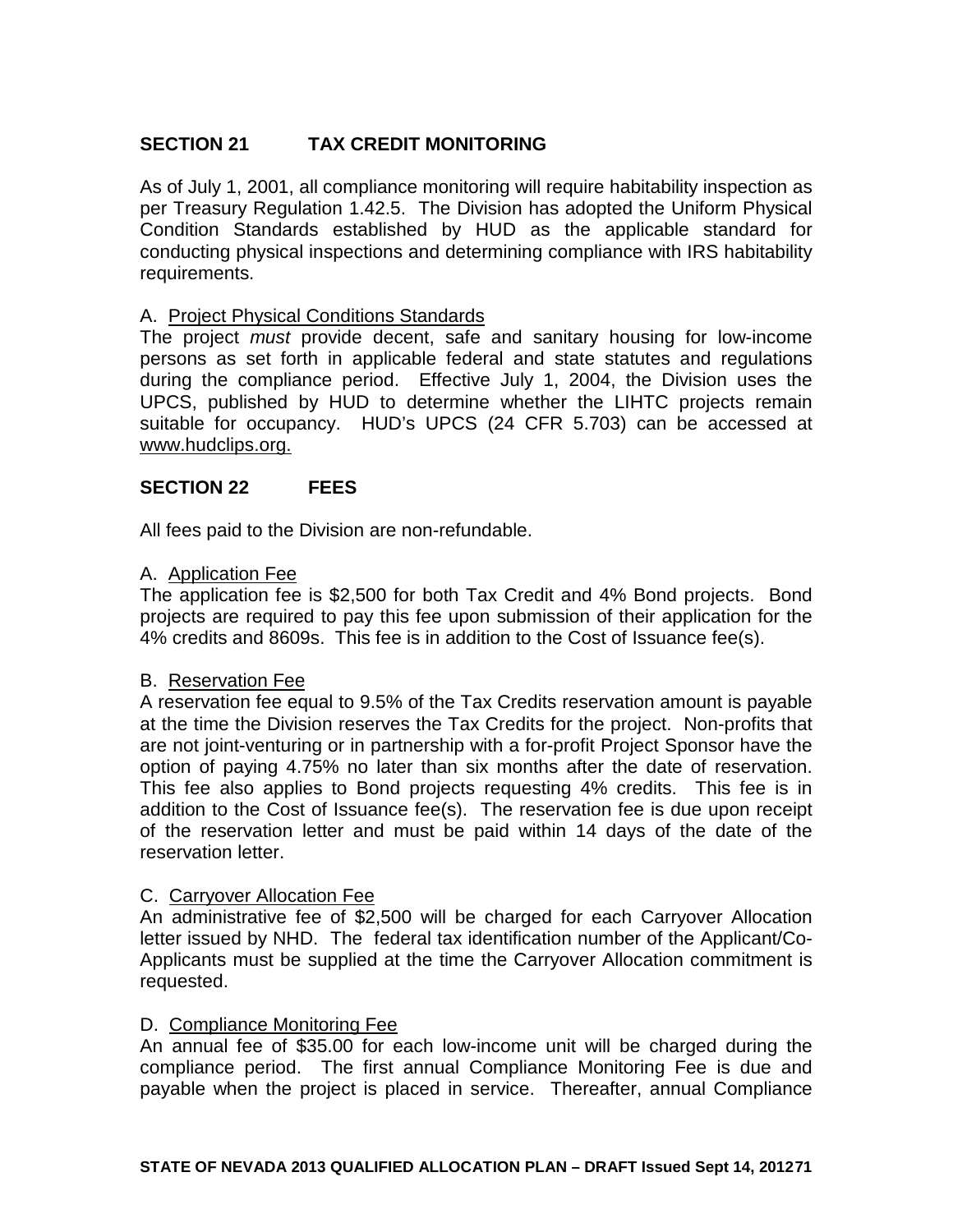Monitoring Fees must be paid on or before January 31 of each year for the remaining compliance period including any extended use period. The Division reserves the right to adjust monitoring fees as necessary on a project-by-project basis to cover the cost and expense of monitoring compliance.

### E. Compliance Training Fee

A fee of \$75.00 per person will now be required to attend the Division's annual Tax Credit Compliance Training. The one-day training session, usually conducted in March, April, or May of each year, is held in Las Vegas and Carson City/Reno. Attendance is mandatory for all on-site property managers. Notice of the annual training sessions will be announced once a date and site are determined. Additional training cost will vary by training subject and will be posted on the website.

### F. Compliance Monitoring Fee for Second Audit

If a property receives an audit in which the property is substantially out of compliance and Division staff must re-monitor files after corrections are submitted or re-inspect units, there will be an additional audit fee equal to the per unit monitoring fee for each unit/file that requires a second audit.

### G. Legal Fees

If an Applicant/Co-Applicant requests review of a decision of the Division, or if after an allocation of Tax Credits, a Project Sponsor requests a waiver or variance from a QAP requirement, any change in the project from what was described in the application, or a similar matter, for which the Division determines that legal advice or review is necessary , the Division shall be entitled to bill the Applicant/Co-Applicant or Project Sponsor, as applicable, for the legal service at a rate of \$300.00 per hour. Legal fees must be paid for any time legal spends reviewing an item.

The Division shall also be entitled to recover its attorney's fees, costs and expenses in any litigation, arbitration, mediation or other proceeding arising from, as a result of, or pursuant to the 2013 QAP, and/or the resulting Tax Credit allocation round, selection process or award determination process, regardless of who initiated the litigation, arbitration, mediation or other proceeding.

### H. Energy Analysis Fees

The 2011 QAP requires Project Sponsors to comply with the Division's Energy Efficiency Requirements. Sponsors are required to meet pre- and post construction energy analysis for new construction or rehabilitation projects.

The energy analysis is contracted by NHD with an independent certified energyauditing contractor. The Project Sponsor will reimburse the Division the costs of the energy analysis at a rate of **\$1000** for pre-construction analysis and **\$250.00** a unit with a minimum of 15% of the project being subject to the energy analysis for construction and post construction audits. The energy analysis fee will be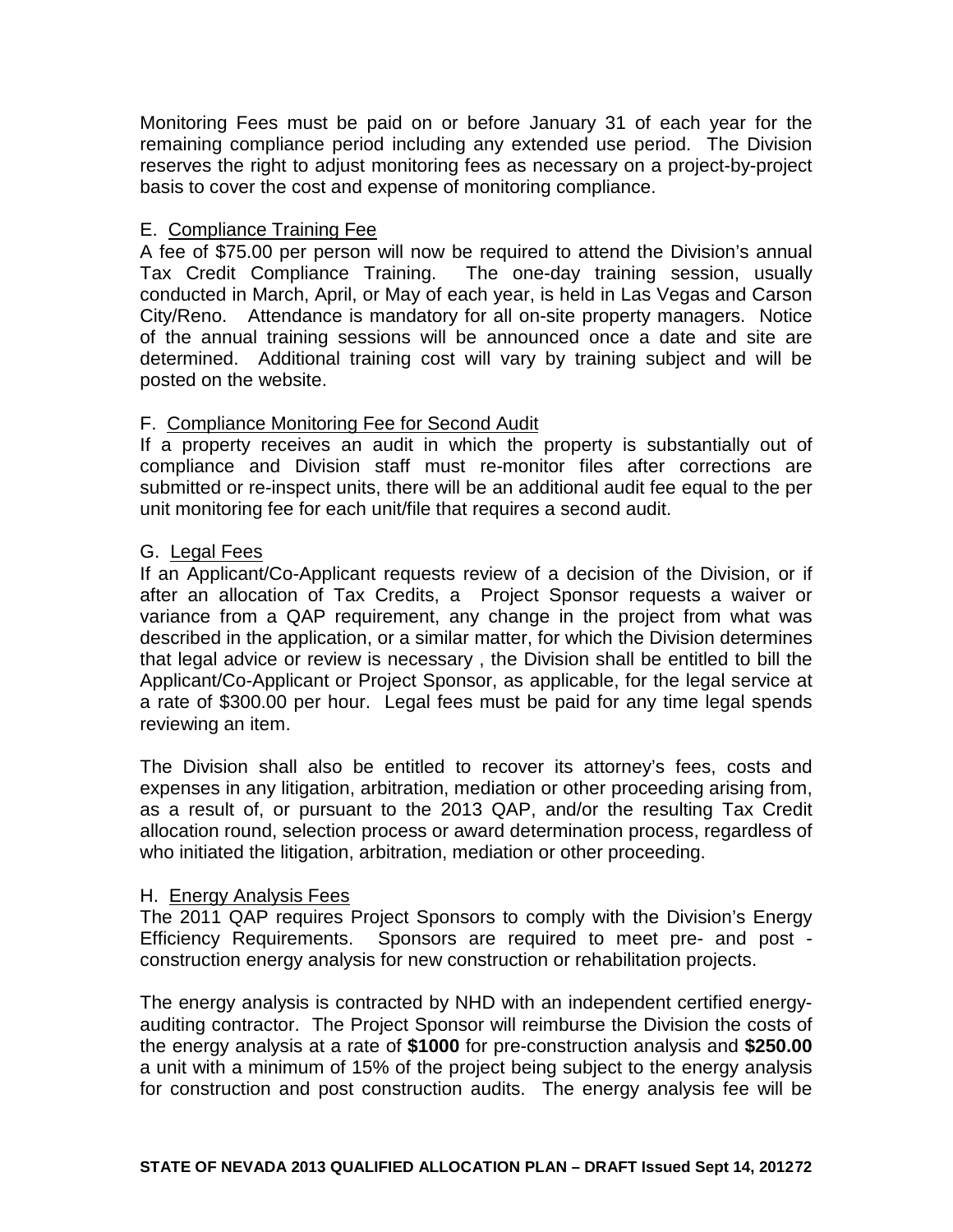assessed mileage and per diem charges at the state rate. If additional testing is required, fees will be due at the time of the re-testing. The \$1000 fee is due at time of energy analysis submission. The \$250.00 per unit 15% fee is due when testing is completed and must be paid before issuance of the 8609 form.

## **SECTION 23 DEBARRED LIST**

The Administrator will have the option to reject applications for Tax Credits for the following reasons if the Applicant/Co-Applicant or any Project Participant:

1) Is included on the HUD Debarred List;

2) Defaulted or failed to Complete Funding or Construction on a Tax-Exempt Bond Issue;

3) Defaulted under and/or failed to comply with any HOME and/or LIHTF;

4) Was involved with a LIHTC or Tax Exempt Bond issue project which was lost to foreclosure or deed in lieu of foreclosure;

5) Made a misrepresentation, or provided false and misleading information, in any document submitted to the Division or provided any false or misleading information to the Division;

6) Was convicted of a felony, prosecuted or investigated for fraud or misrepresentation by any governmental agency or was investigated by the IRS for tax fraud or other Code violations;

7) Defaulted or failed to comply with any of the terms and conditions, including mandatory 15-year and extended compliance, on a Bond or Tax Credit Project that receives a Tax Credit reservation or allocation by the Division or any other State housing authority; and/or

8) Fails to pay any mandated charges or fees to the Division, or any other governmental agency or authority.

## **SECTION 24 LEASE-UP REQUIREMENT**

Effective July 1, 2002 all Project Sponsors will be required to contact the Division once the first building in the project is issued a Certificate of Occupancy and prior to any lease-up. The Division will provide an orientation to Project Sponsors and on-site property managers regarding the long-term compliance of the property with Section 42. The Division will review the state's Tax Credit Compliance Manual with the project management and discuss the Division's compliance requirements and project management responsibilities. This orientation is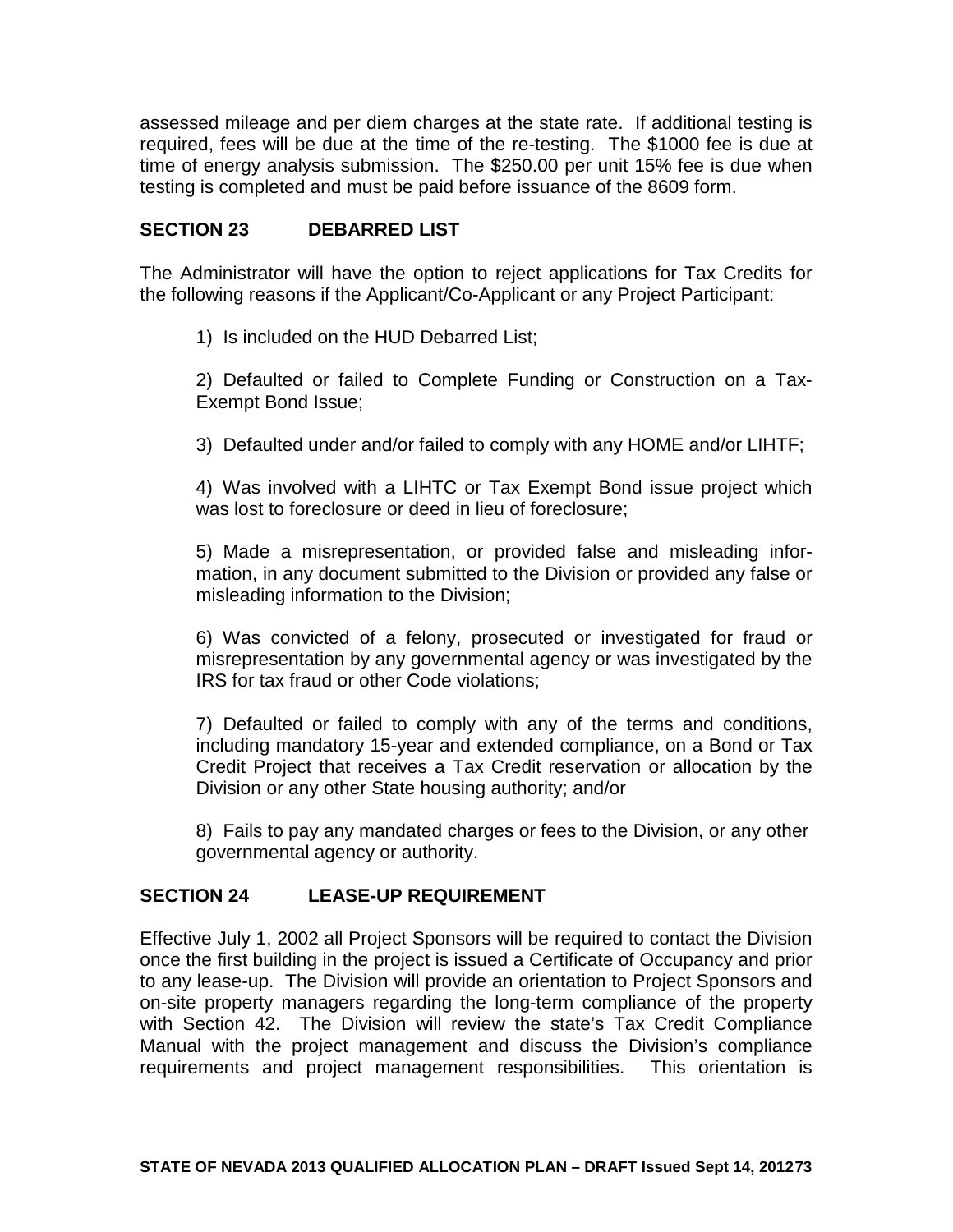mandatory. Failure to contact the Division as specified above will result in a delay of the Division's issuance of IRS form(s) 8609.

### **SECTION 25 ANNUAL INCOME RE-CERTIFICATION**

Under HERA, the Project Sponsor of a 100% low income project is exempt from the recertification requirements under IRS regulation 1.42-5(b)(1)(vi) and (vii) and 1.42-5(c)(1)(iii) and is *not* required under those sections to:

1) keep records that show an annual income re-certification of all the lowincome tenants in the building who have previously had their annual income verified, documented and certified;

- 2) maintain third-party documentation to support that re-certification; or
- 3) certify to the Division that is has received this information.

In lieu of recertification after year two of tenancy, *Project Sponsors must ensure that all tenants annually complete a form of certification as prescribed by NHD.* The Alternate Certificate must be dated and signed by the tenant(s) and the Project Sponsor's on-site representative and the Project Sponsor must maintain a current Alternate Certification in each tenant file. The Division will review this documentation during the annual compliance reviews. Project Sponsors of 100% low-income properties are still required by NHD to perform a complete income recertification upon first anniversary of tenancy. Projects that have less than 100% low-income units *must* still perform a complete annual income recertification.

NHD regulations concerning tenant annual recertification may be updated from time to time with at least 15 days notice from NHD to comply with regulations or facilitate the reporting of data. Additionally, NHD reserves the right to require annual tenant income recertification at properties where gross negligence or noncompliance has been found. Relaxation of Tax Credit annual tenant income recertification does not supersede requirements for income recertification under other federal programs such as HOME.

## **SECTION 26 TAX EXEMPT BOND PROGRAM**

IRC Section 42 allows Tax Exempt Bond Financed Projects to receive an allocation of 4 Percent Tax Credits provided they meet the minimum requirements for an allocation in the QAP. The Division's determination that a Project satisfies the requirements of the QAP will be based on the proposed project meeting all requirements of the QAP in effect when the determination is made. Applicants/Co-Applicants with Tax Exempt Bond Financed Projects must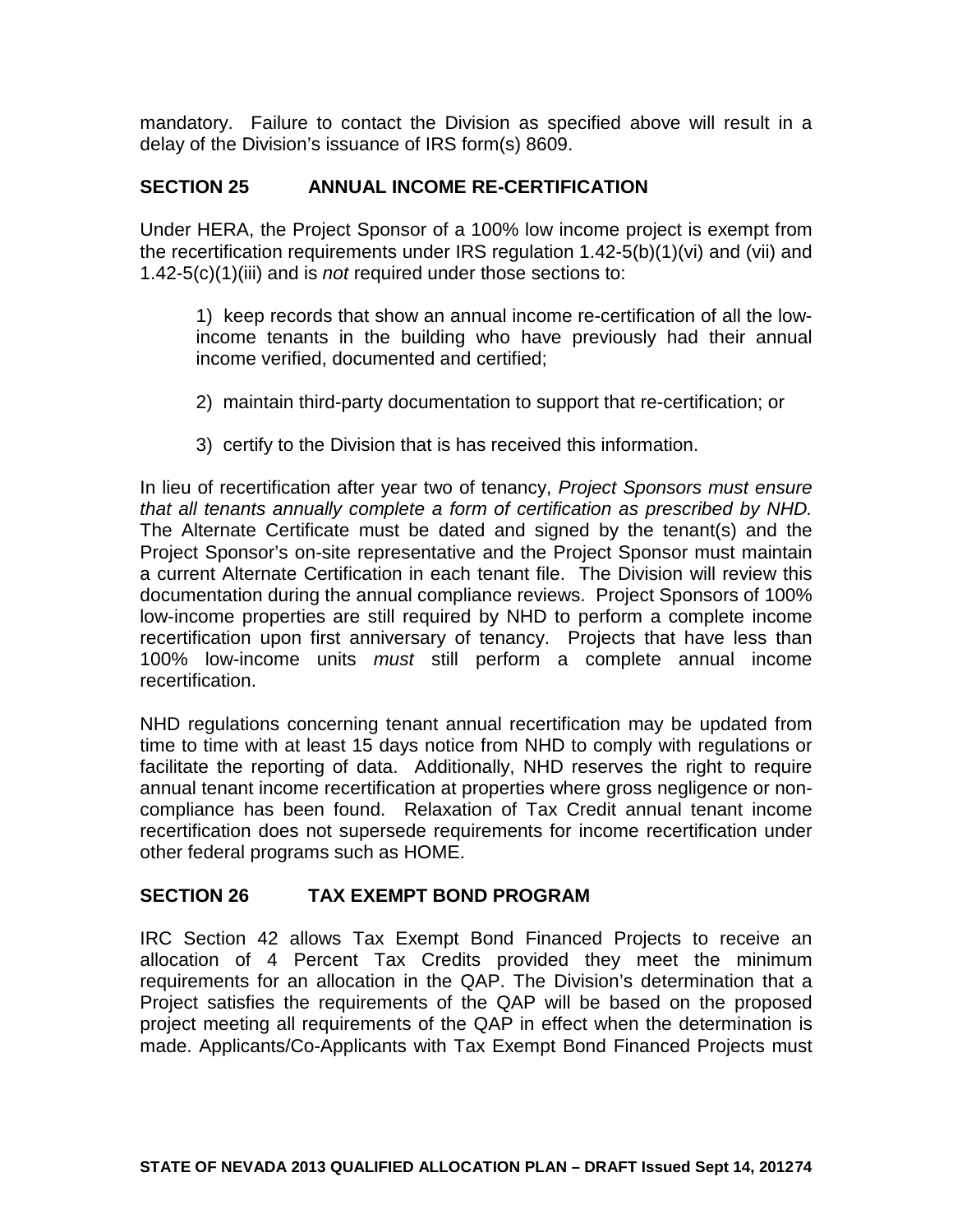also meet all of the requirements of the Division's Tax Exempt Bond Financing program requirements, as same may be amended from time to time<sup>[11](#page-66-0)</sup>.

The Tax Credits allocated to Tax Exempt Bond Financed Projects are not subject to the annual credit ceiling and, consequently, are not required to compete in the competitive allocation process described in the QAP. Requests for these determinations must be made by the Applicant/Co-Applicants after an award of bond volume cap is made by the State Board of Finance. Requests must include all applicable fees, and a complete application.

Tax Exempt Bond Financed Projects may receive Tax Credits on the full amount of their Eligible Basis only if at least 50 percent of the "aggregate basis" of the proposed project is financed with Tax Exempt Bonds. Additionally, numerous bond-financing rules apply and many Tax Credit requirements are different for Tax Exempt Bond Financed Projects. NHD recommends that Applicants/Co-Applicants undertaking these Projects obtain advice from qualified tax professionals to ensure that such requirements are met.

To receive 4% Tax Credits on a Tax Exempt Bond project, Applicants/Co-Applicants must comply with the following:

1) Final allocation application *(at a cost of \$2,500 and payment of 9.5% of the Tax Credit Award) with updated sources/uses/budget information*.

2) CPA of certification costs. *The Division will consider the initial CPA Certification of Costs as the true and correct document for issuance of IRS Form 8609*.

3) Final energy analysis and inspection. The final energy analysis and inspection for new construction must have a REM Index Rating of 86 or higher. The final energy analysis/inspection for rehabilitation projects must show that all of the energy saving identified in the pre-energy analysis have been properly installed.

4) Pre-8609 inspection by the Division. The inspection will include a review of proposed unit mix and amenities in the application and completeness and construction.

5) Comply with Section 48, Lease-Up Requirement and timely curing of identified non-compliance.

6) Letter certifying permanent financing is in place.

 $11$  Information on the Division's Tax Exempt Bond Financing program is available on the Division's web site: http://nvhousing.state.nv.us/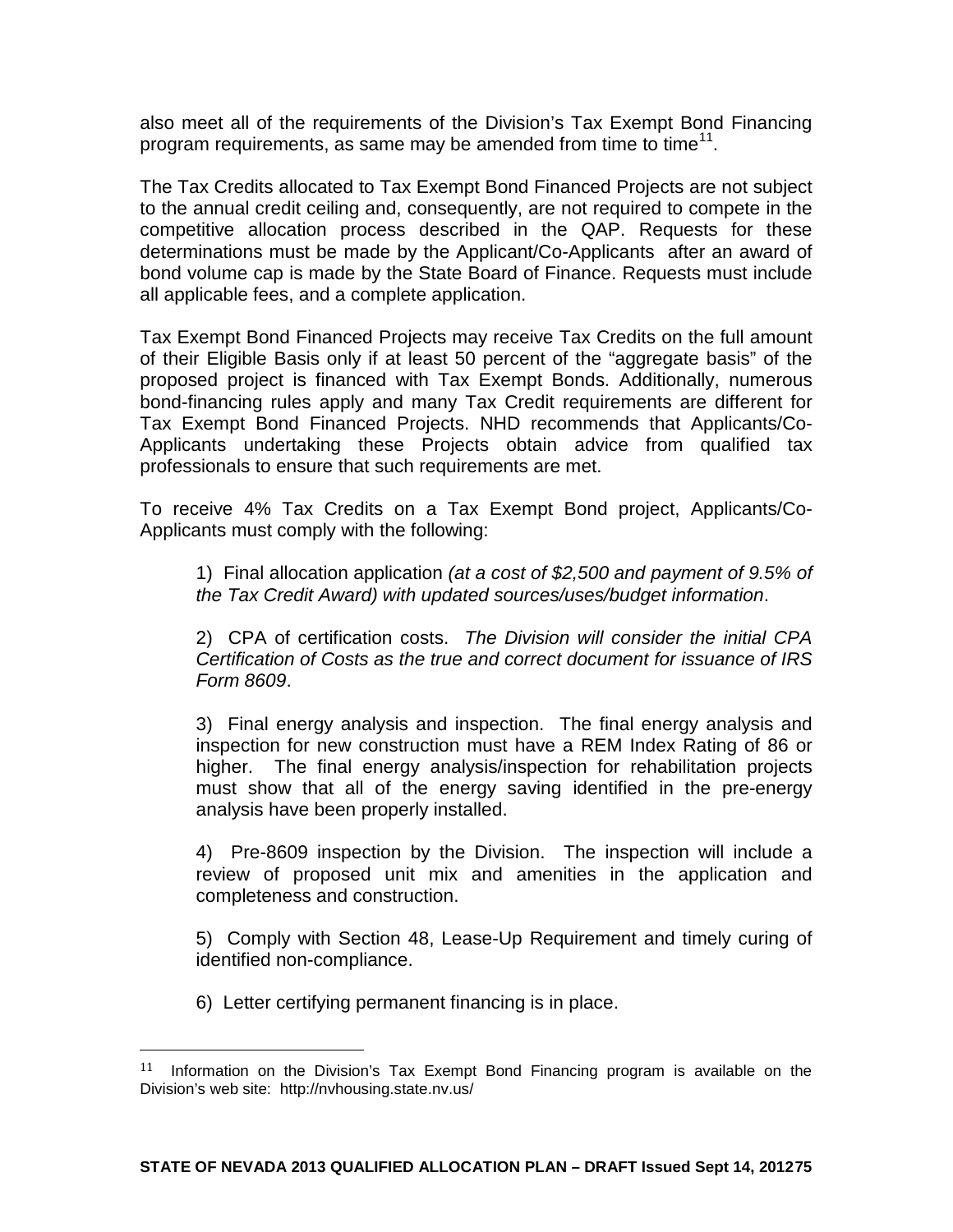7) Letter acknowledging project has met ADA design standards.

8) The project must be in compliance with the Bond Regulatory Agreement.

9) Comply with Section 42 50% test.

10) The project must meet Section 11, Eligible Project Categories requirements as outlined in the QAP.

11) The CPA cost breakdown must be submitted in a manner that is consistent with data input to the AOD system. Forms will be attached to the Final Allocation Application.

12) The allowable developer fee for Tax Exempt Bond Financed project may not exceed 15% of the Total Project Cost including the land.

13) 4% Tax Credits are applicable only to NHD multi-family revenue bond projects that have received a Section 42m letter from the Division's Chief Financial Officer.

14) The Nevada State Board of Finance has approved the issuance of the Tax Exempt Bonds for the project.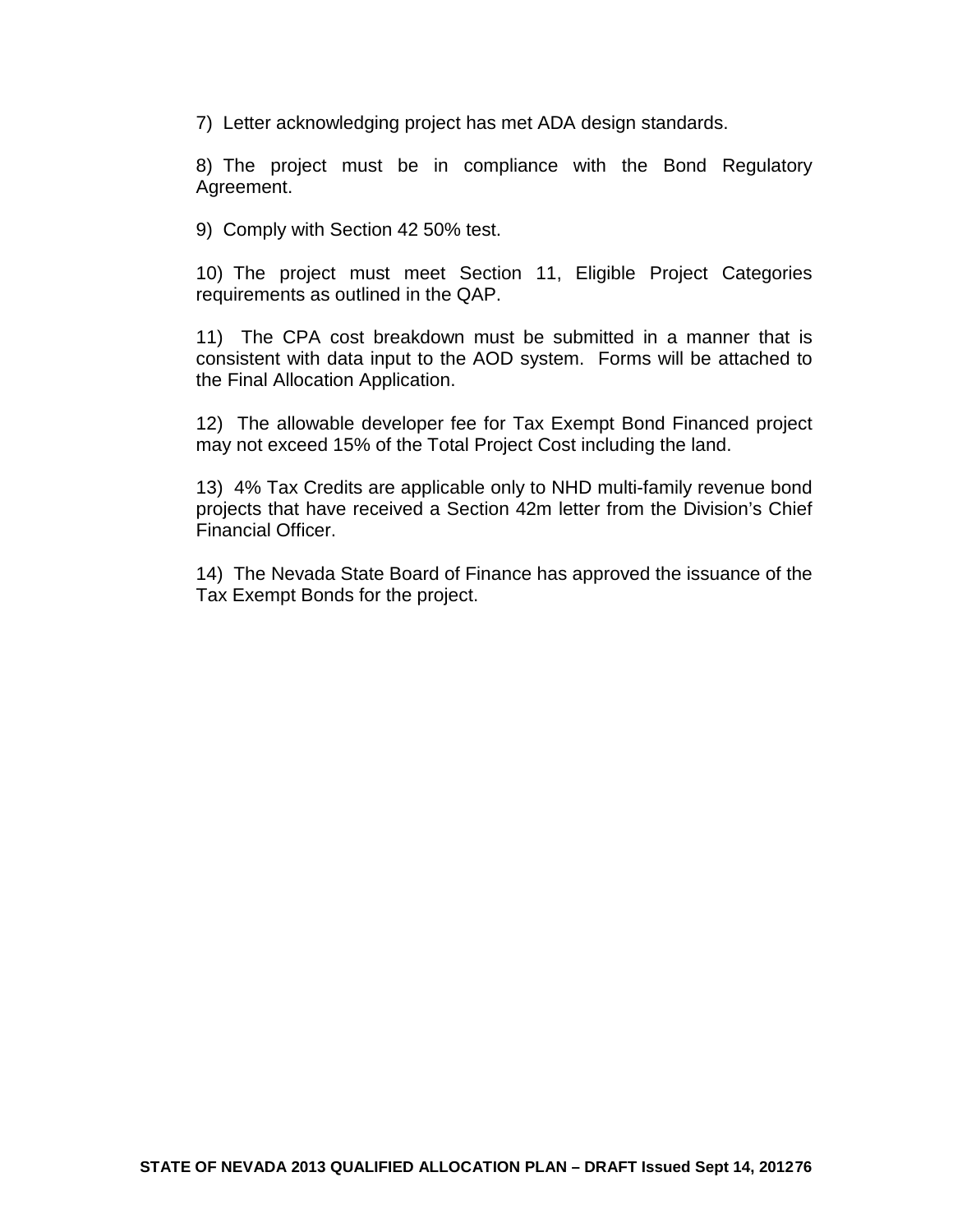## **SECTION 27 NOTICE TO NHD OF CHANGES TO THE PROJECT**

It is the Applicant/Co-Applicant's responsibility to notify NHD immediately, in writing, of any changes to the Project subsequent to submission of an application, including the changes listed below and any other material changes, by requesting NHD's approval of such changes. If any proposed change results in adjustments to the project's original scoring, regardless of the project's ranking, or if the proposed changes would have prevented the project from achieving one or more of the original Threshold Requirements at initial application, NHD may reject the Application and/or revoke the reservation or Tax Credit allocation. Failure to notify NHD may result in the rejection of an application or loss of a reservation or Tax Credit allocation. Approval of such changes will be made in NHD's sole discretion, and the change may result in a change in the Tax Credit amount or other action by NHD. A \$1,000.00 fee payment is required at the time of the request for approval of any changes. As a condition of the submission of a request to NHD to approve a change to the project, Applicant/Co-Applicants also agree to pay the legal fees and expenses incurred by NHD in connection with the consideration of the request.

Examples of changes of which NHD must be notified:

1) Site control or rights of way are lost;

2) Project costs change in excess of five percent (5 percent) of the total development cost shown in the application;

3) Applicant obtains additional subsidies or financing other than those disclosed in the Application; loses subsidies or financing included in the Application; or the amount of any such financing or subsidy changes by 10 percent or more from the amount shown in the Application;

4) Development cost contributions made by a state or local entity are reduced, increased, withdrawn or substituted with other types of contributions than the ones originally proposed in the application;

5) The syndication payment timing and/or net proceeds change from those stated in the application;

6) The parties involved in the ownership of Applicant/Co-Applicants as represented in the application change;

7) The unit and project design, square footage, unit mix, number of units, or number of buildings changes. Substantial changes of this sort may result in a requirement to produce a new Market Study;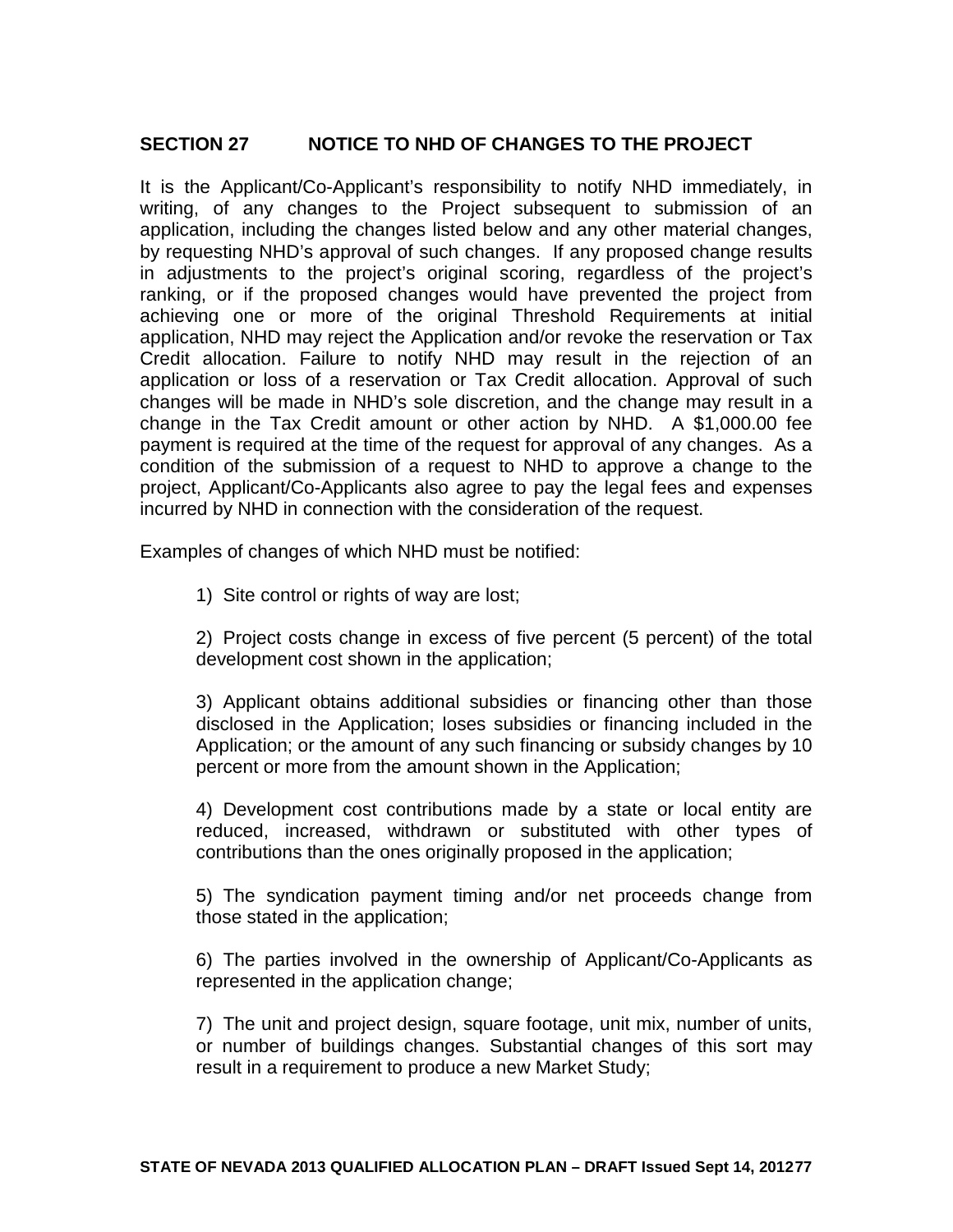8) A change in any support service provider and/or change in type of support services to be provided;

9) There is a dissolution, winding up of affairs, sale of assets, merger or business combination of any Applicant/Co-Applicant or Project Sponsor, as applicable, or any Project Participant;

- 10) Any of the Project Participants change; and/or
- 11) Any other factor deemed material by NHD in its reasonable judgment.

### **SECTION 28 DISCLAIMER AND LIMITATION OF LIABILITY**

**NHD makes no representations to the Applicant/Co-Applicant, Project Participants, Equity Investor or to any other Person as to Project eligibility or compliance with the Code, IRS Treasury regulations, or any other laws or regulations governing the Low Income Housing Tax Credit program. Applicants/Co-Applicants, Project Participants, Equity Investors and all other Persons participate in the Tax Credit program at their own risk. No member, officer, agent or employee of NHD or the State will be liable for any claim arising out of, or in relation to, any Project or the Tax Credit program including claims for repayment of construction, financing, carrying costs, any loss resulting from a decision of the IRS, or consequential damage or loss of any kind incurred by an Applicant/Co-Applicant, Project Participants, Equity Investor, or any other Person.**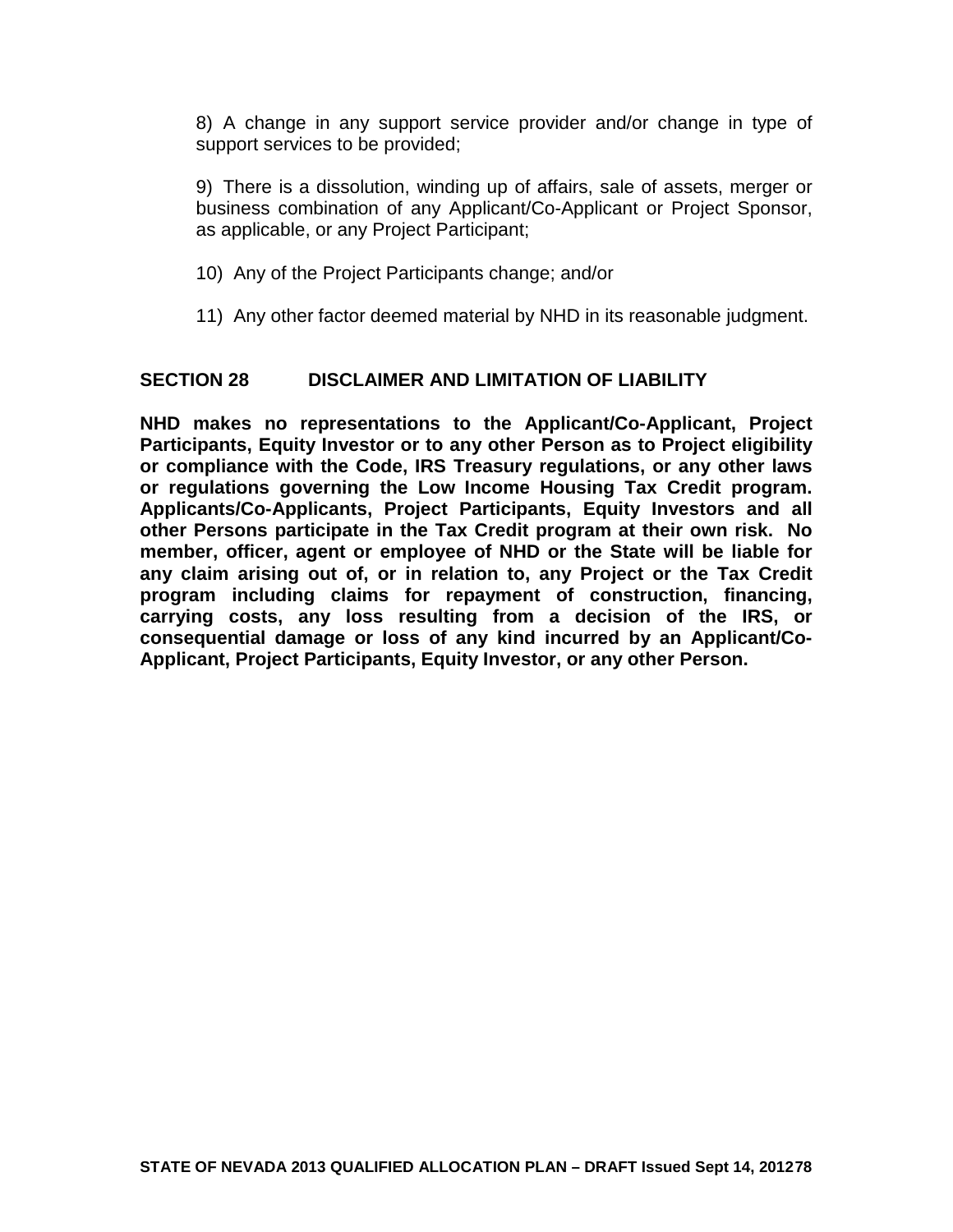# **PUBLIC NOTICE, COMMENT, DISTRIBUTION AND APPROVAL**

## **SECTION 29 PUBLIC COMMENT, DISTRIBUTION AND APPROVAL OF THE QAP**

A first draft of the 2013 QAP was made available for public review and comment on September 14, 2012. In accordance with the applicable provisions of NAC Chapter 319 , the Division scheduled and will hold public hearings on the first draft 2013 QAP on October 18, 2012 at 9 a.m. at the NHD offices in Carson City and Las Vegas. Another public meeting location will be in Reno, and it is anticipated that there will be an additional public meeting location in Elko. All public meetings will be held concurrently and linked by video conference.

Public comments on the first draft 2013 QAP are to be submitted to the Division in writing, by letter, fax or email, via the contact information in the following Section 30. Written comments on the first draft of the 2013 QAP must be received by the Division by 5 p.m. local time in Carson City, Nevada on October 22, 2012. Any verbal comments will be received at the public hearing.

Following the public hearings and comment on the first draft of the 2013 QAP, a second draft of the 2013 QAP is anticipated to be released for public review and comment. It is anticipated that a final public hearing on the second draft of the 2013 QAP will be held on November 15, 2012, in conjunction with a meeting of the State's Advisory Committee on Housing (ACH). The meeting of the State's ACH will be separately noticed on the Division's web site:

<http://www.nvhousing.state.nv.us/>

The ACH meeting and final public hearing on the 2013 QAP will be held at the NHD Carson City and Las Vegas offices which will be linked by video conference.

[The 2013 QAP was adopted by the Administrator on December \_\_, 2013. **TO BE DETERMINED**]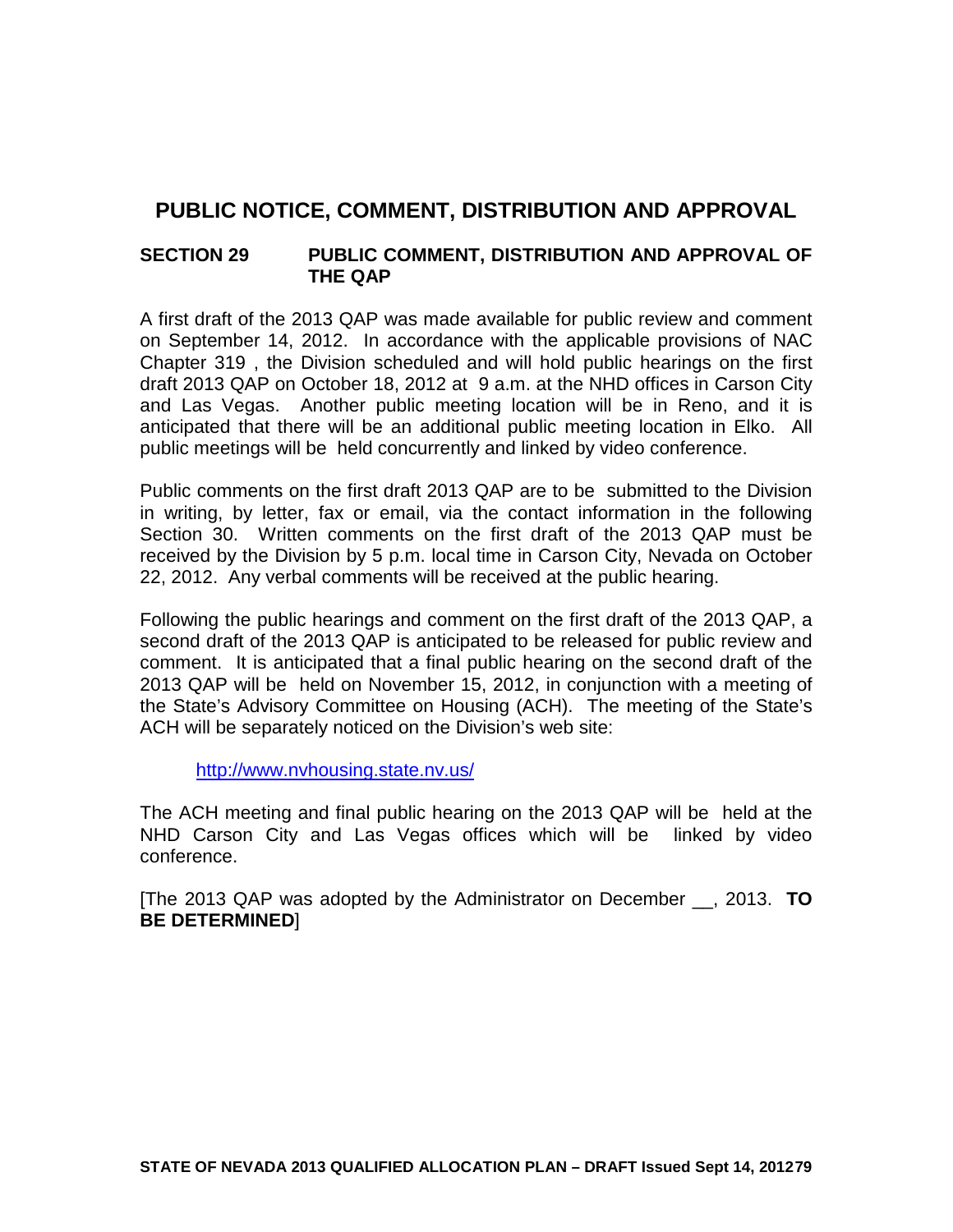## **CONTACT INFORMATION**

### **SECTION 30 NEVADA HOUSING DIVISION OFFICES**

### A. Carson City

NHD's Carson City office is located at: 1535 Old Hot Springs Road, Suite 50, Carson City, Nevada 89706. The Carson City LIHTC contact person is: Hilary Lopez, Ph.D., Chief of Federal Programs. Dr. Lopez can be contacted at 775.687.2003 or [hlopez@housing.nv.gov.](mailto:hlopez@housing.nv.gov) The facsimile number is 775.687.4040.

### B. Las Vegas

NHD's Las Vegas office is located at 7220 Bermuda Road, Suite B, Las Vegas, Nevada 89119. The Las Vegas LIHTC contact person is Mark Licea, Federal Programs Supervisor. Mr. Licea can be contacted at 775.486.7220, Extension 226 or mlicea@housing.nv.gov. The facsimile number is 702.486.7226.

### **SECTION 31 MODIFICATIONS TO AFTER ADOPTION/WAIVERS**

The Nevada Housing Division reserves the right to amend or modify the QAP after adoption and posting, including its compliance and monitoring provisions, as required by the amendment of IRC Section 42, NRS Chapter 319 and/or NAC 319, as well as for errors, omissions, updated allocation estimates, updated population estimates, or other necessary information. Any amendments or modifications will be published in a Program Notice and/or Program Bulletin posted on its website at [www.nvhousing.state.nv.us.](http://www.nvhousing.state.nv.us/) Applicants are encouraged to check the website frequently for updates.

Additionally, and notwithstanding anything to the contrary set forth herein, in order to assure the QAP has the flexibility to adjust to deteriorating market conditions, the Division in its sole discretion may waive any section of any year's QAP (not otherwise required by IRC Section 42) that would under such circumstances hinder the ability of the Division to meet the goals and priorities of the QAP.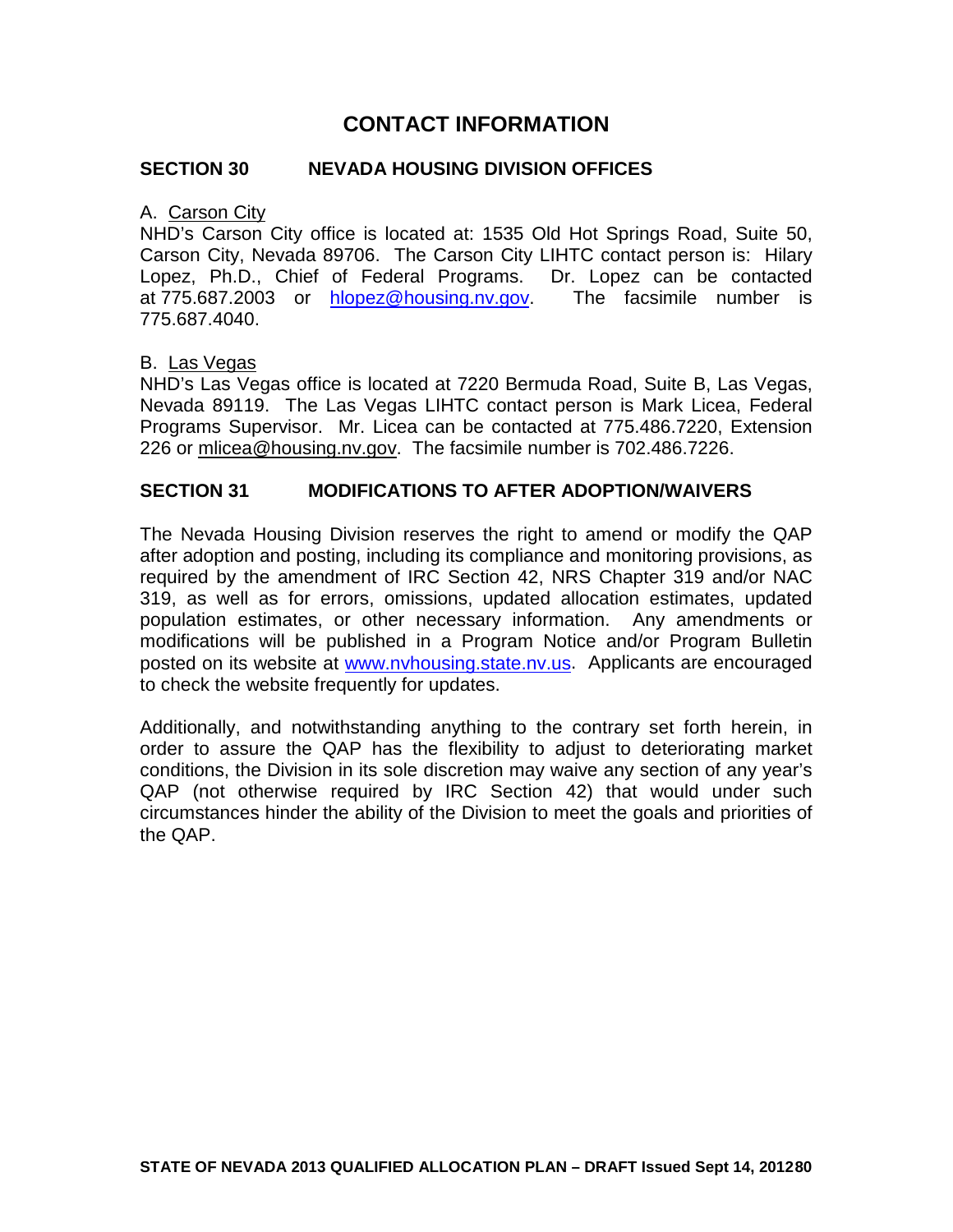# **NOTICE AND DISCLAIMER – SECTION 811 PRA**

## **SECTION 32 SECTION 811 PROJECT RENTAL ASSISTANCE DEMON-STRATION PROGRAM (SECTION 811 PRA)**

NHD applied to the US Department of Housing and Urban Development (HUD) in August 2012 for a Section 811 PRA grant. NHD will not know until November 2012, at the earliest, if it was successful in its application to HUD.

If received, this grant will enable the NHD to provide PRA housing vouchers to Applicants/Co-Applicants and Project Sponsors to facilitate the ability to serve qualified, extremely low income, non-elderly disabled households subject to the program requirements.

NHD is encouraging Applicants/Co-Applicants and Project Sponsors to voluntarily participate in this program at Low Income Housing Tax Credit funded projects. Participation will be mandatory if NHD cannot place all of its PRA vouchers through a Request for Proposals/Participation process. "Mandatory Participation" shall consist of eligible Tax Credit projects accepting PRA vouchers for up to 10% of the units.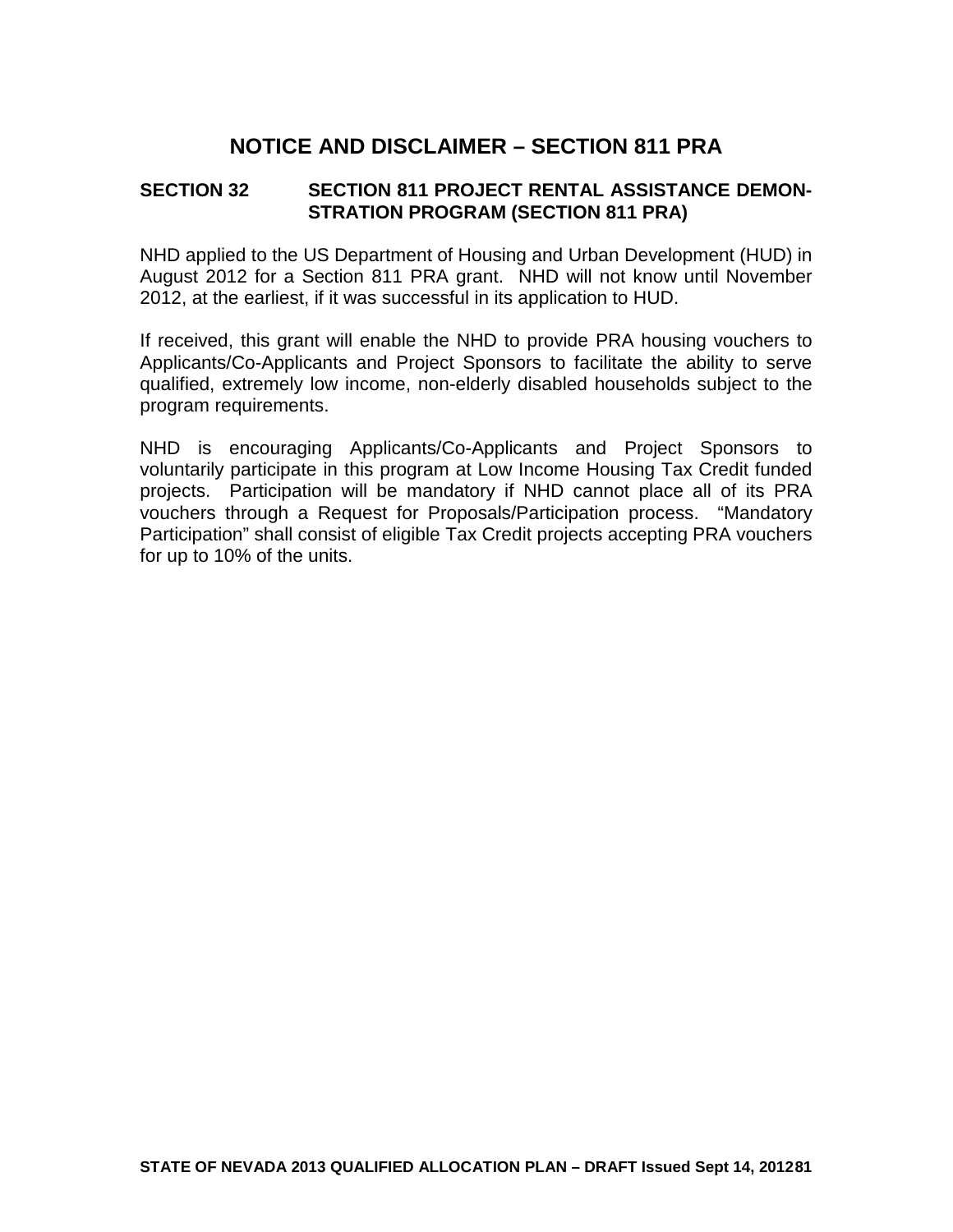# **GLOSSARY – DEFINITIONS AND RULES OF CONSTRUCTION**

For the purposes of the QAP the following definitions apply.

"Applicant" means any person or persons who submit an application to the Division under a qualified allocation plan for an award of LIHTC pursuant to the provisions of NAC 319.951 to 319.999, inclusive who will actively participate in the development of the low income housing project being proposed, receive the majority of the Developer Fee and be responsible for ensuring that the development of the proposed project is accomplished and that the project is successfully operated.

"Application Deadline" shall be deadline specified in Section 2A of the 2013 QAP for receipt by the Division of an application for an allocation of Tax Credits.

"Carryover Allocation" and "Carryover Allocation of Tax Credits" shall means the allocation of Tax Credits made by the Division when the Applicant/Co-Applicants have established to the Division that either: (i) each building in the project has satisfied the requirements of Section 42(h)(1)(E) of the Code; or (ii) in the case of a project-based allocation, of Section 42(h)(1)(F) of the Code.

"Co-Applicant" means a person who is one of two or more Applicants of the same project for which an application is submitted to the Division under a qualified allocation plan for an award of LIHTC pursuant to the provisions of NAC 319.951 to 319.999, inclusive, who will actively participate in the development and operation of the project and receive a portion of the Developer Fee.

"Consultant" means a person with no ownership interest in a project retained by an applicant or a sponsor as an advisor and/or to provide services to the Applicant or Sponsor related to the project.

"Declaration of Covenants" or "LURA" means the "Extended Low‐Income Housing Commitment" required by IRC § 42(H)(6) which must be in the form of a Declaration of Affirmative Land Use and Restrictive Covenants Agreement (commonly referred as the "LURA") that is recorded and runs with the land on which the low income housing project is developed, restricting the use of land by the owner of the land and its successors and assigns to the terms and conditions of the project, as approved by the Nevada Housing Division.

"Developer Fee" is the fee described and defined in Section 14.14.4 of the QAP.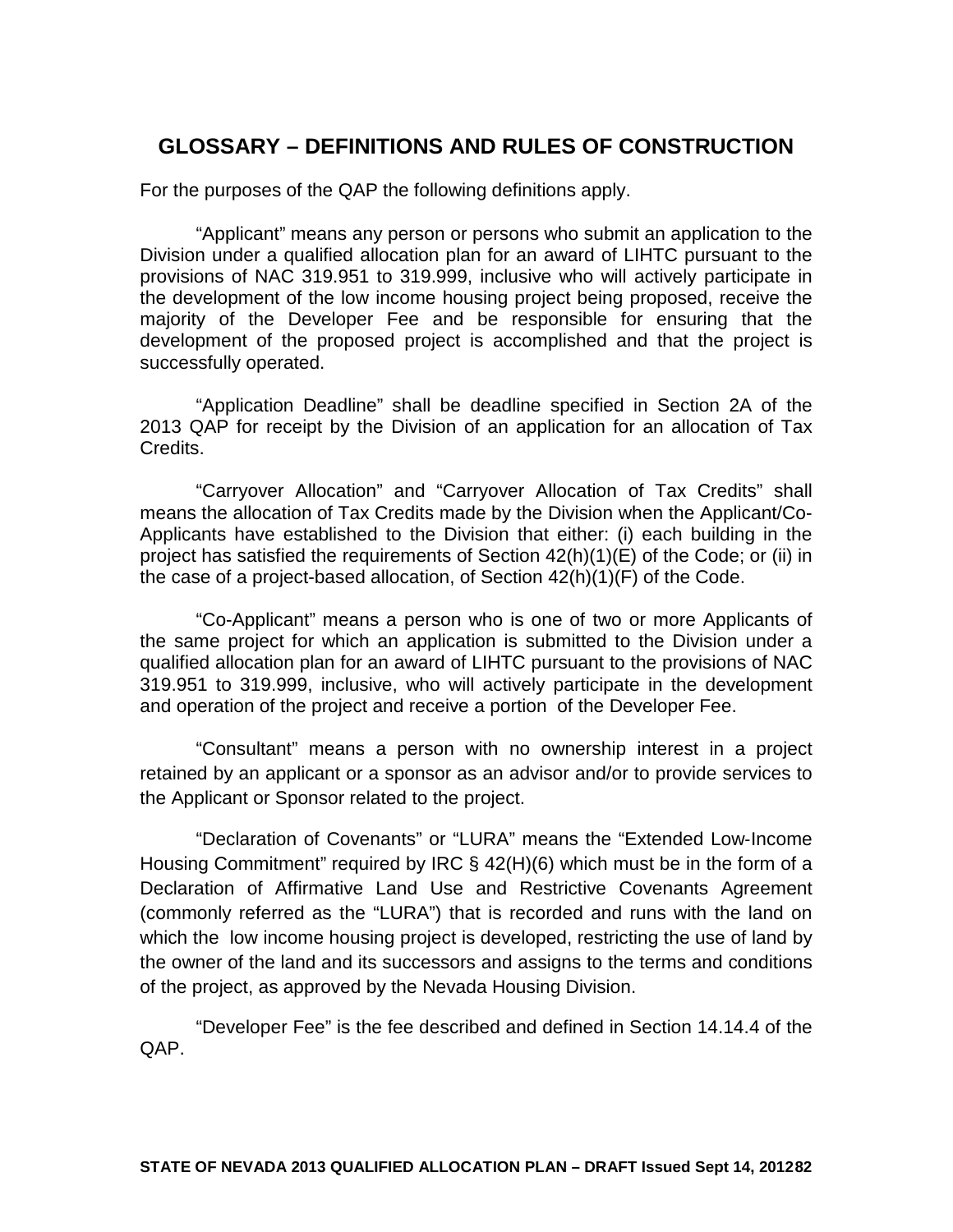"Equity Investor" means the tax credit investor or syndicator for the proposed project who will acquire an ownership interest in the proposed project and who contributes capital to the Project Sponsor and the closing of the syndication. Equity Investors provide the capital requirements of the Project Sponsor either in the form of a single contribution at the time of entry or a staged level of contributions.

"Financial Statements" means a complete and accurate balance sheet, income statement, cash‐flow statement, and accompanying notes prepared according to generally accepted accounting principles.

"Project Participants" means the entities and professionals assembled by the Applicant or Co-Applicants to own, develop and manage the project, including, but not limited to the Applicant or Co-Applicant, Project Sponsor, the Equity Investor, contractor, property manager and Consultant.

"LIHTC" or "Tax Credit" means a tax credit awarded under the Low Income Tax Credit program of IRC Section 42.

"Person" means a natural person, any form of business or social organization and any other nongovernmental legal entity including, but not limited to, a corporation, partnership, association, limited liability company, trust or unincorporated organization. The term does not include a government, governmental agency or political subdivision of a government.

"Project Sponsor" and "Sponsor" means an Applicant/Co-Applicants who receive a Carryover Allocation of Tax Credits and any other person who acquires an ownership interest in any owner of a project which has received a Carryover Allocation of Tax Credits from the Division.

"Submission Date" means the date an application for an allocation of Tax Credits is received by the Division which must be before the Application Deadline.

"State" means the State of Nevada.

For the purposes of the QAP, the following apply:

1. Headings. The subject headings of the paragraphs and subparagraphs of the QAP are included for convenience only and will not affect the construction or interpretation of any of its provisions.

2. Number and Gender. Unless the context clearly requires otherwise: